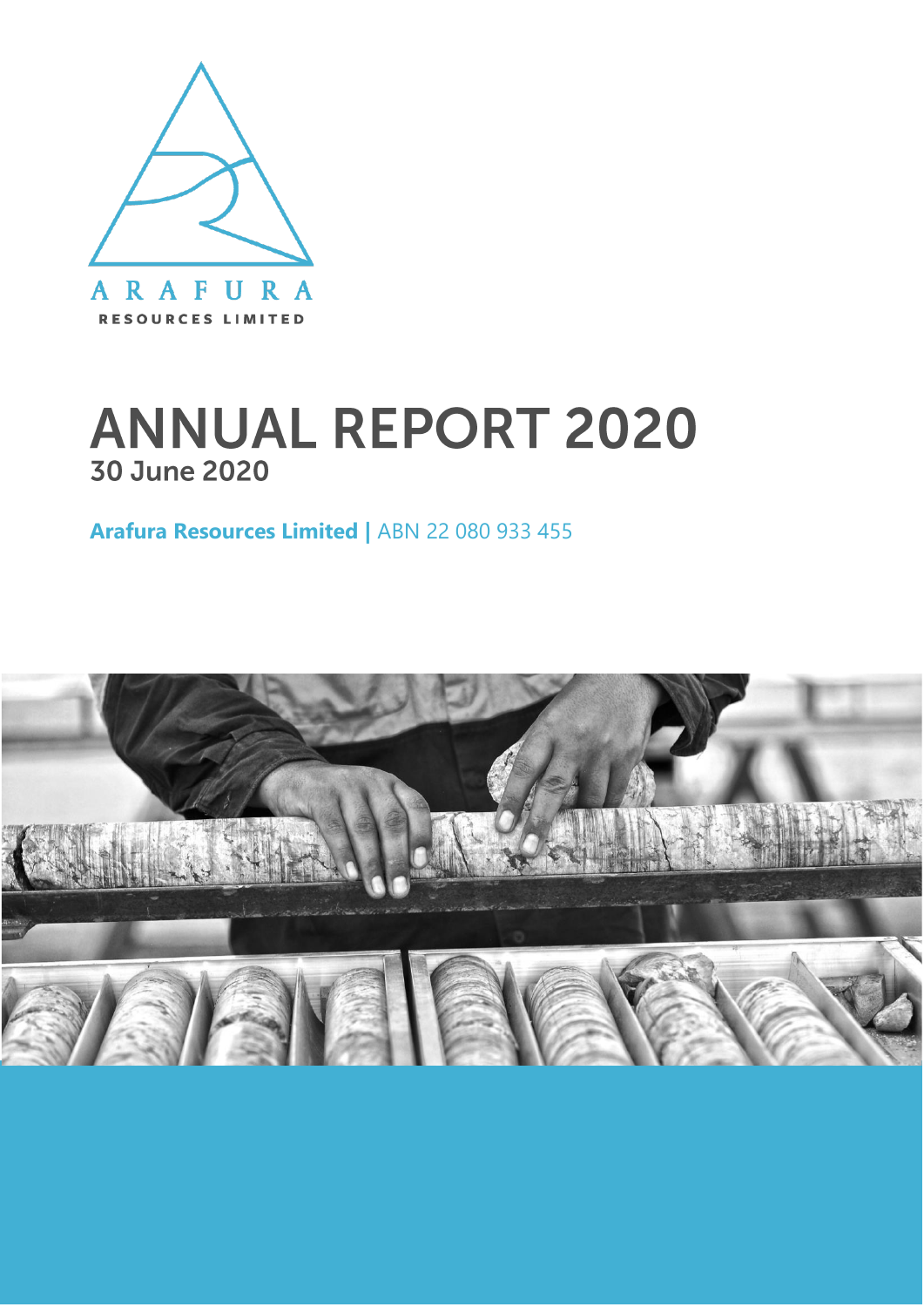

### **TABLE OF CONTENTS**

| CONSOLIDATED STATEMENT OF PROFIT OR LOSS AND OTHER COMPREHENSIVE      |
|-----------------------------------------------------------------------|
|                                                                       |
|                                                                       |
|                                                                       |
| <b>INDEX TO THE NOTES OF THE CONSOLIDATED FINANCIAL STATEMENTS 46</b> |
|                                                                       |
|                                                                       |
|                                                                       |
|                                                                       |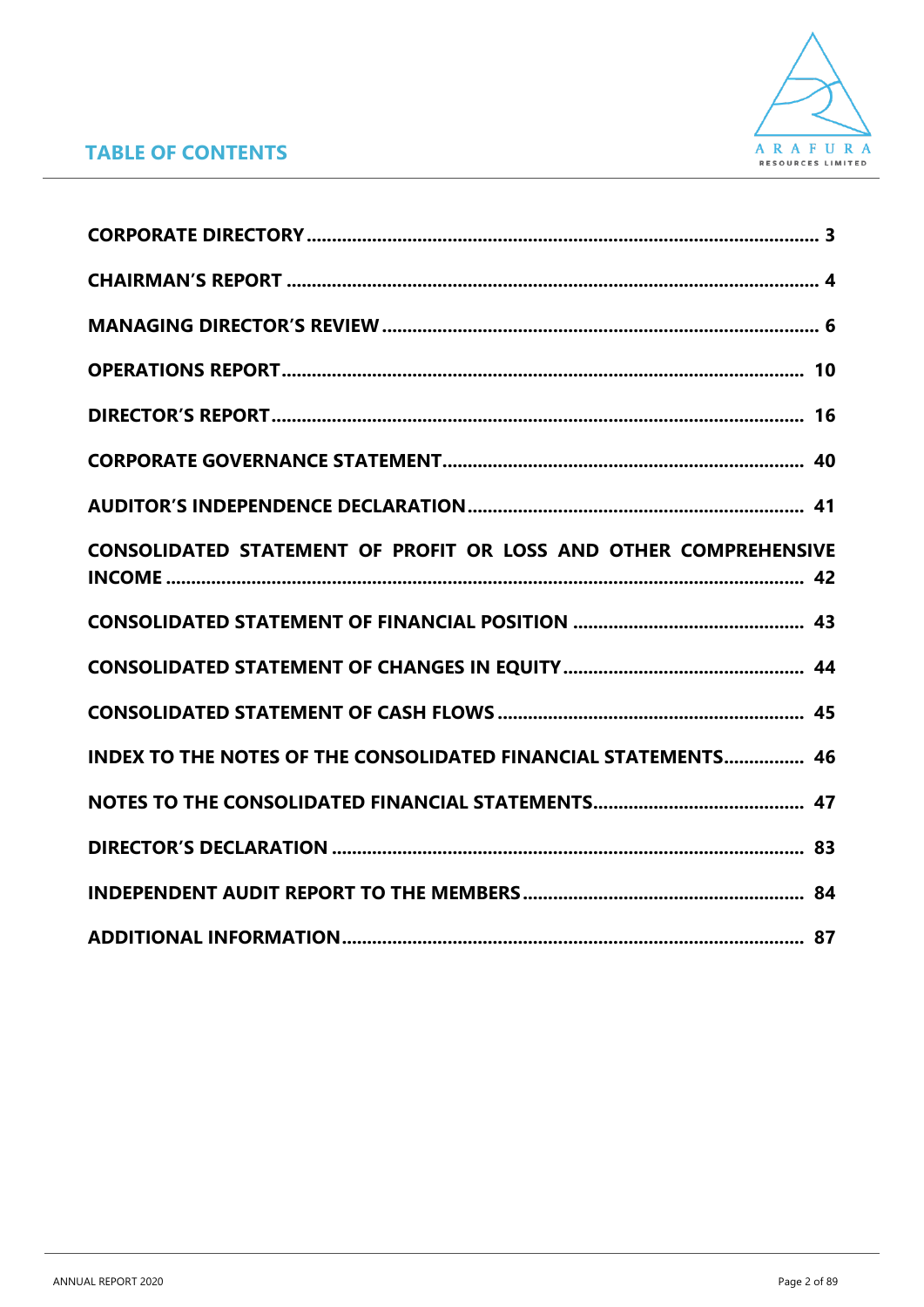### **CORPORATE DIRECTORY**



| <b>Directors</b><br><b>Company Secretary</b> | Mark Southey   Chairman & Non-Executive Director<br>Gavin Lockyer   Managing Director & Chief Executive Officer<br>Chris Tonkin   Non-Executive Director<br>Quansheng Zhang   Non-Executive Director<br>Cathy Moises   Non-Executive Director<br>Peter Sherrington<br>Catherine Huynh |
|----------------------------------------------|---------------------------------------------------------------------------------------------------------------------------------------------------------------------------------------------------------------------------------------------------------------------------------------|
| <b>Annual General Meeting to be held at</b>  | BDO Audit (WA) Pty Ltd<br>38 Station Street<br>Subiaco WA 6008                                                                                                                                                                                                                        |
| <b>Time</b>                                  | 10:00am (WST)                                                                                                                                                                                                                                                                         |
| <b>Date</b>                                  | Thursday, 22 October 2020                                                                                                                                                                                                                                                             |
| <b>Closing date of director elections</b>    | 2 September 2020<br>Nominations must be received at Company's registered office by<br>5:00pm (AWST) on this day.                                                                                                                                                                      |
| Principal registered office in Australia     | Level 6, 432 Murray Street<br>Perth WA 6000                                                                                                                                                                                                                                           |
| <b>Share Registry</b>                        | Link Market Service Ltd<br>QV1 Building,<br>Level 12, 250 St Georges Terrace<br>Perth WA 6000                                                                                                                                                                                         |
| <b>Auditors</b>                              | BDO Audit (WA) Pty Ltd<br>38 Station Street<br>Subiaco WA 6008                                                                                                                                                                                                                        |
| <b>Solicitors</b>                            | Johnson Winter and Slattery<br>Level 4, 167 St Georges Terrace<br>Perth WA 6000                                                                                                                                                                                                       |
| <b>Bankers</b>                               | <b>Westpac Banking Corporation</b><br>Tower 2, Level 3<br>123 St Georges Terrace<br>Perth WA 6000                                                                                                                                                                                     |
| <b>Stock Exchange Listings</b>               | Arafura Resources Limited shares are listed on the Australian Stock<br>Exchange under the ticker code "ARU".                                                                                                                                                                          |
| <b>Website</b>                               | www.arultd.com                                                                                                                                                                                                                                                                        |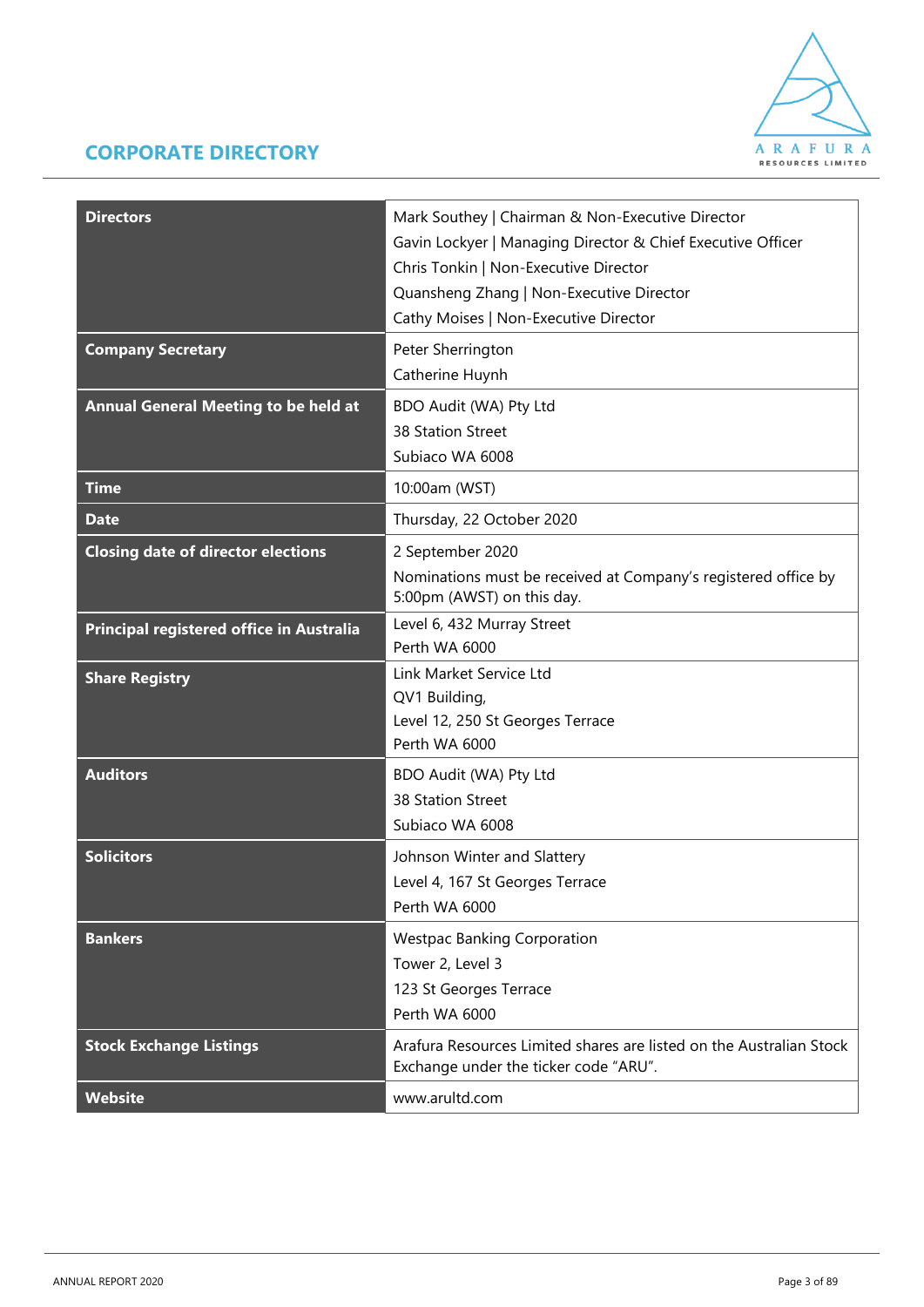### **CHAIRMAN'S REPORT**



Dear Shareholder,

On behalf of your Board of Directors, it is my pleasure to present the 2020 Annual Report of Arafura Resources Ltd.

During FY20 Arafura continued to progress the commercialisation of our flagship Nolans NdPr Project. Since the last Annual Report the value of the Project has been further enhanced, with a greater mine life, lower operating costs and outstanding technical validation through a completed Pilot Production program.

The Managing Director, Gavin Lockyer has a comprehensive update on the operational progress made at Nolans but I would like to take this opportunity to make some broader comments.

### **The Impact of COVID**

With respect to the impact of the COVID pandemic on the business the Company was able to transition to a 'working from home' routine quite seamlessly. Our staff and contractors remained productive and, more importantly, safe. The practical impacts were felt most acutely on two fronts, firstly in delaying our negotiations for the Native Title Agreement – now successfully concluded – and in impacting on customer engagement.

The blanket restriction on travel made it impossible for Gavin and his team to meet personally with customers on scheduled marketing trips to Japan, South Korea and China. Video-conferencing allowed the team to stay in contact with potential customers and we hope to be able to pursue this more aggressively in FY21 as restrictions abate.

Outside of Arafura, the global COVID crisis had a starkly negative impact on most commodity markets with the base metals complex falling almost 25%. The NdPr did not escape unscathed but the decline was less severe, however, in the order of 10%. Pleasingly, the impact was short-lived and by the end of the Financial Year prices had recovered to pre-crisis levels and the outlook for NdPr remains strong. The NdPr supply crisis that we and independent commentators expect still looms large. Arafura's Nolans Project stands ready to fill the gap.

### **NdPr Market**

The trends in the NdPr market are powerful and as we have often stated irreversible – not even COVID can stop it. In fact, in the view of some forecasters such as Adamas Intelligence it is possible the crisis may even accelerate demand through Government stimulus packages for economic recovery. We are already seeing 'green driven' recovery plans announced by European Governments in particular where vast investment is planned in renewable energy - including wind power which is a key consumer of permanent magnets utilising NdPr. The growth in wind power is likely to be one of the key investment thematics of the coming decade and commodity forecaster CRU expects NdPr demand in this sector to more than double during the 2020s irrespective of EV trends.

On the EV front automakers are accelerating their EV launch plans, partly to comply with increasingly stringent regulations in Europe and China. COVID-19 will delay some of these, but by 2022 there will be over 500 different EV models available globally. A new report from Adamas Intelligence, "Electric Growth: EVs, Motors and Motor Materials", forecasts that global annual EV sales will increase from 4.3 million units last year to 12.5 million in 2025 and 32.0 million in 2030. With upwards of 80% of all EVs projected to use permanent magnet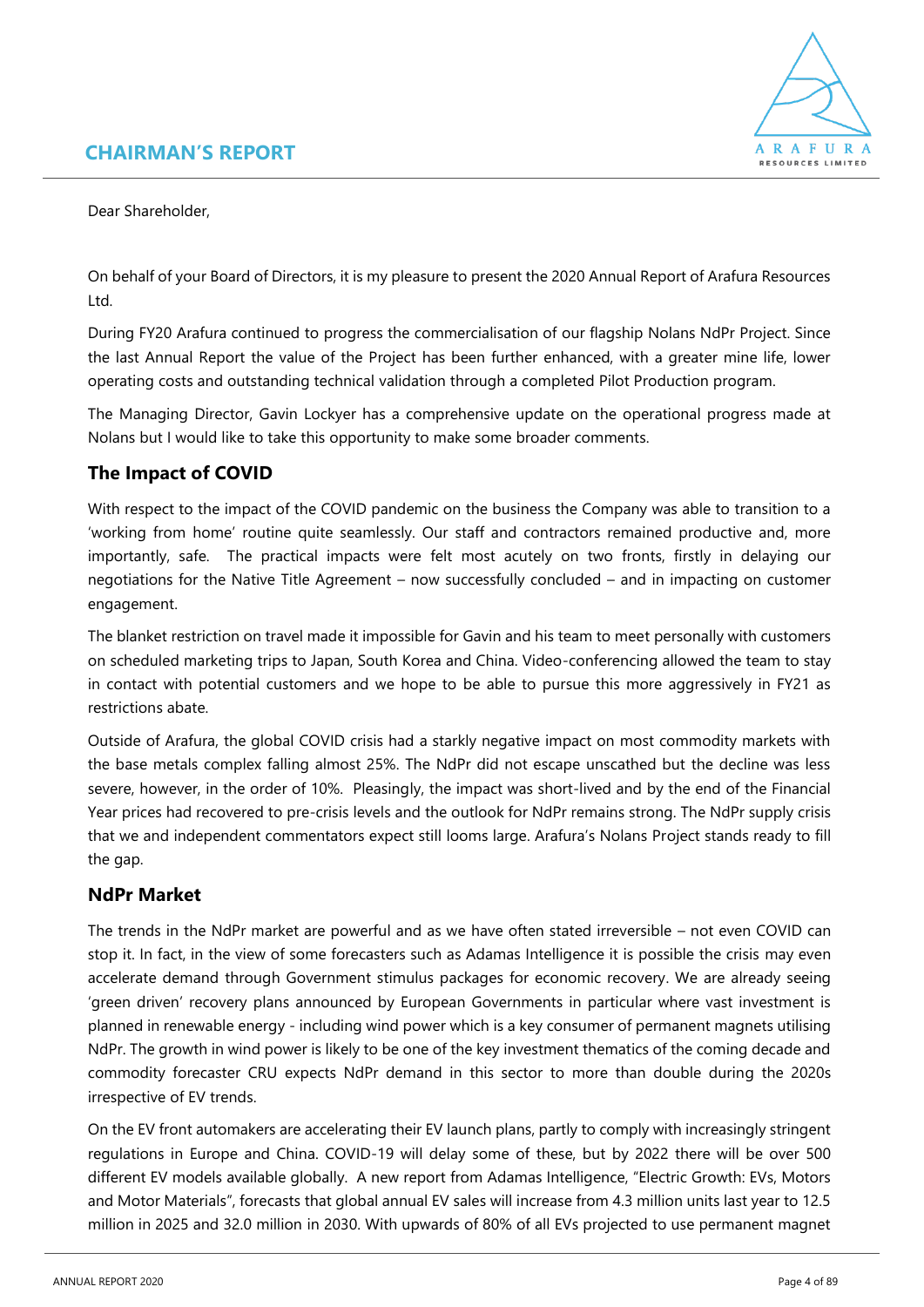### **CHAIRMAN'S REPORT**



synchronous motors (PMSMs) in the years ahead, the rapid rise in EV sales will fuel a 350% increase in demand for rare earths used in EV traction motors between 2018 and 2025, and a further 127% increase in demand between 2025 and 2030, according to the forecast.

Serious political forces are also at play in the NdPr sector as well which are supportive of Arafura's positive outlook. End-use consumers will increasingly need to think strategically about long-term NdPr sourcing. CRU expects global NdPr demand growth to reach at least 6-7% CAGR in the 2020s, but supply of NdPr as well as magnets is still dominated by China, and governed by policy and production quotas. China could severely limit the rest of the world's production of EVs, hybrid vehicles and wind turbines, by reserving the use of Chinese domestically produced rare earths for the Chinese domestic manufacturing industries or for political objectives. China's recent move to restrict rare earths supplies to Lockheed, the largest arms manufacturer in the US highlights the market's inherent supply risk.

The stakes are high for NdPr consumers. Despite China's current predominance in NdPr in particular, CRU recently noted: "Our analysis indicates that it will struggle to meet significant global sustained demand growth." Not surprisingly, global industries and governments are now, more than ever, actively seeking to diversify beyond China to ensure material availability and supply chain certainty to support the anticipated surge in electric vehicle production and other forms of electrification. In Arafura's view this is intensifying efforts to create a non-Chinese supply chain.

Tentative steps are under way in the US, Australia and the EU to bolster security of supply of rare earths. Japan has been pursuing this policy for years but more recently the European Commission began working on a raw materials strategy that aims to wean domestic industries off their dependence on China. In November 2019, the Australian and US Governments signed an agreement, which mandated both nations' geological agencies to work together to assess the potential for new supply. Federal minister for Resources and Northern Australia Matt Canavan stated in January 2020 at the opening of the Critical Minerals Facilitation Office in Canberra:

"Australia has abundant reserves of critical minerals and rare earths and the Government is committed to developing world-leading projects which improve diversity of supply in the global markets."

### **Financing Strategy**

Despite the compelling supply and demand outlook as well as the complex political overlay the NdPr markets have thus far failed to respond in terms of sustained price rises. This has negatively impacted the ability of project proponents to attract material capital from traditional sources. It has been eight years now since a new producer entered the market. This is highly unusual and aside from possibly the uranium sector, almost unheard of in commodity markets. In our view Nolans sits at the intersection of a compelling supply and demand dynamic, a global desire for greener technologies which is rapidly expanding the wind generation market opportunity and finally, geopolitical risk. It's our job to leverage this dynamic to our maximum advantage, particularly with regards to financing Nolans.

In parallel with negotiating additional offtakes Arafura is well advanced in exploring both types of Export Credit Agency (ECA) support with the ultimate goal of unlocking capital. Feedback from the Company's project funding engagement affirms the view that Nolans, as an Australian domiciled NdPr project, is a strategic geopolitical asset. Arafura is working to leverage this significant attribute and its market sounding has identified close alignment with the ECA funding mandates of enabling EV manufacturing and renewable energy sector growth.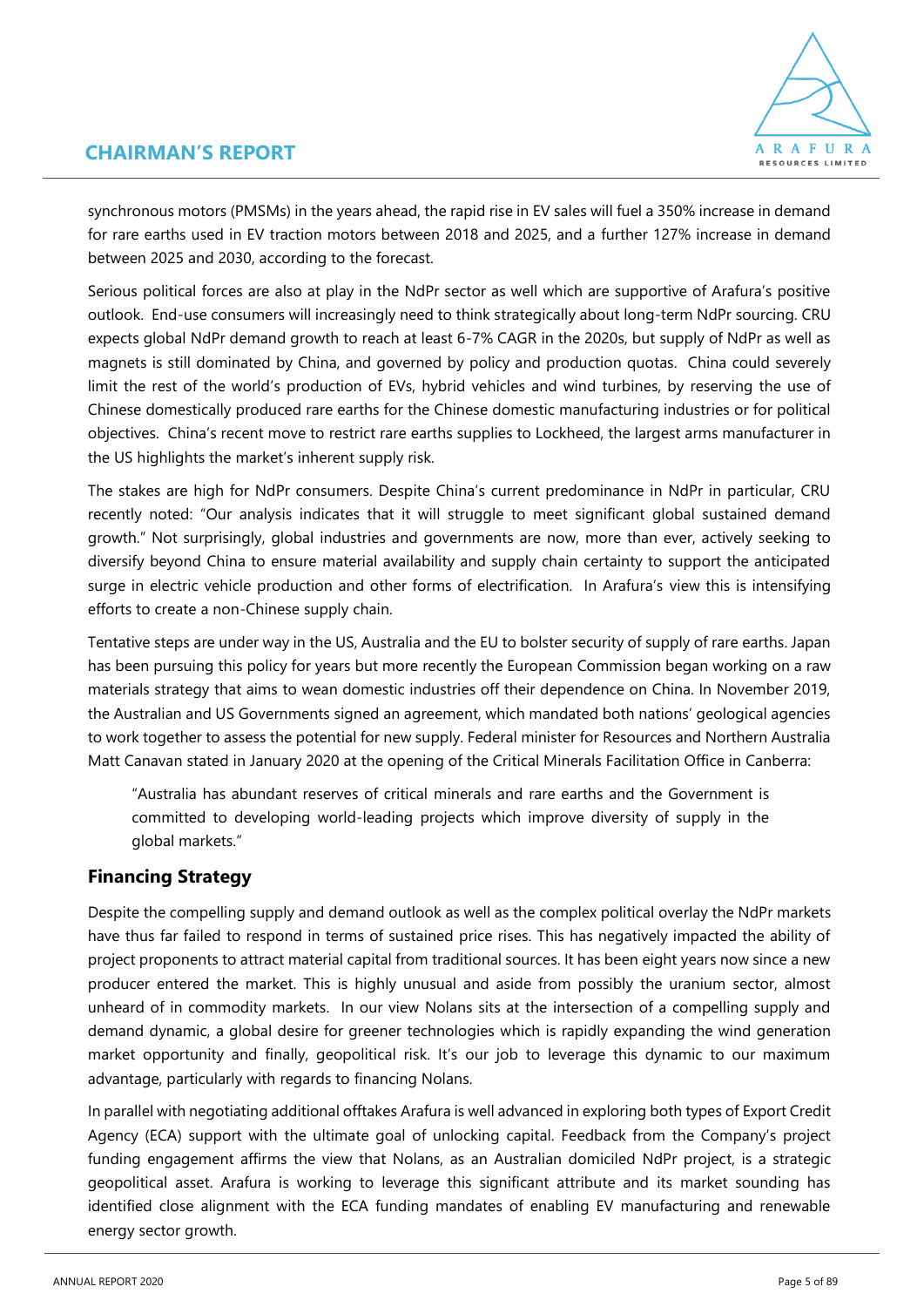

### **CHAIRMAN'S REPORT**

Augmenting this are Arafura's ongoing discussions with other Australian Government related development finance providers such as the Northern Australia Infrastructure Facility (NAIF) and the Clean Energy Finance Corporation (CEFC). We see these combined efforts as the gateway to more traditional sources of debt capital and ultimately equity funding and or possibly a partial sell down of the Project once Nolans' value is appropriately recognised.

With all this said, I will end my commentary with one final insight from CRU's report, "Why rare earths are vital for a low carbon economy", dated November 2019:

"CRU expects the market to record (supply) deficits in the order of 13-15% of prevailing demand in the early 2020s, significant for any commodity market. As such we see prices for magnet metals rising sustainably in this period, as relatively few western producers have projects ready for financing and construction prior to 2025"

Happily, Nolans is one of those projects.

In closing, I would like to thank my fellow Directors for their ongoing counsel. I would also like to acknowledge the great work of Gavin Lockyer and his team as they continued to deliver on the Board's strategy this year and executed on several key pieces of business in FY20 which have undoubtedly boosted the value of this strategic asset. With the Nolans Mining Lease now in place project funding remains the key outstanding objective in the coming year and the Company is pursuing this with a clear strategy and high expectations.

**Mark Southey**  Chairman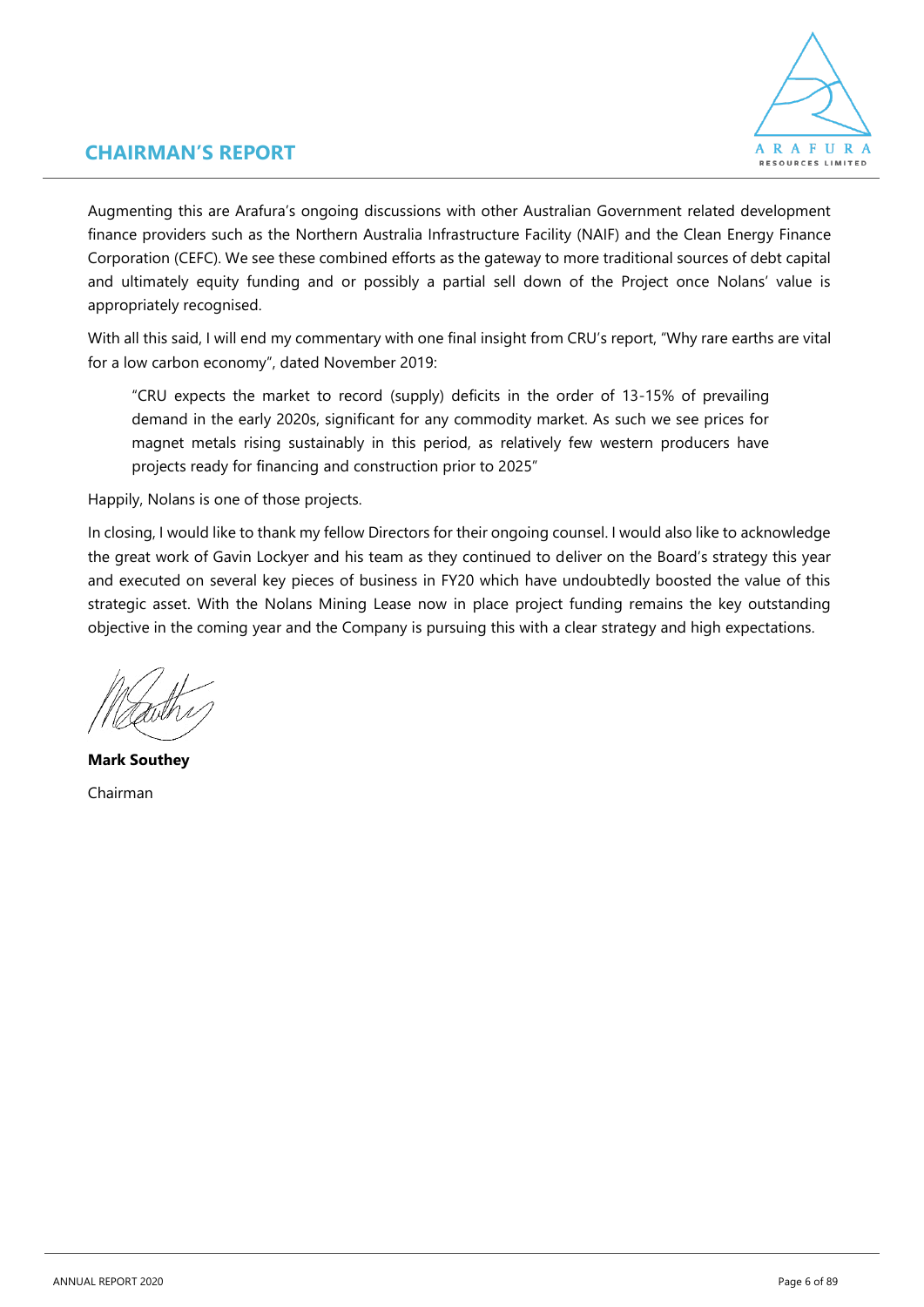

### **MANAGING DIRECTOR'S REVIEW**

Following a very eventful 2019, 2020 saw momentum continue at the Nolans NdPr Project, albeit with an unwelcome interruption by the COVID pandemic. I am pleased to report, however, the project's fundamentals are more robust; interest from potential customers has continued; and with key agreements now in place the Project is on the cusp of being 'shovel ready', subject only to finance. In our opinion, Nolans is now the only new NdPr oxide project in Australia with all approvals in place to deliver advanced materials into the critical minerals supply chain.

### **Native Title Agreement & Mining Leases Secured**

Late in the Financial Year the Company executed the Native Title Agreement (NTA) for the Nolans Project with native title holders and the Central Land Council (CLC). This has been a key objective of the Company for some time and progress had been temporarily slowed by the practical impacts on travel of the COVID virus. On behalf of the Company, I would like to thank the CLC and the prescribed body corporates representing the native title holders (being the Kwaty Aboriginal Corporation RNTBC, Irretyepwenty Ywentent Pwert Aboriginal Corporation RNTBC and Alherramp Ilewerr Mamp Arrangkey Tywerl Aboriginal Corporation RNTBC).

Under the terms of the NTA, the native title holders give their consent to the grant of the primary mineral lease, ML 26659, ancillary mineral leases, MLs 30702 to 30704, 32411 to 32416 and related access authorities. These mineral leases host the mine, process plant, tailings and process residues containment facilities, accommodation village, borefield and the infrastructure elements of the Nolans operation.

The NTA was therefore a vital condition precedent for Nolans. Specifically, the Mineral Leases covering the Project could not be granted without it. I am pleased to report that shortly after the end of the Financial Year, the Northern Territory Government granted the required Mineral Leases for Nolans for an initial term of 25 years with allowance for multiple renewals. The grant process confers on Arafura the exclusive right to mine and to occupy the MLs to construct and operate the Nolans Project. This is the culmination of years of work by the Arafura team and was a proud day for the Company.

With the Mining Leases now in place we are that much closer to a Production Commitment. Securing our development tenure is a critical catalyst to further advance our engagement with Governments as well as potential offtake, ECA and other project funding partners. With all environmental and regulatory approvals, the Project is now moving through the execution readiness phase and into Front End Engineering and Design (FEED). Completion of FEED and securing financing are the key objectives in the coming year.

### **NdPr Oxide Offtakes Increased**

Finance will require, among other things, customer offtakes. The company continued to execute on its strategy to secure offtakes covering 100% of Nolans' planned 4,357 tonnes p.a. of NdPr output. In September 2019 the Company announced its second Memorandum of Understanding (MoU) for NdPr oxide for approximately 900 tonnes p.a. and signed with Baotou Tianhe Magnetics Technology Co (Tianhe Magnets). Tianhe Magnets is one of China's leading NdFeB permanent magnet producers. Its customer base includes several globally recognised Western world companies that use magnets in EV/HEV motors, wind power generators, consumer electronics, household appliances, medical devices, and aerospace applications. Taken together with Arafura's existing MoU signed with JingCi Materials Science Co. Ltd, the Tianhe agreement means Project now has MoUs in place covering over 40% of planned NdPr oxide output.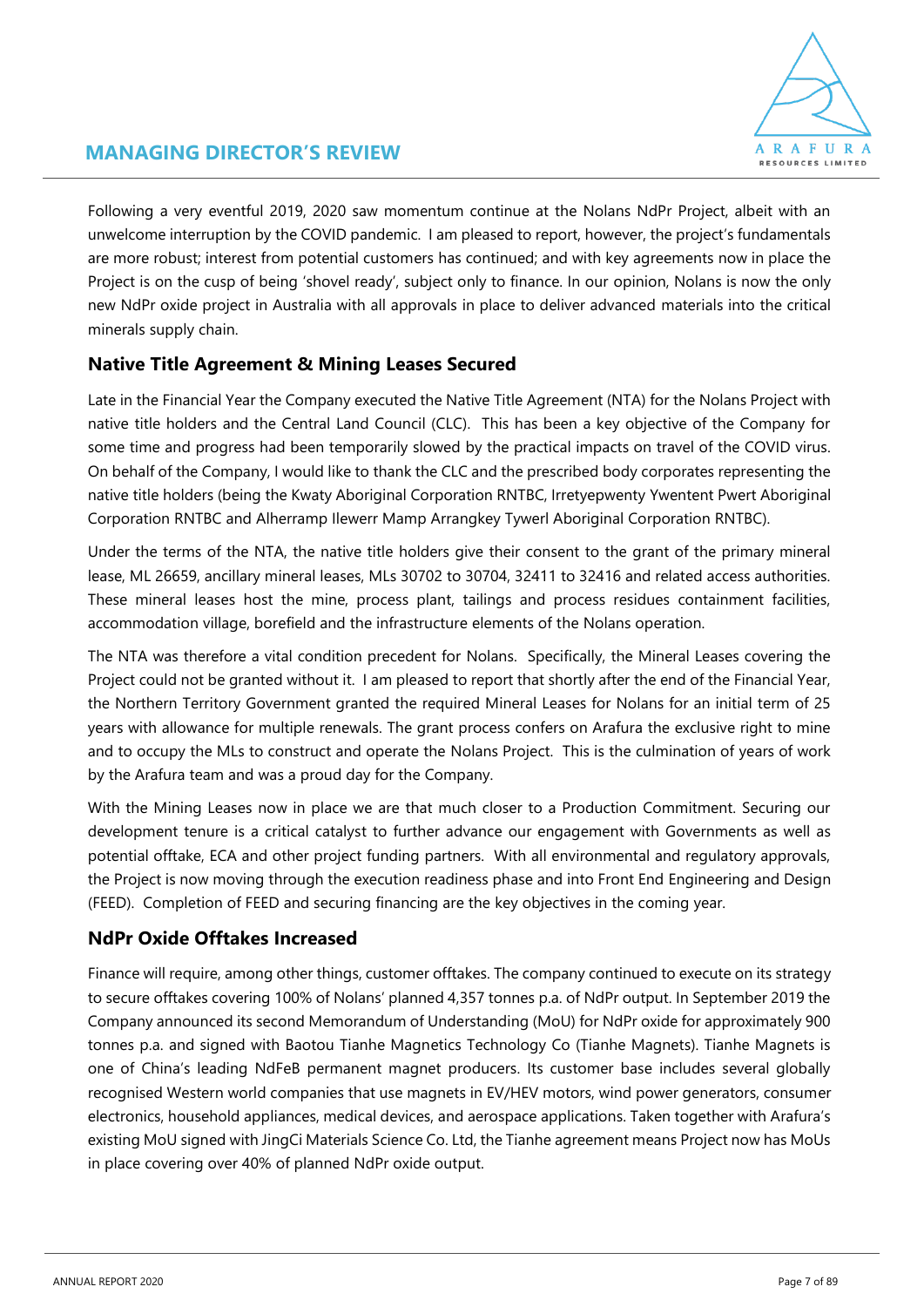

### **MANAGING DIRECTOR'S REVIEW**

Looking ahead, the Company is extremely focused on completing agreements for the remaining 60% of Nolans production and progressing current MoUs. The process of sending sample NdPr oxide to JingCi and Tianhe as well as to a Japanese magnet manufacturer for pre-qualification and verification was interrupted by COVID related issues but remains a key near term objective. With respect to the project's NdPr oxide output which remains unspoken for, the Company is engaging with customers not aligned with China's vertically integrated "Made in China 2025" strategy, specifically in Japan, South Korea, Europe and the US .

### **Ore Reserves Boosted**

In March 2020 we announced a 54% increase in the Ore Reserves at Nolans to 29.5mt tonnes at an NdPr enrichment of 26.4%. Using the processing design envelope from the DFS the Ore Reserves support production over 33 years, an increase of 10 years over the DFS base case.

In addition to the updated Ore Reserves, our consultants also prepared a production schedule based on the mining inventory, which includes some of the Project's Inferred Mineral Resources, predominately in the later years of mining and processing. This mining inventory consists of approximately 39.9 Mt. Scheduling of the mining inventory, with some minor changes to the design envelope of the process plant, provides far superior financial outcomes over those delivered in the DFS base case. The mining inventory production schedule supports production over 39 years of 4,325 tonnes p.a of NdPr oxide at an operating cost of less than US\$24/kg of NdPr oxide (net of phosphoric acid by-product credit) – a greater than 12% reduction vs the DFS. The decline in operating costs cements Arafura as one of the lowest-cost NdPr producers in the world.

The good news does not stop there though. The Company is of the view that there is yet further potential for additional ore at Nolans. In its mid-year drilling program, which included four deep holes the Company intersected encouraging mineralisation. Three of the four holes intersected thick zones of rare earths mineralization up to ~200 metres vertically below the planned final mining presented in the DFS. Analysis of these zones confirmed that the mineralized material types and assay grades are consistent with those that constitute the Mineral Resources. On this basis the Company considers there to be reasonable potential to increase the Mineral Resources at depth in the North and Southeast Zones of Nolans.

The increase in Ore Reserves and mining inventory attests to the long-term potential of the Nolans Project and when taken in conjunction with the deep drilling results, reinforces its standing as a world class NdPr development opportunity.

### **Pilot Program Completed**

During the year, the Company completed the final phase of its seven-phase flowsheet Pilot Program. The Phase 7 - Rare Earth Separation pilot like the prior six phases was an unqualified success. Phase 7 proved that ore feed from Nolans could be separated into NdPr and SEG-HRE products that align with the raw material specifications of customers. Samples of the finished product are now available for assessment and feedback by potential customers.

The capability of rare earth projects to produce high-purity separated NdPr oxide has gained prominence in recent times as end users, component manufacturers, financiers and governments attach greater importance to the provenance and traceability of raw materials feeding, and the diversification of, the NdFeB magnet supply chain. Arafura has now demonstrated its capability to be a reliable long-term supplier of downstream NdPr oxide and to assist target customer objectives for supply diversification. We expect that any project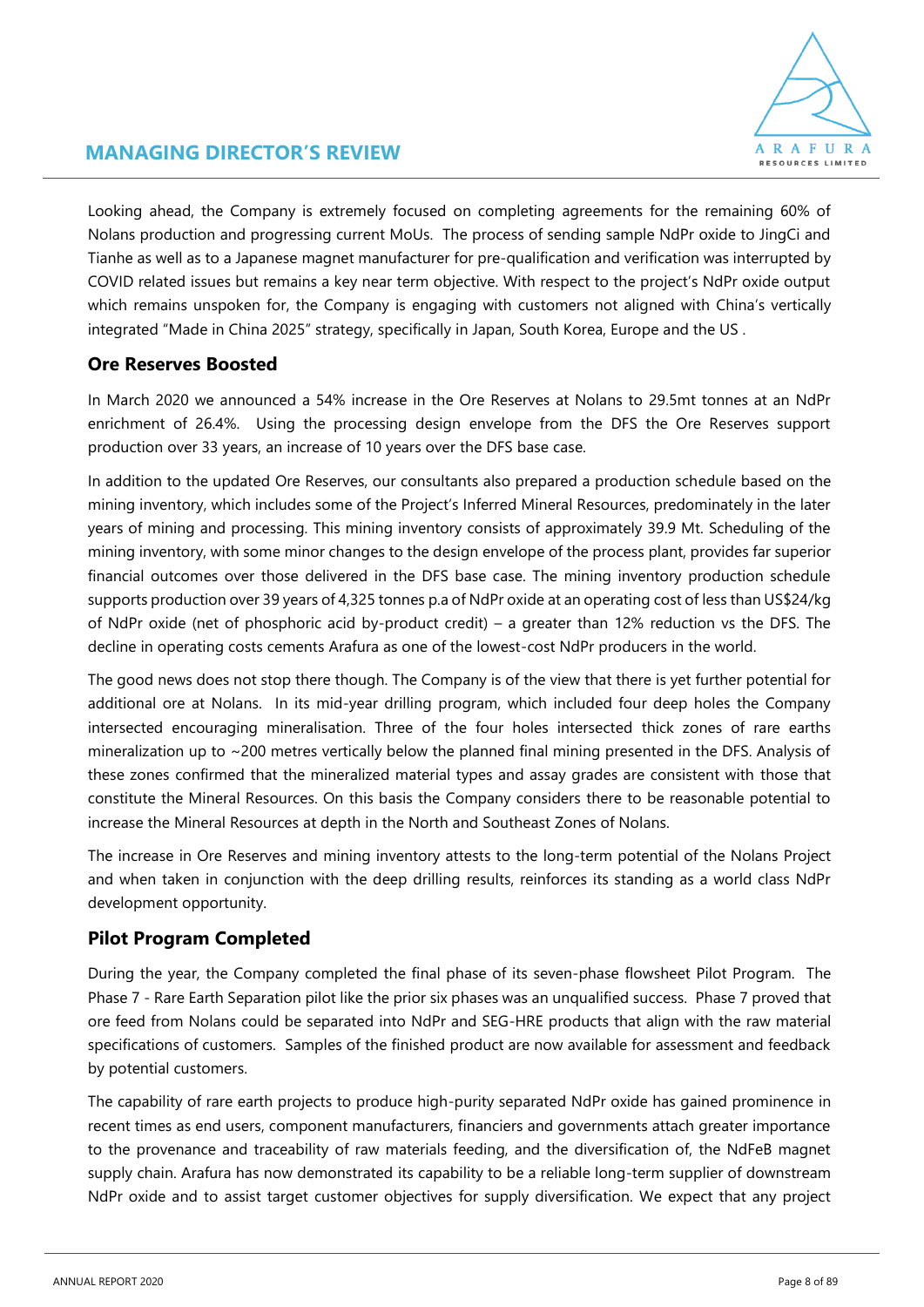

which shows the ability to separate and deliver high purity NdPr and to do so from stable jurisdictions such as Australia to be particularly sought after by customers.

### **Moving to a Production Commitment**

Progress on the pre-front end engineering and design (pre-FEED) activities are largely complete. These pre-FEED activities are aimed at finalising the basis of design, design specifications and philosophies along with finalising Arafura's overall project requirements in preparation for the early contractor involvement (ECI) phase of project delivery.

Final delivery and review of the pre-FEED documentation, including updated process flow diagrams incorporating all the information and knowledge gained from the now completed flowsheet piloting program, is anticipated to be complete in FY21. The integrated project management team (IPMT), which includes KBR and Wave International personnel, has mobilised into Arafura's Perth office.

In the final quarter of FY20, the Company selected a joint venture between Clough and Worley (CWJV) as the preferred contractor for the project's hydrometallurgical plant. The CWJV brings together the design and delivery expertise of two tier-one, internationally recognised project design and delivery companies with expertise in complex processing plant design and construction. Clough has a recognised track record of large scale project delivery in the resources, energy, and infrastructure sectors with recent projects including the South Flank Ore Handling Plant for BHP and the Koodaideri Northern Rail Formation for Rio Tinto Iron Ore. Clough will lead the project management, procurement and construction aspects of the project. Worley has extensive experience in complex hydrometallurgical plant design and will lead the engineering effort on the project.

Subject to financing, Project Commitment is looming fast...!

As shareholders can appreciate, FY20 has been a big year for the Company. I would like to extend my thanks to my Executive team for all their efforts during an unusual period in the Company's and Australia's history. I also extend my thanks to the Board whose advice and guidance has proved invaluable. With the work we have completed in FY20 we have all brought this project to the cusp of financing and it is our Number One priority for the coming year.

Finally, I confidently reiterate my previously published claim: "I challenge anyone to find a better, fully permitted, fully costed NdPr-focused project outside China. It meets all the criteria to be a long term, sustainable supplier of critical minerals into clean energy technologies, and will deliver intergenerational benefits in a part of Australia that is challenged by limited opportunities for genuine economic development."

**Gavin Lockyer** Managing Director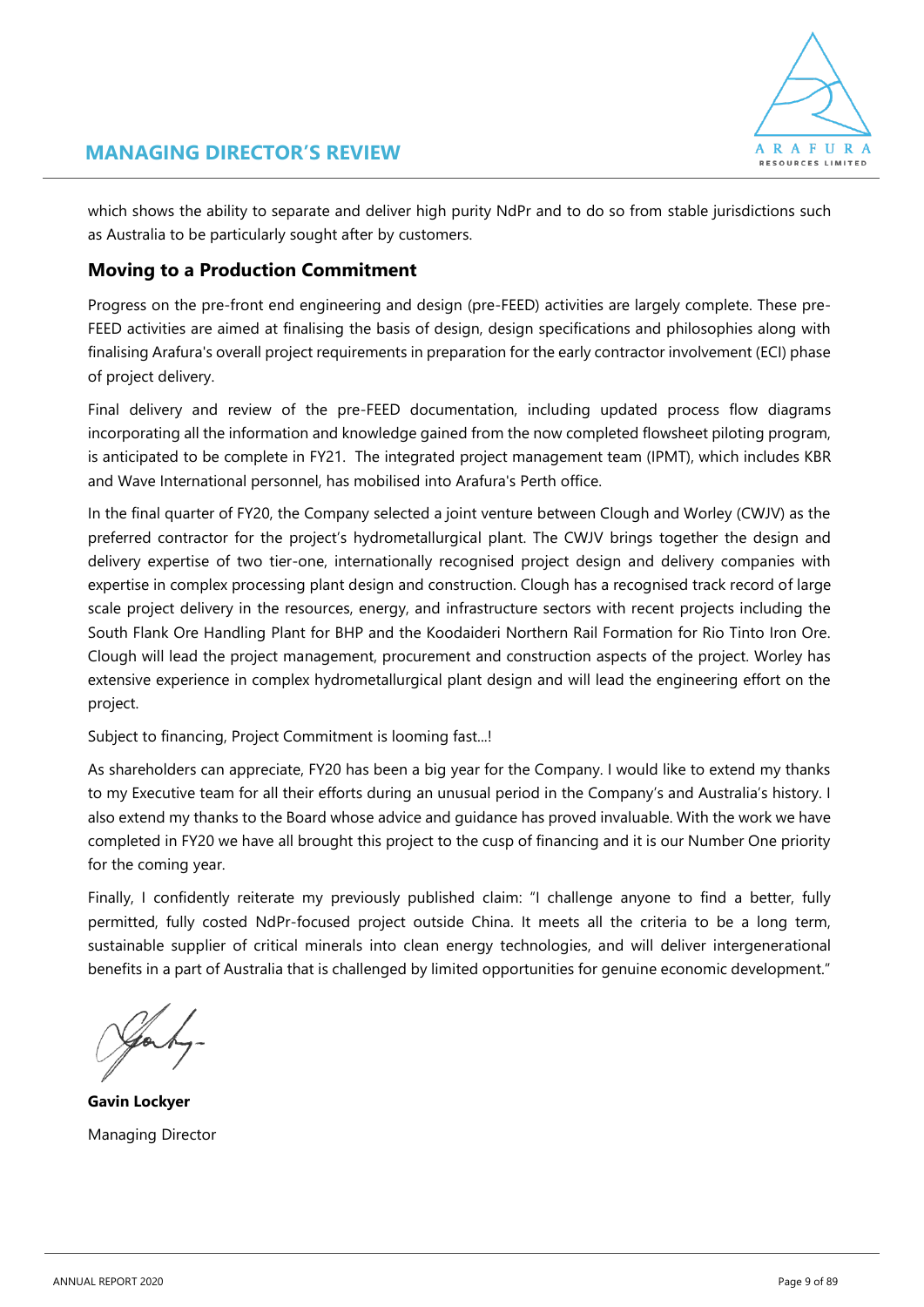

### **Nolans NdPr Project**

### **Execution Readiness**

Pre-front end engineering and design (**pre-FEED**) activities, which were aimed at finalising the basis of design, design specifications and philosophies in preparation for early contractor involvement (**ECI**) phase have progressed during the year and were largely complete by the end of June with Hatch Pty Ltd.

Globally recognised tier-one project management consultancy KBR was awarded the integrated project management team (**IPMT**) contract for the delivery of the project. The IPMT, which includes personnel from KBR and sub-consultant Wave International Pty Ltd, has mobilised into Arafura's Perth office and is working to finalise key execution strategies, plans and processes in preparation for the ECI phase of the project as well as continuing with preparation for tendering of key contracts, including those for the beneficiation, hydrometallurgical and sulphuric acid plants.

### **Early Engineering Works**

The Company has selected a joint venture between Clough and Worley (**CWJV**) as the preferred contractor for the project's hydrometallurgical plant. The CWJV brings together the design and delivery expertise of two tier-one, internationally recognised project design and delivery companies with expertise in complex processing plant design and construction.

The scope of work for the hydrometallurgical plant incorporates the core of the Nolans processing facilities including phosphate extraction, phosphoric acid production, rare earth extraction, rare earth purification and rare earth separation. In addition, the hydrometallurgical plant also incorporates the shared process plant services, utilities and reagents handling.

### **Ore Reserves and Life of Mine Update**

The Company completed an updated Ore Reserves estimate based on revised mine design and scheduling to reflect an updated geometallurgical model, and a Life of Mine (**LOM**) production schedule based on the mining inventory which includes some of the project's Inferred Resources.

Key highlights of the Ore Reserves and LOM schedule update include:

- 54% increase in Ore Reserves to 29.5 million tonnes
- Ore Reserves now support 33 years of production, an increase of 10 years on the definitive feasibility study (DFS) base case
- LOM schedule based on mining inventory of 39.9 million tonnes supports 39 years of production
- Significant reduction in OPEX for mining inventory schedule to US\$23.71/kg of NdPr oxide.

### **Offtake and Funding**

The Company continued to progress its engagement with key advisor groups and Export Credit Agencies (**ECA**) to advance the initiatives required to secure Nolans Project funding. The Company met with groups in Europe, Japan, South Korea and the U.S to understand debt funding opportunities that will likely be linked with NdPr supply diversification objectives being pursued across multiple jurisdictions.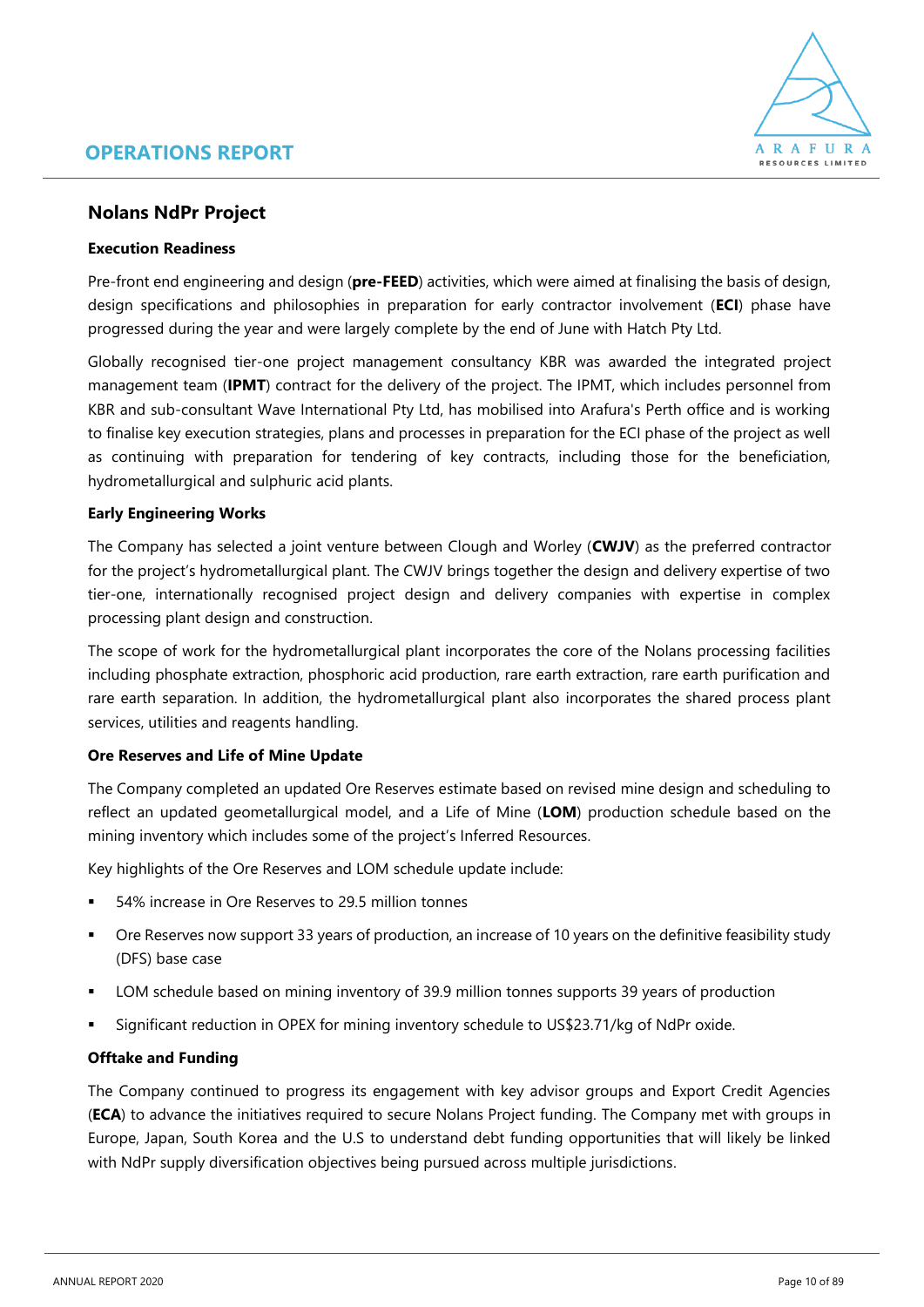

Recent geopolitical events including the China–US trade war and COVID-19 has seen economies reassess their supply chain risk for critical raw materials. Arafura believes the government mandated ECAs through direct loans and guarantees will be central to COVID-19 stimulus measures which have a significant focus on critical material supply chains. Continued engagement with key advisor groups and ECAs supports the view that the strategic nature of NdPr, the alignment with clean energy applications and the specialised capital equipment requirements of the Nolans Project is a good fit with the mandate of several ECAs.

The Company worked collaboratively with Talaxis Ltd to examine a strategic equity investment strategy, product offtake opportunities and assist with market engagement for the advancement of the Nolans Project. The work was formalised through the execution of a Capital Markets, Marketing and Logistics advisory agreement.

In parallel with funding discussions, the Company advanced its customer engagement and offtake negotiations with groups in Japan, Europe, South Korea and China. The Company's NdPr marketing strategy is underpinned by targeting customers in the high growth NdFeB permanent magnet supply chain for electric vehicles, the clean energy economy and factory automation. Aligned with this strategy, the Company executed a second Memorandum of Understanding with Baotou Tianhe Magnetics Technology Co., Ltd (Tianhe Magnetics), one of China's leading manufacturers of NdFeB permanent magnets.

### **Domestic Stakeholder Engagement**

### **Native Title Agreement**

The Native Title Agreement (**NTA**) for the Nolans Project was executed in June between Arafura Rare Earths Pty Ltd (ARE – a wholly owned subsidiary of Arafura Resources), the Central Land Council (**CLC**) and key prescribed body corporate representatives of the project's Anmatyerr native title holders. Under the terms of the NTA, ARE commits to providing employment, training and business opportunities to local Aboriginal people, acknowledges its environmental commitments and duty to protect cultural sites, and provides for compensation payments for the benefit of native titles holders in recognition of the impacts of the project on their native title rights and interests.

### **Development Tenure**

Execution of the NTA enabled the grant of Arafura's key development tenure for the project: Mineral Lease (ML 26659) over the Nolans Bore mineral resource as well as the three ancillary MLs (30702-04) which host much of the supporting infrastructure. The grant of all four MLs, which confers to ARE the exclusive right to mine and occupy the tenure to construct and operate the project, was effected by the Northern Territory Minister for Primary Industry and Resources for an initial term of 25 years, with multiple renewal periods possible and agreed under the NTA.

### **Sustainability Review**

As part of the Company's focus on sustainability, a review and gap analysis of its sustainability policies, plans, and procedures has been initiated with sustainability specialists from KBR. The aims of the review and gap analysis are to: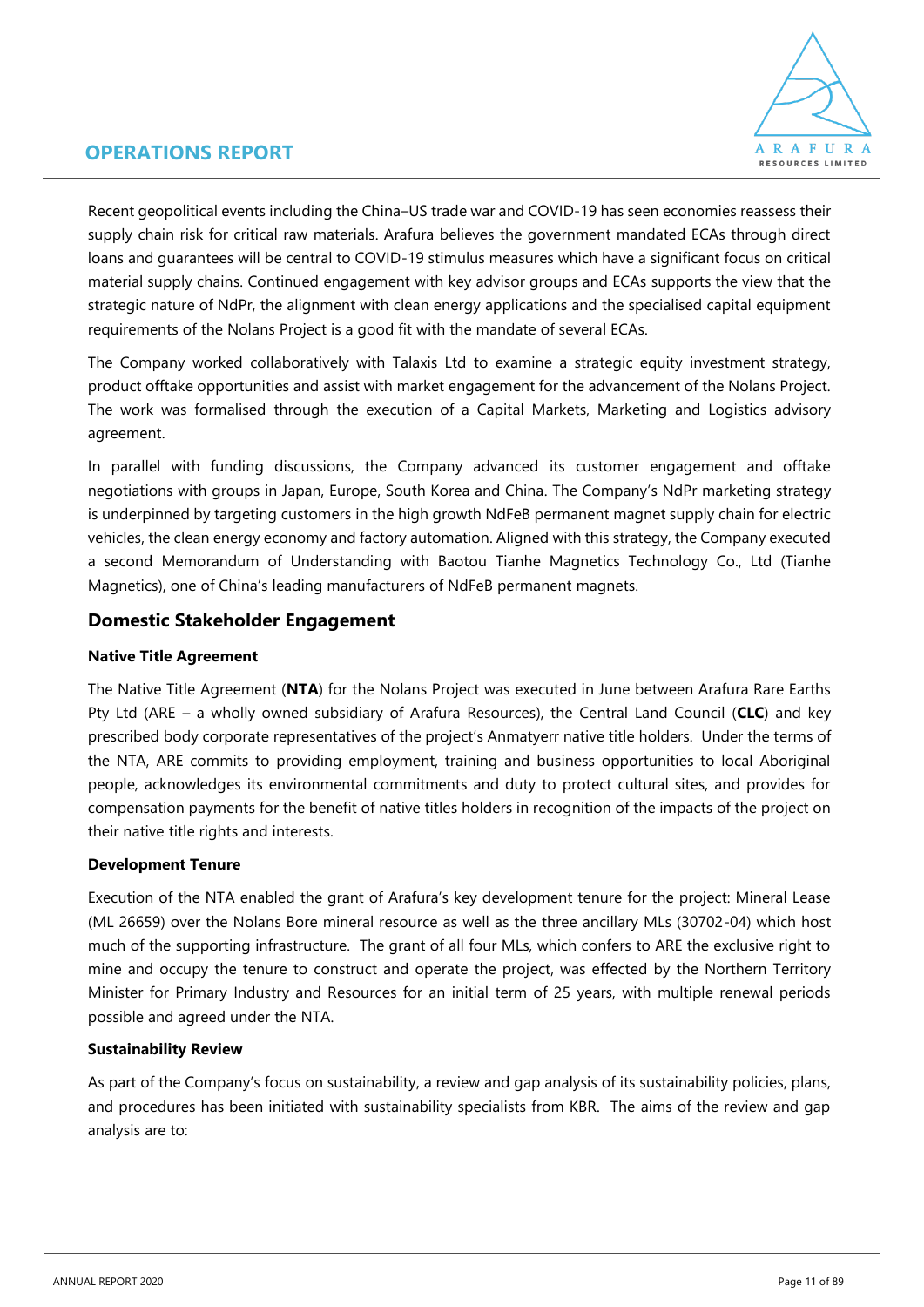

- Review current policies, plans and procedures against international principles and standards such as Equator principles, International Finance Corporation's performance standards on environmental and social sustainability, and United Nations sustainable development goals (**UNSDG**).
- Develop work programs across one, two, five and ten-year horizons to align the Company's activities with more sustainable business outcomes, based on environmental, social and governance (**ESG**) considerations.

### **Other**

The Company has completed two important documents for the delivery of the Nolans Project, being an Indigenous Engagement Strategy and an Economic Impact and Cost Benefit Analysis. These key documents will form part of the investment proposal to the Northern Australia Infrastructure Facility (**NAIF**). These documents will also be incorporated in the Territory Benefit Plan and the Australian Industry Participation Plan. Additionally, these documents have been incorporated into the Territory Economic Reconstruction Commission (**TERC**) submission to provide recommendations to the Chief Minister and Northern Territory Government on the potential opportunities that can assist the Territory's economic recovery from COVID-19.

### **Technology**

The capability of rare earth projects to produce high-purity separated NdPr oxide has gained prominence in recent times as end users, component manufacturers, financiers and governments attach greater importance to the provenance and traceability of raw materials feeding, and the diversification of, the NdFeB magnet supply chain.

The Company's successful completion of the seventh and final stage of its flowsheet piloting program, Rare Earth Separation, at ANSTO during the year is in lock step with these sustainability outcomes. The program produced separated NdPr oxide (NdPr/TREE >99.9%) and SEG-HRE carbonate (SEG-HRE/TREE >99.5%) products. Product samples have been dispatched to potential customers across the globe for product qualification purposes.

### **Exploration**

### **Deep Drilling at Nolans Bore**

The Company completed a nine-hole diamond core/reverse circulation (RC) drilling program at Nolans Bore which included four deep exploration holes targeting down-dip extensions to Indicated and Inferred Resources in the deposit's North and Southeast Zones. Three of the four holes intersected thick zones of rare earths mineralization up to about 200 metres vertically below the planned final mining pit. The Company considers there to be reasonable potential to increase the project's Mineral Resources at depth in the North and Southeast Zones.

The best intercepts from the three holes were as follows:

- 46.76 m @ 1.5% TREO and 7% P2O5 from 316.72 m in hole NBRD1102 (Southeast Zone)
- 75.68 m @ 2.8% TREO and 11% P2O5 from 364.37 m in hole NBRD1106 (North Zone)
- 65.15 m @ 1.5% TREO and 6% P2O5 from 422.88 m in hole NBRD1109 (North Zone).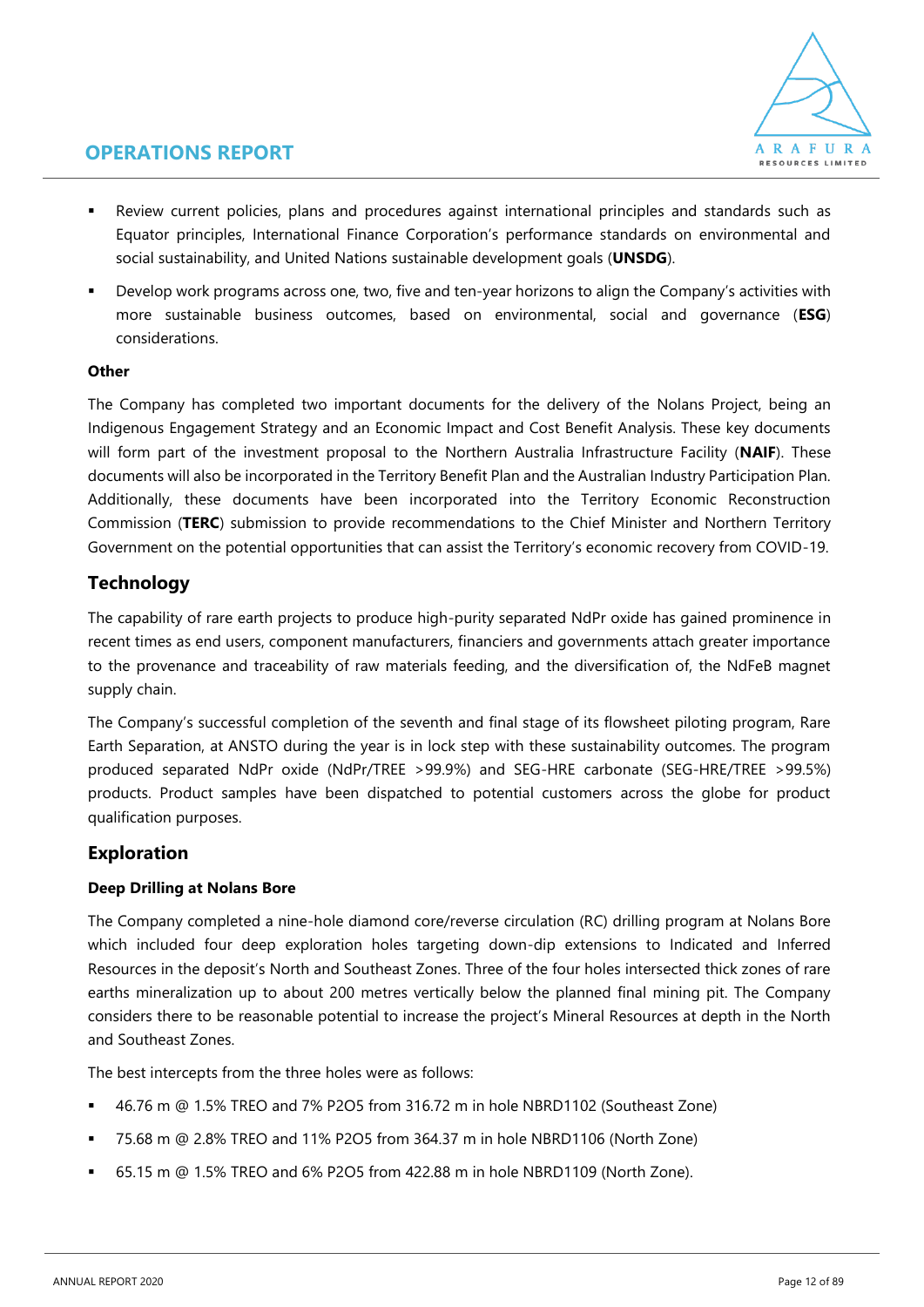

### **Bonya Joint Venture Maiden Mineral Resources**

Arafura holds a 60% interest in the Bonya Joint Venture (JV) over ELs 29701 and 32167, located 280 kilometres north-east of Alice Springs. Thor Mining PLC (Thor) holds a 40% interest and is the operator and manager of the JV.

Drilling of 38 RC holes at the White Violet and Samarkand tungsten prospects during 2019 allowed for Mineral Resources to be estimated for the first time. Mineralization outcrops and remains open at depth at both prospects, and Samarkand shows potential for strike extension to the copper mineralization. Assay highlights from drilling include:

- 12 m @ 0.67% WO3 from 46 m in hole 19RC021
- 29 m @ 0.70% WO3 from 81 m, including 13 m @ 1.13% WO3 from 91 m in hole 19RC022
- 12 m @ 0.77% Cu from 22 m; 7 m @ 1.23% Cu from 37 m; 9 m @ 0.74% WO3 from 64 m in hole 19RC030
- 23 m @ 0.58% WO3 from surface, including 6 m at 1.7% WO3 from surface in hole 19RC035
- 8 m @ 0.74% WO3 from 65 m, including 2 m at 2.48% WO3 from 69 m in hole 19RC037

### **Compliance Statements**

#### **Nolans Project Exploration Results, Mineral Resources and Ore Reserves**

The information in this report that relates to Exploration Results was released in an announcement dated 9 March 2020 (Drilling Confirms Deep Extensions to Mineralization) and was completed in accordance with the guidelines of the JORC Code (2012). The information in this report that relates to Mineral Resources was released in an ASX announcement dated 7 June 2017 (Detailed Resource Assessment Completed) and was completed in accordance with the guidelines of the JORC Code (2012). The information in this report that relates to Ore Reserves was released in an ASX announcement dated 16 March 2020 (Major Increase in Mine Life for the Nolans Project) and was completed in accordance with the guidelines of the JORC Code (2012).

Arafura confirms that it is not aware of any new information or data that materially affects the information included in these original market announcements and that all material assumptions and technical parameters underpinning the estimates in the original market announcements continue to apply and have not materially changed. Arafura confirms that the form and context in which the Competent Person's findings are represented have not been materially modified from the original market announcements.

#### **Mineral Resources**

|                  | Tonnes (m) | <b>Rare Earths TREO % Phosphate P2O5 % NdPr Enrichment %</b> |    |      |
|------------------|------------|--------------------------------------------------------------|----|------|
| <b>Measured</b>  | 4.9        | 32                                                           | 13 | 26.1 |
| <b>Indicated</b> | 30         |                                                              | 12 | 26.4 |
| <b>Inferred</b>  |            |                                                              | 10 | 26.5 |
| <b>TOTAL</b>     | 56         | 2.6                                                          |    | 26.4 |

*As announced on 7 June 2017. 1.0% TREO cut-off grade. Numbers may not compute exactly due to rounding. "NdPr enrichment" is the proportion of TREO comprising Nd2O3 and Pr6O11.*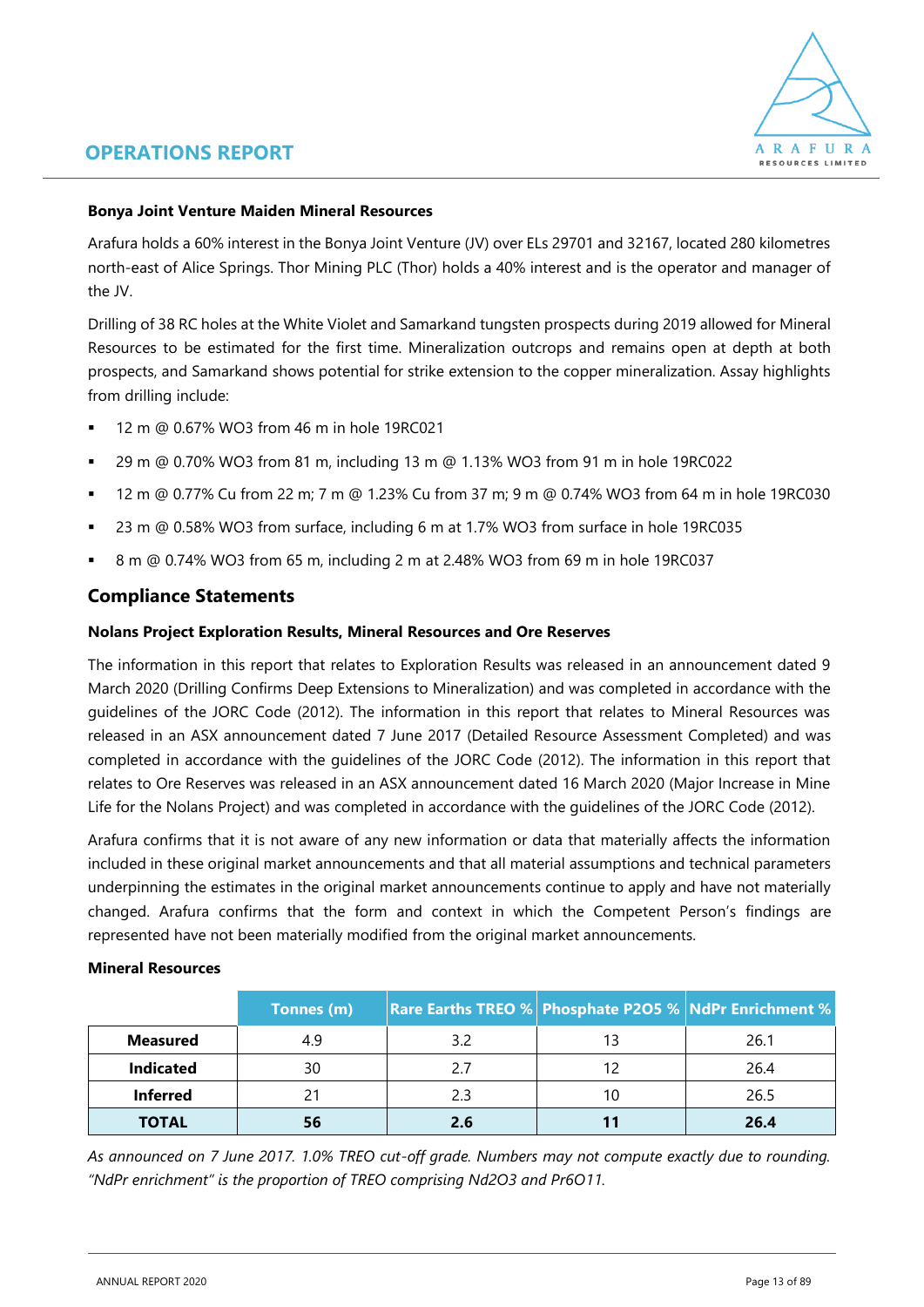

#### **Ore Reserves**

|               | Tonnes (m) | <b>Rare Earths TREO % Phosphate P2O5 % NdPr Enrichment %</b> |    |      |
|---------------|------------|--------------------------------------------------------------|----|------|
| <b>Proved</b> | 5.0        | 3.0                                                          | 13 | 26.2 |
| Probable      | 24.6       |                                                              | 13 | 26.5 |
| <b>TOTAL</b>  | 29.5       | 2.9                                                          | 13 | 26.4 |

*As announced on 16 March 2020. Numbers may not compute exactly due to rounding. "NdPr enrichment" is the proportion of TREO comprising Nd2O3 and Pr6O11.*

### **Production Targets and Forecast Financial Information**

The information in this report that relates to production targets and forecast financial information is derived from an ASX announcement dated 16 March 2020 (Major Increase in Mine Life for the Nolans Project). Arafura confirms that all material assumptions underpinning the production target and forecast financial information derived from production targets set out in the announcement released on 16 March 2020 (including the cost and pricing assumptions referred to in the Company's 16 March 2020 announcement that were used in the DFS and which are set out in the Company's ASX Announcement dated 7 February 2019 (Nolans Project Definitive Feasibility Study)), continue to apply and have not materially changed.

#### **Bonya Joint Venture Mineral Resources**

| <b>Deposit</b>      | <b>Resources</b> | <b>Tonnes</b> | <b>Tungsten WO3 %</b> | <b>Copper Cu %</b> |
|---------------------|------------------|---------------|-----------------------|--------------------|
| <b>White Violet</b> | Inferred         | 495,000       | 0.22                  | 0.06               |
| Samarkand           | Inferred         | 245,000       | 0.19                  | 0.13               |
| <b>TOTAL</b>        |                  | 740,000       | 0.21                  | 0.09               |
| Bonya Copper        | Inferred         | 230,000       | ٠                     | 2.0                |

*As announced on 9 January 2020 (White Violet and Samarkand). 0.05% WO<sup>3</sup> cut-off grade. Numbers may not compute exactly due to rounding.*

*As announced on 26 November 2018 (Bonya Copper). 0.2% Cu cut-off grade.*

### **Bonya JV Competent Persons Statement**

The information in this release that relates to the Estimation and Reporting of Mineral Resources has been compiled by Dr Graeme McDonald. Dr McDonald acts as an independent consultant to Thor Mining PLC on the Bonya Mineral Resource estimation. Dr McDonald is a member of the Australasian Institute of Mining and Metallurgy and has sufficient experience with the style of mineralisation, deposit type under consideration and to the activities undertaken to qualify as a Competent Person as defined in the 2012 Edition of the "Australasian Code for Reporting of Exploration Results, Mineral Resources and Ore Reserves" (The JORC Code). Dr McDonald consents to the inclusion in this report of the contained technical information relating to the Mineral Resource Estimation in the form and context in which it appears

The information in this report that relates to Bonya exploration results is based on information compiled by Richard Bradey, who holds a BSc in Applied Geology and an MSc in Natural Resource Management and who is a Member of The Australasian Institute of Mining and Metallurgy. Mr Bradey is an employee of Thor Mining PLC. He has sufficient experience which is relevant to the style of mineralisation and type of deposit under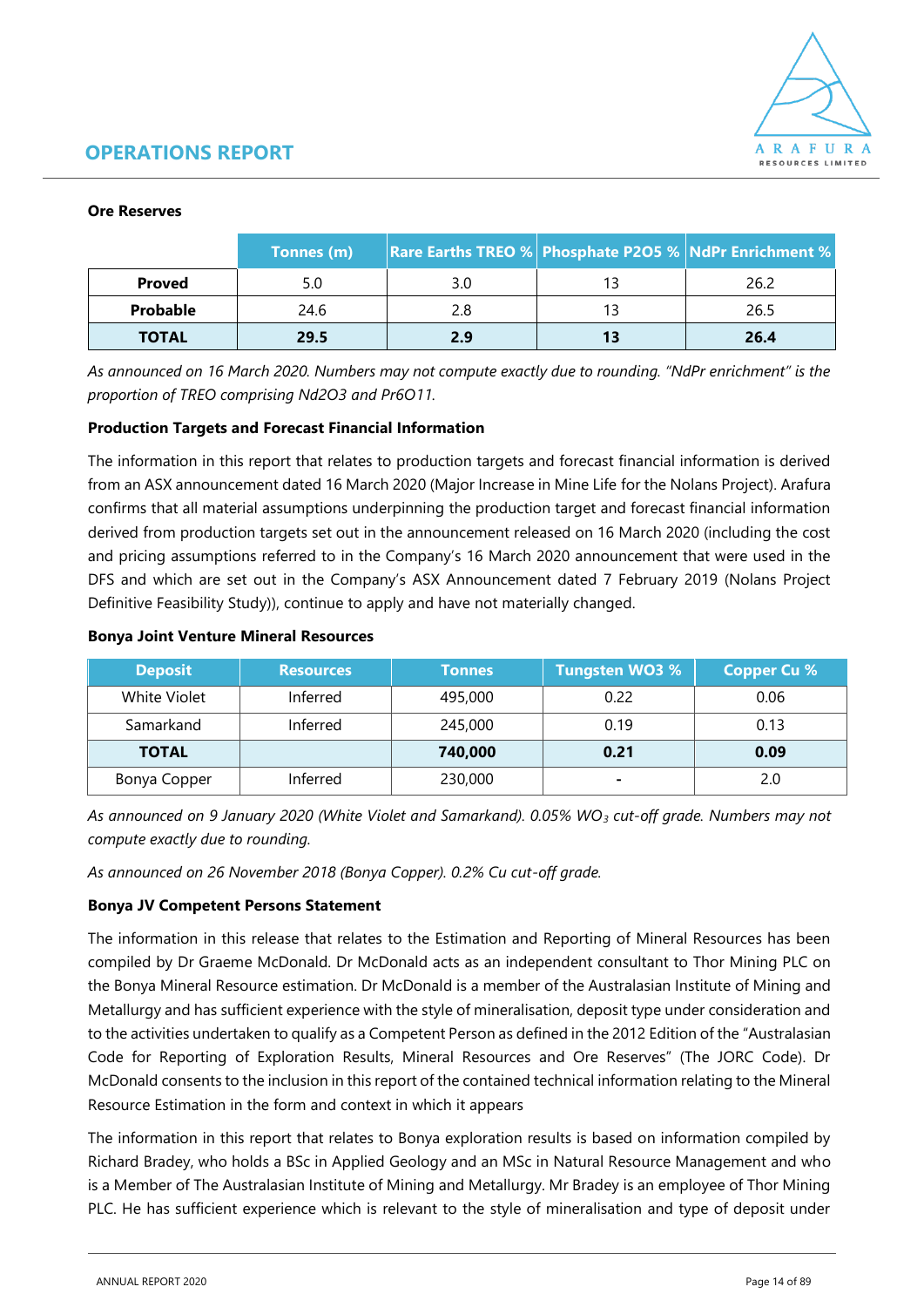

consideration and to the activity which he is undertaking to qualify as a Competent Person as defined in the 2012 Edition of the 'Australasian Code for Reporting of Exploration Results, Mineral Resources and Ore Reserves' (JORC Code 2012). Mr Bradey consents to the inclusion in this report of the matters based on his information in the form and context in which it appears.

### **Forward Looking Statements**

This annual report includes forward-looking statements. These statements relate to the Company's expectations, beliefs, intentions or strategies regarding the future. These statements can be identified by the use of words like "will", "progress", "anticipate", "intend", "expect", "may", "seek", "towards", "enable" and similar words or expressions containing same.

The forward-looking statements reflect the Company's views and assumptions with respect to future events as of the date of this announcement and are subject to a variety of unpredictable risks, uncertainties, and other unknowns. Actual and future results and trends could differ materially from those set forth in such statements due to various factors, many of which are beyond our ability to control or predict. Given these uncertainties, no one should place undue reliance on any forward-looking statements attributable to the Company, or any of its affiliates or persons acting on its behalf.

The Company does not undertake any obligation to update or revise any forward-looking statements, whether as a result of new information, future events or otherwise. Neither the Company nor any other person, gives any representation, warranty, assurance, nor will guarantee that the occurrence of the events expressed or implied in any forward-looking statement will actually occur. To the maximum extent permitted by law, the Company and each of its advisors, affiliates, related bodies corporate, directors, officers, partners, employees and agents disclaim any responsibility for the accuracy or completeness of any forward-looking statements whether as a result of new information, future events or results or otherwise.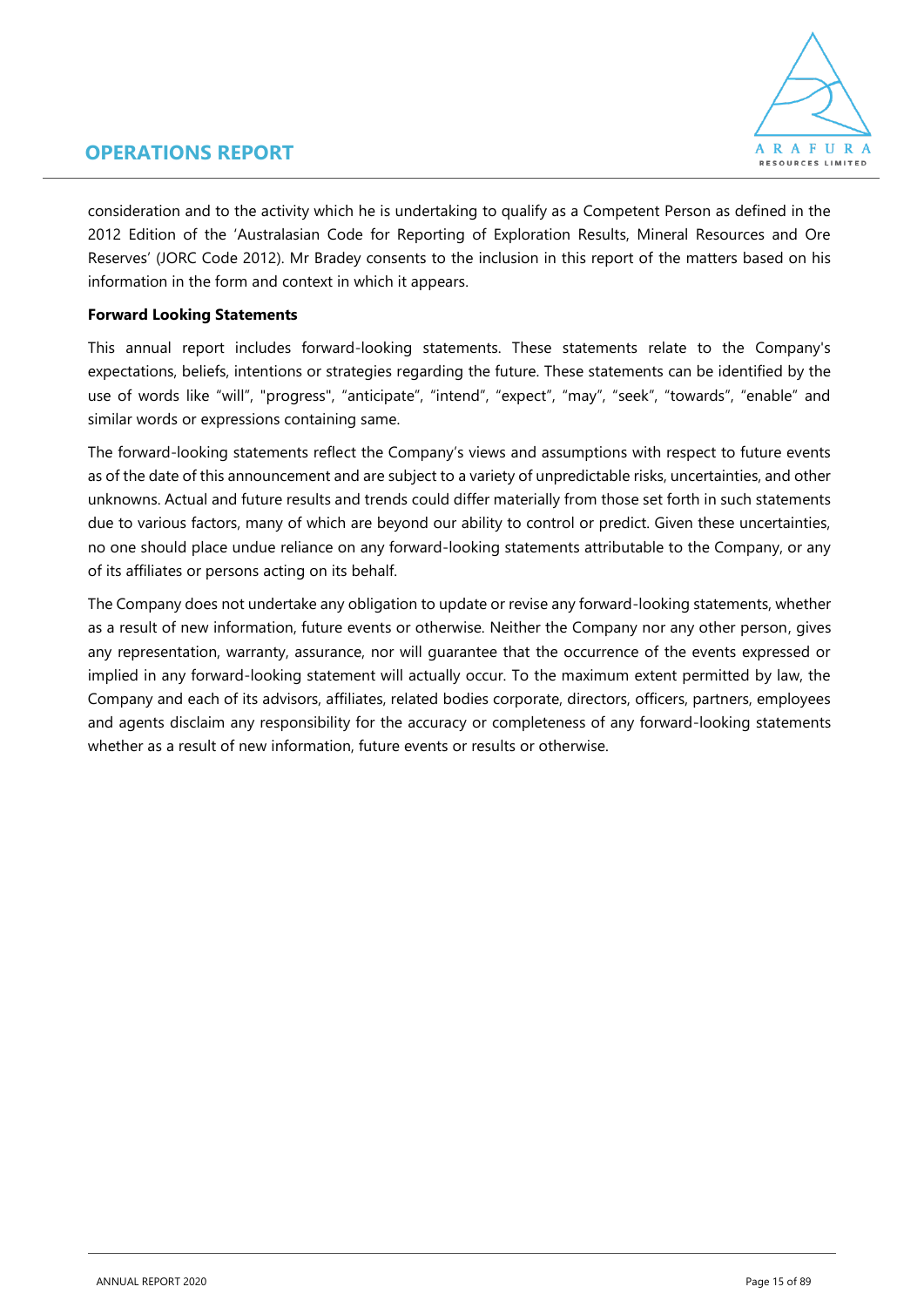

Your Directors present their report on the consolidated entity (referred to hereafter as the Group) consisting of Arafura Resources Limited and the entities it controlled at the end of, or during, the year ended 30 June 2020.

### **Directors**

The following persons were Directors of Arafura Resources Limited during the financial year or up to the date of this report:

- M. Southey
- G. Lockyer
- C. Tonkin
- Q. Zhang
- C. Moises<sup>(1)</sup>

 $<sup>(1)</sup>$  Ms Moises was appointed on the 1<sup>st</sup> December 2019.</sup>

### **Principal activities**

During the year, the principal continuing activities of the Group consisted of:

- a. Nolans Project engineering studies and Pilot Programs;
- b. Mining and associated infrastructure, social, environmental and definitive feasibility evaluations; and
- c. Mineral exploration, definition and development.

### **Dividends – Arafura Resources Limited**

No dividends were paid during the year and the Directors do not recommend the payment of a dividend.

### **Operating and financial review**

Arafura Resources Limited incurred a group loss of \$4,810,958 for the year ended 30 June 2020 (2019: 5,854,157). The loss is slightly lower than the 2019 as a result of the majority of the 7-phase pilot program being completed in the prior year. With the DFS completed in February 2019, engineering work commenced related to pre-front end engineering and design (**pre-FEED**) activities, which were aimed at finalising the basis of design, design specifications and philosophies in preparation for early contractor involvement (**ECI**) phase.

In July 2019, the Company completed a fully underwritten non-renounceable entitlement offer to raise \$23.2 million (before costs) and brought Talaxis Limited, a wholly owned subsidiary of Noble Group Holdings Limited as a substantial holder onto the register. Amid uncertainty stemming from COVID-19, the Company completed a share placement to raise \$7 million (before costs) in June 2020 with significant interest observed from both domestic and offshore institutional and offshore institutional and professional investors. All the funds raised have assisted Arafura progress execution readiness activities, early engineering works and interrelated programs to secure offtake agreements, complete negotiations for the mining agreement with Native Title holders, as well as general working capital.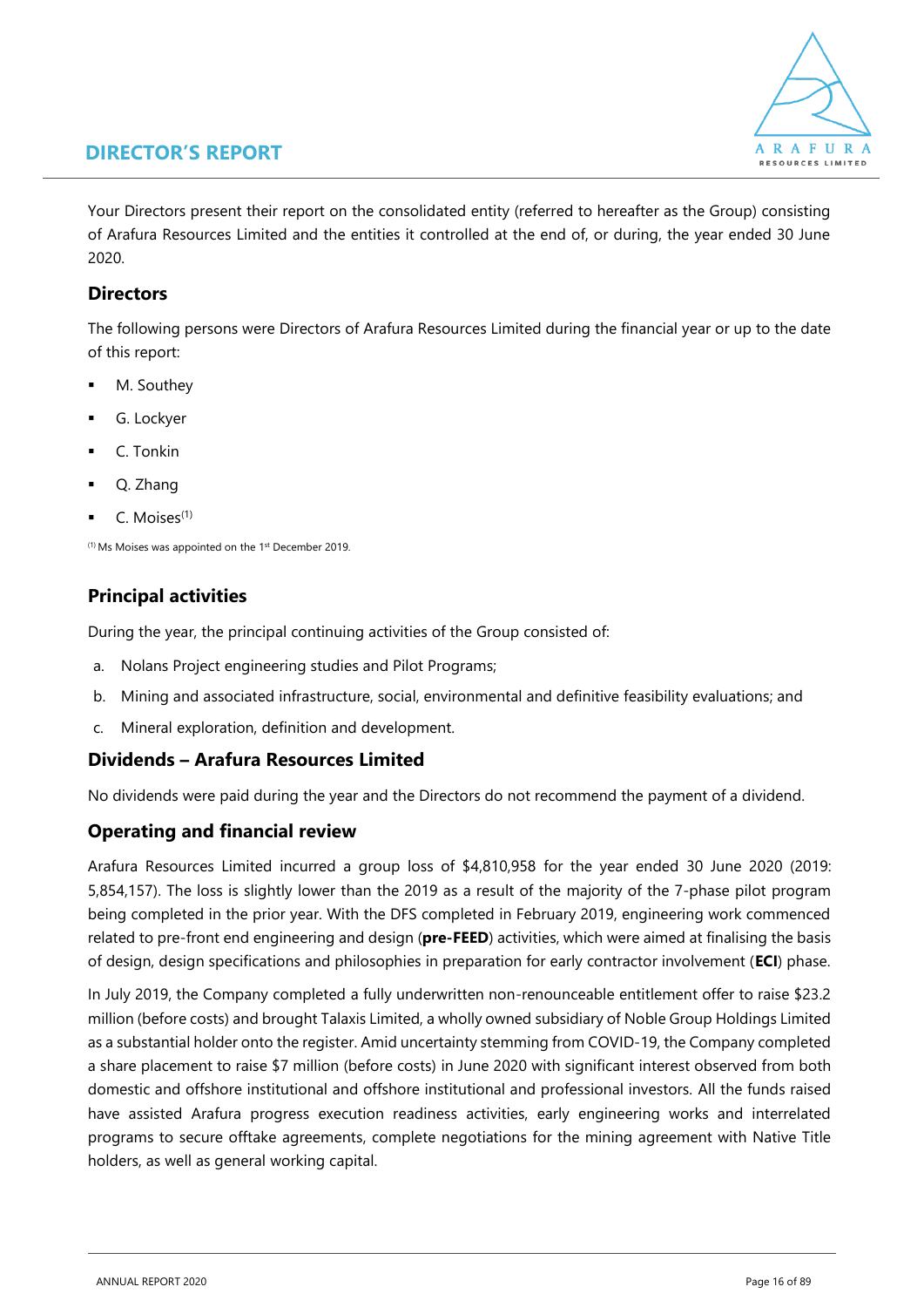

### **Significant changes in the state of affairs**

- In September, Arafura signed its second memorandum of understanding (MoU) with Baotou Tianhe Magnetics Technology Co., Ltd, one of China's leading manufacturers of Neodymium Iron Boron (NdFeB) permanent magnets for up to 900 tonnes per annum of NdPr oxide. The Company already has a MoU with JingCi Materials Science Co., Ltd for up to 900 tonnes per annum of NdPr oxide.
- With phase 4 to 6 of the piloting program completed in 2019, the Company completed the Separation Pilot Program, the 7<sup>th</sup> and final phase of its pilot program in the year. The Company intends to build its separation plant at Nolans, making the Nolans Project the only project that is fully domiciled in Australia. The separation pilot was completed at ANSTO and produced final samples NdPr/TREE>99.9% and SEG-HRE/TREE> 99.5% specifications achieved for customer assessment.
- **•** The Company entered into a strategic relationship with USA Rare Earth LLC, which allows for the treatment of Arafura's SEG-HRE carbonate product by USA Rare Earth's proprietary technology. Under the terms of the non-binding Letter of Intent, Arafura will send Heavy Rare Earth (**HREE**) concentrate from Nolans for processing at USA Rare Earth's Colorado pilot plant. Arafura has demonstrated that it can produce SEG-HRE comprising >99.5% of the total contained rare earths, with samples of this liquor representing feed material into USEARE's pilot plant in Colorado.
- Arafura has accelerated the planning and implementation of execution readiness activities, particularly with the award of the integrated project management team (**IPMT**) to KBR as Project Management Consultant. KBR has partnered with Wave International Pty Ltd to complete the scope of work for the IPMT which encompasses management of all aspects of the Project, including design services for non-process infrastructure.
- **In February 2020, the Company executed a Capital Markets, Marketing and Logistics advisory agreement** with Talaxis Limited. Talaxis will assist Arafura by introducing it to potential strategic partners to finance the development of the project, target key markets and counterparties for Arafura's product mix, identify the optimal logistics routes to take Arafura's products to market and locate the logistics routes and access to infrastructure for the transport and handling of project inputs, including reagents.
- The Company completed a metallurgical and drill program in October at Nolans Bore to increase the mine life of the Nolans Project beyond 23 years. Drill core samples were utilised as the basis of the flotation variability program undertaken at the Nagrom mineral processing facility in Perth, resulting in mineralised Material Type 5A2 being classified as ore and included in the project's Ore Reserves. This material was previously forecasted in the Definitive Feasibility Study (**DFS**) to be stockpiled during mining. With this data, the geometallurgical model was updated, leading to an increase in ore reserves to 33 years of production, an increase of 10 years on the DFS base case. Additionally, the life of mine schedule was updated to support 39 years of production.
- In June, Arafura Rare Earths Pty Ltd, a wholly owned subsidiary of Arafura Resources Ltd, successfully executed its Native Title Agreement with its Native title holders and the Central Land Council. An inprinciple agreement was reached in February, following a meeting with the Native Title Holders on site, however the formal execution was delayed as a result of COVID-19 related travel restrictions into the Territory.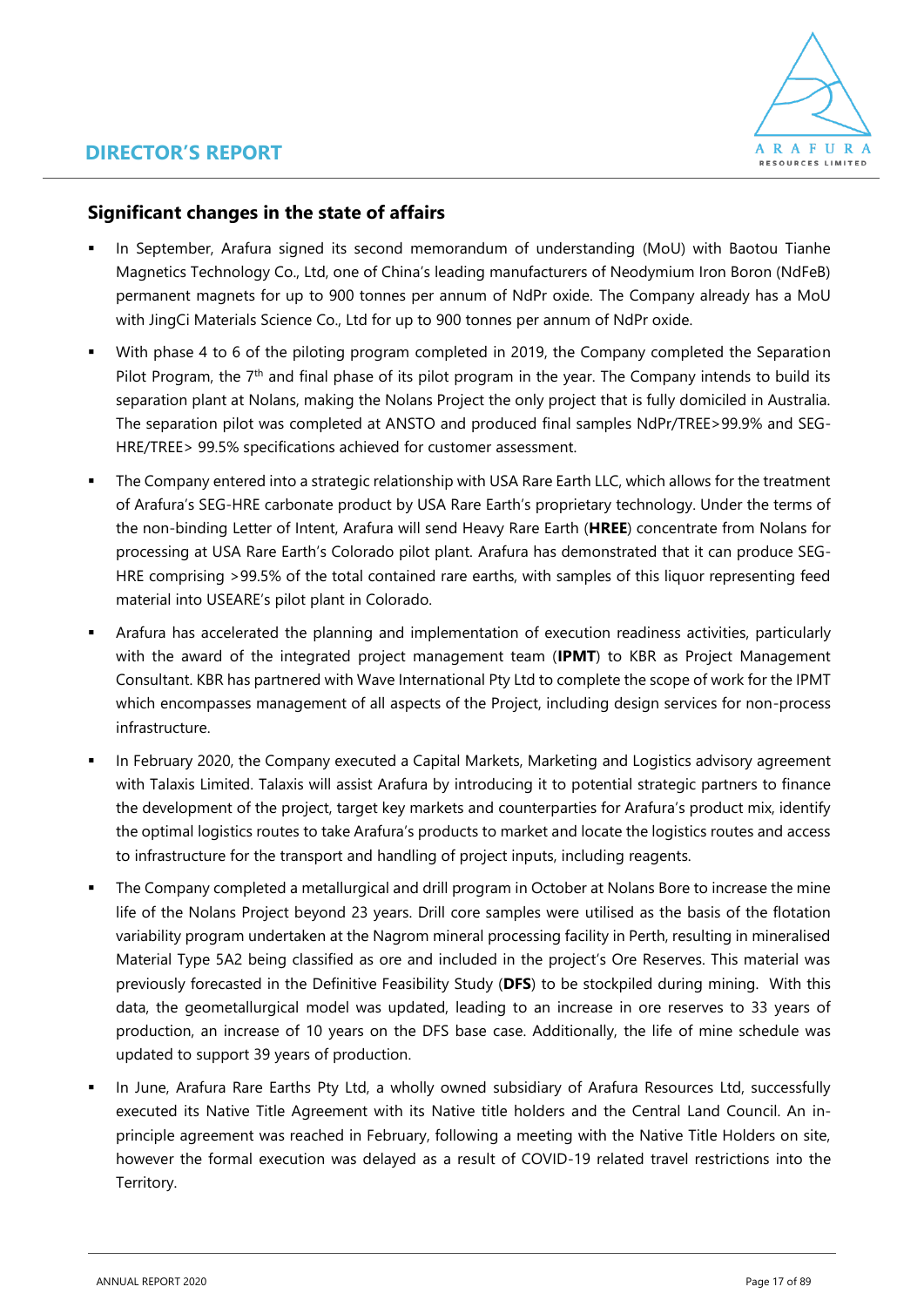

### **Matters subsequent to the end of the financial year**

In July 2020, the Northern Territory Government granted the Mineral Leases (**MLs**) for the Nolans NdPr Project to Arafura Rare Earths Pty Ltd (**ARE**), a wholly owned subsidiary of Arafura Resources Limited. The MLs host the Nolans mine, process plant, waste storage facilities and accommodation village and are for an initial term of 25 years. Coupled with the executed Native Title Agreement between the Native title holders, the Central Land Council and ARE, the MLs allow for multiple renewals beyond the initial grant term and provides ARE the exclusive right to mine and occupy the MLs to construct and operate the Nolans Project. Subsequent to the grant of MLs, Arafura received its renewed Major Project Status from the Australian Government.

The impact of the COVID-19 pandemic is ongoing and while it has not significantly impacted the Group up to 30 June 2020, it is not practicable to estimate the potential impact, positive or negative, after the reporting date. The situation is rapidly developing and is dependent on measures imposed by the Australian Government and other countries, such as maintaining social distancing requirements, quarantine, travel restrictions and any economic stimulus that may be provided.

No other matter or circumstance has arisen since 30 June 2020 that has significantly affected, or may significantly affect:

- a. the Group's operations in future financial years, or
- b. the results of those operations in future financial years, or
- c. the Group's state of affairs in future financial years.

### **Likely developments and expected results of operations**

The grant of the MLs has been a significant milestone for the Nolans project, bringing it one step closer to final investment decision. The Company will continue its work on execution readiness activities and early engineering works to complete the Project Update as well as accelerating its progress on offtake and project funding opportunities. The geopolitical landscape for the critical minerals sector has been constantly evolving since the US/China trade war tensions. Coupled with the impact of COVID-19, economies around the world have been seeking opportunities to overcome future supply disruption risks and to encourage new supply of raw materials as well as investment into integrated supply chains. The Company expects these initiatives will be central to it achieving its offtake and project funding requirements for the Nolans Project.

### **Environmental regulation**

The Group is subject to and is compliant with all aspects of environmental regulation of its exploration and mining activities. The Directors are not aware of any environmental law that is not being complied with.

### **Greenhouse gas and energy data reporting requirements**

The Directors have considered compliance with the *National Greenhouse and Energy Reporting Act 2007* which requires entities to report annual greenhouse gas emissions and energy use. The Directors have assessed that there are no current reporting requirements, but Arafura may be required to do so in the future.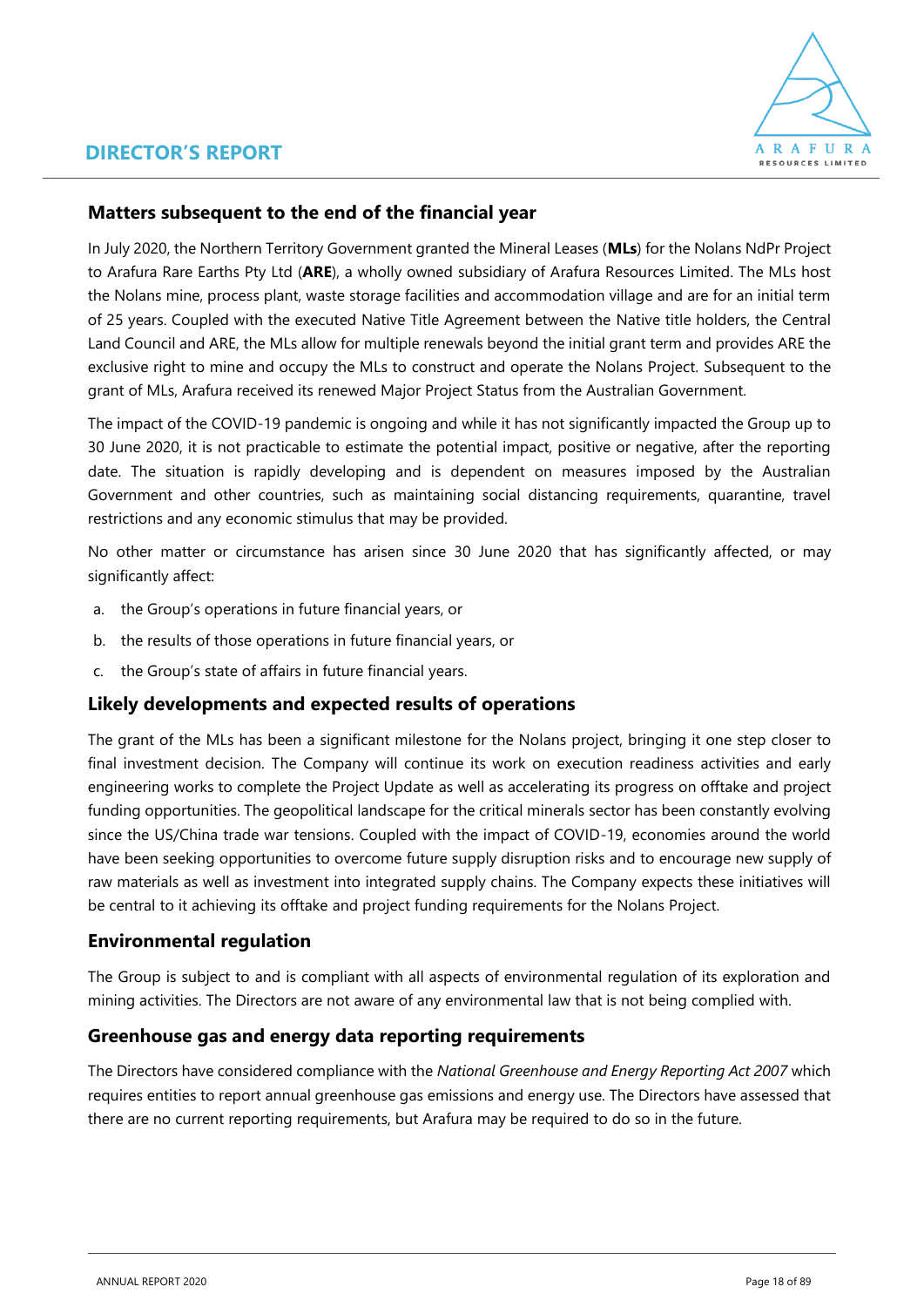

### **Information on Directors Mark Southey**

Non-Executive Chairman

Qualifications: BSc (Hons) in Engineering with Business Studies, an MBA from the University of Sydney Business School and is a Graduate of the Australian Institute of Company Directors (GAICD) and a member of Engineers Australia (MIEAust).

Mr Southey has extensive global experience in the industrial and natural resources sectors covering all aspects of asset management, maintenance, design and engineering, and major capital project development and execution. He is well versed in public company board and institutional investor engagement and has a background in both senior operational and financial roles.

Mr Southey has previously held senior executive positions with Honeywell and ABB both in Australia and internationally, and more recently was part of the global executive leadership team within WorleyParsons, a leader in the engineering, procurement and construction of projects in the energy and resources sector where he held the position of Group Managing Director for the Minerals, Metals and Chemicals Sector. Mr Southey is also a Non-Executive Director of Fleetwood Corporation (ASX: FWD) and an advisory board member for Gas Cleaning Technologies LLC (Dallas).

Mr Southey was appointed as the Chairman of Arafura Resources Limited on the 14th of February 2019.

### **First Appointed**

30 January 2018

### **Other current Directorships**

Fleetwood Corporation (ASX:FWD) – Independent Non-Executive Director

### **Former Directorships in the last 3 years**

None

### **Special responsibilities**

Chairman of the Remuneration and Nomination Committee

Member of the Audit and Risk Management Committee

### **Interests in shares, performance rights and options**

135,000 ordinary shares in Arafura Resources Limited (Direct)

202,500 ordinary shares in Arafura Resources Limited (Indirect)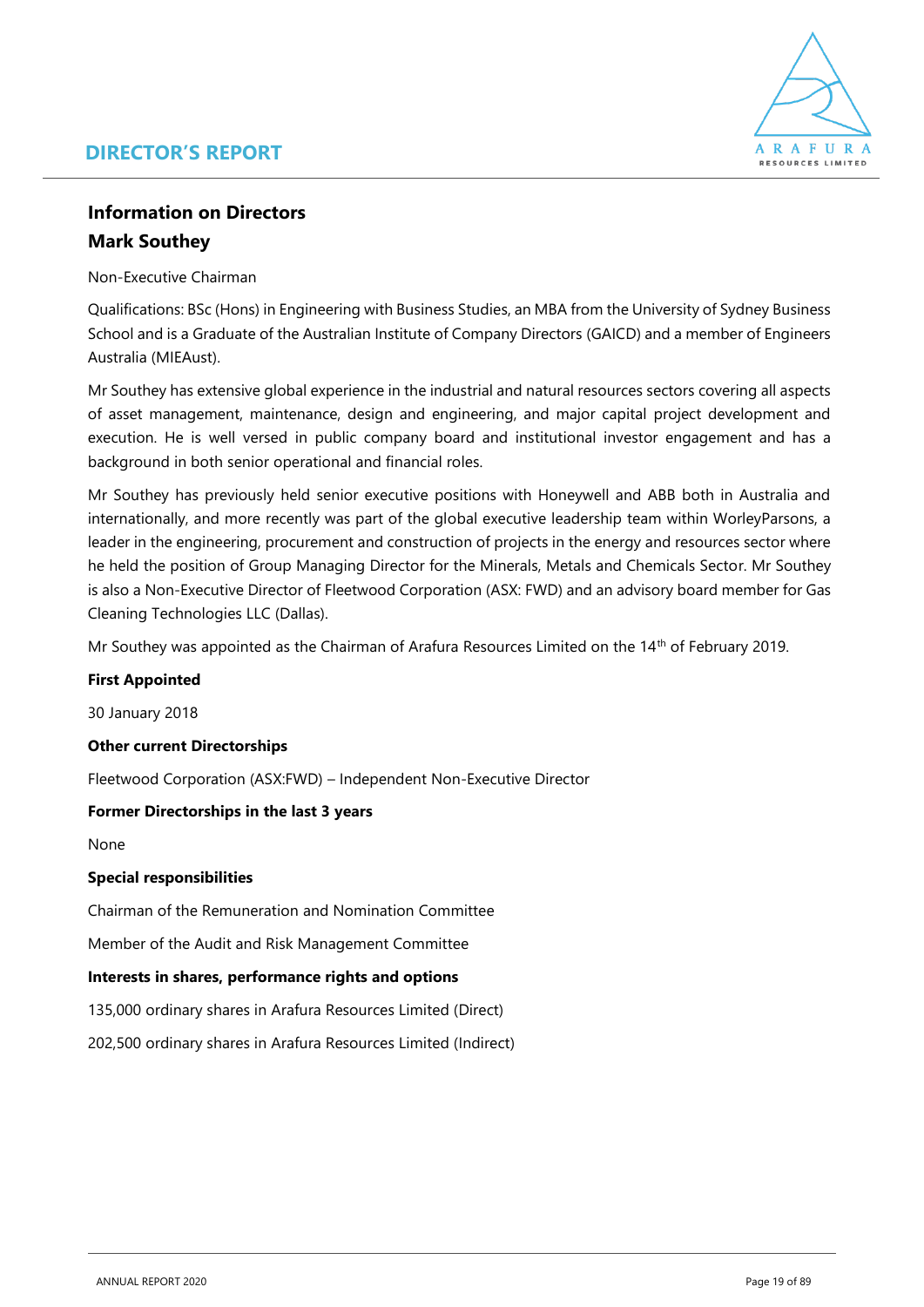

### **Gavin Lockyer**

Managing Director and Chief Executive Officer

Qualifications: BBus, ACA, FTA

Gavin graduated with a Bachelor of Business in Accounting and Finance in Western Australia in 1987 and has subsequently become a member of both Chartered Accountants Australia and New Zealand and the Finance & Treasury Association of Australia.

He joined Arafura in 2006 as Chief Financial Officer and Company Secretary after previously holding several senior finance and treasury positions in global mining companies including Newcrest and Newmont following a successful international investment banking career in Australia and London.

Gavin's diverse, global experience has provided management and leadership opportunities in a range of disciplines including; Accounting, Financial & Investment Banking, Major Resource Development & Operations, and Global Bank Treasuries. Over the past 20 years his career has exposed him to business practices in North America, Europe, and Australasia.

### **First Appointed**

23 July 2013

### **Other current Directorships**

None.

### **Former Directorships in the last 3 years**

None.

### **Special Responsibilities**

None.

### **Interests in shares, performance rights and options**

4,750,000 unlisted options in Arafura Resources Limited (Indirect)

1,752,726 ordinary shares in Arafura Resources Limited (Indirect)

3,000,000 performance rights in Arafura Resources Limited (Direct)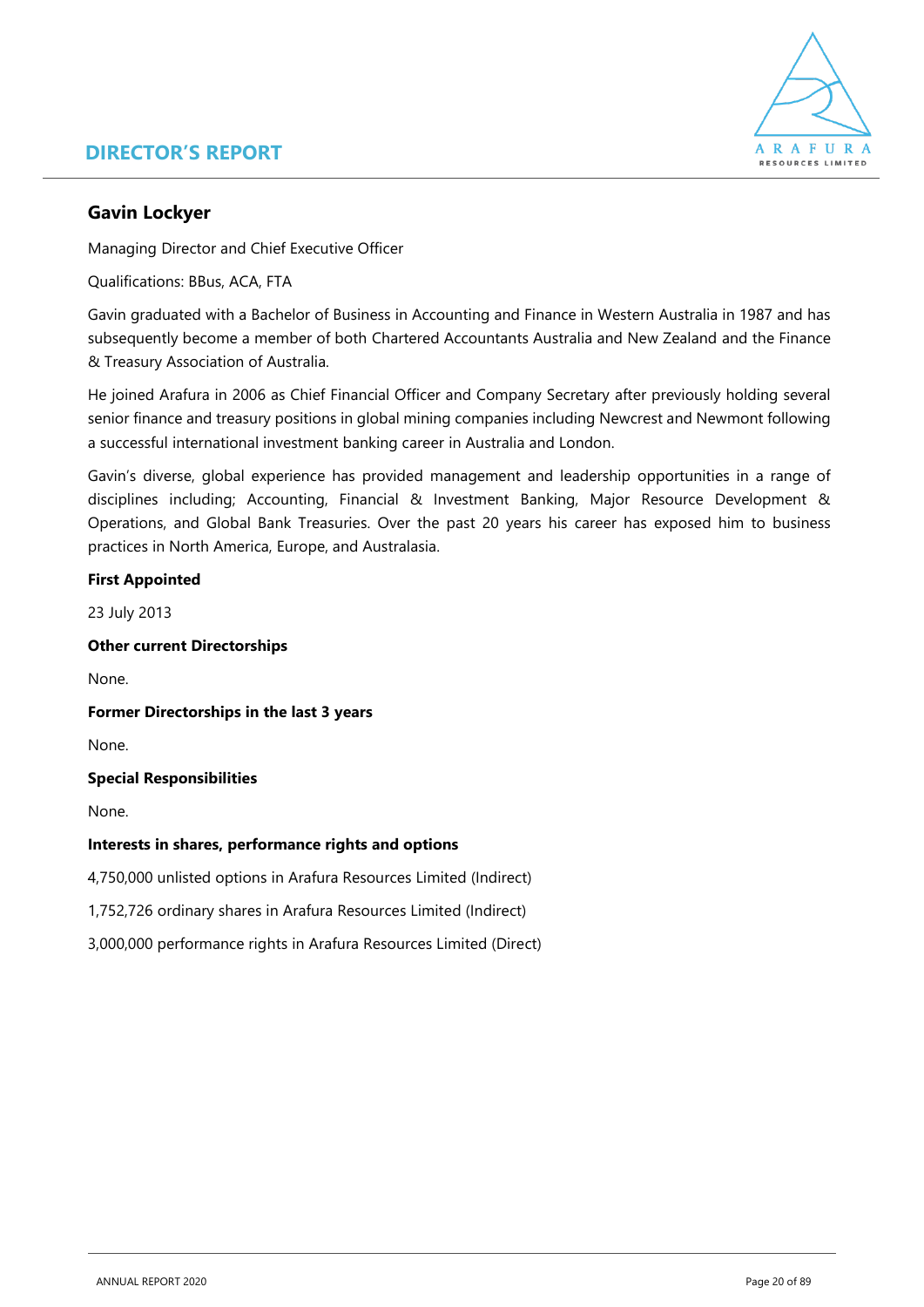

### **Chris Tonkin**

Non-Executive Director

Qualifications: BSc (Hons) Metallurgy and Chemistry, BA Economics and Politics, MBA

Chris Tonkin has over 40 years' experience as a senior business executive with a broad multiple industry background in resources, telecommunications and banking and finance covering project finance, business generation, management, technical and strategy development roles. He began his career as a metallurgist and environmental specialist, diversifying into commercial roles at several major industrial companies and subsequently into project finance, corporate and project advisory roles at AIDC, The Chase Manhattan Bank, KPMG Corporate Finance and ANZ, where he was instrumental in the successful financing of many resources, telecommunications and infrastructure projects within Australia and globally. Chris was Head of Natural Resources Project Finance at ANZ for a number of years, leading a highly successful team of project financiers.

In early 2012, Chris was appointed Chief Executive Officer and Managing Director of Arafura Resources Limited and assisted the Company through a difficult period before stepping down to concentrate on his project advisory activities as Executive Director of Capital Advisory Services Pty Ltd and Managing Director of Catalyst Capital Solutions Pty Ltd.

Chris is a Graduate Member of the Australian Institute of Company Directors. He is Chairman of Arafura Resources' Audit and Risk Committee and a Member of its Nomination and Remuneration Committee.

### **First Appointed**

1 January 2011.

**Other current Directorships** 

None.

#### **Former Directorships in the last 3 years**

Lakes Oil N.L. - Chairman

### **Special Responsibilities**

Chairman of the Audit and Risk Management Committee.

Member of the Remuneration and Nomination Committee.

### **Interests in shares, performance rights and options**

322,160 ordinary shares in Arafura Resources Limited (Direct)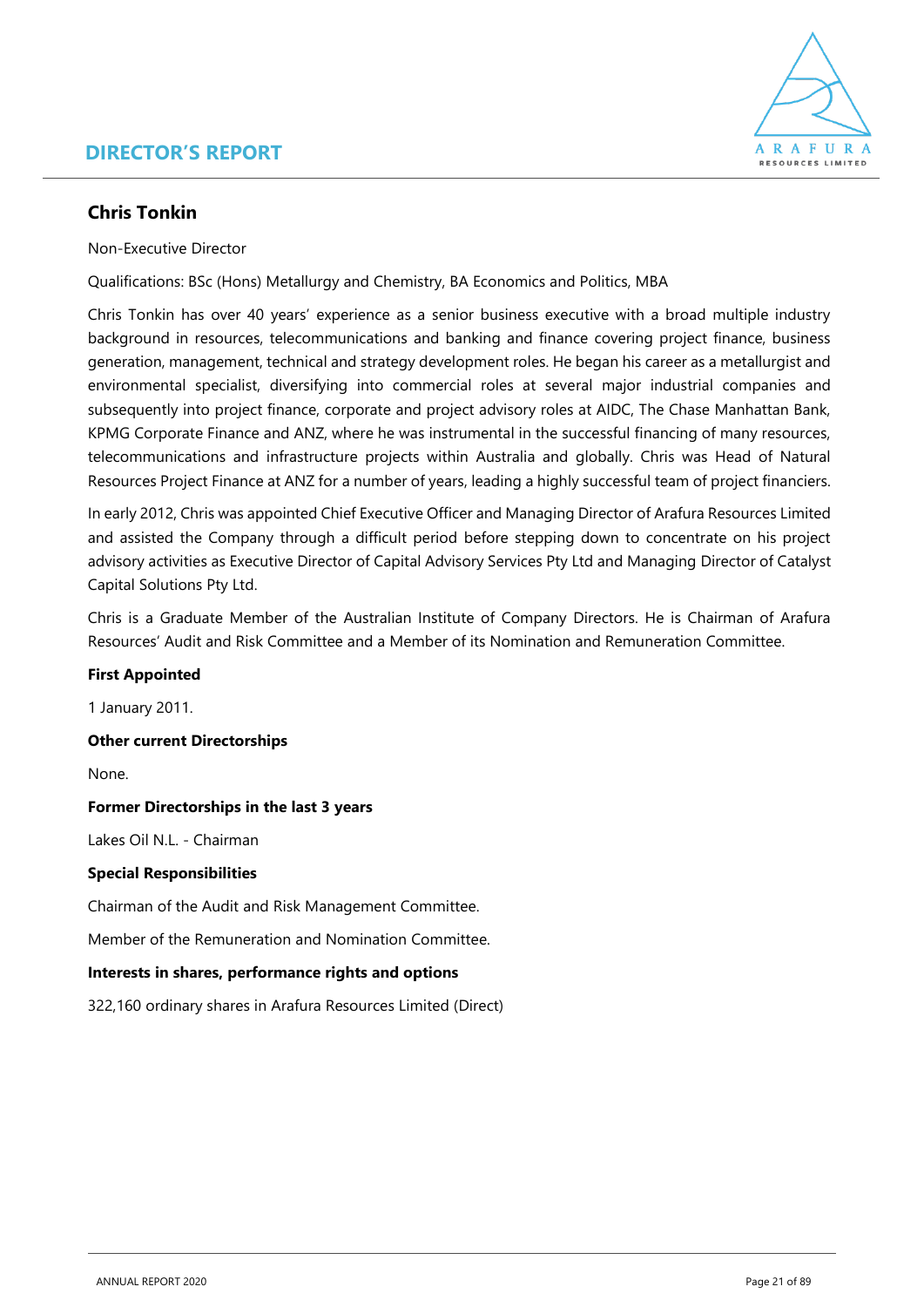

### **Quansheng Zhang**

Non-Executive Director

Qualifications: Doctoral degree in Engineering and Masters degree in Geophysical Prospecting

Quansheng Zhang is based in Nanjing in the People's Republic of China and is the General Manager of Hong Kong East China Non-Ferrous Mineral Resources Co Ltd (HKECE). Mr. Zhang has over 30 years of mineral prospecting and exploration experience, and expertise in mineral resource surveys and geophysics.

### **First Appointed**

18 November 2016.

### **Other current Directorships**

None.

Former Directorships in the last 3 years

None.

### **Special Responsibilities**

None.

### **Interests in shares, performance rights and options**

None.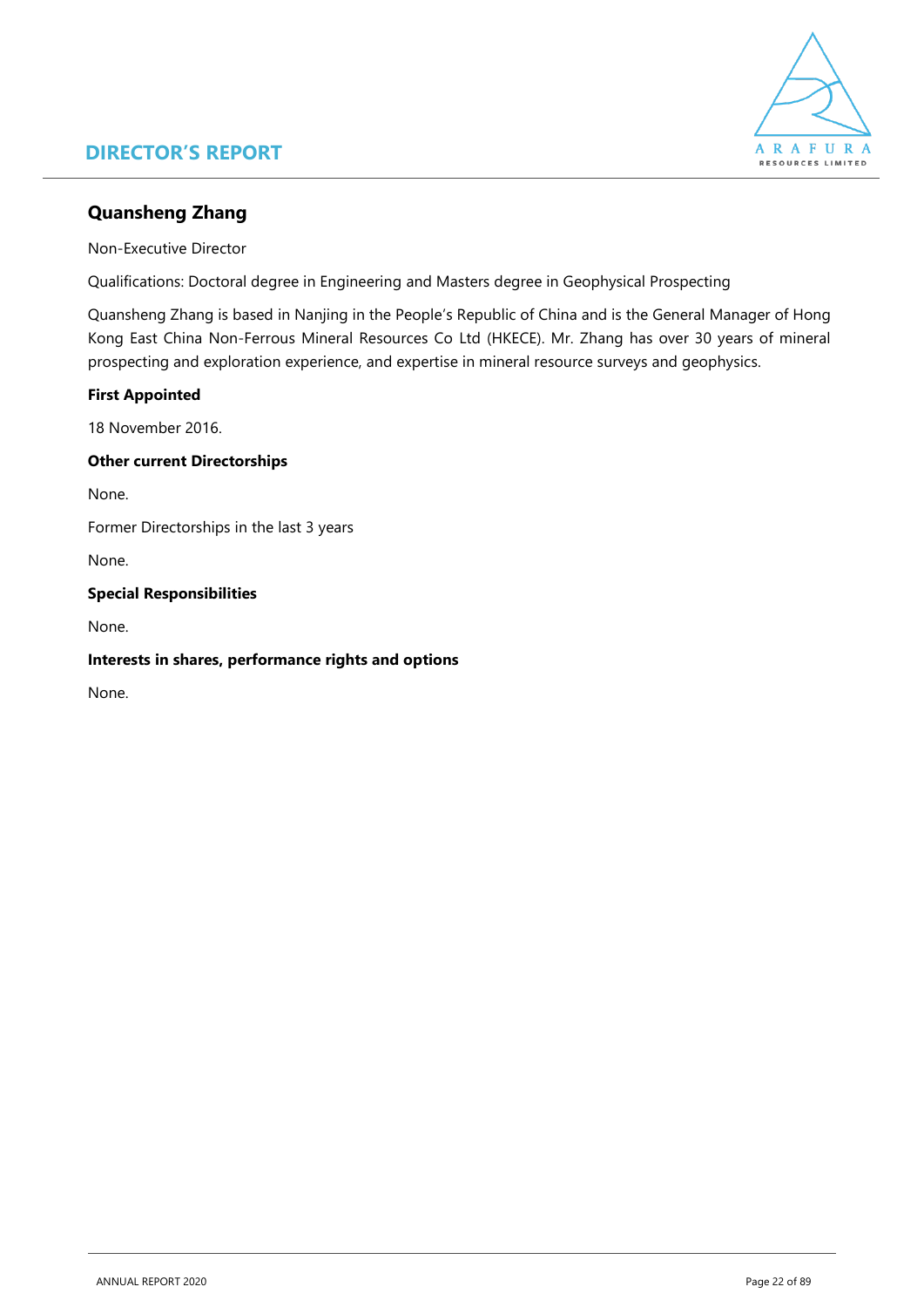

### **Cathy Moises**

Non-Executive Director

Qualifications: BSc (Hons) in Geology from the University of Melbourne and a Diploma of Finance and Investment from the Securities Institute of Australia.

Cathy Moises has extensive experience in the resources sector having worked as a senior resources analyst for several major stockbroking firms including McIntosh (now Merrill Lynch), County Securities (now Citigroup) and Evans and Partners where she was a partner of that firm. More recently in 2017-2019, Cathy was Head of Research at Patersons Securities Limited.

Ms Moises brings substantial experience to Arafura in company management, capital markets and institutional investor engagement. Her key areas of industry experience include gold, base metals, mineral sands and the rare earths sector.

### **First Appointed**

1 December 2019

#### **Other current Directorships**

WA Kaolin Limited – Independent Non-Executive Director

Australian Potash Limited - Non-Executive Director

#### **Former Directorships in the last 3 years**

None.

### **Special Responsibilities**

Member of the Audit and Risk Management Committee.

Member of the Remuneration and Nomination Committee.

#### **Interests in shares, performance rights and options**

307,521 ordinary shares in Arafura Resources Limited (Indirect)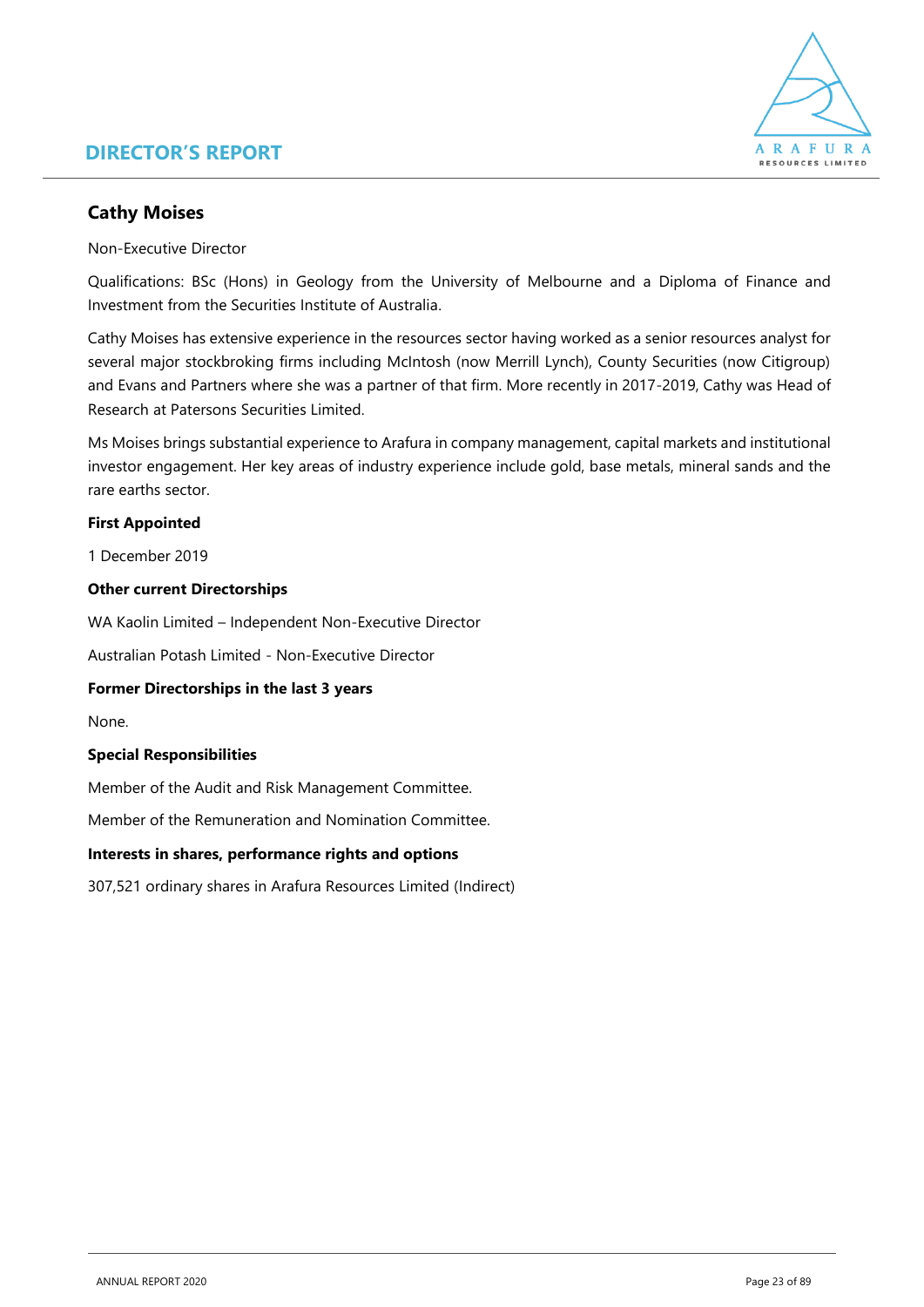

### **Peter Sherrington**

Joint Company Secretary

Qualifications: B.Bus, CA

Peter holds a Bachelor of Business in accounting and finance and is a member of Chartered Accountants Australia and New Zealand.

He commenced employment with Arafura in 2008 as Commercial Manager and was appointed Chief Financial Officer in July 2013. He has in excess of 20 years' experience in professional and corporate roles in Perth. Prior to working with Arafura he held senior finance and commercial positions with a number of ASX and public unlisted entities. He has also worked in public practice for 10 years in the areas of business services and corporate advisory.

### **Catherine Huynh**

Joint Company Secretary (appointed 3 April 2020)

Qualifications: B.Com, CA, ACIS

Catherine commenced employment with Arafura in 2018 in the role of Financial Controller. She has 10 years of professional experience and is a member of the Chartered Accountants Australia and New Zealand and the Governance Institute of Australia.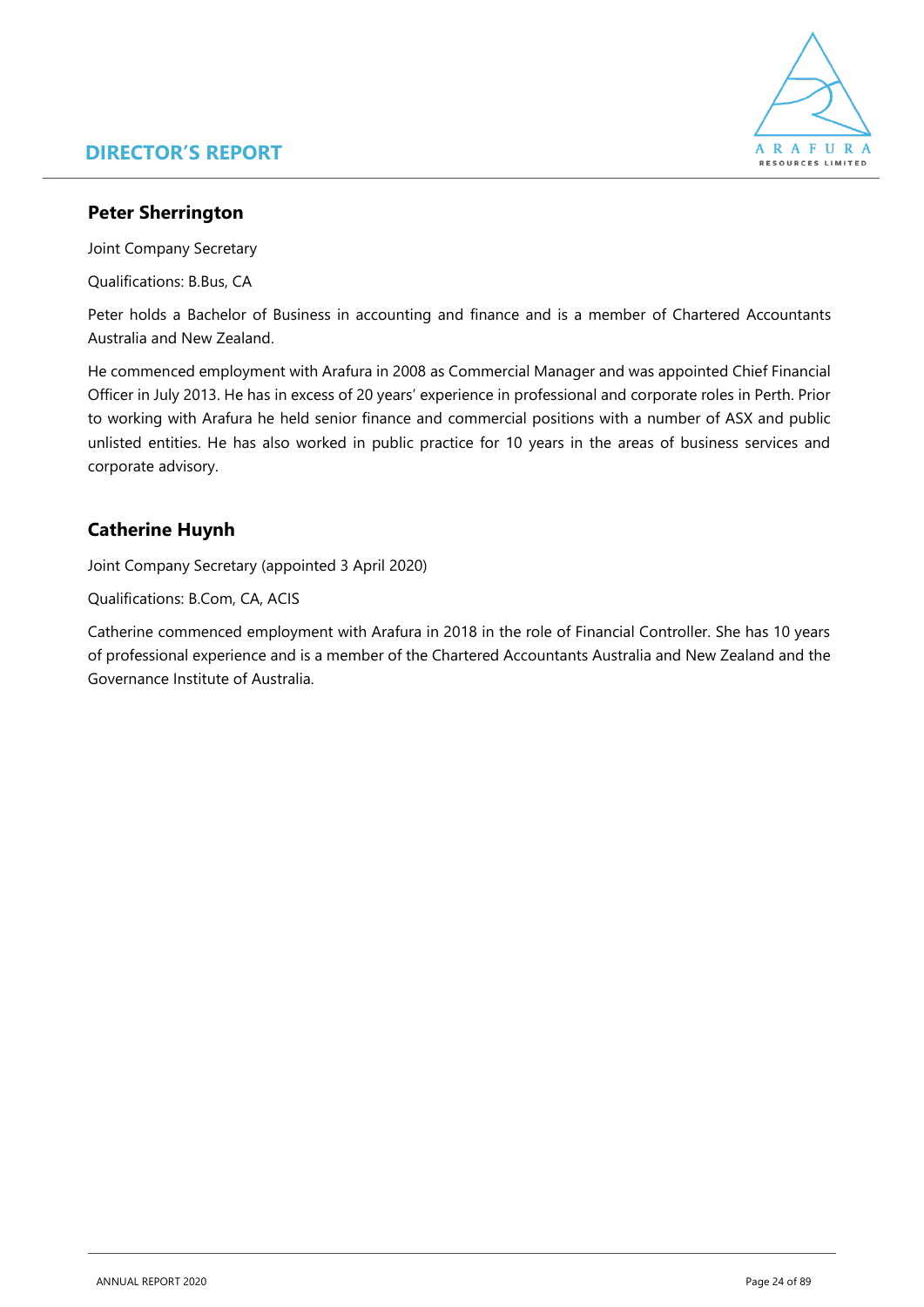

### **Meeting of Directors**

The number of meetings of the Company's Board of Directors, the number of meetings each Board Committee held and the number of meetings attended by each Director throughout the year ended 30 June 2020 were:

|                             | <b>Board meetings</b>                              |                                                        |                                                                                                          | <b>Committee Meetings</b>                                                                |                                                                                      |                                                                                          |  |  |  |
|-----------------------------|----------------------------------------------------|--------------------------------------------------------|----------------------------------------------------------------------------------------------------------|------------------------------------------------------------------------------------------|--------------------------------------------------------------------------------------|------------------------------------------------------------------------------------------|--|--|--|
| <b>Director</b>             | Full<br>meetings<br>of<br><b>Directors</b><br>held | Full<br>meetings<br>of<br><b>Directors</b><br>attended | <b>Audit</b><br>$\mathbf{g}$<br><b>Management</b><br><b>Risk</b><br><b>Committee</b><br>meetings<br>held | <b>Audit &amp; Risk</b><br><b>Management</b><br><b>Committee</b><br>meetings<br>attended | <b>Remuneration</b><br>$\mathbf{g}$<br><b>Nomination</b><br><b>Committee</b><br>held | <b>Remuneration</b><br>$\mathbf{g}$<br><b>Nomination</b><br><b>Committee</b><br>attended |  |  |  |
| <b>Mark Southey</b>         | 13                                                 | 13                                                     | 4                                                                                                        | -4                                                                                       | 3                                                                                    | 3                                                                                        |  |  |  |
| <b>Gavin Lockyer</b>        | 13                                                 | 12                                                     | ۰                                                                                                        | $\overline{\phantom{0}}$                                                                 | $\overline{\phantom{0}}$                                                             | $\overline{\phantom{0}}$                                                                 |  |  |  |
| <b>Chris Tonkin</b>         | 13                                                 | 13                                                     | 4                                                                                                        | 4                                                                                        | 3                                                                                    | $\mathcal{P}$                                                                            |  |  |  |
| <b>Quansheng Zhang</b>      | 13                                                 | 9                                                      | $\overline{\phantom{0}}$                                                                                 | $\overline{\phantom{0}}$                                                                 | $\overline{\phantom{a}}$                                                             | $\overline{\phantom{0}}$                                                                 |  |  |  |
| Cathy Moises <sup>(1)</sup> | 8                                                  | 8                                                      | 2                                                                                                        |                                                                                          | 2                                                                                    |                                                                                          |  |  |  |

(1) C Moises was appointed on 1 December 2019. She attended all meetings subsequent to her appointment.

As at 30 June 2020 the Committees of Arafura are comprised of the following:

- **■** Mr Southey is Chairman of the Remuneration and Nomination Committee and a member of the Audit and Risk Management Committee.
- **■** Mr Tonkin is Chairman of the Audit and Risk Management Committee and a member of the Remuneration and Nomination Committee.
- Ms Moises is a member of the Audit and Risk Committee Management Committee and a member of the Remuneration and Nomination Committee.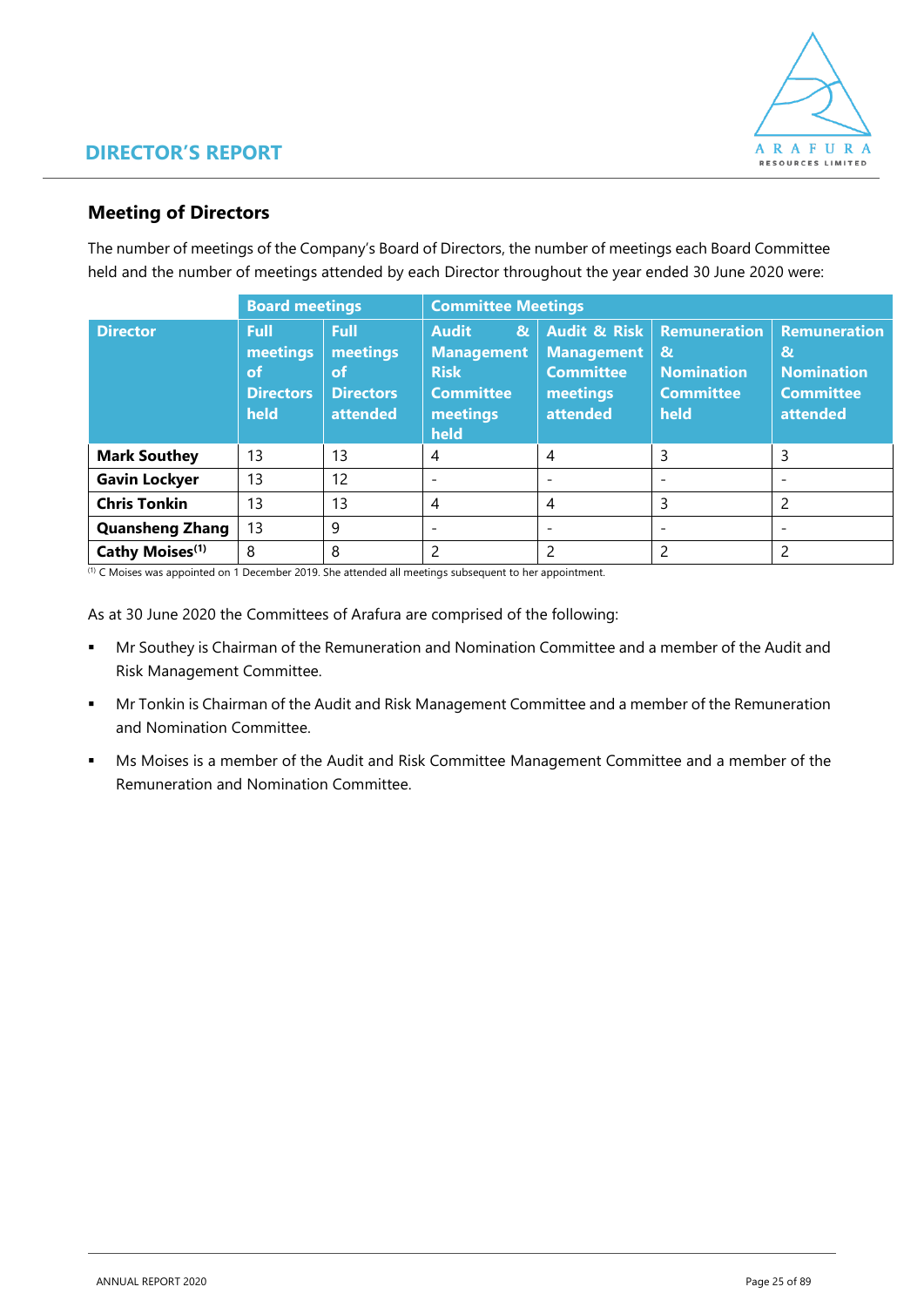

### **Remuneration Report (audited)**

Dear Shareholder,

On behalf of the Nomination and Remuneration Committee I am pleased to present the Remuneration Report for the year ended 30 June 2020.

The Company has worked hard over the financial year to advance the Nolans Project and with this in mind, the Remuneration and Nomination Committee have endeavoured to align executive remuneration with shareholder value.

For Non-Executive Directors there have been no changes to fees since 2011. For executives there have been no changes in fixed base pay and benefits since 2013 except for limited instances where the role is new or there has been a substantial change in responsibilities.

For Executives long term incentive structures through participation in the Employee Share Option Plan and Performance Rights Plan has been aligned with the delivery of key milestones for the Nolans Project, these include:

- Completion of the Nolans Project DFS
- Grant of a Mining Lease
- Project funding for the Nolans Project

Non-Executive Director remuneration consists of Base Fees. No committee fees, short term incentives or longterm incentives were paid or provided to Non-Executive Directors.

We believe the report will assist you in understanding the objectives targeted through the remuneration strategy. Should you have any questions we would be happy to discuss these with you.

Yours Sincerely,

**Mark Southey** Chairman Nomination and Remuneration Committee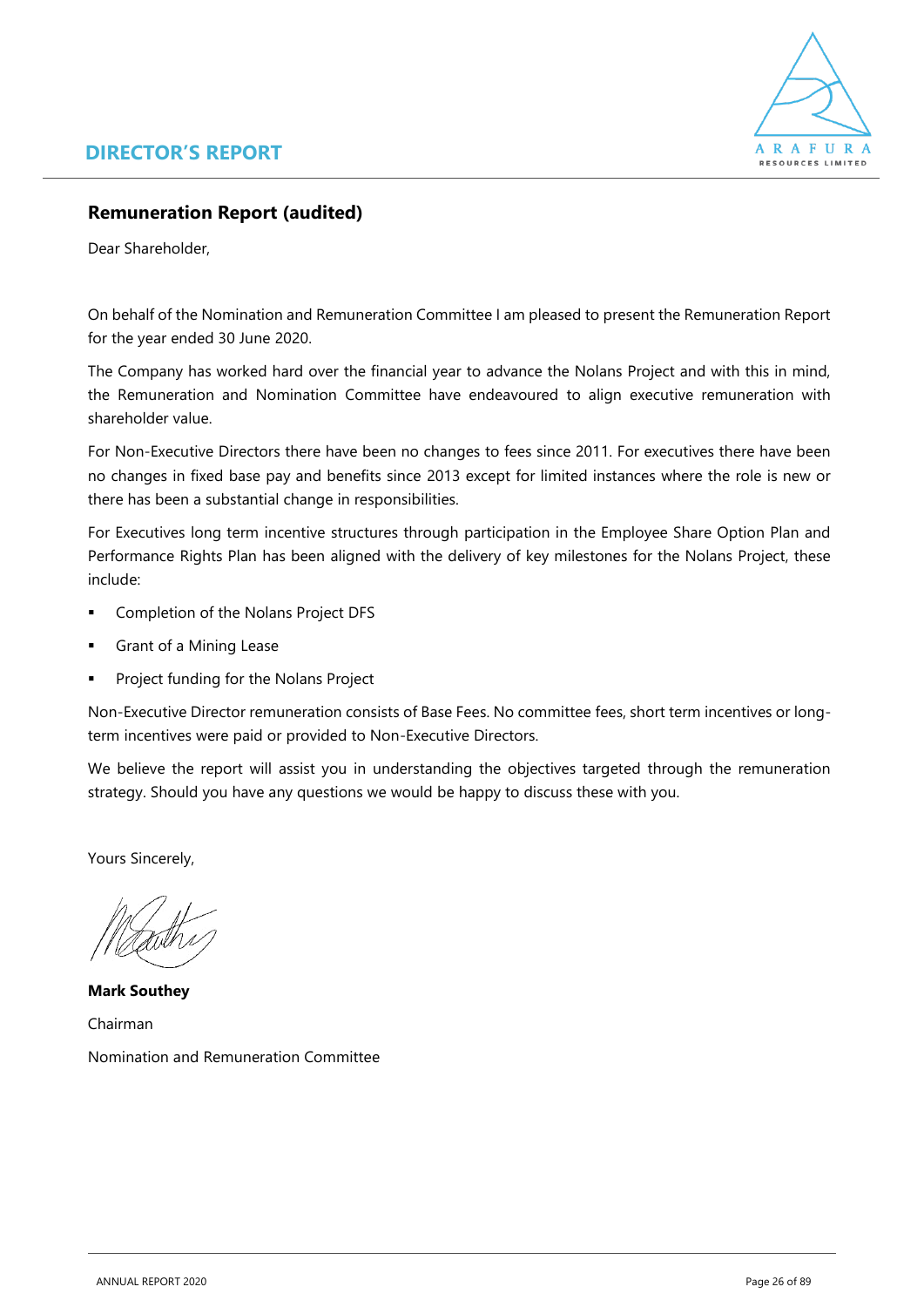

A list of Directors and Key Management Personnel of Arafura Resources Ltd during the financial year or up to the date of this report is detailed below:

Non-Executive and Executive Directors:

- Mark Southey Chairman
- Gavin Lockyer Managing Director and Chief Executive Officer
- **Chris Tonkin**
- Quansheng Zhang
- Cathy Moises<sup>(1)</sup>

(1) Ms Moises was appointed on 1 December 2019.

Other Key Management Personnel

- Peter Sherrington Chief Financial Officer and Company Secretary
- Stewart Watkins General Manager of Projects

### **Remuneration Governance**

The Remuneration and Nomination Committee is a Committee of the Board. It is primarily responsible for making recommendations to the Board on:

- the over-arching executive remuneration framework
- **•** operation of the incentive plans which apply to the executive team, including key performance indicators and possible performance hurdles
- remuneration levels of Executive Directors and other key management personnel, and
- Non-Executive Directors' fees.

Its objective is to ensure that remuneration policies and structures are fair and competitive and aligned with the long-term interests of the Company and its shareholders. Further information is provided within the remuneration report.

The remuneration report is set out under the following main headings:

- A Principles used to determine the nature and amount of remuneration
- B Details of remuneration
- C Service agreements
- D Share-based compensation
- E Additional information

The information provided in this remuneration report has been audited as required by section 308(3C) of the *Corporations Act 2001*.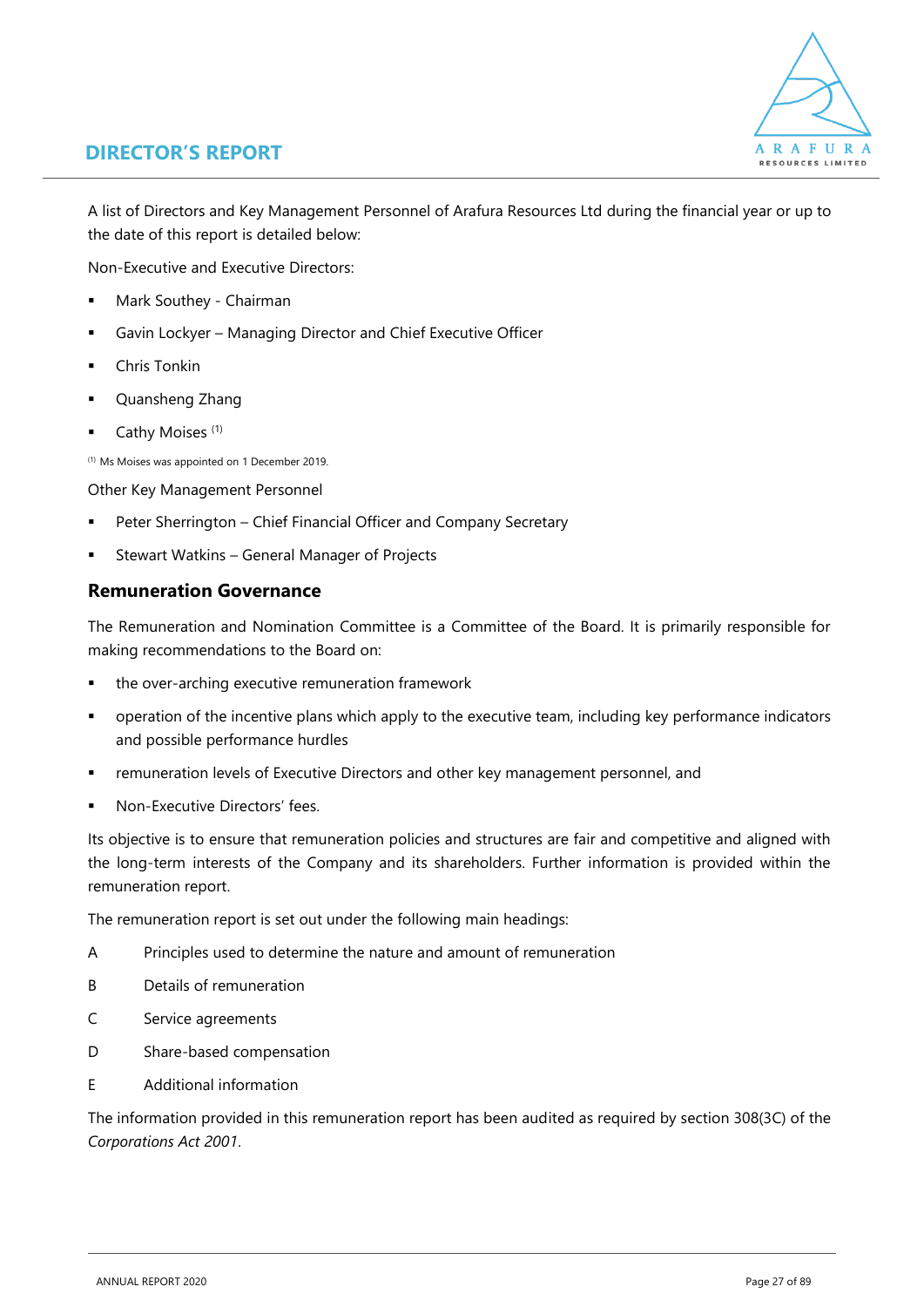

### *A Principles used to determine the nature and amount of remuneration*

For the 2020 financial year, all compensation arrangements for Directors and the Group's Executives were determined at Board level after taking into account the competitive rates prevailing in the market place.

Remuneration levels of the Directors and the Group's Executives were set by reference to other similar resources and chemical companies with similar scale and risk profiles. They are set to attract and retain Executives capable of managing the Group's operations.

Remuneration of Non-Executive Directors were determined by the Board within the amount approved by shareholders. The Board undertakes an annual review of its performance. No bonuses were paid to Non-Executive Directors.

The Group's Executive remuneration framework aligns Executive remuneration with the achievement of strategic objectives and the creation of value to shareholders and conforms to market practice for delivery of reward. The Board ensures that the Executive remuneration is competitive, reasonable and acceptable to shareholders and aligned with performance*.*

### *Non-Executive Directors*

Fees and payments to Non-Executive Directors reflect the demands that are made on, and the responsibilities of, the Directors. Non-Executive Directors' fees and payments were reviewed by the Nomination and Remuneration Committee. The Committee considered market conditions and its remuneration from the prior year and recommended that there be no changes to the remuneration of Non-Executive Directors. The Chairman's fee is determined independently to the fees of Non-Executive Directors based on comparative roles in the external market.

 Non-Executive Directors' fees are determined within an aggregate Directors' fee pool limit, which is periodically recommended for approval by shareholders and currently stands at \$1,000,000 per annum.

| <b>Fees</b>                          | Year ended 30 June 2020 | Year ended 30 June 2019 |
|--------------------------------------|-------------------------|-------------------------|
| <b>Base Fees</b>                     |                         |                         |
| Chairman                             | \$151,200               | \$151,200               |
| <b>Other Non-Executive Directors</b> | \$78,400                | \$78,400                |
|                                      |                         |                         |
| <b>Additional Fees</b>               |                         |                         |
| Audit & Risk Committee Member or     | $\star$                 | $\star$                 |
| Chairman                             |                         |                         |
| Nomination & Remuneration            | $\star$                 | $\star$                 |
| Committee Member or Chairman         |                         |                         |

\* Directors are expected to serve on Board sub-committees on a reasonable and appropriate basis. No additional fees are paid.

The current base remuneration was last reviewed with effect from 1 July 2019.

The above fees are per annum and include superannuation.

The Non-Executive Directors do not receive retirement allowances or performance-based bonuses.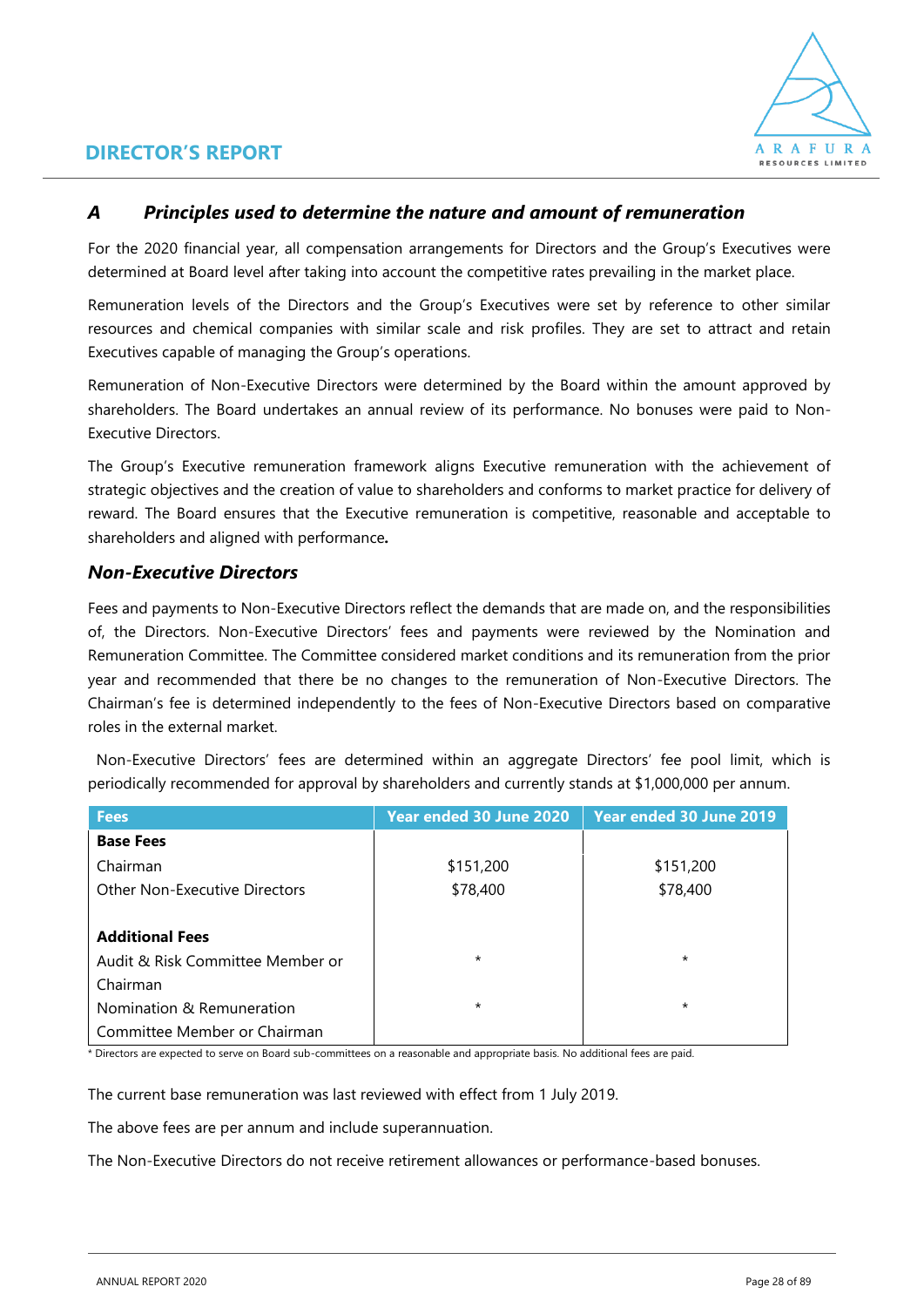

There is no direct link between remuneration paid to any Non-Executive Directors and corporate performance as Arafura expects Non-Executive Directors to carry out their duties to the best of their ability. There is no termination, retirement or accumulating and vesting annual leave benefits for Non-Executive Directors.

### *Executive pay*

The Executive pay and reward framework has four components which comprise the Executive's total remuneration:

- base pay and benefits;
- short-term performance (cash based) incentives;
- **■** long-term incentives through participation in the Employee Share Option Plan or Performance Rights Plan; and
- other remuneration (e.g. termination payments)

### *Base pay and benefits*

The base pay (otherwise known as Total Fixed Remuneration "TFR") is inclusive of statutory superannuation and is structured as a total employment cost package, which may be delivered as a mix of cash and prescribed non-financial benefits at an Executive's discretion.

Executives are offered a competitive base pay that comprises the fixed component of pay and rewards. The Board considered prevailing market conditions and the Company's strategy going forward. Base pay for Senior Executives is reviewed annually to ensure the Executive's pay is competitive with the market. An Executive's pay is also reviewed upon promotion. There are no guaranteed base pay increases fixed in any Senior Executive's contract.

Managing Director and Chief Executive Officer, Mr. Gavin Lockyer's contract remained unchanged for the 2020 financial year.

### *Short-term performance incentives*

Short-term incentives are used to encourage and reward the performance of Executive Directors, officers and senior management for their role in achieving corporate objectives and are directly linked to the creation of shareholder wealth.

The Remuneration and Nomination Committee is responsible for assessing whether Key Performance Indicators ("KPI's") are met. The Committee considers market rates of salaries for levels across the Company, which have been based on industry data provided by a range of employment agencies.

### *Long-term performance incentives*

Long-term performance-linked remuneration is designed for rewarding Executive Directors, officers and senior management for their role in achieving corporate objectives and is directly linked to the creation of shareholder value.

Senior management receive long-term incentives which are provided as options or performance rights issued either under the terms and conditions of the Group's Employee Share Option Plan, Performance Rights Plan or otherwise under the terms and conditions determined at the time of issue by the Board.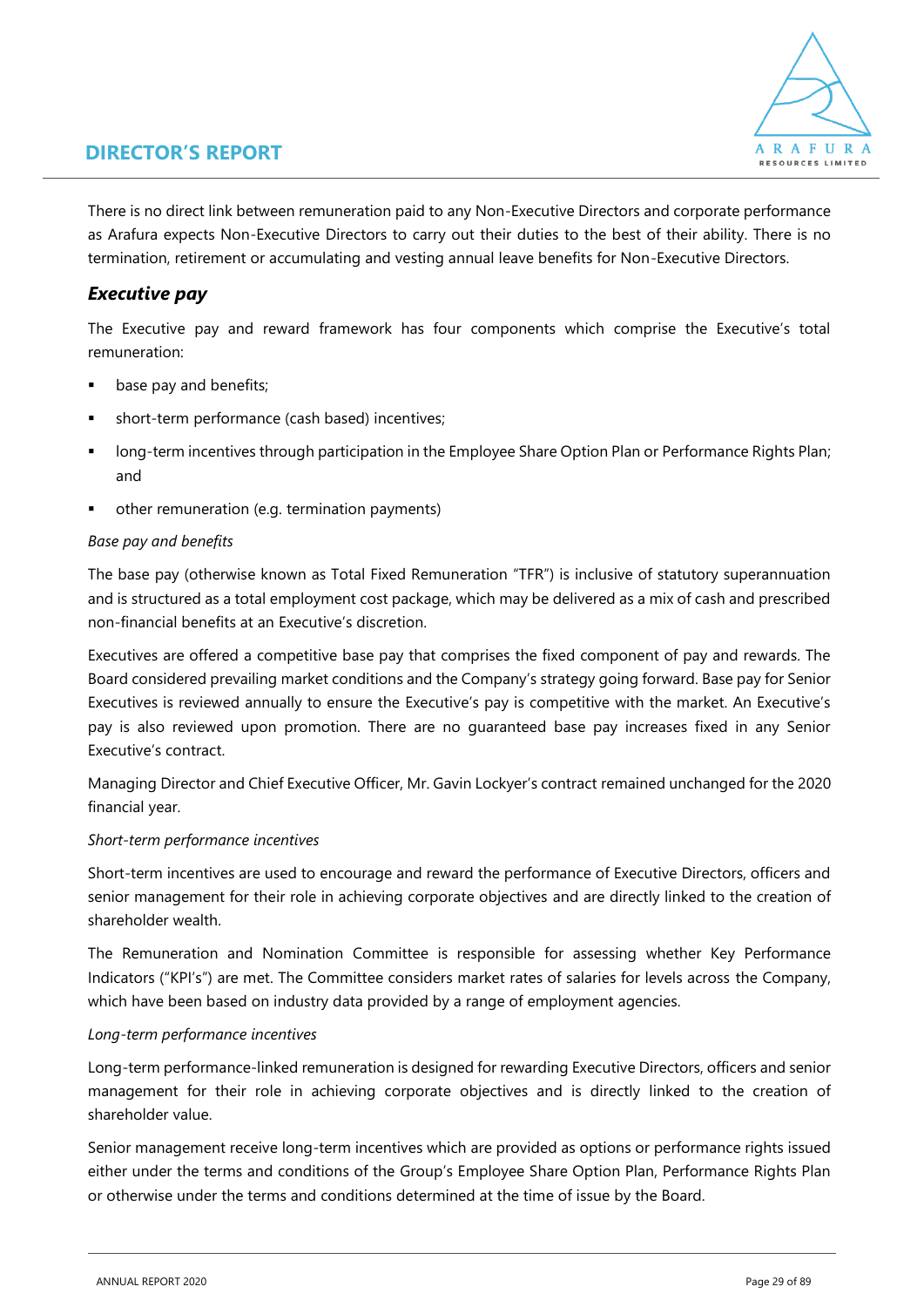

Under the Company's Option Plan approved by shareholders at the general meeting held on 16 November 2017, the Board has absolute discretion to:

- invite eligible persons to apply for a specified number of options;
- set performance criteria (typically 1 year service period); and
- set option exercise prices and expiry dates.

Under the terms and conditions of the plan, options lapse in a number of circumstances including cessation as an employee or for fraudulent or dishonest actions.

Under the Company's Performance Rights Plan approved by shareholders at the general meeting held on 16 November 2017, the Board has absolute discretion to:

- invite eligible persons to apply for a specified number of performance rights;
- set performance conditions attaching to the rights (typically milestones);
- require no payment for the grant of a right and no payment on vesting or exercise of a right; and
- set expiry dates for the rights.

No bonus payments were paid during the reporting period.

#### *Other transactions with key management personnel*

During the 2020 financial year, there were no other transactions with the directors or other key management personnel at any time.

### *Use of remuneration consultants*

The Nomination and Remuneration Committee utilised Mercer in the year ended 30 June 2020 to provide the results of its Australian salary survey to allow the Company to compare its remuneration levels across the market.

### *Relationship between remuneration and Company performance*

Executives receive their TFR which is not linked to Company performance, however they can also receive short and long-term incentives which are used to encourage and reward the performance of Executive Directors, officers and senior management for their role in achieving corporate objectives that are directly linked to the creation of shareholder wealth.

For the year ended 30 June 2020, no performance or incentive KPI's were set for Executives or the Managing Director and no bonuses, options or performance rights were received. The Executives were issued with options on 31 July 2018 and performance rights on 21 September 2018 in line with the Company's Employee Share Option Plan and Performance Rights Plan. Current option and performance rights interests are shown on pages 37 and 38 respectively.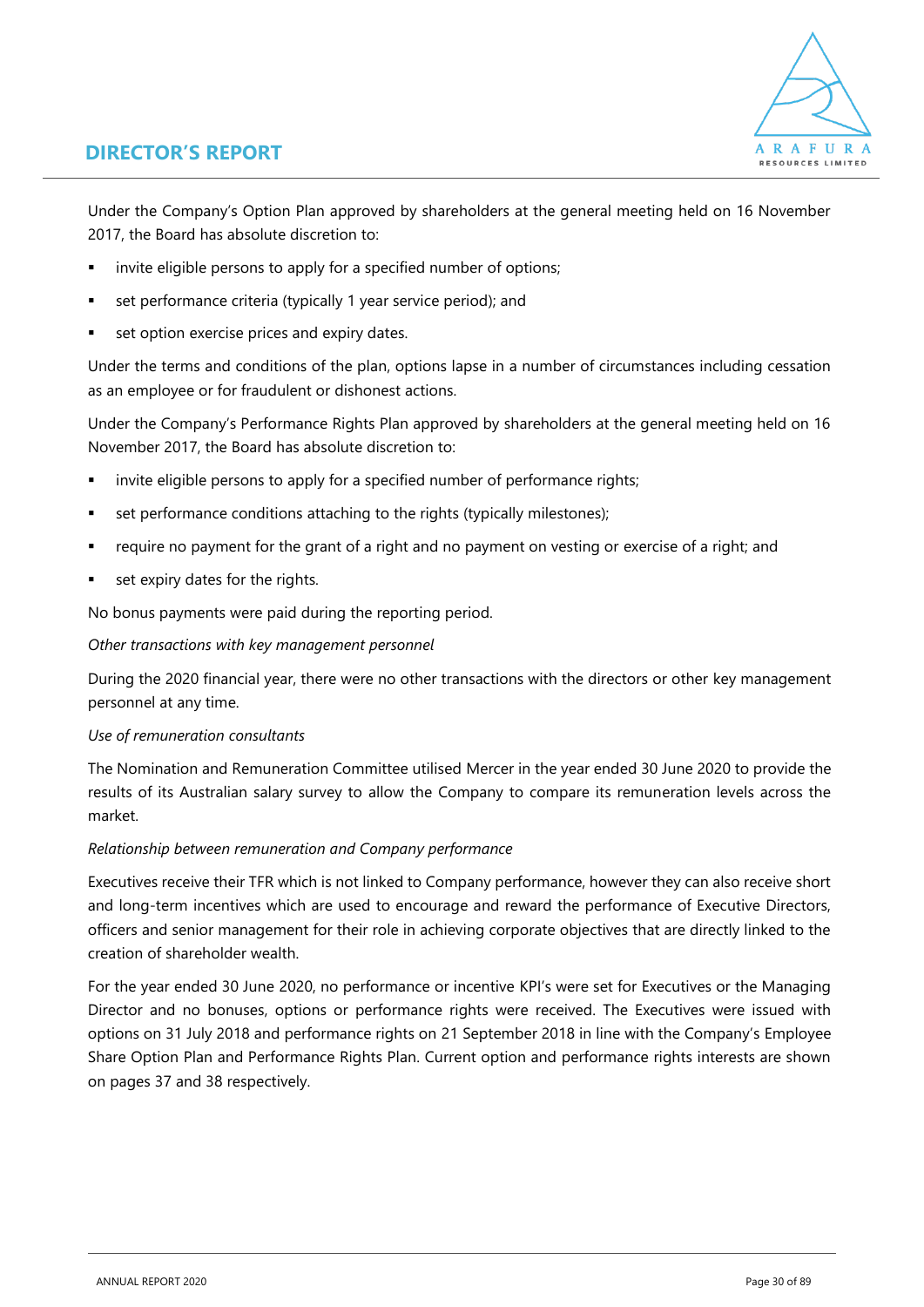

### *B Details of remuneration*

Details on the remuneration of key management personnel of the Group (as defined in AASB 124: *Related Party Disclosures*) are set out in the following tables.

Key management personnel include the Directors of Arafura Resources Limited and those senior executives having authority and responsibility for planning, directing and controlling the activities of Arafura, being:

- P. Sherrington Chief Financial Officer and Joint Company Secretary
- S. Watkins General Manager of Projects

### **Voting and comments made at the Company's 2019 Annual General Meeting**

Arafura Resources Ltd received more than 96% of "for" votes on its remuneration report for the 2019 financial year.

The Company did not receive any specific feedback at the AGM or throughout the year on its remuneration practices.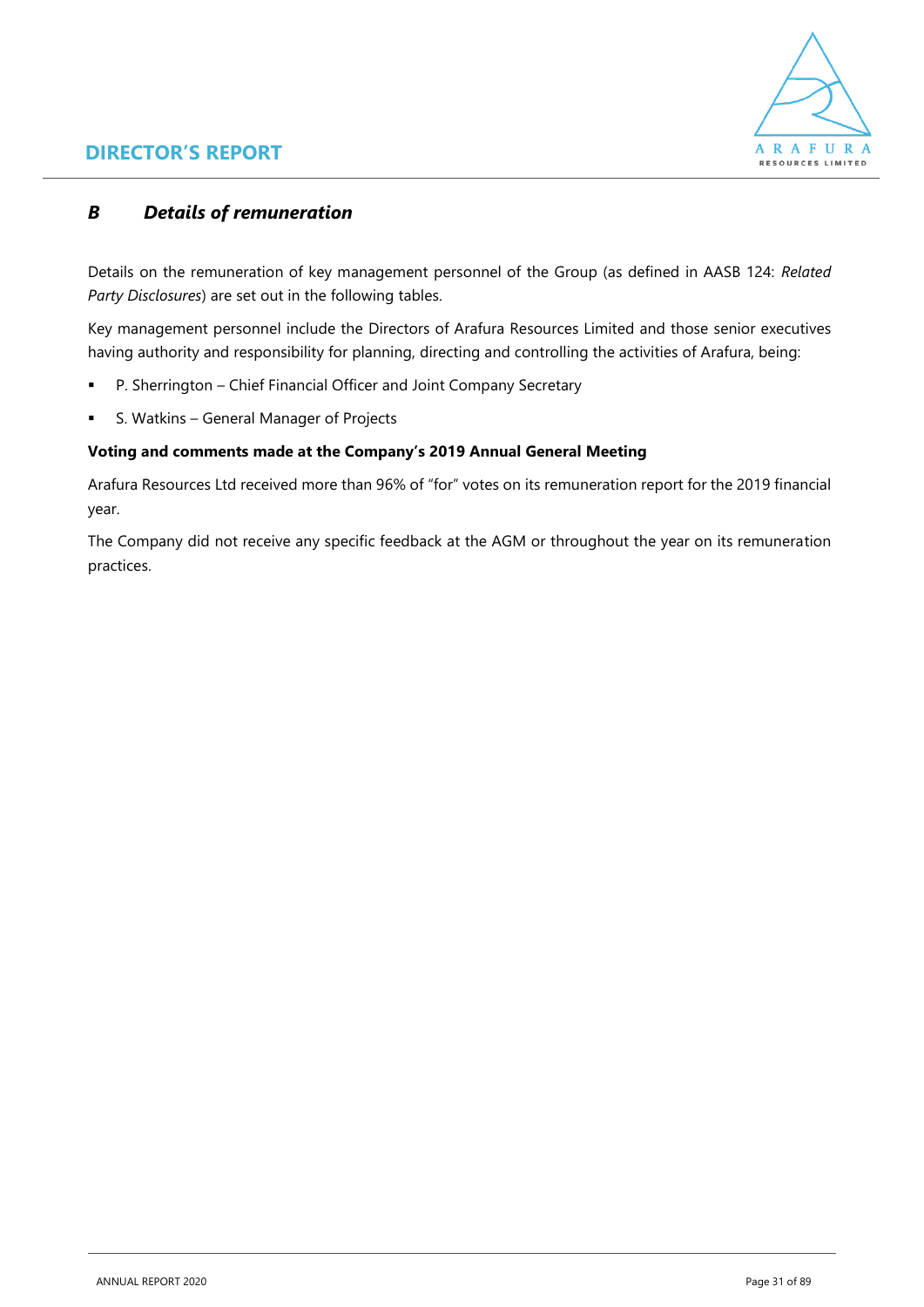

|                                                           | <b>Short-term benefits</b>        |                          | Post-<br>employment<br><b>benefits</b> | <b>Long-term benefits</b> |                          | <b>Share-based payments</b>               |                                                              |                                        |                    |
|-----------------------------------------------------------|-----------------------------------|--------------------------|----------------------------------------|---------------------------|--------------------------|-------------------------------------------|--------------------------------------------------------------|----------------------------------------|--------------------|
| 2020                                                      | <b>Cash</b><br>salary<br>and fees | <b>Bonus</b>             | Non-<br>monetary<br><b>benefits</b>    | Super-<br>annuation       | Long<br>service<br>leave | <b>Terminati</b><br>on<br><b>benefits</b> | <b>Options</b><br>and<br><b>Performance</b><br><b>Rights</b> | %<br>share<br><b>based</b><br>payments | <b>Total</b>       |
| <b>Name</b>                                               | \$                                | $\hat{\mathbf{s}}$       | $\pmb{\mathsf{S}}$                     | $\hat{\mathbf{S}}$        | $\pmb{\$}$               | \$                                        | $\hat{\mathbf{S}}$                                           |                                        | $\pmb{\mathsf{s}}$ |
| Non-<br><b>Executive</b><br><b>Directors</b>              |                                   |                          |                                        |                           |                          |                                           |                                                              |                                        |                    |
| M Southey                                                 | 138,082                           | $\overline{\phantom{a}}$ | $\qquad \qquad \blacksquare$           | 13,118                    | $\overline{\phantom{a}}$ | $\qquad \qquad \blacksquare$              | $\blacksquare$                                               | $\overline{\phantom{a}}$               | 151,200            |
| C Tonkin                                                  | 70,000                            | $\blacksquare$           | $\overline{\phantom{a}}$               | 8,400                     | $\overline{\phantom{a}}$ | $\overline{\phantom{m}}$                  | $\overline{\phantom{a}}$                                     | $\overline{\phantom{a}}$               | 78,400             |
| Z Quansheng                                               | 78,400                            | $\blacksquare$           | $\overline{a}$                         | $\overline{a}$            | $\overline{\phantom{a}}$ | $\overline{\phantom{m}}$                  | $\overline{\phantom{a}}$                                     | $\overline{a}$                         | 78,400             |
| C Moises <sup>(1)</sup>                                   | 41,765                            | $\sim$                   | $\qquad \qquad -$                      | 3,968                     | $\sim$                   | $\overline{\phantom{m}}$                  | $\overline{\phantom{a}}$                                     | $\blacksquare$                         | 45,733             |
| <b>Executive</b><br><b>Directors</b><br>G Lockyer         | 401,100                           | $\overline{\phantom{a}}$ | 388                                    | 25,000                    | 8,143                    | $\qquad \qquad \blacksquare$              | 73,246                                                       | 14.4%                                  | 507,877            |
| <b>Other</b><br>key<br>management<br>personnel<br>(Group) |                                   |                          |                                        |                           |                          |                                           |                                                              |                                        |                    |
| P Sherrington                                             | 316,100                           | $\overline{\phantom{a}}$ | 15                                     | 25,000                    | 6,291                    | $\overline{\phantom{a}}$                  | 66,184                                                       | 16.0%                                  | 413,590            |
| S Watkins                                                 | 268,997                           | $\mathbb{L}$             | 21                                     | 21,003                    | 4,847                    | $\overline{\phantom{a}}$                  | 76,603                                                       | 20.6%                                  | 371,471            |
| <b>Total</b>                                              | 1,314,444                         |                          | 424                                    | 96,489                    | 19,281                   | $\blacksquare$                            | 216,033                                                      |                                        | 1,646,671          |

(1) C Moises was appointed on 1 December 2019.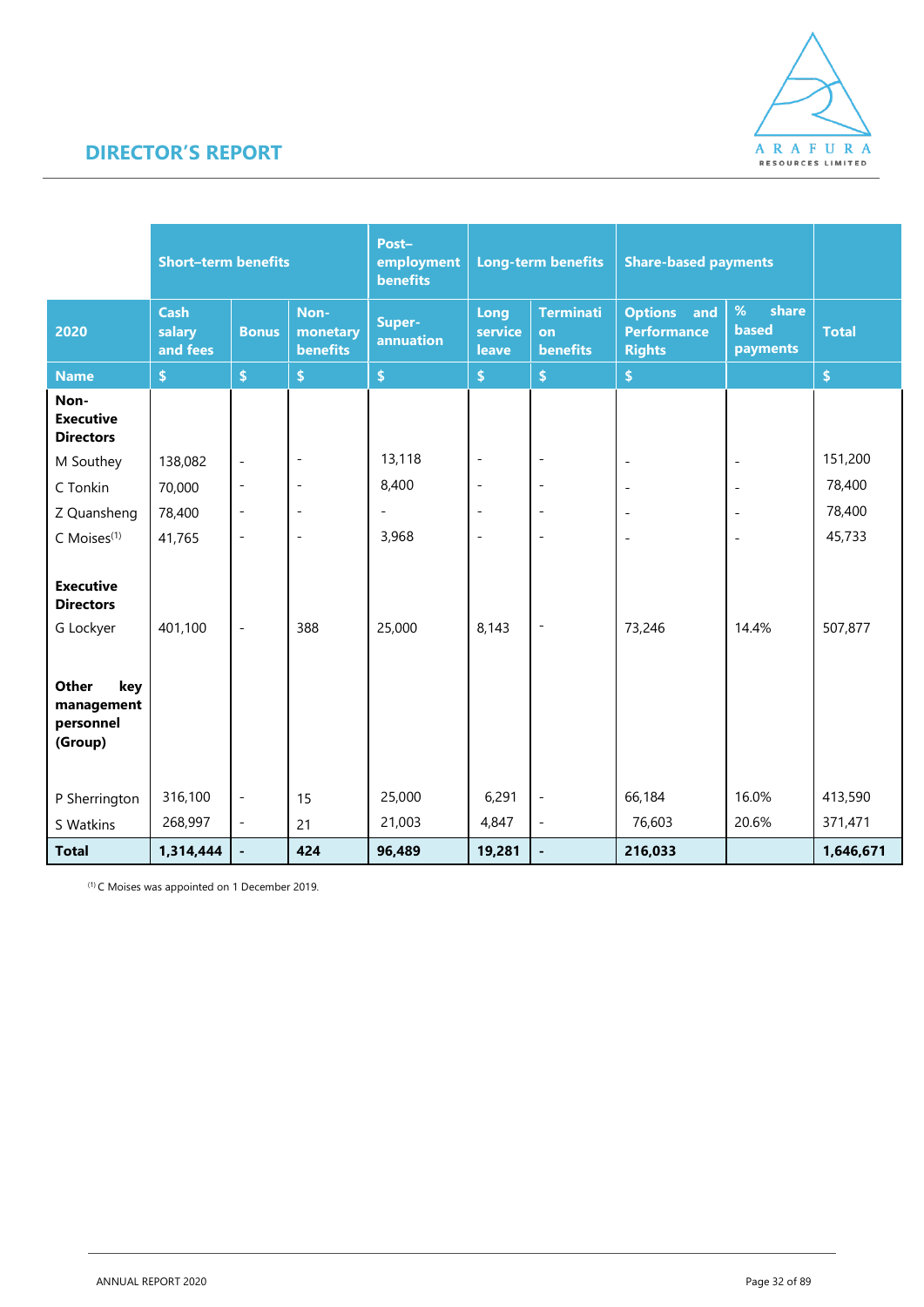

|                                                           | <b>Short-term benefits</b>        |                          |                                     | Post-<br>employmen<br>t benefits | <b>Long-term benefits</b> |                                                  | <b>Share-based payments</b>                               |                                           |              |
|-----------------------------------------------------------|-----------------------------------|--------------------------|-------------------------------------|----------------------------------|---------------------------|--------------------------------------------------|-----------------------------------------------------------|-------------------------------------------|--------------|
| 2019                                                      | <b>Cash</b><br>salary and<br>fees | <b>Bonu</b><br>s         | Non-<br>monetary<br><b>benefits</b> | Super-<br>annuation              | Long<br>service<br>leave  | <b>Terminat</b><br><b>ion</b><br><b>benefits</b> | <b>Options</b> and<br><b>Performance</b><br><b>Rights</b> | $\%$<br>share<br><b>based</b><br>payments | <b>Total</b> |
| <b>Name</b>                                               | $\bar{\mathbb{S}}$                | \$                       | \$                                  | $\pmb{\$}$                       | $\pmb{\$}$                | $\bar{\mathbb{S}}$                               | $\boldsymbol{\$}$                                         |                                           | \$           |
| Non-<br><b>Executive</b><br><b>Directors</b>              |                                   |                          |                                     |                                  |                           |                                                  |                                                           |                                           |              |
| M Southey                                                 | 96,530                            | $\overline{a}$           | $\overline{\phantom{a}}$            | 9,170                            | $\overline{\phantom{a}}$  | $\overline{a}$                                   | $\overline{\phantom{a}}$                                  |                                           | 105,700      |
| C Tonkin                                                  | 71,598                            | $\overline{a}$           | $\overline{\phantom{a}}$            | 6,802                            | $\overline{\phantom{a}}$  | $\overline{a}$                                   |                                                           |                                           | 78,400       |
| Z Quansheng                                               | 78,400                            | $\qquad \qquad -$        | $\overline{\phantom{a}}$            | $\overline{\phantom{a}}$         | $\overline{\phantom{a}}$  | $\overline{a}$                                   | $\overline{\phantom{a}}$                                  |                                           | 78,400       |
| I Kowalick <sup>(1)</sup>                                 | 86,301                            | $\overline{a}$           | $\overline{\phantom{a}}$            | 8,199                            | $\overline{\phantom{a}}$  | $\overline{\phantom{a}}$                         | $\overline{a}$                                            |                                           | 94,500       |
| $T$ Grose <sup>(2)</sup>                                  | 29,833                            | $\overline{a}$           | $\overline{\phantom{a}}$            | 2,834                            | $\overline{\phantom{a}}$  | $\overline{a}$                                   | $\overline{a}$                                            |                                           | 32,667       |
| <b>Executive</b><br><b>Directors</b><br>G Lockyer         | 401,100                           | $\overline{a}$           | 1,987                               | 25,000                           | 21,308                    | $\overline{a}$                                   | 83,523                                                    | 15.7%                                     | 532,918      |
| <b>Other</b><br>key<br>management<br>personnel<br>(Group) |                                   |                          |                                     |                                  |                           |                                                  |                                                           |                                           |              |
| P Sherrington                                             | 316,100                           | $\overline{\phantom{a}}$ | 1,998                               | 25,000                           | 763                       | $\overline{a}$                                   | 85,545                                                    | 19.9%                                     | 429,406      |
| S Watkins                                                 | 264,973                           | $\blacksquare$           | $\overline{a}$                      | 24,993                           | 4,904                     | $\overline{\phantom{a}}$                         | 101,250                                                   | 25.6%                                     | 396,120      |
| R.<br>Brescianini <sup>(3)</sup>                          | 276,100                           | $\frac{1}{2}$            | 1,975                               | 25,000                           | (9,649)                   | $\frac{1}{2}$                                    | 73,993                                                    | 20.1%                                     | 367,419      |
| B Fowler <sup>(3)</sup>                                   | 257,626                           | $\overline{a}$           | $\overline{\phantom{a}}$            | 24,474                           | 17,541                    | $\overline{a}$                                   | 70,167                                                    | 19.0%                                     | 369,808      |
| L Kaiser $(3)$                                            | 261,986                           | $\overline{\phantom{a}}$ | 1,926                               | 24,889                           | 4,781                     | $\overline{\phantom{m}}$                         | 71,443                                                    | 19.6%                                     | 365,025      |
| <b>Total</b>                                              | 2,140,547                         |                          | 7,886                               | 176,361                          | 39,648                    | ÷,                                               | 485,921                                                   |                                           | 2,850,363    |

<sup>(1)</sup> Mr Kowalick retired on the 14<sup>th</sup> February 2019.

<sup>(2)</sup> Mr Grose retired on the 21<sup>st</sup> November 2018.

(3) Mr Grose reured on the zim november zo to.<br>(3) Mr Brescianini, Mr Fowler and Mr Kaiser are not key management personnel in accordance with the accounting standards.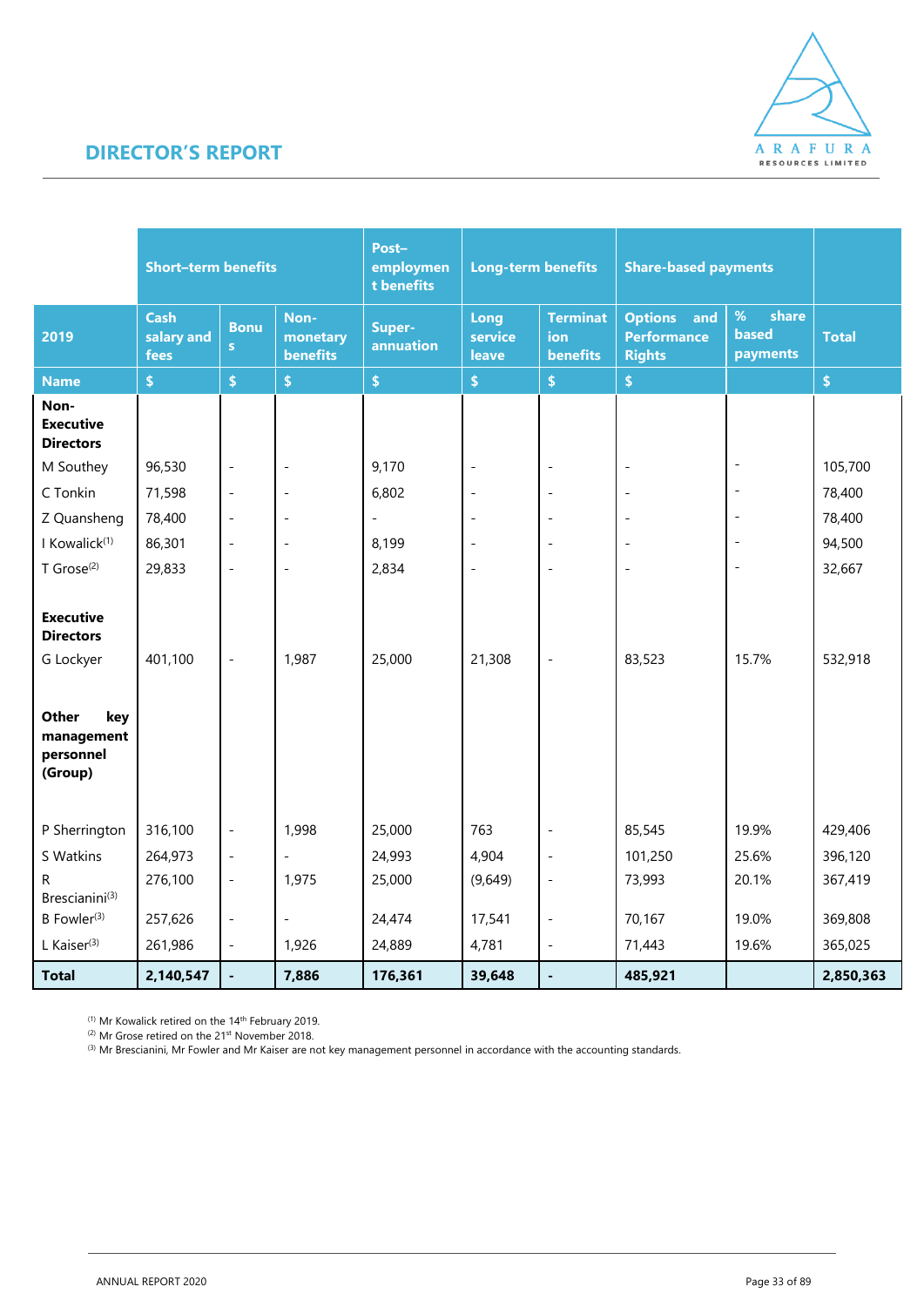

### *C Service agreements*

On appointment to the Board, all Non-Executive Directors enter into a service agreement with the Company in the form of a letter of appointment. The letter summarises the Board policies and terms, including compensation, relevant to the office or director.

Remuneration and other terms of employment for the Managing Director and other key management personnel are also formalised in service agreements. Each of these agreements provide for the provision of performance-related cash bonuses and other benefits including participation where eligible in the Arafura Share Option Plan and Performance Rights Plan. Other major provisions of the agreements relating to remuneration are set out below for the 2020 financial year:

### G Lockyer, *Managing Director*

- No term of agreement.
- Base salary inclusive of superannuation, for the year ended 30 June 2020 of \$426,100.
- **■** Payment of termination benefit on early termination by the employer, other than for gross misconduct, equal to six months of the base salary.
- Payment of termination benefit on the position becoming redundant, equal to six months of the base salary.

### P Sherrington, *Chief Financial Officer and Joint Company Secretary*

- No term of agreement.
- Base salary inclusive of superannuation, for the year ended 30 June 2020 of \$341,100.
- Payment of termination benefit on early termination by the employer, other than for gross misconduct, equal to three months of the base salary.
- Payment of termination benefit on the position becoming redundant, equal to three months of the base salary.

### S Watkins, *General Manager of Projects*

- No term of agreement.
- Base salary inclusive of superannuation for the year ended 30 June 2020 of \$290,000.
- Payment of termination benefit on early termination by the employer, other than for gross misconduct, equal to one month of the base salary.
- Payment of termination benefit on the position becoming redundant, equal to one month of the base salary.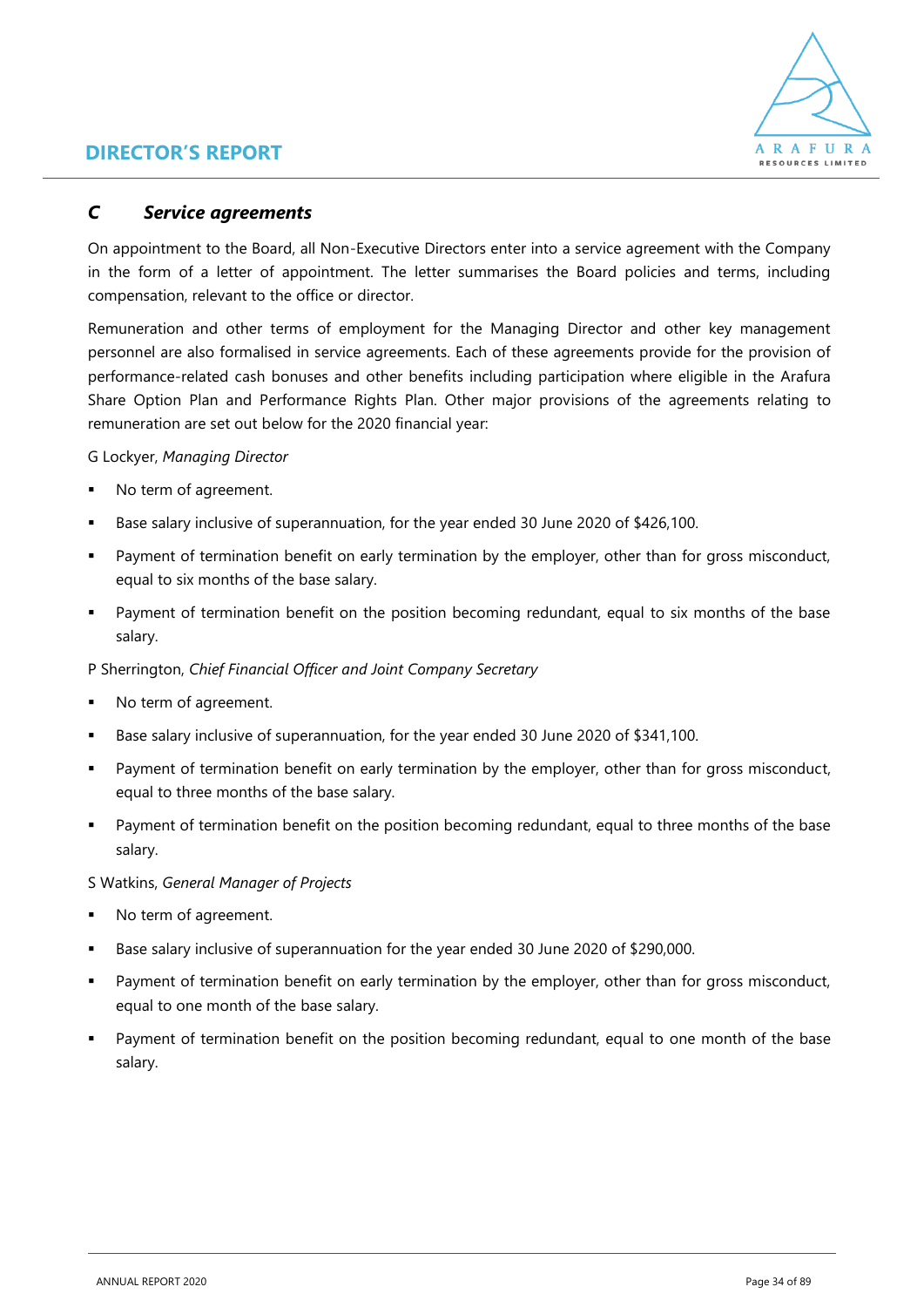

### *D Share-based compensation*

### *Employee share scheme - Options*

Options over shares in Arafura Resources Limited are granted by the Board under the Arafura Resources Limited Share Option Plan which was last approved by shareholders at the 2017 annual general meeting.

Options are granted for no consideration and generally have a term of three years. For options affecting remuneration in current or future reporting period, 100% of each tranche vests and is exercisable in accordance with the table below.

| <b>Grant date</b>        | Date vested and<br>exercisable | <b>Expiry date</b>     | <b>Exercise</b><br>price | <b>Model</b><br>option value | % Vested |
|--------------------------|--------------------------------|------------------------|--------------------------|------------------------------|----------|
| $31 -$ Jul-17            | $01$ -Jul-19                   | 30-Jun-21              | \$0.15                   | \$0.020                      | 100%     |
| $31 -$ Jul-17            | $01$ -Jul-20                   | 30-Jun-21              | \$0.15                   | \$0.023                      | $0\%$    |
| $31 - Iul - 18$          | $1 -$ Jul-19                   | $1 - \frac{1}{1} - 22$ | \$0.12                   | \$0.050                      | 100%     |
| $31 - Iul - 18$          | $1 - \frac{\ln 20}{20}$        | $1$ -Jul-22            | \$0.12                   | \$0.050                      | $0\%$    |
| $31 - \frac{1}{11} - 18$ | $1 -$ Jul $-21$                | $1$ -Jul-22            | \$0.12                   | \$0.050                      | $0\%$    |
| 22-Nov-18                | $1 -$ Jul $-19$                | 1-Jul-22               | \$0.12                   | \$0.020                      | 100%     |
| 22-Nov-18                | $1$ -Jul-20                    | 1-Jul-22               | \$0.12                   | \$0.020                      | $0\%$    |
| 22-Nov-18                | $1 -$ Jul $-21$                | 1-Jul-22               | \$0.12                   | \$0.020                      | $0\%$    |

No options were issued to Directors and other key management personnel during the year ended 30 June 2020.

Options granted under the plan carry no dividend or voting rights.

Vesting of the options is not subject to any conditions other than it be at or subsequent to the vesting date and before the expiry date. When exercisable, each option is convertible into one ordinary share of Arafura Resources Limited.

The options expire on the earlier of their expiry date or one month after resignation of the employee (whether vested or not) or upon termination of their employment (unless the Board decides otherwise).

The Company has the option of deferral of performance-based remuneration and/or the reduction, cancellation or clawback of the performance-based remuneration in the event of serious misconduct or a material misstatement in the Company's financial statements.

The details of each grant of options affecting remuneration in the current or future reporting periods are detailed in Section E.

The assessed fair value at grant date of the options given to individuals is allocated equally over the period from grant date to vesting date, and the amount is included in the remuneration tables in this report. Fair values at grant date are determined using the Black Scholes option pricing model that take into account the exercise price, the term of the option, the impact of dilution, the share price at grant date and the expected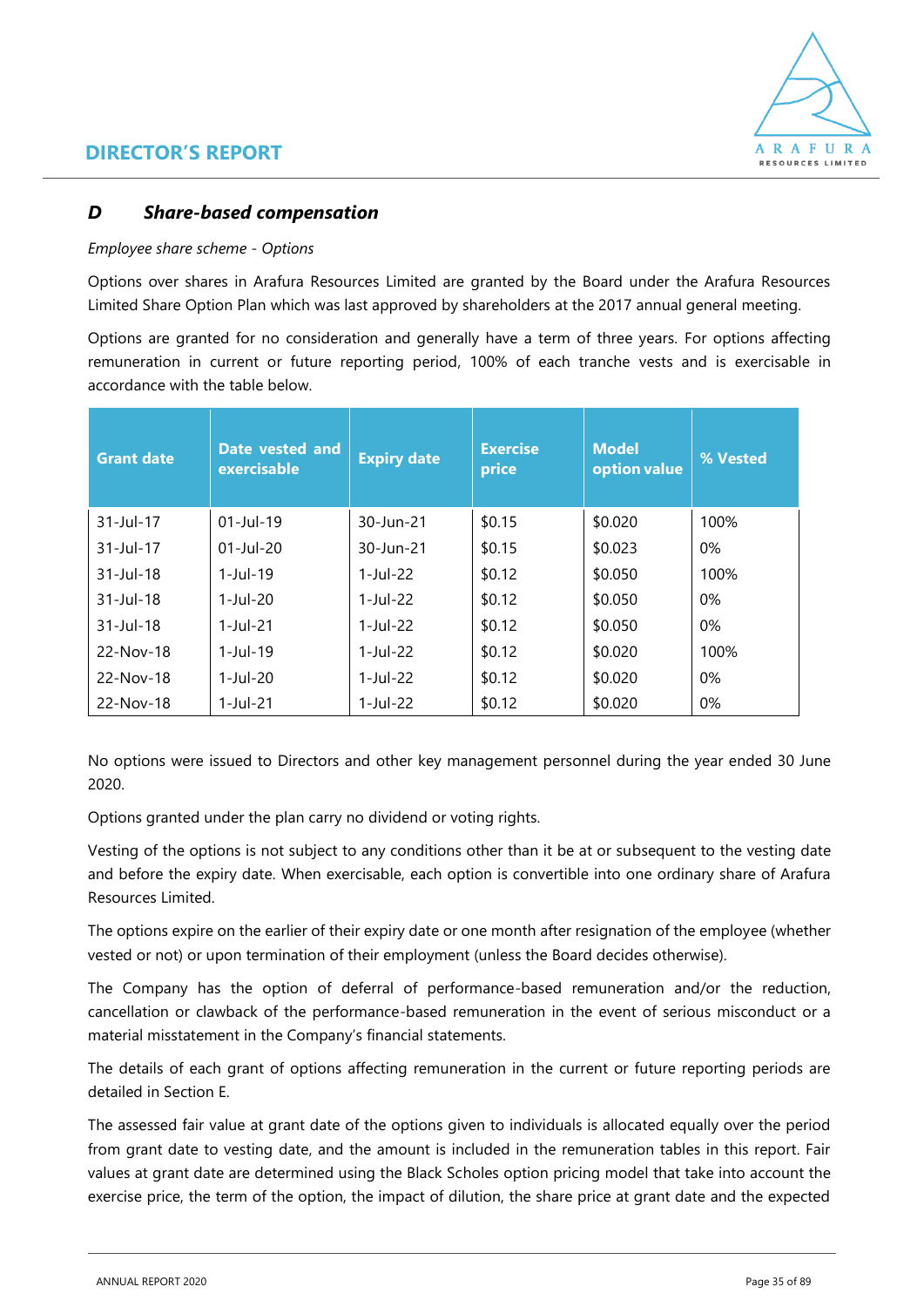# A R A F U R A RESOURCES LIMITED

### **DIRECTOR'S REPORT**

price volatility of the underlying share and the risk-free interest rate of the term of the option. The options are probability weighted for management's best estimate of staff turnover taking into account the period of time to vesting date.

### *Shares provided on exercise of remuneration options*

No options were converted to shares by any Director or other key management personnel during the 30 June 2020 financial year.

### *Employee Share Scheme - Performance rights*

No performance rights were issued to Directors and other key management personnel during the year ended 30 June 2020.

Performance rights in Arafura Resources Limited are granted by the Board under the Arafura Resources Limited Performance Rights Plan which was last approved by shareholders at the 2017 Annual General Meeting.

Performance rights are issued for no consideration and vest according to a set of performance criteria being met. The vesting of the performance rights is determined at the Board's discretion.

During the year ended 30 June 2019, the Board approved a total of 10,000,000 performance rights to be offered to senior staff, senior management and the Managing Director. The Managing Director was issued 3,000,000 performance rights which was subsequently approved by shareholders at the Annual General Meeting on 22 November 2018. These performance rights were granted in three tranches and will vest upon the successful completion of the following performance conditions:

- Tranche 1- completion of the DFS within 25% or better of US\$680m Capex and \$35/kg NdPr Opex (excluding Phosphate credit) for the Company's Nolans NdPr Project and completion of an eligible service period of 24 months from the date the milestone is achieved.
- Tranche 2- Grant of the Mining Lease from the Northern Territory Department of Primary Industry and Resources in relation to the Nolans NdPr Project and completion of an eligible service period of 24 months from the date the milestone is achieved.
- Tranche 3- Project funding secured on term acceptable to the Board to enable project investment decision and completion of an eligible service period of 24 months from the date the milestone is achieved.

The Board has ultimate discretion on whether the performance hurdles have been met. During the year ended 30 June 2019, the Board confirmed that the Tranche 1 milestone was met on 7 February 2019 and will therefore vest after the 24-month service period has been completed. No milestones were met during the year ended 30 June 2020.

Each Tranche of performance rights will (if not vested) lapse four years after the issue of those performance rights.

The details of each grant of performance rights affecting remuneration in the current or future reporting periods are detailed in Section E.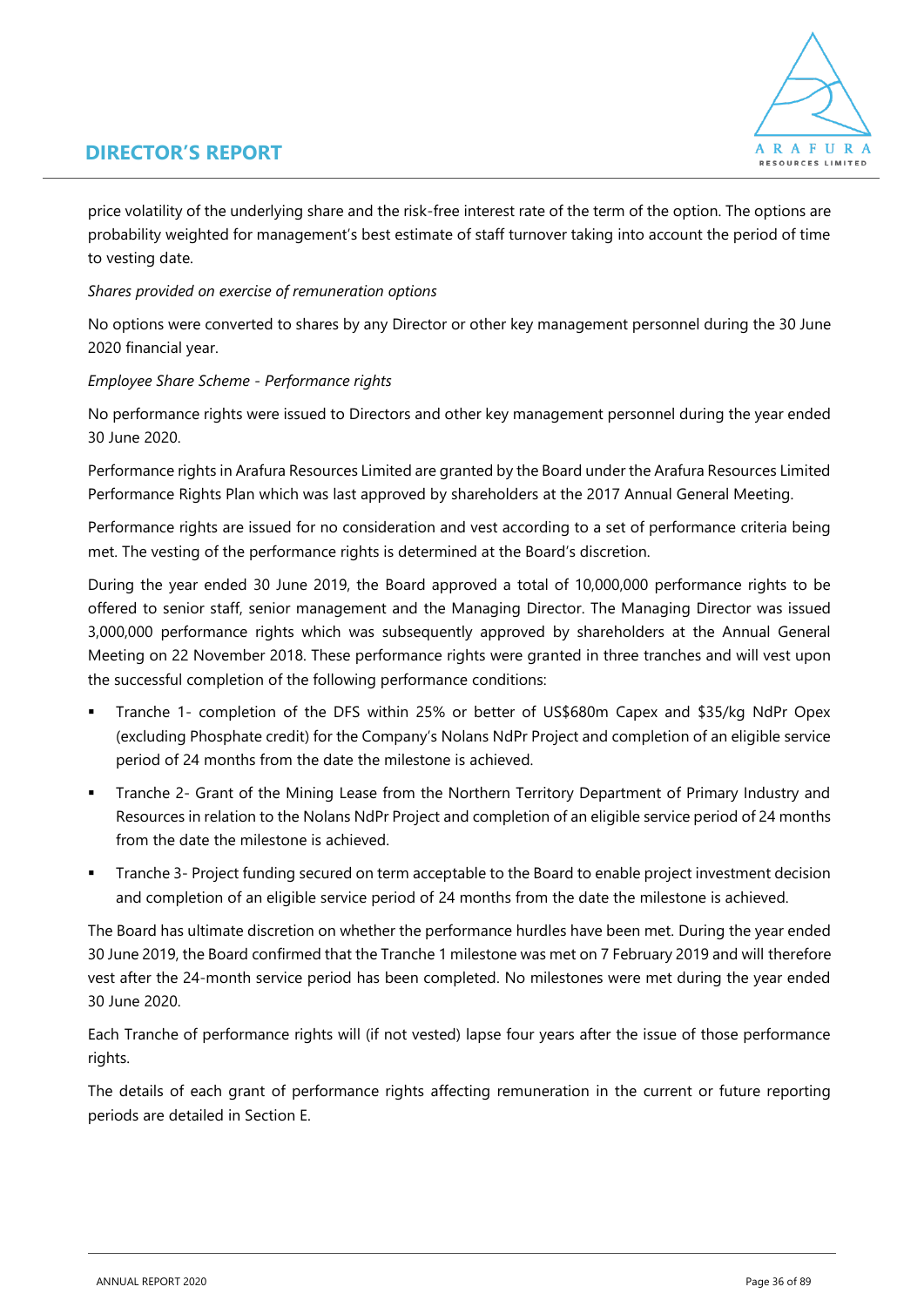

### **DIRECTOR'S REPORT**

### *E Additional information*

#### *Loans to Directors and Executives*

During the 2019 and 2020 financial year, there were no loans to the Directors or other key management personnel.

*Other transactions with key management personnel*

During the 2019 and 2020 financial year, there were no other transactions with the Directors or other key management personnel at any time.

#### *Movements in option interests of Key Management Personnel for 30 June 2020*

| <b>Name</b> | <b>vear</b> | $\mid$ Balance $\mid$ at $\mid$ Granted $\mid$ as $\mid$<br>start of the   compensati   Exercised  <br>on |  | <b>Other</b><br><b>changes</b> |  | Balance at Vested<br>end of year during the<br>vear | Vested and<br>$\vert$ exercisable<br>at end of<br>vear |
|-------------|-------------|-----------------------------------------------------------------------------------------------------------|--|--------------------------------|--|-----------------------------------------------------|--------------------------------------------------------|
|-------------|-------------|-----------------------------------------------------------------------------------------------------------|--|--------------------------------|--|-----------------------------------------------------|--------------------------------------------------------|

#### **Directors of Arafura Resources Limited**

| M Southey | $\overline{\phantom{0}}$ |                          |  |                          | $\overline{\phantom{0}}$ |           |
|-----------|--------------------------|--------------------------|--|--------------------------|--------------------------|-----------|
| G Lockyer | 4,750,000                | $\overline{\phantom{0}}$ |  | 4,750,000                | 1,583,333                | 1,583,333 |
| C Tonkin  | $\overline{\phantom{0}}$ |                          |  | $\overline{\phantom{0}}$ | $\overline{\phantom{0}}$ |           |
| Q Zhang   | -                        |                          |  |                          | $\overline{\phantom{0}}$ |           |
| C Moises  | -                        |                          |  | $\overline{\phantom{0}}$ | $\overline{\phantom{0}}$ |           |

#### **Key management personnel of the Group**

| P Sherrington | 2,950,000  |                          |  | 2,950,000  | 983,333   | 1,083,333 |
|---------------|------------|--------------------------|--|------------|-----------|-----------|
| S Watkins     | 3,375,000  | $\overline{\phantom{a}}$ |  | 3,375,000  | 1,125,000 | 1,125,000 |
| Total         | 11,075,000 | $\overline{\phantom{0}}$ |  | 11,075,000 | 3,691,666 | 3,791,666 |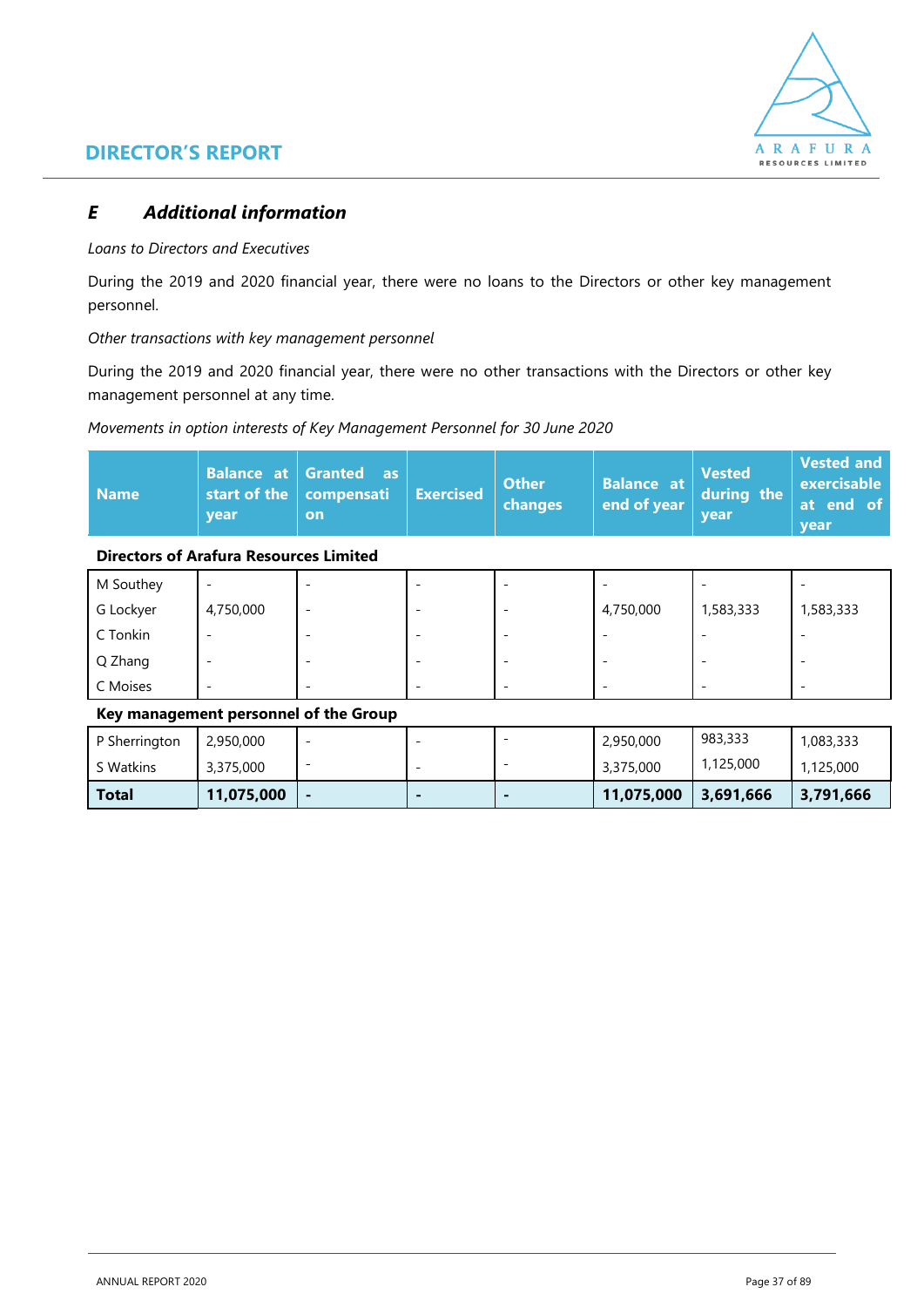

### **DIRECTOR'S REPORT**

| <b>Name</b>                                   | <b>Balance at</b><br>the start of<br>the year | <b>Granted</b><br>as<br>compensati<br><b>on</b> | <b>Exercised</b> | <b>Other</b><br><b>Changes</b> | <b>Balance at</b><br>end of the<br>year | <b>Vested</b><br>during the<br>year | <b>Vested and</b><br>exercisable<br>at end of<br>year |
|-----------------------------------------------|-----------------------------------------------|-------------------------------------------------|------------------|--------------------------------|-----------------------------------------|-------------------------------------|-------------------------------------------------------|
| <b>Directors of Arafura Resources Limited</b> |                                               |                                                 |                  |                                |                                         |                                     |                                                       |
| M Southey                                     |                                               |                                                 |                  |                                |                                         |                                     |                                                       |
| G Lockyer                                     | 3,000,000                                     |                                                 |                  |                                | 3,000,000                               | $\overline{a}$                      |                                                       |
| C Tonkin                                      | ۰                                             |                                                 |                  |                                |                                         |                                     |                                                       |
| Q Zhang                                       |                                               |                                                 | ۰                |                                |                                         |                                     |                                                       |
| C Moises                                      |                                               |                                                 | -                |                                |                                         |                                     |                                                       |
| Other key management personnel of the group   |                                               |                                                 |                  |                                |                                         |                                     |                                                       |

*Movements in performance rights of Key Management Personnel for 30 June 2020*

# P Sherrington 1,450,000 - | - | - | - | - | 1,450,000 | -

| ົ Watkins    | ,350,000  | - |  | ,350,000  | -   |  |
|--------------|-----------|---|--|-----------|-----|--|
| <b>Total</b> | 5,800,000 | - |  | 5,800,000 | . . |  |

*Movements in share interests of Key Management Personnel for 30 June 2020*

| <b>Name</b> | start of the year | $\begin{array}{ l l }\nBalandce at thestart of the yearof options\n\end{array}$ | <b>Other</b><br>(on<br>  trades<br>entitlement<br>offer) | changes<br>during the year | market Balance at the<br>and $ $ end of the year |
|-------------|-------------------|---------------------------------------------------------------------------------|----------------------------------------------------------|----------------------------|--------------------------------------------------|
|-------------|-------------------|---------------------------------------------------------------------------------|----------------------------------------------------------|----------------------------|--------------------------------------------------|

#### **Directors of Arafura Resources Limited**

| M Southey   | 250,000                      |   | 87,500  | 337,500   |
|-------------|------------------------------|---|---------|-----------|
| G Lockyer   | 1,298,315                    |   | 454,411 | 1,752,726 |
| C Tonkin    | 238,637                      |   | 83,523  | 322,160   |
| Z Quansheng | $\overline{\phantom{a}}$     |   |         |           |
| C Moises    | $\qquad \qquad \blacksquare$ | - | 307,521 | 307,521   |

#### **Key management personnel of the Group**

| P Sherrington | 512,273   | 179,296   | 691,569   |
|---------------|-----------|-----------|-----------|
| S Watkins     | -         | -         | -         |
| <b>Total</b>  | 2,299,225 | 1,112,251 | 3,411,476 |

**This is the end of the audited remuneration report.**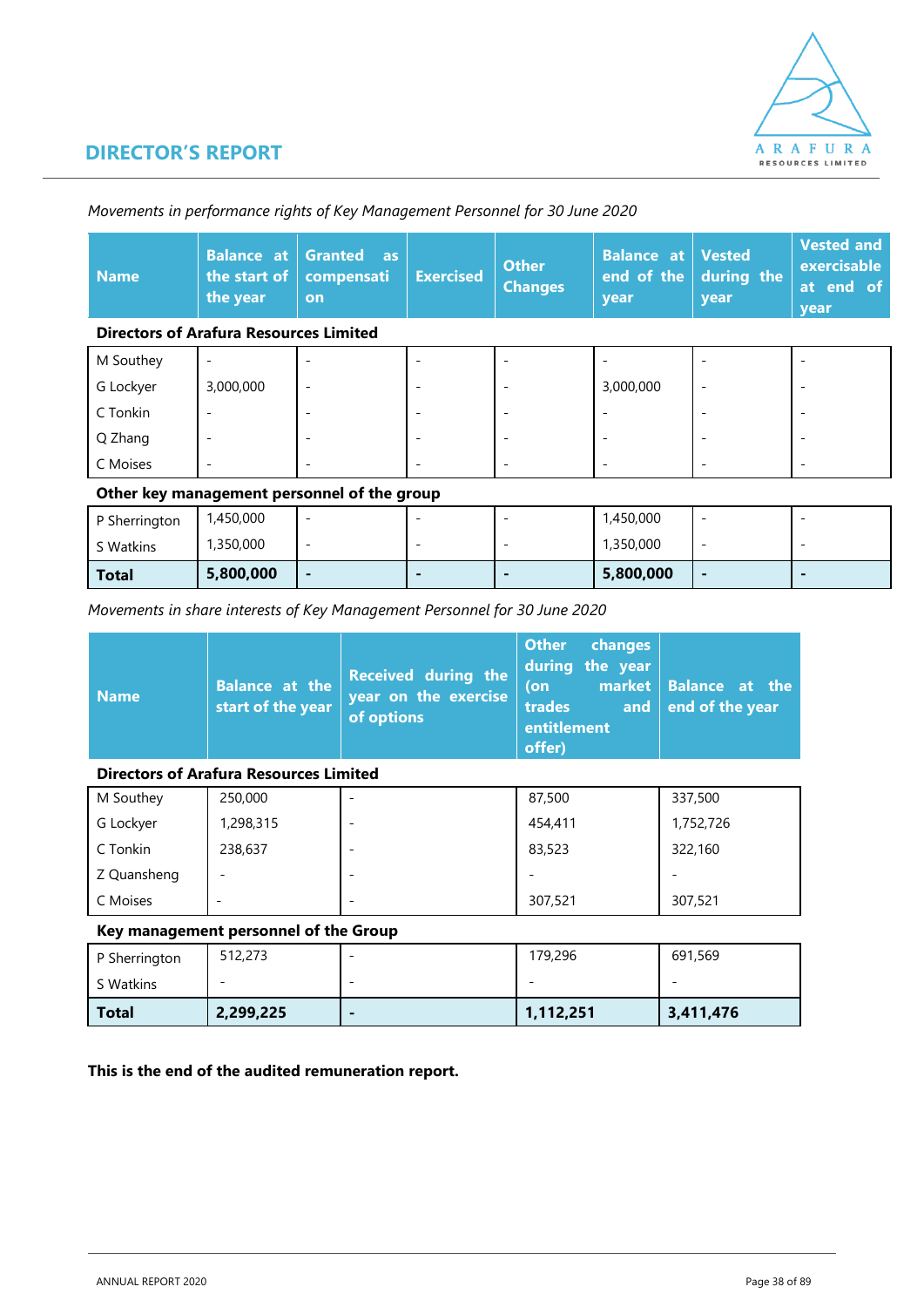### **DIRECTOR'S REPORT**



#### **Insurance of officers**

During the 2019 and 2020 financial year, the Group has paid an insurance premium in respect of a Directors' and Officers' Liability Insurance Contract. The insurance premium relates to liabilities that may arise from an officer's position, with the exception of conduct involving a wilful breach of duty or improper use of information or position to gain personal advantage.

The officers covered by the insurance policies are Directors and officers of the Group*.*

The contract of insurance prohibits the disclosure of the nature of the liabilities and the amount of premium.

#### **Proceedings on behalf of the Company**

No person has applied to the Court under section 237 of the Corporations Act 2001 for leave to bring proceedings on behalf of the Company, or to intervene in any proceedings to which the Company is a party, for the purpose of taking responsibility on behalf of the Company for all or part of those proceedings.

No proceedings have been brought or intervened in on behalf of the Company with leave of the Court under section 237 of the *Corporations Act 2001*.

#### **Non-audit services**

The Directors are satisfied that the provision of the non-audit services is compatible with the general standard of independence for auditors imposed by the *Corporations Act 2001*. The Directors are satisfied that the provision of non-audit services by the auditor did not compromise the auditor independence requirements of the *Corporations Act 2001* nor the principles set out in *APES110 Code of Ethics for Professional Accountants.*

As a result, the Board is satisfied that the auditor is compatible with, and did not compromise, the auditor's independence requirements of the Corporations Act 2001.

No fees for non-audit services were paid or payable to the Company's external auditors for the year ended 30 June 2020.

#### **Auditor's independence declaration**

A copy of the auditor's independence declaration as required under section 307C of the Corporations Act 2001 is set out on page 41.

Signed in accordance with a resolution of the Directors.

**Gavin Lockyer Mark Southey** Managing Director **Chairman** 

Perth, Western Australia 19 August 2020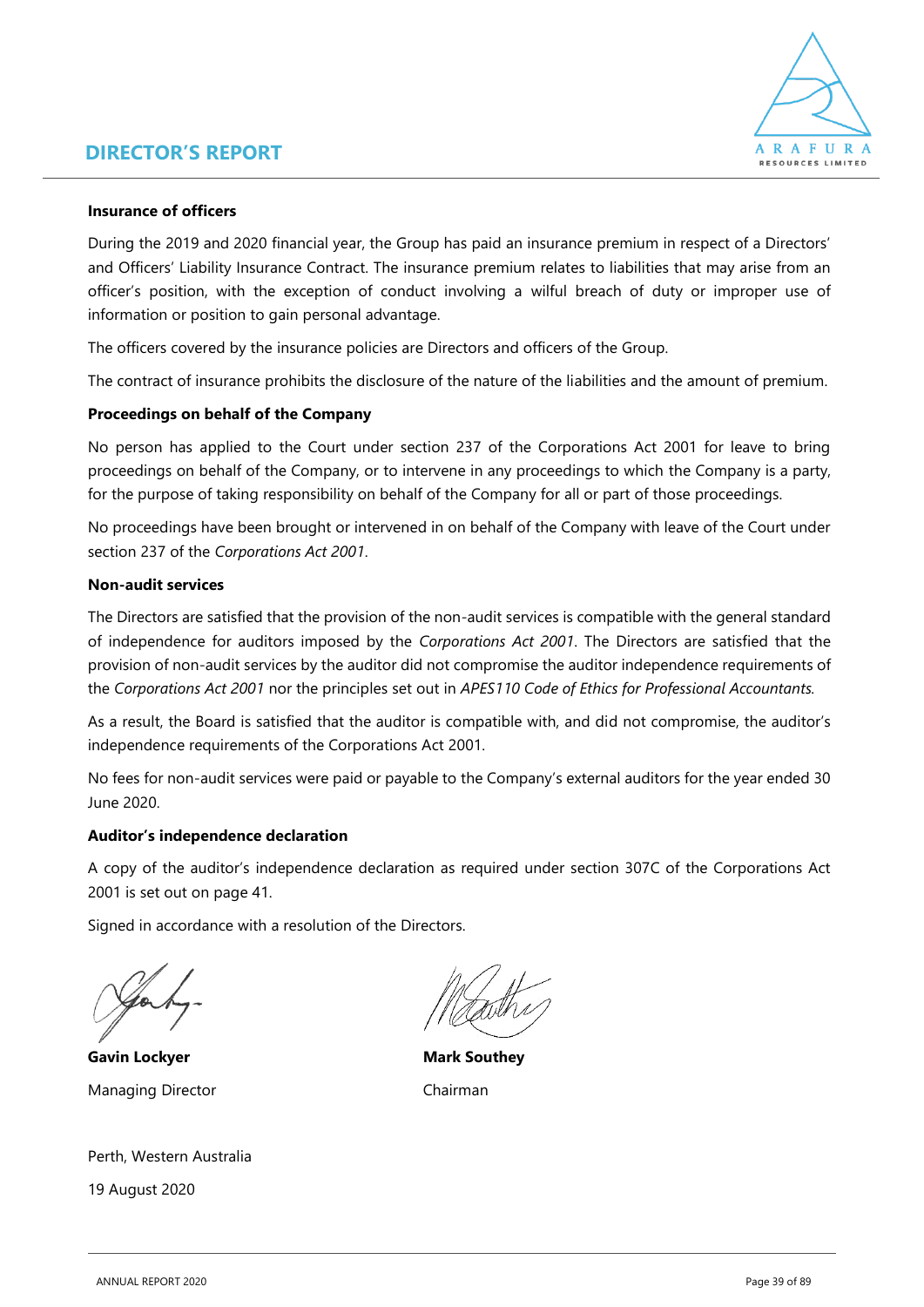

### **COPORATE GOVERNANCE STATEMENT**

The Company has established a corporate governance framework, the key features of which are set out in its Corporate Governance statement which can be found on the Company's website at [arultd.com,](https://www.arultd.com/) under the section marked "Corporate Governance".

In establishing its corporate governance framework, the Company has referred to the recommendations set out in the ASX Corporate Governance Council's Corporate Governance Principles and Recommendations  $4<sup>th</sup>$ edition (**Principles & Recommendations**). The ASX Corporate Governance Council released the Principles & Recommendations applicable to financial years commencing 1 July 2020 however the Company has elected to early adopt for the 30 June 2020 financial year.

The Company has followed each recommendation where the Board has considered the recommendation to be an appropriate benchmark for its corporate governance practices. Where the Company's corporate governance practices follow a recommendation, the Board has made appropriate statements reporting on the adoption of the recommendation. In compliance with the "if not, why not" reporting regime, where, after due consideration, the Company's corporate governance practices do not follow a recommendation, the Board has explained it reasons for not following the recommendation and disclosed what, if any, alternative practices the Company has adopted instead of those in the recommendation.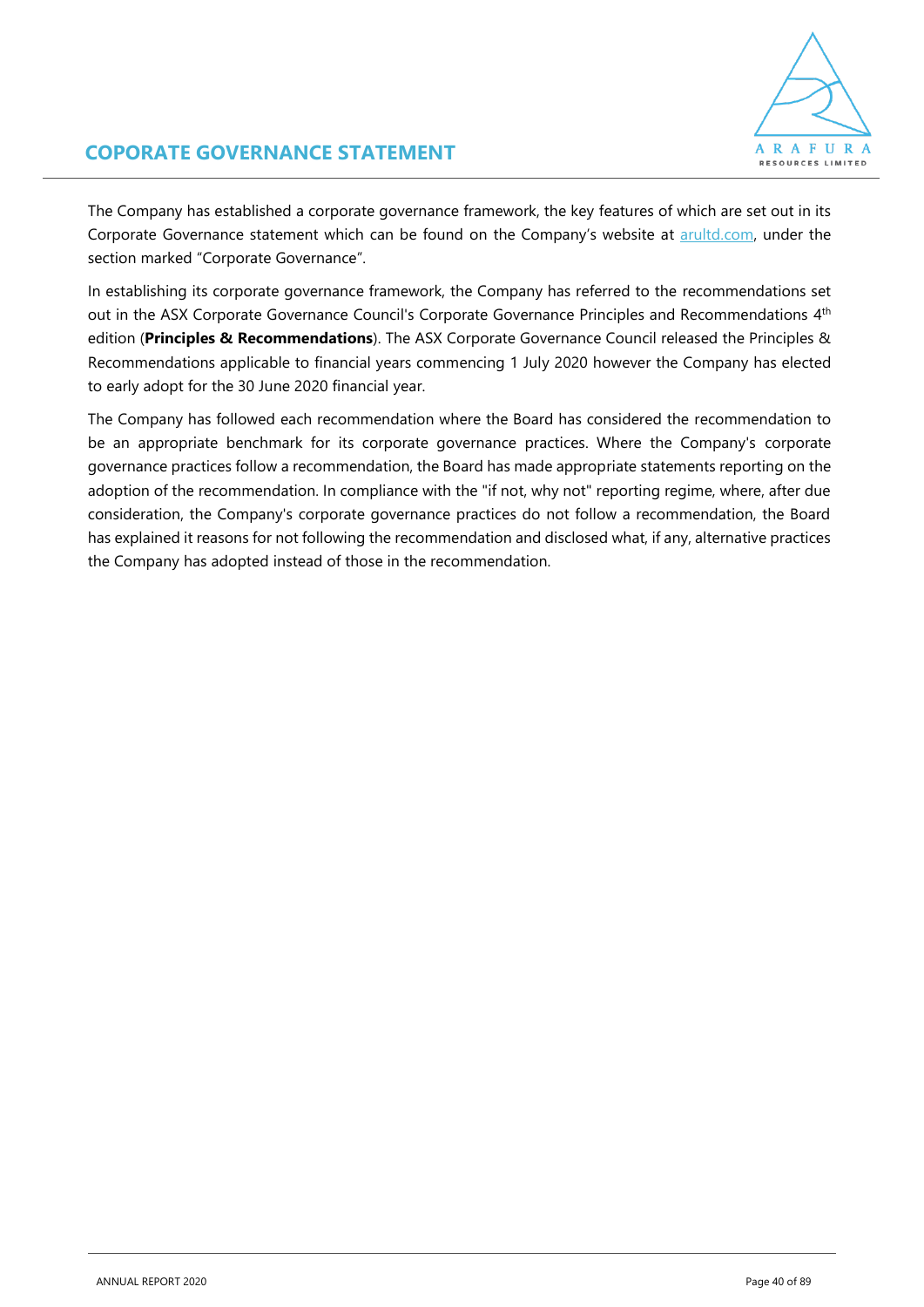

38 Station Street Subiaco, WA 6008 PO Box 700 West Perth WA 6872 Australia

**DECLARATION OF INDEPENDENCE BY GLYN O'BRIEN TO THE DIRECTORS OF ARAFURA RESOURCES LIMITED**

As lead auditor of Arafura Resources Limited for the year ended 30 June 2020, I declare that, to the best of my knowledge and belief, there have been:

- 1. No contraventions of the auditor independence requirements of the *Corporations Act 2001* in relation to the audit; and
- 2. No contraventions of any applicable code of professional conduct in relation to the audit.

This declaration is in respect of Arafura Resources Limited and the entities it controlled during the period.

Guin Oisean

**Glyn O'Brien** Director

**BDO Audit (WA) Pty Ltd** Perth, 19 August 2020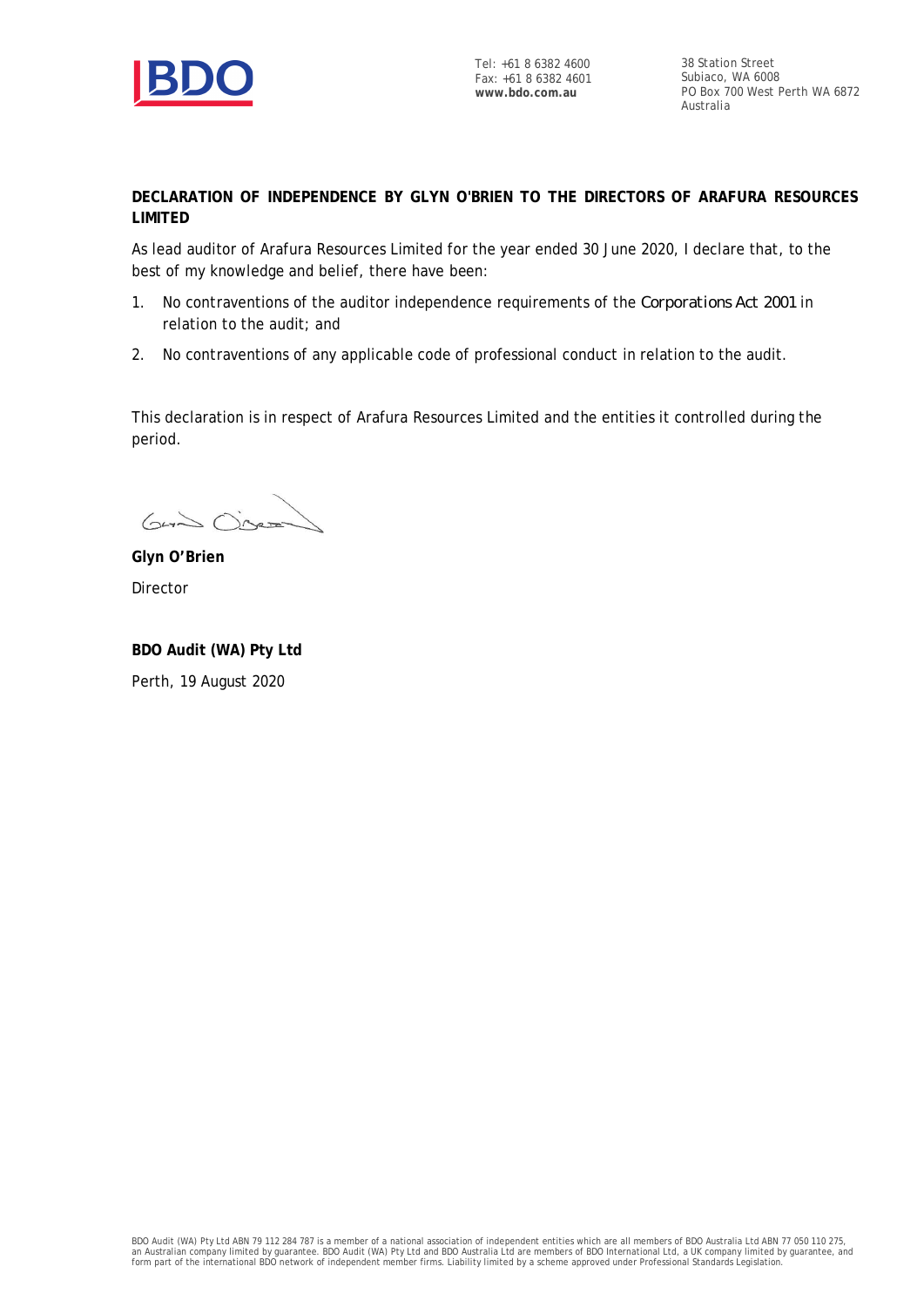## **CONSOLIDATED STATEMENT OF PROFIT OR LOSS AND OTHER COMPREHENSIVE INCOME**



**FOR THE YEAR ENDED 30 JUNE 2020**

|                                                               |              | 2020          | 2019          |
|---------------------------------------------------------------|--------------|---------------|---------------|
|                                                               | <b>Notes</b> | \$            | \$            |
|                                                               |              |               |               |
| Non-capitalised portion of R&D tax incentive<br>rebate        | 4(b)         | 237,272       | 445,835       |
| Other income                                                  | 4(a)         | 406,108       | 127,461       |
| Employee benefits expense                                     | 5(c)         | (2, 576, 926) | (2, 575, 777) |
| Other expenses                                                | 5(e)         | (2,343,041)   | (3,075,486)   |
| Depreciation and amortisation                                 | 5(a)         | (97, 750)     | (184, 633)    |
| Finance costs                                                 | 5(b)         | (11, 453)     | (5, 417)      |
| <b>Share Based Payments</b>                                   | 5(d)         | (425, 168)    | (538, 127)    |
| Impairment of assets                                          | 5(f)         |               | (48, 013)     |
| Loss before income tax                                        |              | (4,810,958)   | (5,854,157)   |
| Net (Loss) after income tax for the year                      |              | (4,810,958)   | (5,854,157)   |
| Total comprehensive (loss) for the year                       |              |               |               |
| attributable to owners of Arafura Resources<br><b>Limited</b> |              | (4,810,958)   | (5,854,157)   |
|                                                               |              |               |               |
|                                                               |              |               |               |
| Loss per share attributable to owners of                      |              |               |               |
| <b>Arafura Resources Limited</b>                              |              |               |               |
| Basic loss per share (cents per share)                        | 23           | (0.46)        | (0.86)        |
| Diluted loss per share (cents per share)                      | 23           | (0.46)        | (0.86)        |

The above consolidated statement of profit or loss and other comprehensive income should be read in conjunction with the accompanying notes.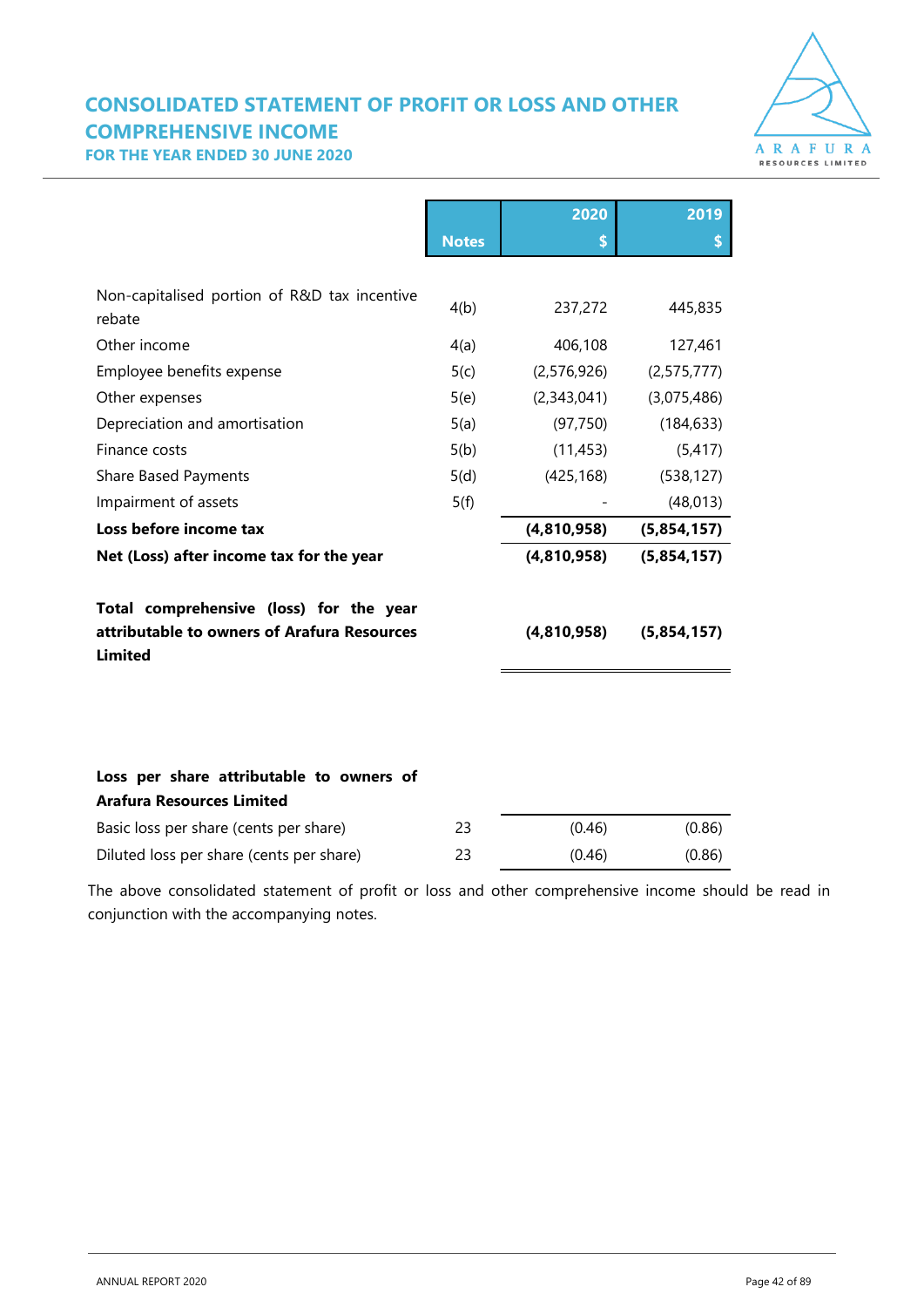

### **CONSOLIDATED STATEMENT OF FINANCIAL POSITION AS AT 30 JUNE 2020**

|                                                           |              | 2020            | 2019            |  |
|-----------------------------------------------------------|--------------|-----------------|-----------------|--|
|                                                           | <b>Notes</b> | \$              | \$              |  |
| <b>CURRENT ASSETS</b>                                     |              |                 |                 |  |
| Cash and cash equivalents                                 | 7            | 22,771,113      | 5,397,774       |  |
| Trade and other receivables                               | 8            | 217,558         | 61,715          |  |
| <b>Total Current Assets</b>                               |              | 22,988,671      | 5,459,489       |  |
| <b>NON-CURRENT ASSETS</b>                                 |              |                 |                 |  |
| Property, plant and equipment                             | 9            | 72,187          | 110,688         |  |
| Right-of-use assets                                       | 10           | 417,712         |                 |  |
| Deferred exploration, evaluation<br>and development costs | 11           | 107,562,652     | 100,239,297     |  |
| Other assets                                              | 12           | 340,326         | 255,007         |  |
| <b>Total Non-Current Assets</b>                           |              | 108,392,877     | 100,604,992     |  |
| <b>TOTAL ASSETS</b>                                       |              | 131,381,548     | 106,064,481     |  |
| <b>CURRENT LIABILITIES</b>                                |              |                 |                 |  |
| Trade and other payables                                  | 13           | 1,763,738       | 722,261         |  |
| Lease liabilities                                         | 14           | 230,543         |                 |  |
| Provisions                                                | 15           | 730,846         | 721,985         |  |
| <b>Total Current Liabilities</b>                          |              | 2,725,127       | 1,444,246       |  |
| <b>NON-CURRENT LIABILITIES</b>                            |              |                 |                 |  |
| Lease liabilities                                         | 14           | 190,672         |                 |  |
| Provisions                                                | 15           | 2,572           | 7,339           |  |
| <b>Total Non-Current Liabilities</b>                      |              | 193,244         | 7,339           |  |
| <b>TOTAL LIABILITIES</b>                                  |              | 2,918,371       | 1,451,585       |  |
| <b>NET ASSETS</b>                                         |              | 128,463,177     | 104,612,896     |  |
| <b>EQUITY</b>                                             |              |                 |                 |  |
| Contributed equity                                        | 16           | 242,281,597     | 214,045,526     |  |
| Reserves                                                  | 17           | 12,638,758      | 12,213,590      |  |
| <b>Accumulated losses</b>                                 | 18           | (126, 457, 178) | (121, 646, 220) |  |
| <b>TOTAL EQUITY</b>                                       |              | 128,463,177     | 104,612,896     |  |

The above consolidated statement of financial position should be read in conjunction with the accompanying notes.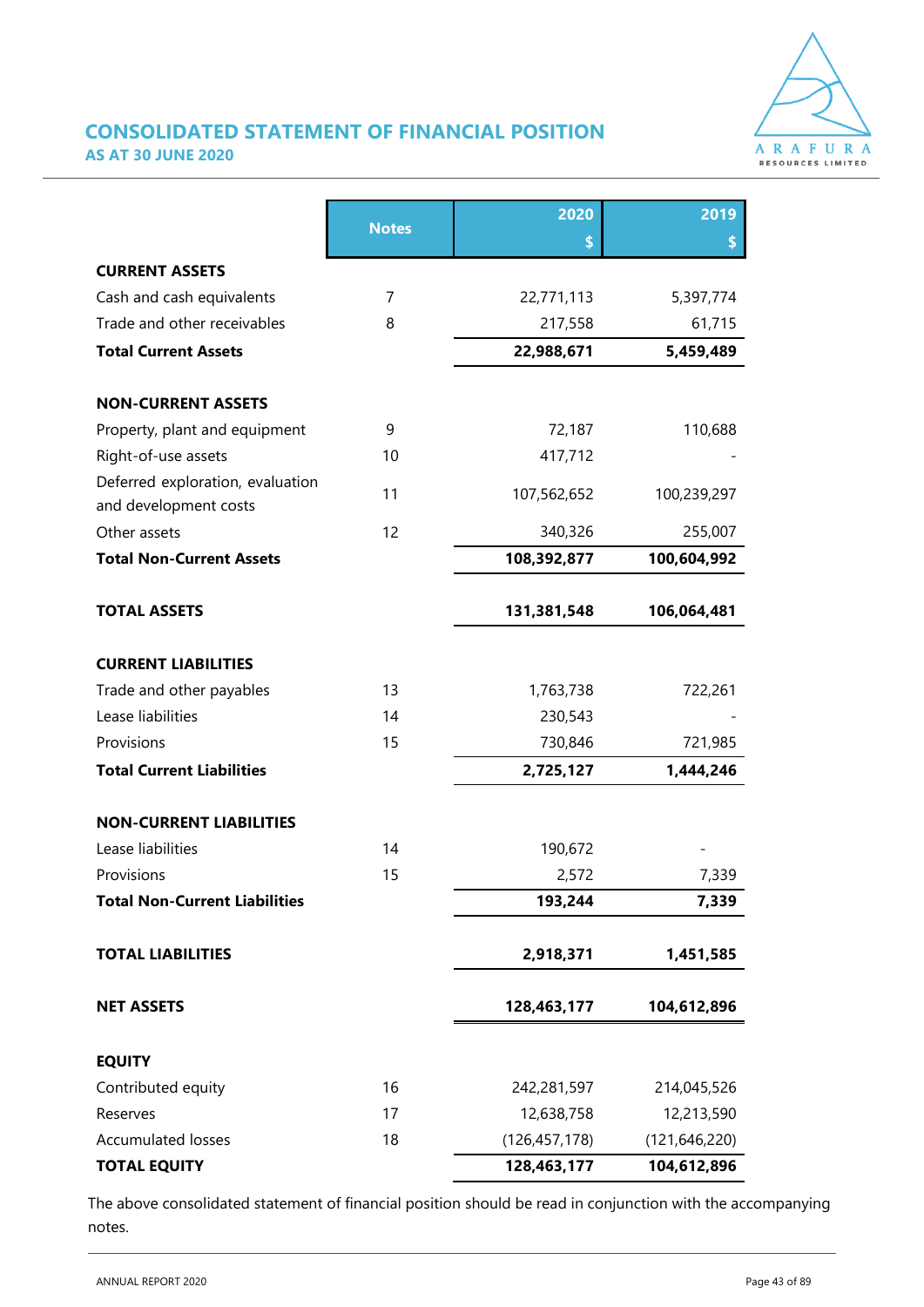

### **CONSOLIDATED STATEMENT OF CHANGES IN EQUITY FOR THE YEAR ENDED 30 JUNE 2020**

|                                                              |              | <b>Contributed</b><br>equity | <b>Equity</b><br>reserve | <b>Accumulated</b><br><b>losses</b> | <b>Total equity</b> |
|--------------------------------------------------------------|--------------|------------------------------|--------------------------|-------------------------------------|---------------------|
| <b>Consolidated</b>                                          | <b>Notes</b> | \$                           | \$                       | \$                                  | \$                  |
|                                                              |              |                              |                          |                                     |                     |
| <b>Balance at 30 June 2018</b>                               |              | 203,567,241                  | 11,675,463               | (115, 792, 063)                     | 99,450,641          |
| Loss for the 2019 financial<br>year                          | 18           |                              |                          | (5,854,157)                         | (5,854,157)         |
| Other comprehensive income                                   |              |                              |                          |                                     |                     |
| <b>Total Comprehensive loss</b><br>for the year              |              |                              |                          | (5,854,157)                         | (5,854,157)         |
| <b>Transactions with owners</b>                              |              |                              |                          |                                     |                     |
| in their capacity as owners                                  |              |                              |                          |                                     |                     |
| Contributions of equity, net<br>of transaction costs and tax | 16           | 10,478,285                   |                          |                                     | 10,478,285          |
| Employee share options -<br>value of employee services       | 17           |                              | 538,127                  |                                     | 538,127             |
| <b>Balance at 30 June 2019</b>                               |              | 214,045,526                  | 12,213,590               | (121, 646, 220)                     | 104,612,896         |
| Loss for the 2020 financial<br>year                          | 18           |                              |                          | (4,810,958)                         | (4,810,958)         |
| Other comprehensive income                                   |              |                              |                          |                                     |                     |
| <b>Total Comprehensive loss</b><br>for the year              |              |                              |                          | (4,810,958)                         | (4,810,958)         |
| <b>Transactions with owners</b>                              |              |                              |                          |                                     |                     |
| in their capacity as owners                                  |              |                              |                          |                                     |                     |
| Contributions of equity, net<br>of transaction costs and tax | 16           | 28,236,071                   |                          |                                     | 28,236,070          |
| Employee share options -<br>value of employee services       | 17           |                              | 425,168                  |                                     | 425,168             |
| <b>Balance at 30 June 2020</b>                               |              | 242,281,597                  | 12,638,758               | (126, 457, 178)                     | 128,463,177         |

The above consolidated statement of changes in equity should be read in conjunction with the accompanying notes.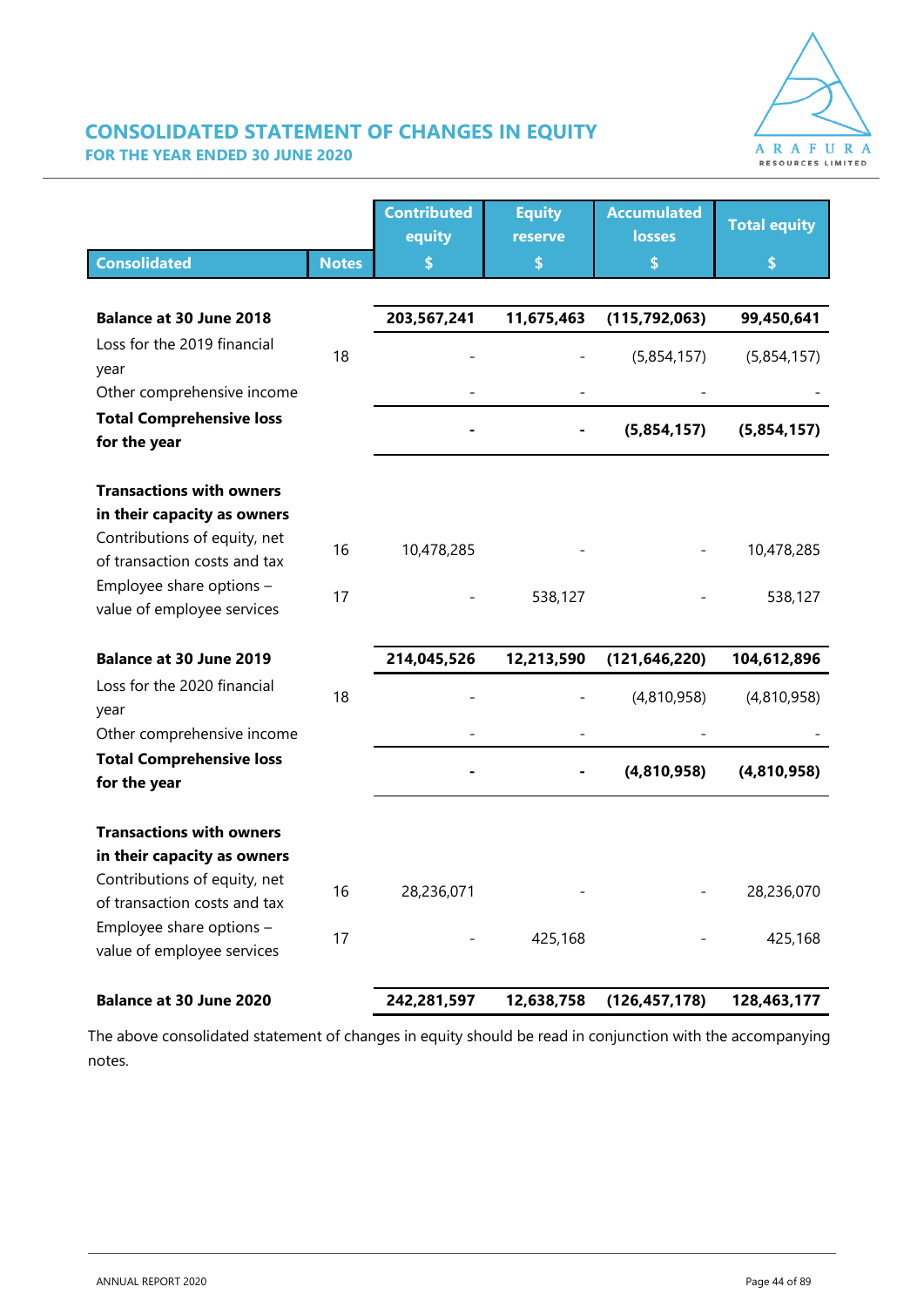

### **CONSOLIDATED STATEMENT OF CASH FLOWS FOR THE YEAR ENDED 30 JUNE 2020**

|                                                       |              | 2020          | 2019          |
|-------------------------------------------------------|--------------|---------------|---------------|
|                                                       | <b>Notes</b> | \$            |               |
|                                                       |              |               |               |
| <b>Cash flows from operating activities</b>           |              |               |               |
| Payments to suppliers and employees                   |              | (5, 198, 323) | (5,356,618)   |
| Interest received                                     |              | 324,488       | 208,918       |
| Other income                                          |              | 66,301        |               |
| R&D Incentive rebate - non-capitalised portion        |              | 237,272       | 445,835       |
| Interest paid                                         |              | (11, 453)     | (5, 417)      |
| Net cash (outflow) from operating activities          | 19           | (4, 581, 715) | (4,707,282)   |
|                                                       |              |               |               |
| <b>Cash flows from investing activities</b>           |              |               |               |
| Payment for property, plant and equipment             |              | (43,950)      | (4, 317)      |
| Payment for term deposits                             |              | (116, 581)    |               |
| Proceeds from term deposits                           |              | 95,764        |               |
| Payment to acquire tenements/proceeds from            |              |               |               |
| relinquishment of tenement                            |              | (64, 504)     | (23, 629)     |
| Proceeds from disposal of fixed assets                |              |               | 20,909        |
| Payments for exploration and evaluation               |              | (7, 384, 248) | (9,902,477)   |
| R&D Incentive rebate - capitalised portion            |              | 1,278,022     | 1,661,960     |
| Net cash (outflow) from investing activities          |              | (6, 235, 497) | (8, 247, 554) |
| <b>Cash flows from financing activities</b>           |              |               |               |
| Net proceeds from issue of shares                     |              | 30,246,747    | 11,346,697    |
| Payments for transaction costs                        |              | (2,010,675)   | (868, 412)    |
| Repayment of Lease liabilities                        |              | (45, 631)     |               |
| Net cash inflow from financing activities             |              | 28,190,441    | 10,478,285    |
| Net increase/(decrease) in cash and cash equivalents  |              | 17,373,229    | (2,476,551)   |
| Cash at the beginning of the financial year           |              | 5,397,774     | 7,874,096     |
| Effects of exchange rate changes on cash and cash     |              |               |               |
| equivalents                                           |              | 110           | 229           |
| Cash and cash equivalents at the end of the financial |              |               |               |
| year                                                  | 7            | 22,771,113    | 5,397,774     |

The above consolidated statement of cashflows should be read in conjunction with the accompanying notes.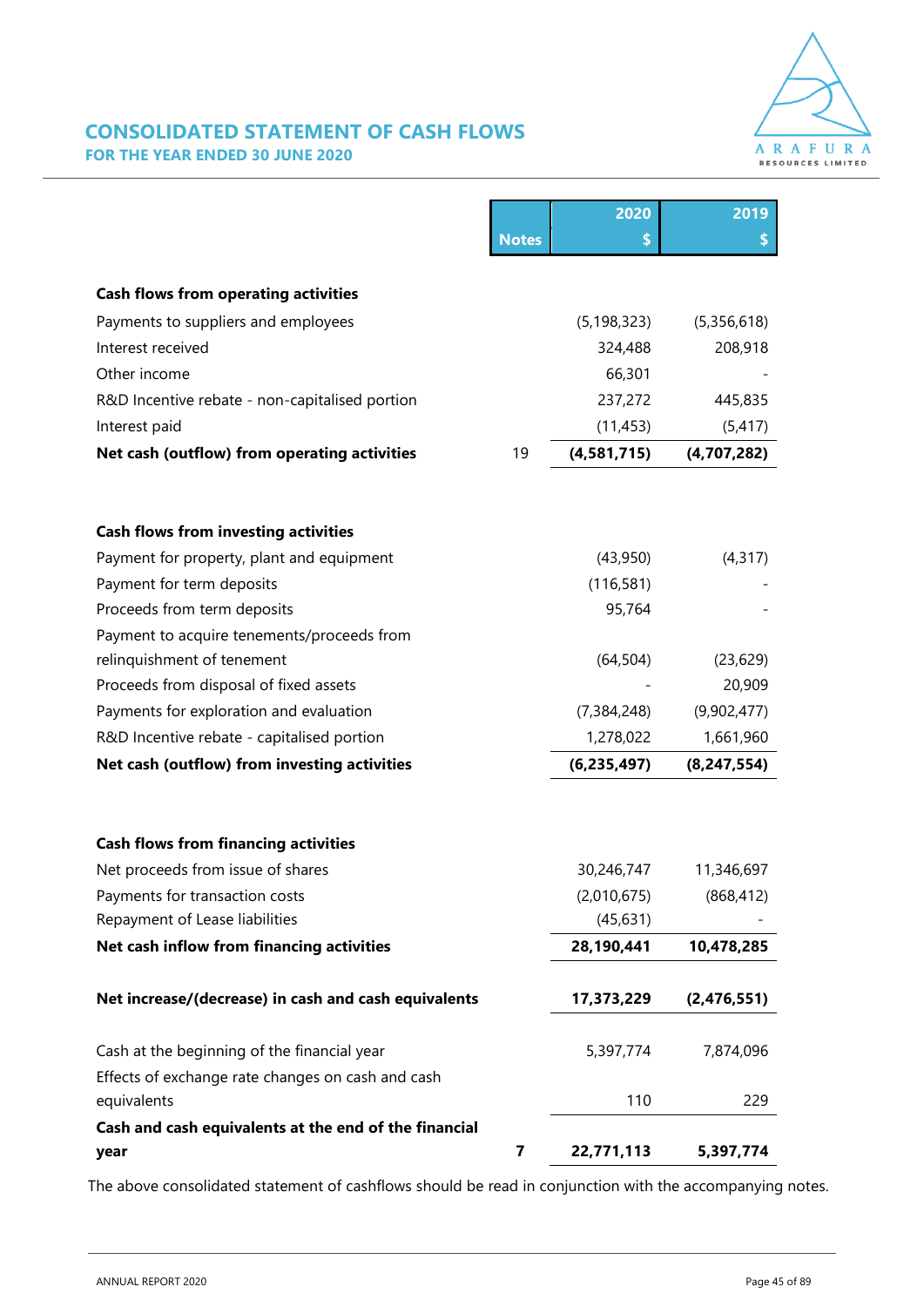### **INDEX TO THE NOTES OF THE CONSOLIDATED FINANCIAL STATEMENTS FOR THE YEAR ENDED 30 JUNE 2020**



#### **Note** Page **Page**

| 1  | Summary of significant accounting policies                           | 47 |
|----|----------------------------------------------------------------------|----|
| 2  | Financial risk management                                            | 52 |
| 3  | Critical accounting estimates and judgments                          | 54 |
| 4  | Revenue                                                              | 56 |
| 5  | Expenses                                                             | 57 |
| 6  | Income tax                                                           | 58 |
| 7  | Current assets - Cash and cash equivalents                           | 60 |
| 8  | Trade and other receivables                                          | 61 |
| 9  | Non-current assets - Property, plant and equipment                   | 62 |
| 10 | Right-of-use assets                                                  | 64 |
| 11 | Non-current assets - Deferred exploration and evaluation expenditure | 65 |
| 12 | Non-current assets - other assets                                    | 67 |
| 13 | Current liabilities - Trade and other payables                       | 67 |
| 14 | Current and non-current liabilities - lease liabilities              | 68 |
| 15 | Current and non-current liabilities - provisions                     | 69 |
| 16 | Equity - Contributed equity                                          | 69 |
| 17 | Equity - Reserves                                                    | 71 |
| 18 | Equity - Accumulated losses                                          | 72 |
| 19 | Statement of cash flows reconciliation                               | 72 |
| 20 | Key management personnel disclosures                                 | 73 |
| 21 | Remuneration of auditors                                             | 74 |
| 22 | Commitments and contingencies                                        | 75 |
| 23 | Earnings per share                                                   | 76 |
| 24 | Related party transactions                                           | 77 |
| 25 | Subsidiaries                                                         | 78 |
| 26 | Interests in joint operations                                        | 78 |
| 27 | Events occurring after the reporting date                            | 78 |
| 28 | Share-based payments                                                 | 79 |
| 29 | Segment Information                                                  | 82 |
| 30 | Parent entity financial information                                  | 82 |
|    |                                                                      |    |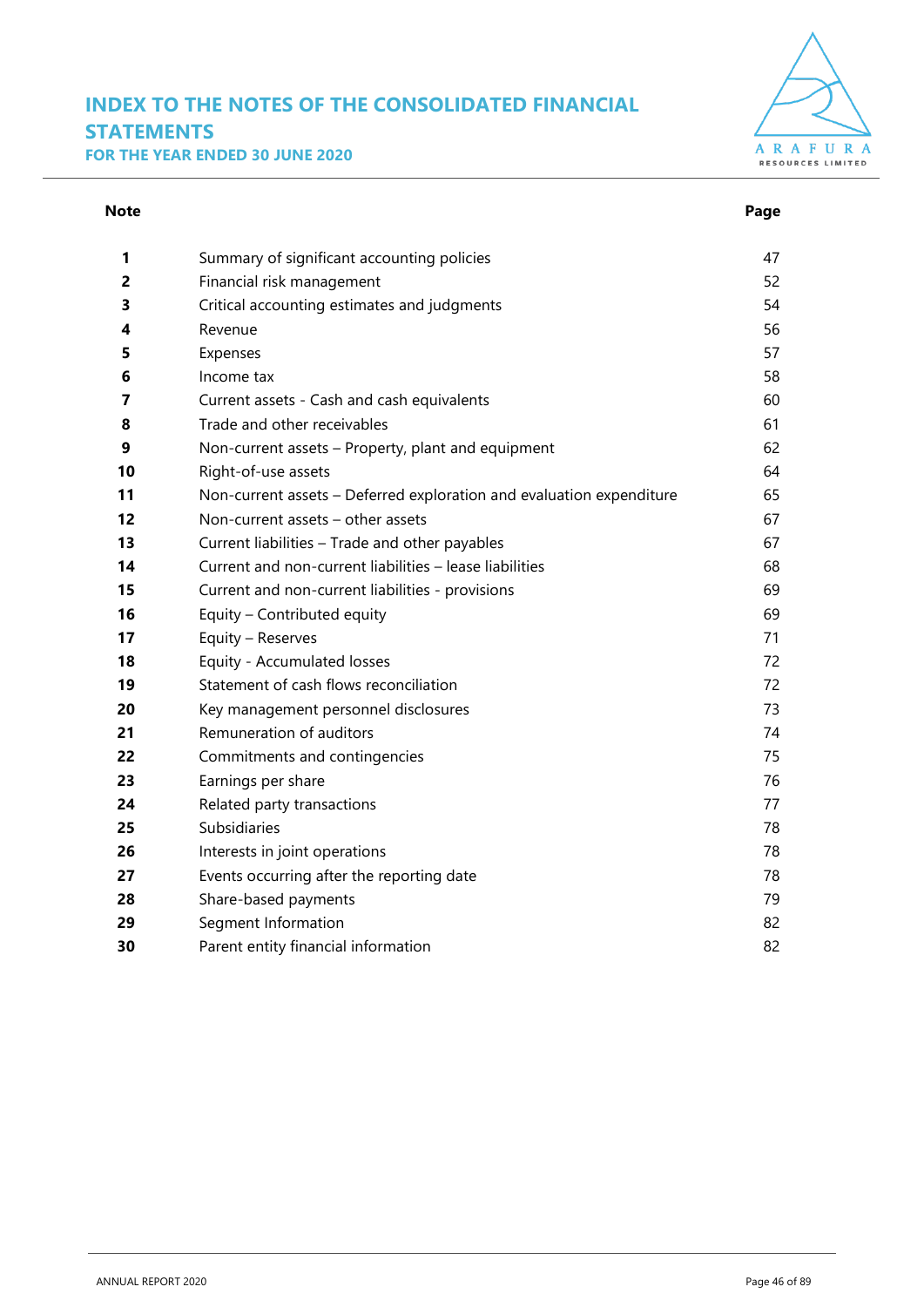

### **Note 1: Summary of significant accounting policies**

The principal accounting policies adopted in the preparation of these consolidated financial statements are set out below. These policies have been consistently applied to all the years presented, unless otherwise stated. The financial statements are for the Group consisting of Arafura Resources Limited and its subsidiaries.

#### **a. Basis of preparation**

This general-purpose financial report has been prepared in accordance with Australian Accounting Standards, other authoritative pronouncements of the Australian Accounting Standards Board, Interpretations and the *Corporations Act 2001*. Arafura Resources Limited is a for-profit entity for the purpose of preparing the financial statements.

#### *Compliance with IFRS*

The consolidated financial statements of the Arafura Resources Limited Group also comply with the International Financial Reporting Standards (IFRS) as issued by the International Accounting Standards Board (IASB).

#### *Early adoption of standards*

Australian Accounting Standards and Interpretations that have recently been issued or amended but are not yet mandatory, have not been early adopted by the Group for the annual reporting period ended 30 June 2020.

#### *Historical cost convention*

These financial statements have been prepared on a historical cost basis.

#### *Critical accounting estimates*

The preparation of the financial statements requires the use of certain critical accounting estimates. It also requires management to exercise its judgement in the process of applying the Group's accounting policies. The areas involving a higher degree of judgement or complexity, or areas where assumptions or estimates are significant to the financial statements are disclosed in Note 3.

#### **b. Going concern**

Arafura's financial statements have been prepared on a going concern basis. There does not currently appear to be either any significant impact upon the financial position of the Group or any significant uncertainties with respect to events or conditions which may impact the financial position of the Group unfavourably as at the reporting date or subsequently as a result of the COVID-19 pandemic.

#### **c. Principles of consolidation**

#### i. Subsidiaries

The consolidated financial statements incorporate the assets and liabilities of all entities controlled by Arafura Resources Limited ('parent entity') as at 30 June 2020 and the results of all controlled entities for the year then ended. Arafura Resources Limited and its subsidiaries together are referred to in this financial report as the Group.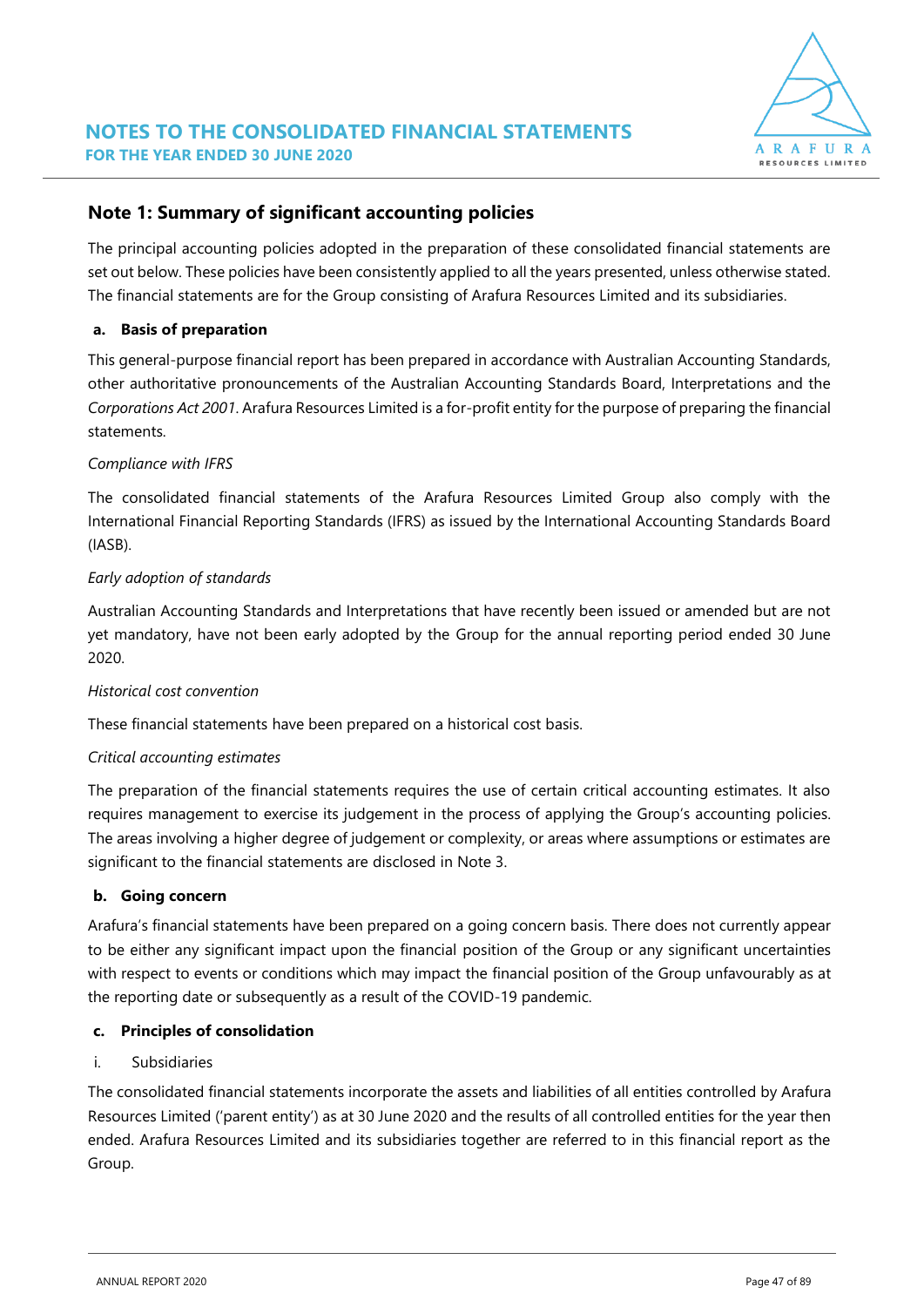

Subsidiaries are all entities (including structured entities) over which the Group has control. The Group controls an entity when the Group is exposed to, or has rights to, variable returns from its involvement with the entity and has the ability to affect those returns through its power to direct the activities of the entity. Subsidiaries are fully consolidated from the date on which control is transferred to the Group. They are deconsolidated from the date that control ceases.

Intercompany transactions, balances and unrealised gains on transactions between Group companies are eliminated. Unrealised losses are also eliminated unless the transaction provides evidence of an impairment of the transferred asset. Accounting policies of subsidiaries have been changed where necessary to ensure consistency with the policies adopted by the Group.

#### ii. Joint arrangements

Under *AASB 11 Joint Arrangements* investments in joint arrangements are classified as either joint operations or joint ventures. The classification depends on the contractual rights and obligations of each investor, rather than the legal structure of the joint arrangement.

#### *Joint Operations*

Arafura recognises its direct right to the assets, liabilities, revenues and expenses of joint operations and its share of any jointly held of incurred assets, liabilities, revenues and expenses. These have been incorporated in the financial statements, further reference is made at Note 26.

#### *Joint Ventures*

Although Arafura has no current interest in any joint venture, any interests in joint ventures will be accounted for using the equity method, after initially being recognised at cost in consolidated Statement of Financial Position.

#### **d. Fair value estimation**

The fair value of financial assets and financial liabilities must be estimated for recognition and measurement or for disclosure purposes.

The nominal value less estimated credit adjustments of trade receivables and payables are assumed to approximate their fair value. The fair value of financial liabilities for disclosure purposes is estimated by discounting the future contractual cash flows at the current market interest rate that is available to the Group for similar financial instruments.

#### **e. Impairment of non-current assets**

Non-current assets are reviewed for impairment whenever events or changes in circumstances indicate that the carrying amount may not be recoverable.

An impairment loss is recognised for the amount by which the asset's carrying amount exceeds its recoverable amount.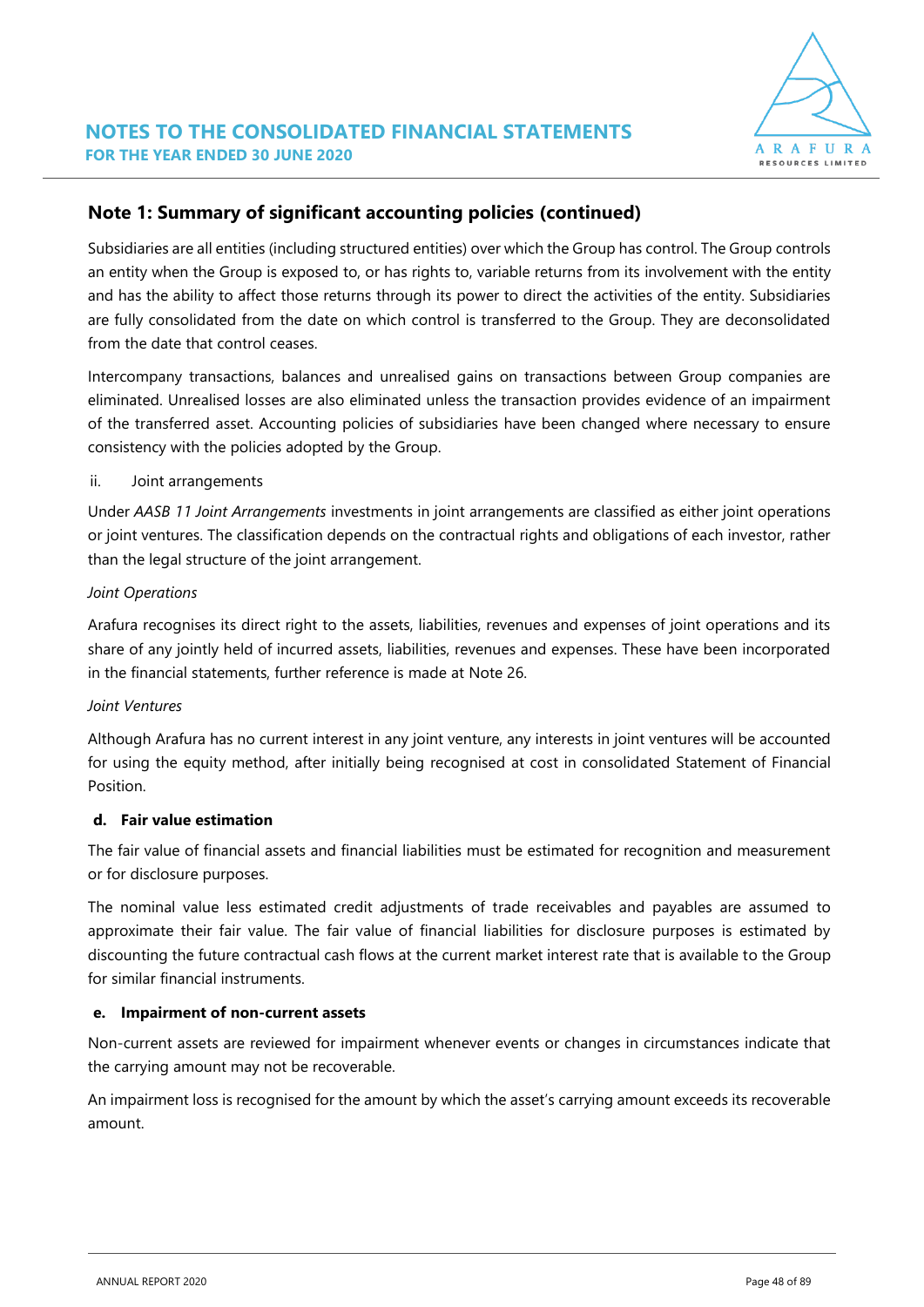

#### **f. Employee benefits**

Provision is made for the Group's liability for employee benefits arising from services rendered by employees up to the reporting date. Employee benefits that are expected to be settled within one year have been measured at the amounts expected to be paid when the liability is settled, plus related on-costs. Employee benefits payable later than 12 months are not discounted if the effect of discounting is immaterial. The amount for the provision is recognised in the statement of financial position.

Share-based compensation benefits are provided to employees via the Arafura Resources Limited Employee Share Option Plan and Performance Rights Plan. Employee benefits received under this plan are accounted for as an option under *AASB2: Share-based Payment*. Information in relation to the scheme is set out in Note 28.

The fair value of options granted is recognised as an expense with a corresponding increase in equity over the relevant vesting period. The fair value is measured at grant date using the Black-Scholes or Binomial option pricing model. The cumulative charge to profit or loss is calculated based on the grant date fair value, the best estimate of the number of options that are likely to vest and the expired portion of the vesting period. Upon exercise of options, the balance of the share-based payments reserve in relation to those options is transferred to retained earnings.

The fair value of performance rights granted to employees is recognised as an expense with a corresponding increase in equity over the relevant vesting period, being the period over which the performance condition and any service condition is achieved. The cumulative charge to profit or loss is calculated based on the grant date fair value, the best estimate of the number of performance rights that are likely to vest and the expired portion of the vesting period. The number of rights expected to vest is estimated based on the attaching milestone conditions. The estimates are revised at the end of each reporting period and adjustments are recognised in profit or loss and equity.

The dilutive effect of outstanding vested options with an exercise price less than the market weighted average share price is reflected as additional share dilution on the computation of earnings per share.

#### **g. Foreign currency translation**

The consolidated financial statements are presented in Australian dollars, which is Arafura Resources Limited's functional and presentational currency. Foreign currency transactions are translated into the foreign currency using the exchange rates prevailing at the date of transaction.

#### **h. R&D Incentive Rebate**

Any rebate received for eligible Research and Development activities are offset against the area where the costs were initially incurred. For R&D expenditure that has been capitalised, any claim received will be offset against 'Deferred Exploration and Evaluation Expenditure' in the Consolidated Statement of Financial Position. For R&D expenditure that has been expensed, any claim received will be recognised in the Consolidated Statement of Profit or Loss and Other Comprehensive Income.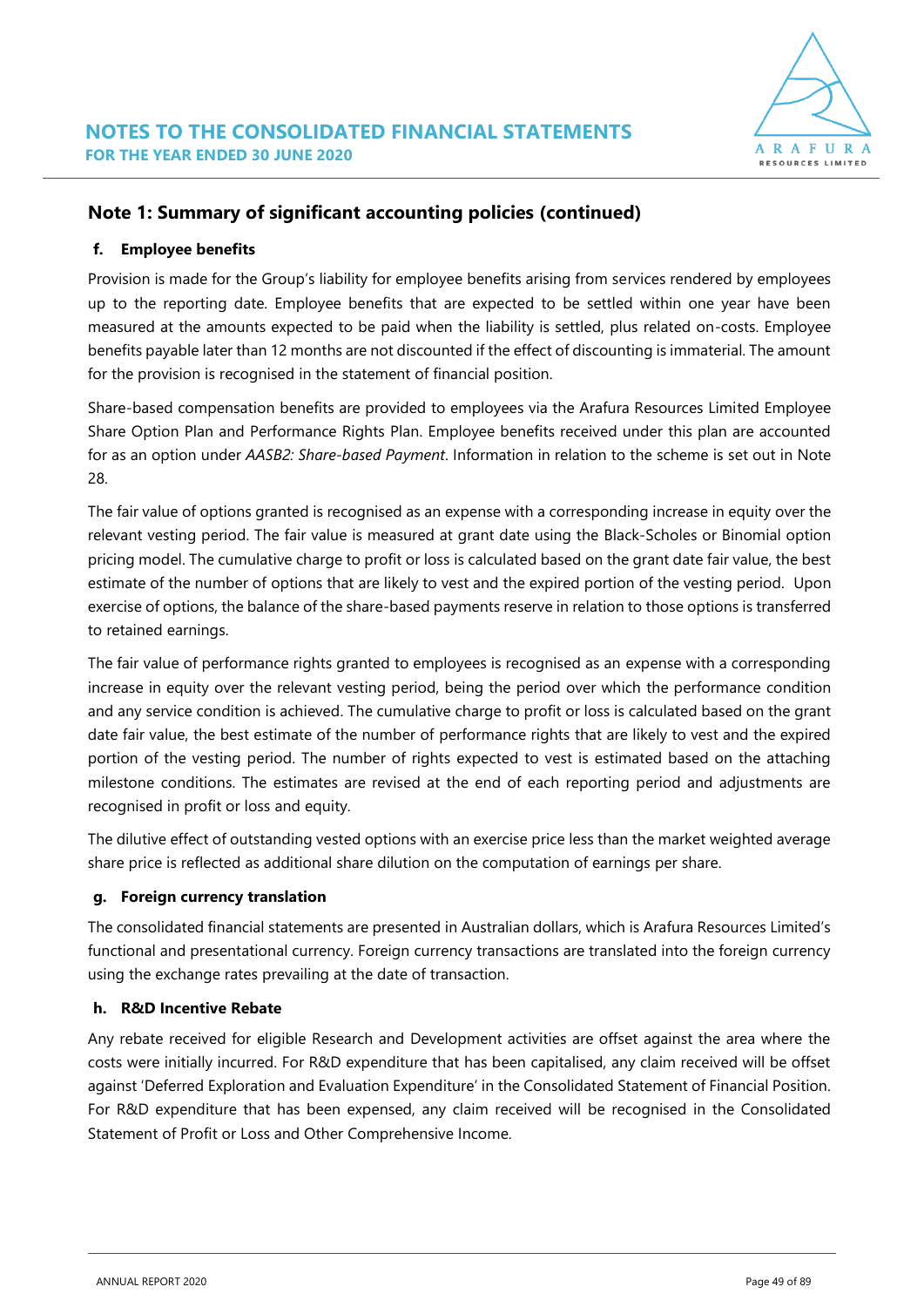

#### **i. Accounting Standards and Interpretations Issued Not Yet Effective**

Australian Accounting Standards and Interpretations that have recently been issued or amended but are not yet mandatory, have not been early adopted by the Group for the annual reporting period ended 30 June 2020. The Group's assessment of the impact of these new or amended Accounting Standards and Interpretations, most relevant to the Group, are set out below.

i. Conceptual Framework for Financial Reporting (Conceptual Framework)

#### *Application date:*

Must be applied for annual reporting periods beginning on or after 1 January 2020.

#### *Nature of change:*

The Conceptual Framework contains new definition and recognition criteria as well as new guidance on measurement that affects several Accounting Standards. Where the Group has relied on the existing framework in determining its accounting policies for transactions, events or conditions that are not otherwise dealt with under the Australian Accounting Standards, the Group may need to review such policies under the revised framework.

#### *Impact on initial application:*

At this time, the application of the Conceptual Framework is not expected to have a material impact on the Group's financial statements.

#### *Date of adoption by the Group:*

The Group will apply the standard from its mandatory adoption date for financial periods beginning on or after 1 January 2020. It will therefore be in effect as of 1 July 2020.

#### **j. New and amended standards adopted by the Company**

#### i. AASB 16 Leases

#### *Application date:*

Adopted by the Group on 1 July 2019.

#### *Nature of change:*

The standard replaces AASB 117 'Leases' and for lessees eliminates the classifications of operating leases and finance leases. Except for short-term leases and leases of low-value assets, right-of-use assets and corresponding lease liabilities are recognised in the statement of financial position. Straight-line operating lease expense recognition is replaced with a depreciation charge for the right-of-use assets (included in operating costs) and an interest expense on the recognised lease liabilities (included in finance costs). For classification within the statement of cash flows, the interest portion is disclosed in operating activities and the principal portion of the lease payments are separately disclosed in financing activities. For lessor accounting, the standard does not substantially change how a lessor accounts for leases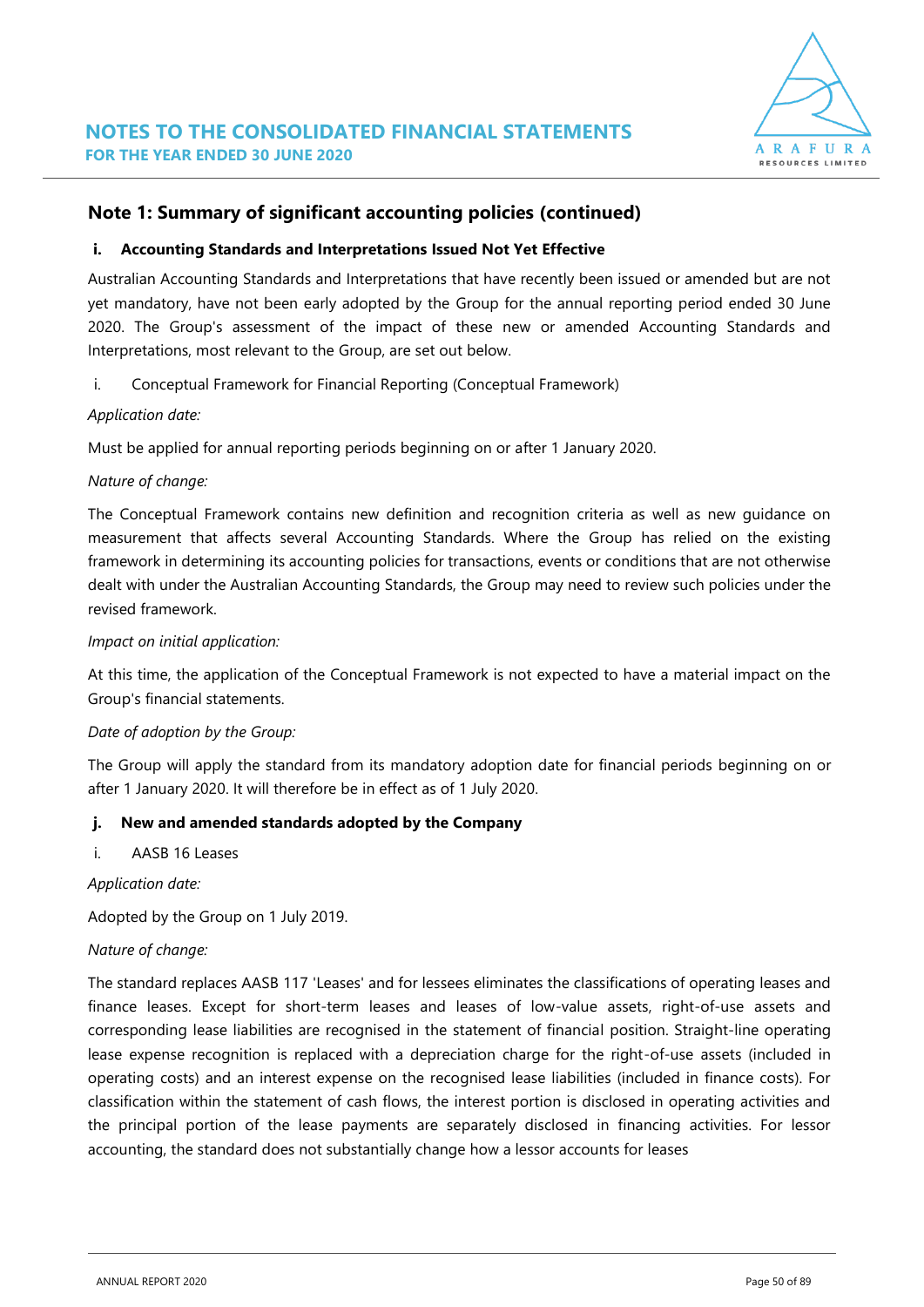

#### *Impact on initial application:*

AASB 16 was adopted using the modified retrospective approach and as such comparatives have not been restated. There was no impact from adoption as of 1 July 2019 as all leases held by the Group as at that date were determined to be short-term leases.

#### *Practical expedients applied:*

In applying AASB 16 for the first time, the Group has used the following practical expedients permitted by the standard:

- The use of a single discount rate to a portfolio of leases with reasonably similar characteristics; and
- The accounting for operating leases with a remaining lease term of less than 12 months as at 1 July 2019 as short-term leases.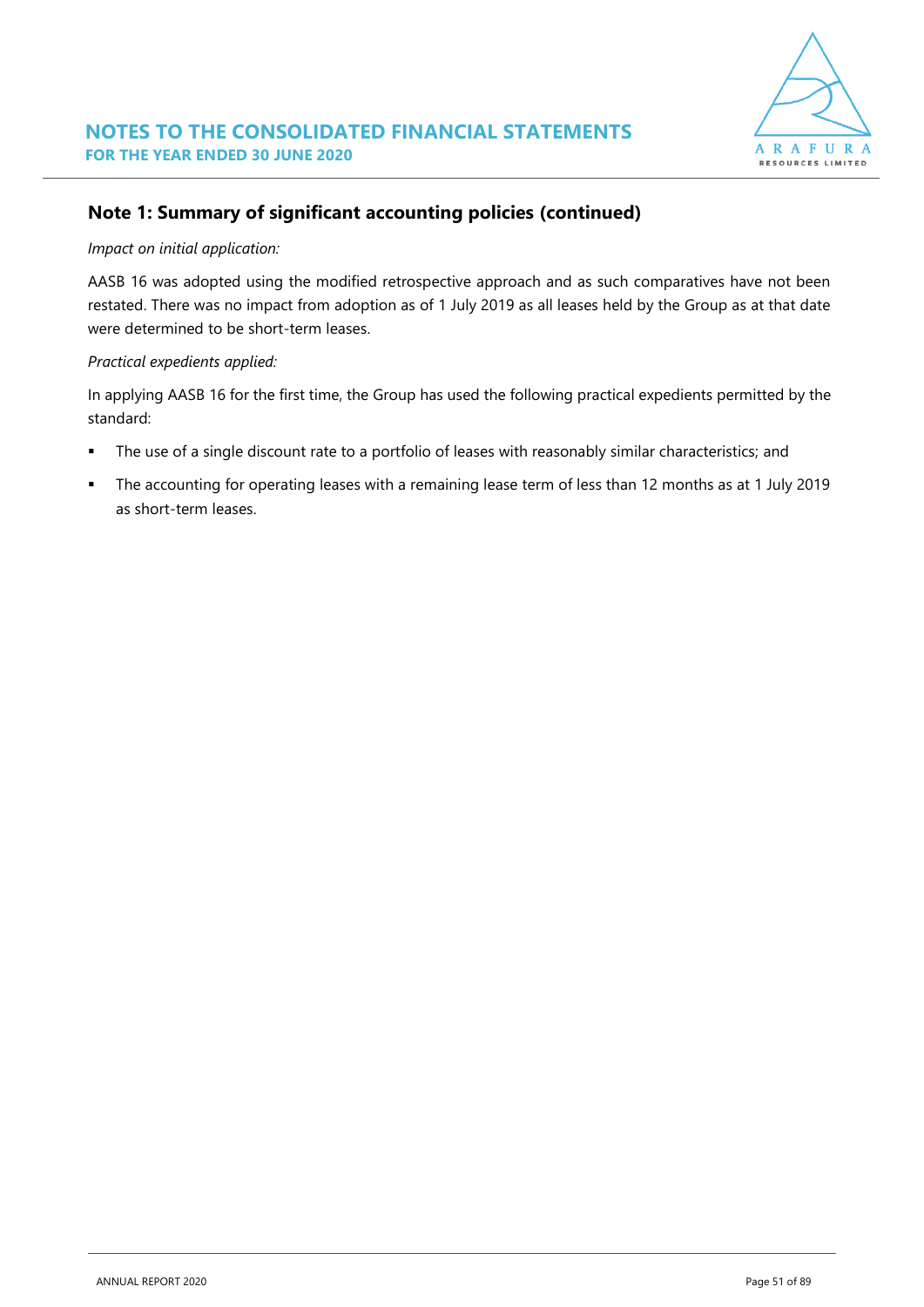

### **Note 2: Financial Risk Management**

The Group's activities expose it to a variety of financial risks: market risk (which can include currency risk, fair value interest rate risk and price risk), credit risk and liquidity risk. The Group's overall risk management programme focuses on the unpredictability of financial markets and seeks to minimise potential adverse effects on the financial performance of the Group.

The Board provides written principles for overall risk management, as well as policies covering specific areas, such as foreign exchange risk, interest rate risk, credit risk and investment of excess liquidity.

The Group holds the following financial instruments:

|                                  | 2020       | 2019      |
|----------------------------------|------------|-----------|
|                                  | \$         |           |
| <b>Financial assets</b>          |            |           |
| Cash and cash equivalents        | 22,771,113 | 5,397,774 |
| Trade and other receivables      | 217,558    | 61,715    |
|                                  | 22,988,671 | 5,459,489 |
|                                  |            |           |
| <b>Financial liabilities</b>     |            |           |
| Trade creditors                  | 622,676    | 275,984   |
| Trade and other accruals         | 1,134,939  | 424,917   |
| PAYG and payroll tax liabilities | 6,124      | 21,360    |
| Lease liabilities                | 421,215    |           |
|                                  | 2,184,954  | 722,261   |

#### **a. Market risk**

i. Foreign exchange risk

The Group is exposed to foreign exchange risk arising from contract exposure in relation to the provisions of goods and services by outside organisations. The exposure is limited to the value of a USD bank balance, being USD\$3,463 at 30 June 2020 (2019: USD\$3,463).

ii. Price risk

The Group was not exposed to equity securities price risk. This typically arises from investments held by the Group and classified on the statement of financial position as financial assets held at fair value. At 30 June 2020, Arafura had no such investments (2019: nil).

iii. Cash flow and fair value interest rate risk

The Group has no significant long-term borrowings and hence, is not exposed to any significant interest rate risk.

#### **b. Credit risk**

The Group has no significant concentrations of credit risk.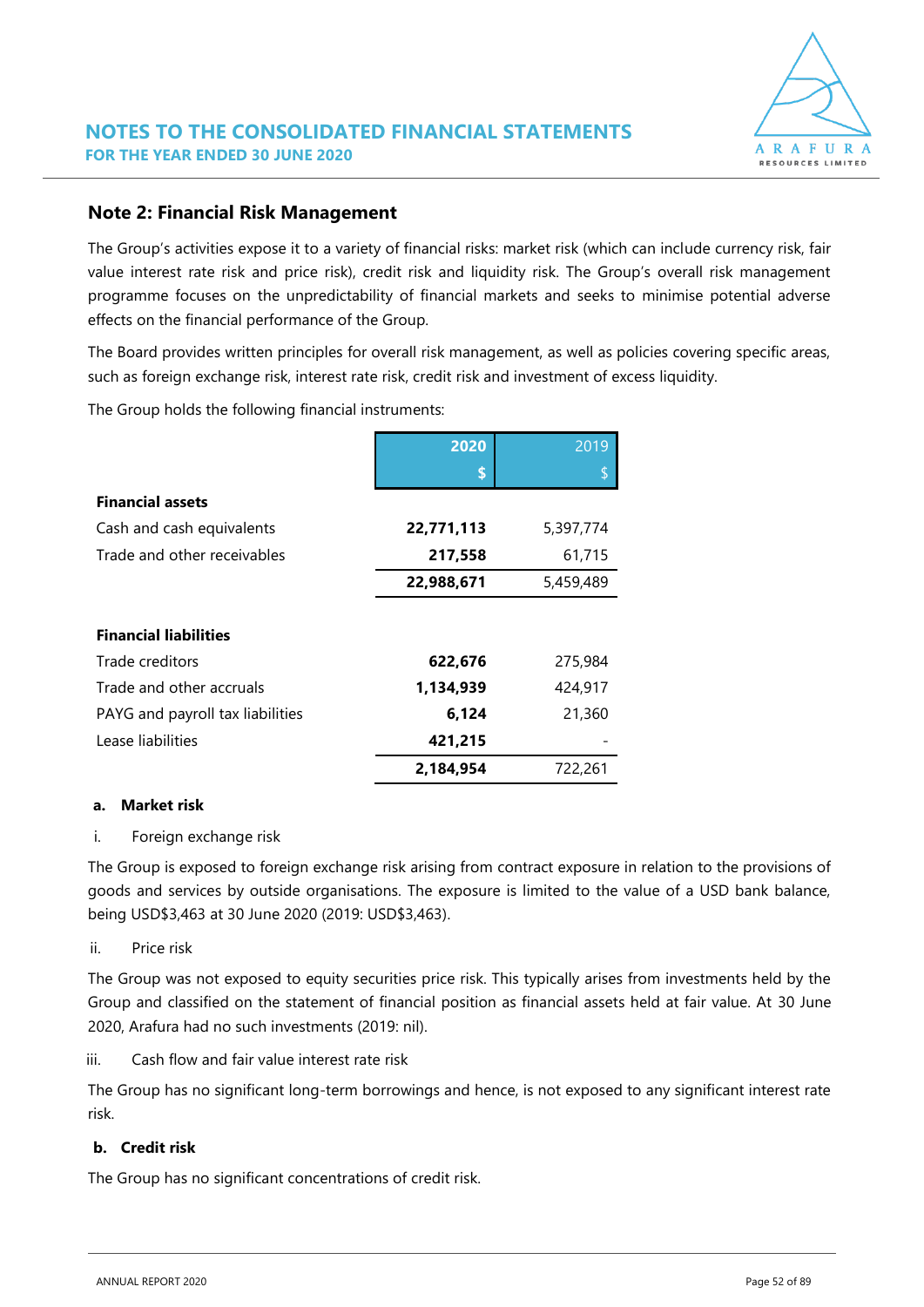

### **Note 2: Financial Risk Management (continued)**

The credit quality of financial assets that are neither past due or impaired can be assessed by reference to external credit ratings:

|                                           | 2020 | 2019 |
|-------------------------------------------|------|------|
|                                           |      |      |
| Cash at bank and short-term bank deposits |      |      |

**Standard & Poor's rating AA- 1988 12771,113** 5,397,774

The Group's exposure to credit risk on financial assets that cannot be assessed by reference to external credit ratings is immaterial.

#### **c. Liquidity risk**

Prudent liquidity risk management implies maintaining sufficient cash and marketable securities for the ability to fund future commitments. Due to the dynamic nature of the underlying businesses, the finance team aims at maintaining flexibility in funding to achieve this goal.

#### *Financing arrangements*

The Group has no financing arrangements as at the reporting date.

#### *Maturities of financial liabilities*

The table below illustrates the Group's financial liabilities at the reporting date to the contractual maturity date. The amounts disclosed in the table are the contractual undiscounted cash flows.

| Group - At 30 June<br>2020   | Less than 6<br>months | $6 - 12$<br>months       | <b>Between 1</b><br>and 2<br>years | <b>Between 2</b><br>and 5<br>years | Over 5<br>years    | <b>Total</b><br>contractual<br>cash flows | <b>Carrying</b><br>amounts of<br><b>liabilities</b> |
|------------------------------|-----------------------|--------------------------|------------------------------------|------------------------------------|--------------------|-------------------------------------------|-----------------------------------------------------|
|                              | \$                    | \$                       | Ŝ.                                 | \$                                 | $\hat{\mathbf{s}}$ | \$                                        | \$                                                  |
| <b>Non-derivatives</b>       |                       |                          |                                    |                                    |                    |                                           |                                                     |
| Non-interest bearing         | 1,763,739             |                          |                                    |                                    |                    | 1,763,739                                 | 1,763,739                                           |
| Fixed rate                   | 121,687               | 124,150                  | 194,920                            | $\overline{\phantom{0}}$           |                    | 440,758                                   | 421,215                                             |
| <b>Total non-derivatives</b> | 1,885,426             | 124,150                  | 194,920                            |                                    |                    | 2,204,497                                 | 2,184,954                                           |
|                              |                       |                          |                                    |                                    |                    |                                           |                                                     |
|                              |                       |                          |                                    |                                    |                    |                                           |                                                     |
| Group - At 30 June<br>2019   | Less than 6<br>months | $6 - 12$<br>months       | <b>Between 1</b><br>and 2<br>years | <b>Between 2</b><br>and 5<br>years | Over 5<br>years    | <b>Total</b><br>contractual<br>cash flows | <b>Carrying</b><br>amounts of<br><b>liabilities</b> |
|                              | \$                    | \$                       | \$                                 | \$                                 | \$                 | \$                                        | \$                                                  |
| <b>Non-derivatives</b>       |                       |                          |                                    |                                    |                    |                                           |                                                     |
| Non-interest bearing         | 722,261               | $\overline{a}$           |                                    |                                    |                    | 722,261                                   | 722,261                                             |
| Fixed rate                   |                       | $\overline{\phantom{0}}$ |                                    |                                    |                    |                                           |                                                     |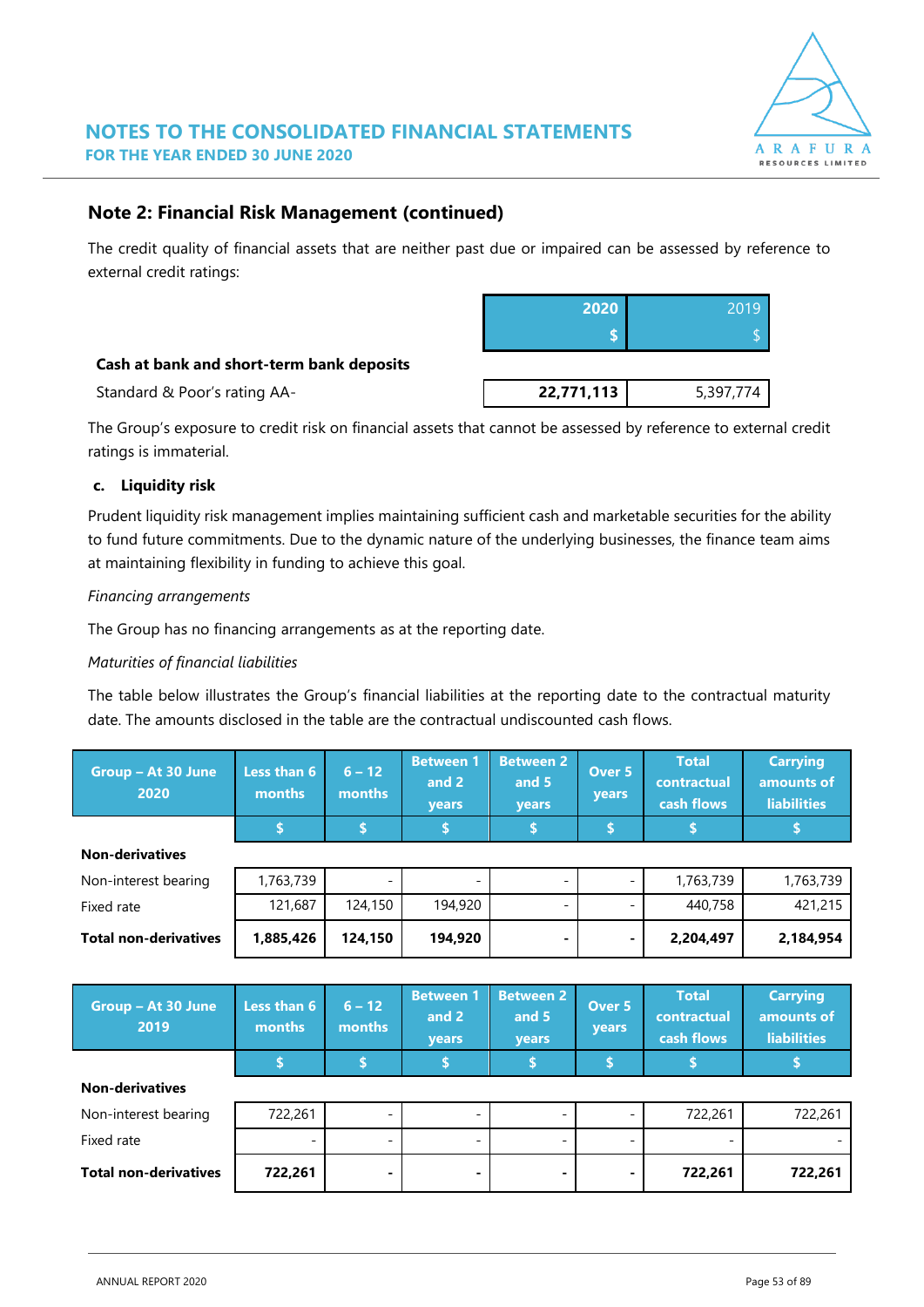

### **Note 3: Critical accounting estimates and judgments**

Estimates and judgments are continually evaluated and based on historical experience and other factors, including expectations of future events that may have a financial impact on the entity and that are believed to be reasonable under the circumstance.

#### **a. Critical accounting estimates and assumptions**

The Group makes estimates and assumptions concerning the future. The resulting accounting estimates will, by definition, seldom equal the related actual results. The estimates and assumptions that have a significant risk of causing a material adjustment to the carrying amounts of assets and liabilities within the next financial year are discussed in the following section.

#### *Continued recognition of Exploration and evaluation expenditure*

Details of the Group's policy regarding the capitalisation of mining, evaluation and development expenditure are found in Note 11.

#### *Income taxes*

The Research and Development (R&D) Tax Incentive is administered jointly by AusIndustry (on behalf of Innovation Australia) and the Australian Taxation Office (ATO).

Under the Industry Research and Development Act 1986, Arafura Resources Limited received Notice of Registration for the R&D Tax Incentive during the income year 2017/18.

The R&D Tax Incentive is a self-assessment program and as at the date of the signing of this report Arafura has received no notification from AusIndustry and/or the ATO rejecting the registered R&D activities as ineligible R&D or the associated eligible R&D expenditures claimed.

The Group is currently in the process of claiming for expenditure on the eligible registered R&D activities for the 2020 financial year.

#### *Share based payments*

The Group has issued share based payments in the form of options and performance rights in the year. Assumptions and estimates made in relation to these share based payments are detailed in Note 28.

#### *Lease term*

The lease term is a significant component in the measurement of both the right-of-use asset and lease liability. Judgement is exercised in determining whether there is reasonable certainty that an option to extend the lease or purchase the underlying asset will be exercised, or an option to terminate the lease will not be exercised, when ascertaining the periods to be included in the lease term. In determining the lease term, all facts and circumstances that create an economical incentive to exercise an extension option, or not to exercise a termination option, are considered at the lease commencement date. Factors considered may include the importance of the asset to the entity's operations; comparison of terms and conditions to prevailing market rates; incurrence of significant penalties; existence of significant leasehold improvements; and the costs and disruption to replace the asset. The entity reassesses whether it is reasonably certain to exercise an extension option, or not exercise a termination option, if there is a significant event or significant change in circumstances.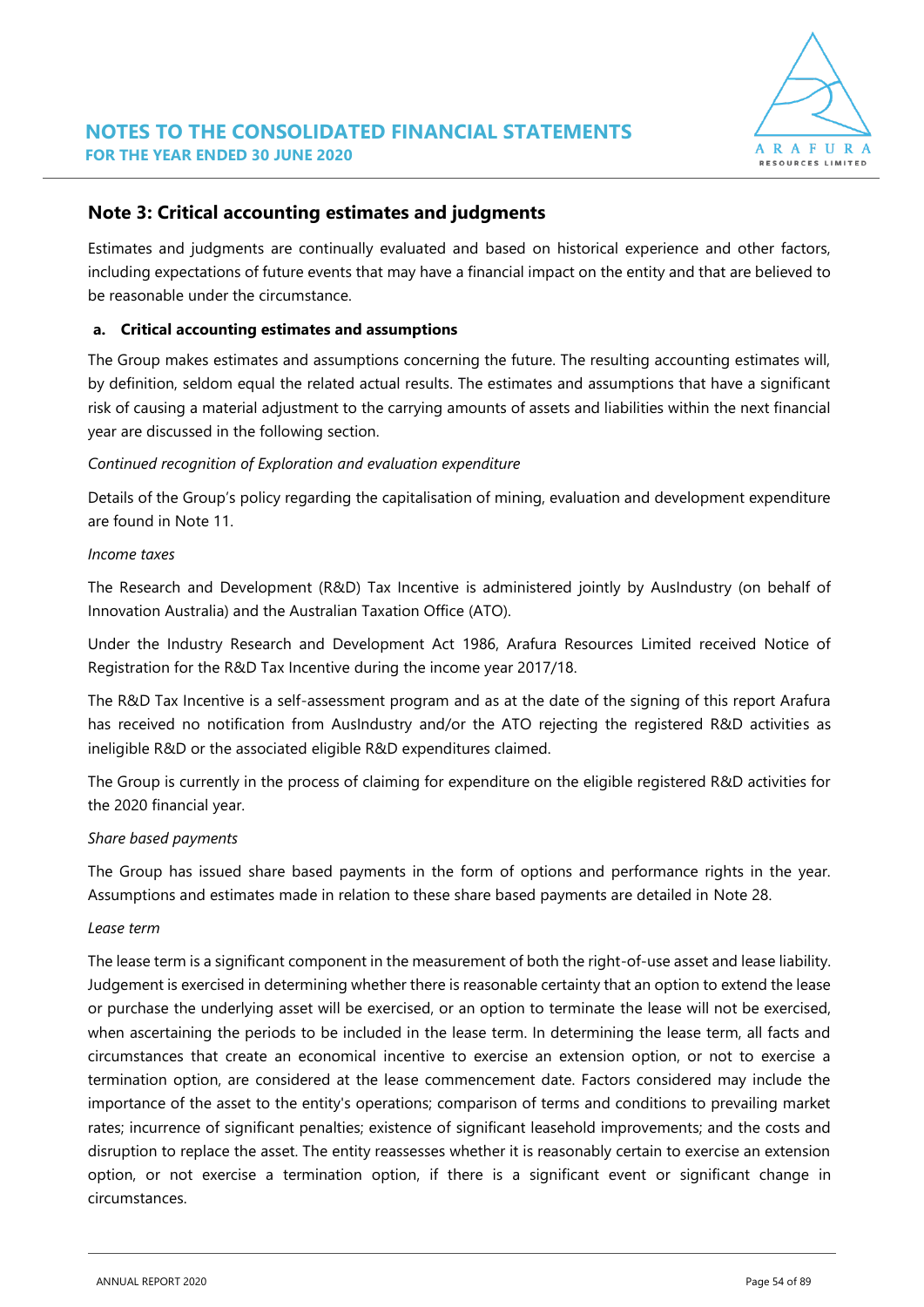

### **Note 3: Critical accounting estimates and judgments (continued)**

#### *Incremental borrowing rate*

Where the interest rate implicit in a lease cannot be readily determined, an incremental borrowing rate is estimated to discount future lease payments to measure the present value of the lease liability at the lease commencement date. Such a rate is based on what the entity estimates it would have to pay a third party to borrow the funds necessary to obtain an asset of a similar value to the right-of-use asset, with similar terms, security and economic environment.

#### **b. Critical judgments in applying the entity's accounting policies**

The following critical judgements have been made when applying the entity's accounting policies for the 2020 financial year:

#### *Impairment assessment of Exploration and Evaluation cost carried forward*

Details of the Group's impairment assessment of Exploration and Evaluation costs carried forward are found in Note 11.

#### *Coronavirus (COVID-19) pandemic*

Judgement has been exercised in considering the impacts that the Coronavirus (COVID-19) pandemic has had, or may have, on the Group based on known information. This consideration extends to the nature of the products and services offered, customers, supply chain, staffing and geographic regions in which the Group operates. There does not currently appear to be either any significant impact upon the financial statements or any significant uncertainties with respect to events or conditions which may impact the Group unfavourably as at the reporting date or subsequently as a result of the Coronavirus (COVID-19) pandemic.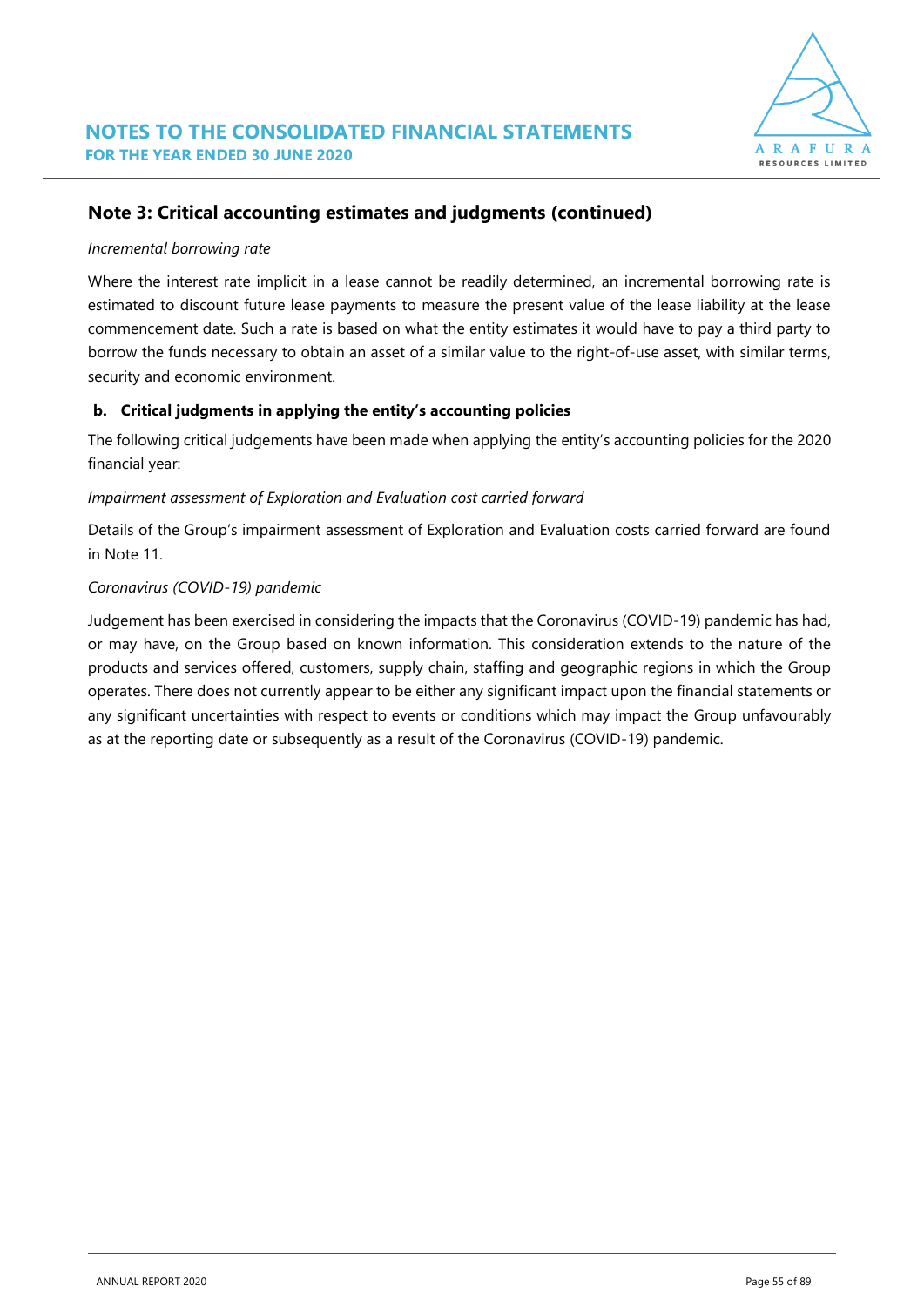

#### **Note 4: Revenue**

#### **Accounting Standard**

#### *Revenue Recognition*

Revenue is recognised and measured when the performance obligation has been satisfied. The performance obligation is generally considered to be satisfied when the goods are physically transferred to the buyer.

Interest revenue is recognised as earned.

Revenue from the rendering of a service is recognised upon the delivery of the service to the customers.

All revenue is stated net of the amount of goods and services tax (GST).

#### *Goods and Services Tax*

Revenues, expenses and assets are recognised net of the amount of GST, except where the amount of GST incurred is not recoverable from the Australian Tax Office. In these circumstances, the GST is recognised as part of the cost of acquisition of the asset or as part of an item of the expense. Receivables and payables in the statement of financial position are shown inclusive of GST.

Cash flows are presented in the statement of cash flows on a gross basis, except for the GST component of investing and financing activities, which are disclosed as operating cash flows.

|                                                               | 2020    | 2019    |
|---------------------------------------------------------------|---------|---------|
|                                                               | \$      |         |
| <b>Other Income</b><br>(a)                                    |         |         |
| Interest received                                             | 312,763 | 127,232 |
| Foreign exchange gain                                         | 108     | 229     |
| Government grants                                             | 93,237  |         |
| Total other income                                            | 406,108 | 127,461 |
| (b)<br>Non-capitalised portion of R&D Tax Incentive<br>rebate |         |         |

| Non-capitalised portion of R&D Tax Incentive rebate | 237,272 | 445,835 |
|-----------------------------------------------------|---------|---------|
|                                                     |         |         |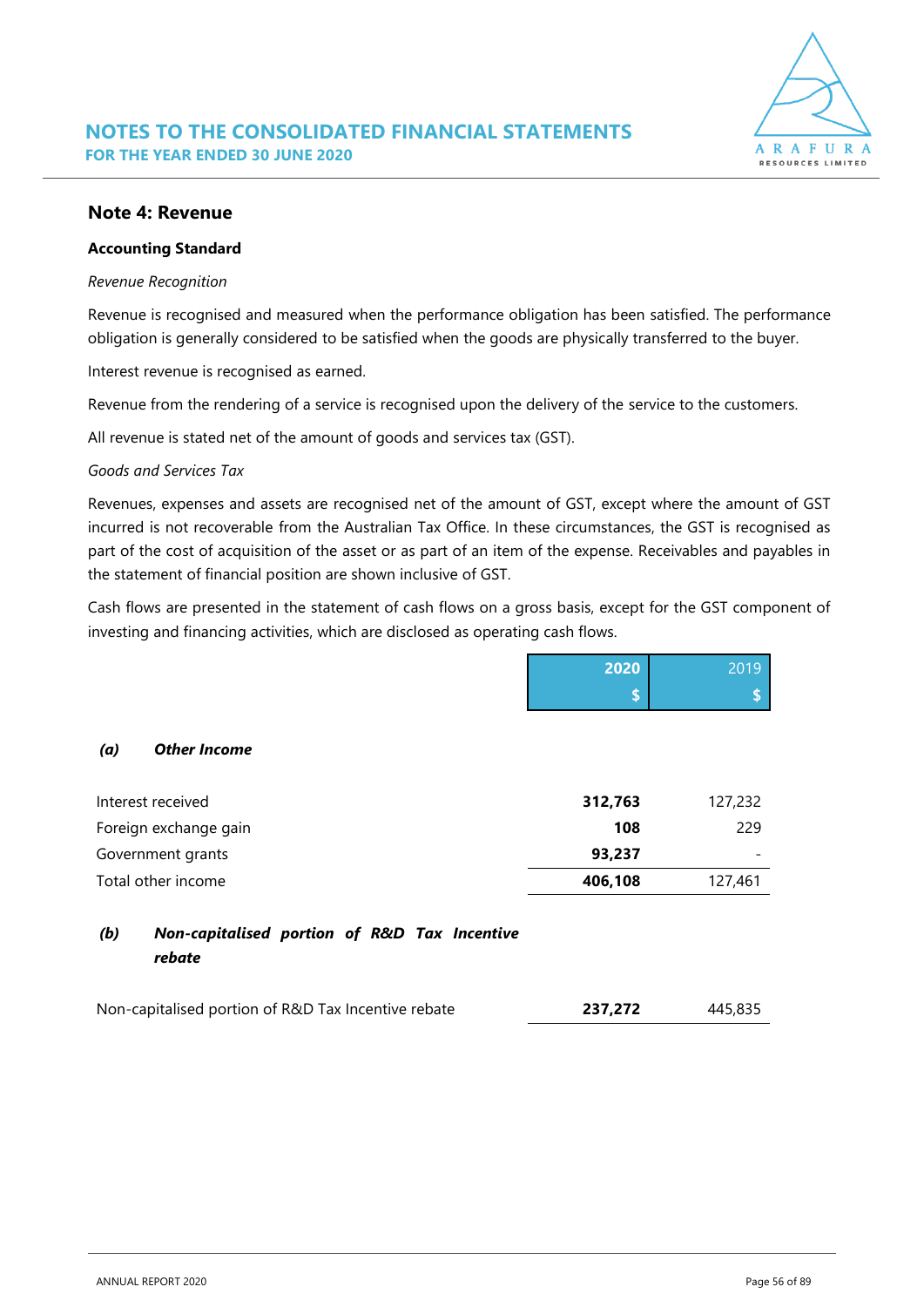

### **NOTES TO THE CONSOLIDATED FINANCIAL STATEMENTS FOR THE YEAR ENDED 30 JUNE 2020**

### **Note 5: Expenses**

|                                              | 2020      | 2019      |
|----------------------------------------------|-----------|-----------|
|                                              | \$        | \$        |
|                                              |           |           |
| (a)<br><b>Depreciation</b>                   |           |           |
| Depreciation - office furniture and fittings | 2,882     | 3,313     |
| Depreciation - Office and computer equipment | 24,866    | 28,987    |
| Depreciation – plant & equipment             | 5,707     | 141,604   |
| Depreciation - leasehold improvements        | 10,055    | 10,729    |
| Depreciation - right-of-use assets           | 54,240    |           |
| Total depreciation                           | 97,750    | 184,633   |
| (b)<br><b>Finance costs</b>                  |           |           |
| Interest expense - lease liability           | 5,107     |           |
| Interest expense - other                     | 6,346     | 5,417     |
| Total finance costs                          | 11,453    | 5,417     |
| (c)<br><b>Employee benefits expense</b>      |           |           |
| Employee benefits expense                    | 2,576,926 | 2,575,777 |
|                                              |           |           |
| (d)<br><b>Share Based Payments</b>           |           |           |
| Share-based employee benefits                | 425,168   | 538,127   |
| (e)<br><b>Other expenses</b>                 |           |           |
| Accounting and other professional fees       | 32,363    | 98,676    |
| Audit fees                                   | 55,118    | 52,427    |
| Consultants fees                             | 356,463   | 949,325   |
| Insurance                                    | 109,447   | 99,751    |
| Legal fees                                   | 128,929   | 349,173   |
| Share registry and stock listing fees        | 150,510   | 57,889    |
| Loss on disposal of fixed assets             | 38,941    | 171,707   |
| Other expenses                               | 1,471,270 | 1,296,538 |
| Total other expenses                         | 2,343,041 | 3,075,486 |
| <b>Impairment of assets</b><br>(f)           |           |           |
| Capitalised exploration expenditure          |           | 48,013    |
|                                              |           |           |
| <b>Total Expenses</b>                        | 5,454,338 | 6,427,453 |
|                                              |           |           |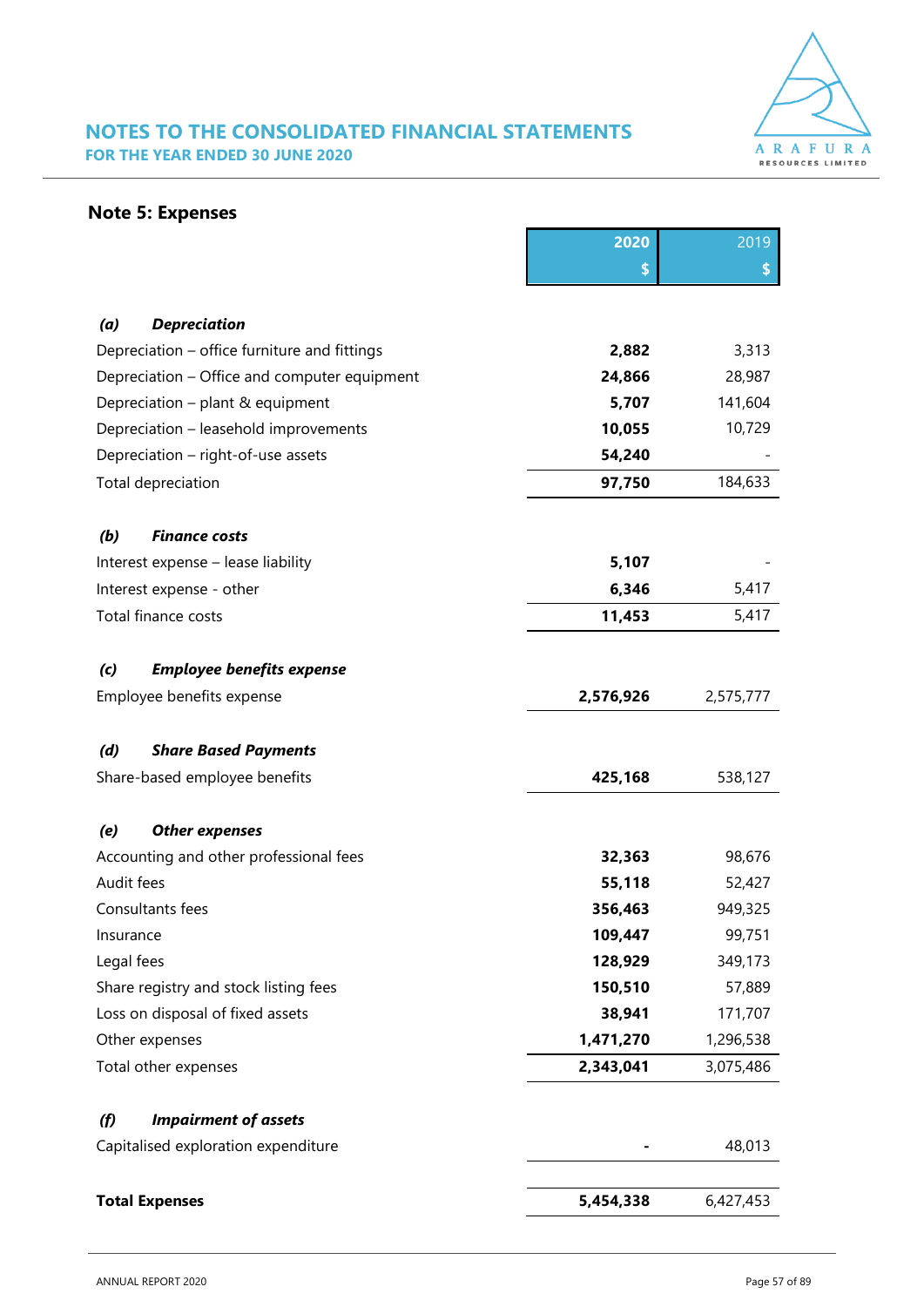#### **Note 6: Income Tax**

#### **Accounting Standard**

The economic entity adopts the liability method of tax-effect accounting whereby the income tax expense is based on the profit from ordinary activities adjusted for any non-assessable or disallowed items.

Deferred tax is accounted for by using the statement of financial position liability method in respect of temporary differences arising between the tax bases of assets and liabilities and their carrying amounts in the financial statements. No deferred income tax will be recognised from the initial recognition of an asset or liability, excluding a business combination, where there is no effect on accounting or taxable profit or loss.

Deferred tax is calculated at the tax rates that are expected to apply to the period when the asset is realised or liability is settled. Deferred tax is credited in the statement of profit or loss and other comprehensive income except where it relates to items that may be credited directly to equity, in which case the deferred tax is adjusted directly against equity.

Deferred income tax assets are recognised to the extent that it is probable that future tax profits will be available against which any deductible temporary differences can be utilised.

The amount of benefit brought to account or which may be realised in the future is based on the assumption that no adverse change will occur in income taxation legislation and the anticipation that the economic entity will derive sufficient future assessable income to enable the benefit to be realised and comply with the conditions of deductibility imposed by the law.

Arafura Resources Limited and its wholly-owned Australian subsidiaries have formed an income tax consolidated Group under the Tax Consolidation Regime. Arafura Resources Limited is responsible for recognising the current and deferred tax assets and liabilities for the tax consolidated Group. The entities in the tax consolidated Group have not yet entered into a tax sharing agreement or a tax funding arrangement but may enter into these types of agreements in the future if it is considered beneficial to the Group to do so.

The reconciliation between tax expense and the product of accounting loss before tax multiplied by Group's applicable income tax rate is as follows: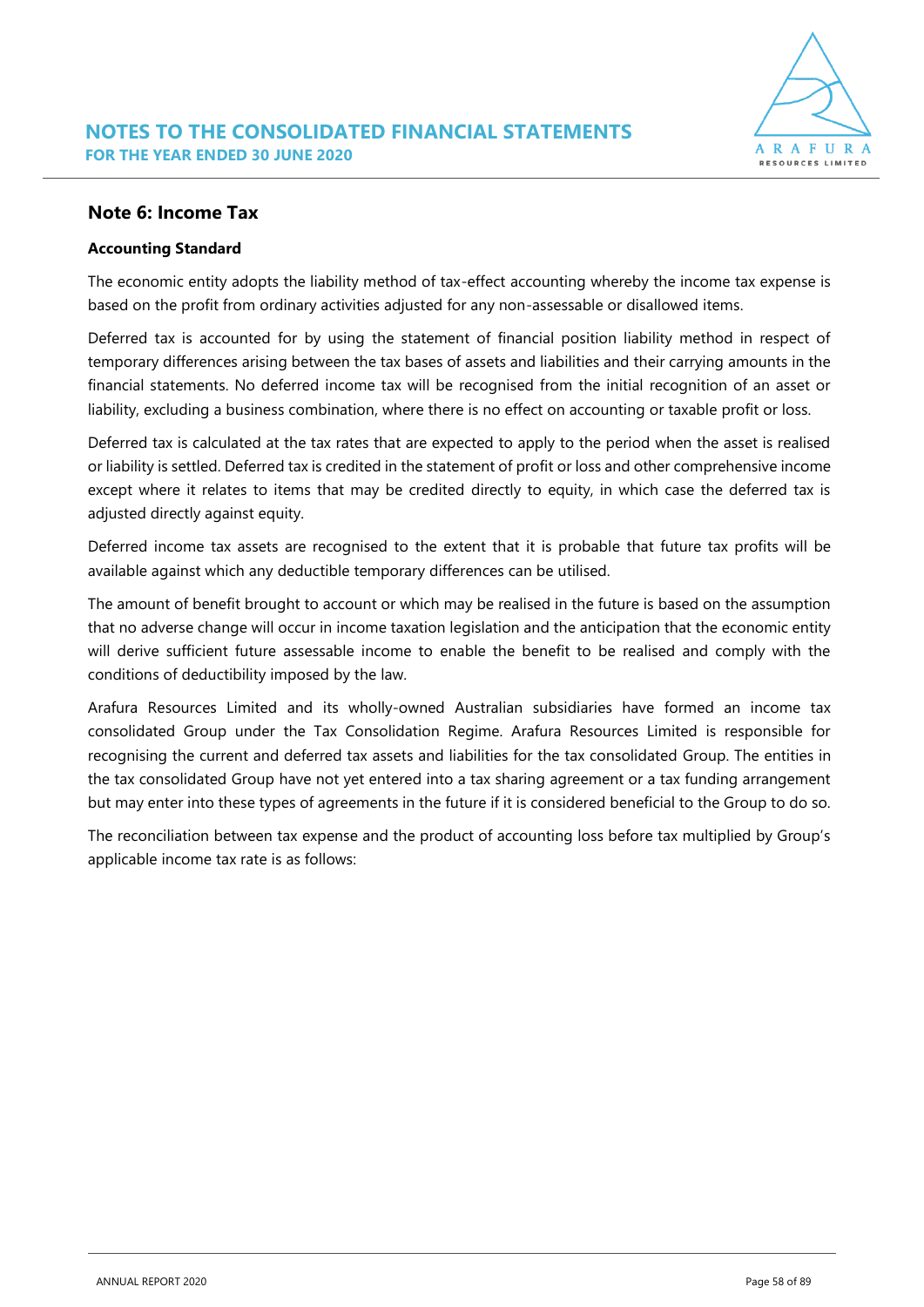

**2020** 2019

|  |  |  |  | <b>Note 6: Income Tax (continued)</b> |
|--|--|--|--|---------------------------------------|
|--|--|--|--|---------------------------------------|

|                                                                               | - - -       | <u>LV 15</u>  |
|-------------------------------------------------------------------------------|-------------|---------------|
|                                                                               |             |               |
| Income tax expense                                                            |             |               |
| Current tax                                                                   |             |               |
| Loss before income tax                                                        | 4,810,958   | 5,854,157     |
| Income tax benefit @ 30%                                                      | 1,443,287   | 1,756,247     |
| Tax effect of amounts which are not deductible in calculating taxable income: |             |               |
| Entertainment<br>$\bullet$                                                    | (3,938)     | (3,265)       |
| Share-based payments<br>$\bullet$                                             | (127, 551)  | (161, 438)    |
| Sundry items not deductible (assessable)<br>$\bullet$                         | 87,534      | 133,819       |
| Deferred tax assets relating to tax losses and<br>$\bullet$                   | (3,959,970) | (4, 514, 121) |
| temporary differences not recognised                                          |             |               |
| Temporary differences not recognised                                          | 2,560,638   | 2,788,758     |
| <b>Total income tax benefit</b>                                               |             |               |
|                                                                               |             |               |

The franking account balance at year end was nil (2019: nil).

#### **Deferred tax assets and liabilities not recognised relate to the following:**

| Deferred tax assets         |                |              |
|-----------------------------|----------------|--------------|
| Tax losses                  | 63,507,213     | 59,710,879   |
| Other temporary differences | 1,373,137      | 647,980      |
|                             |                |              |
| Total deferred tax assets   | 64,880,350     | 60.358.859   |
| Deferred tax liabilities    | (32, 403, 024) | (30,072,136) |
| Net Deferred tax assets     | 32,477,326     | 30,286,723   |

Net deferred tax assets have not been bought to account as it is not probable within the immediate future that tax profits will be available against which deductible temporary differences and tax losses can be utilised.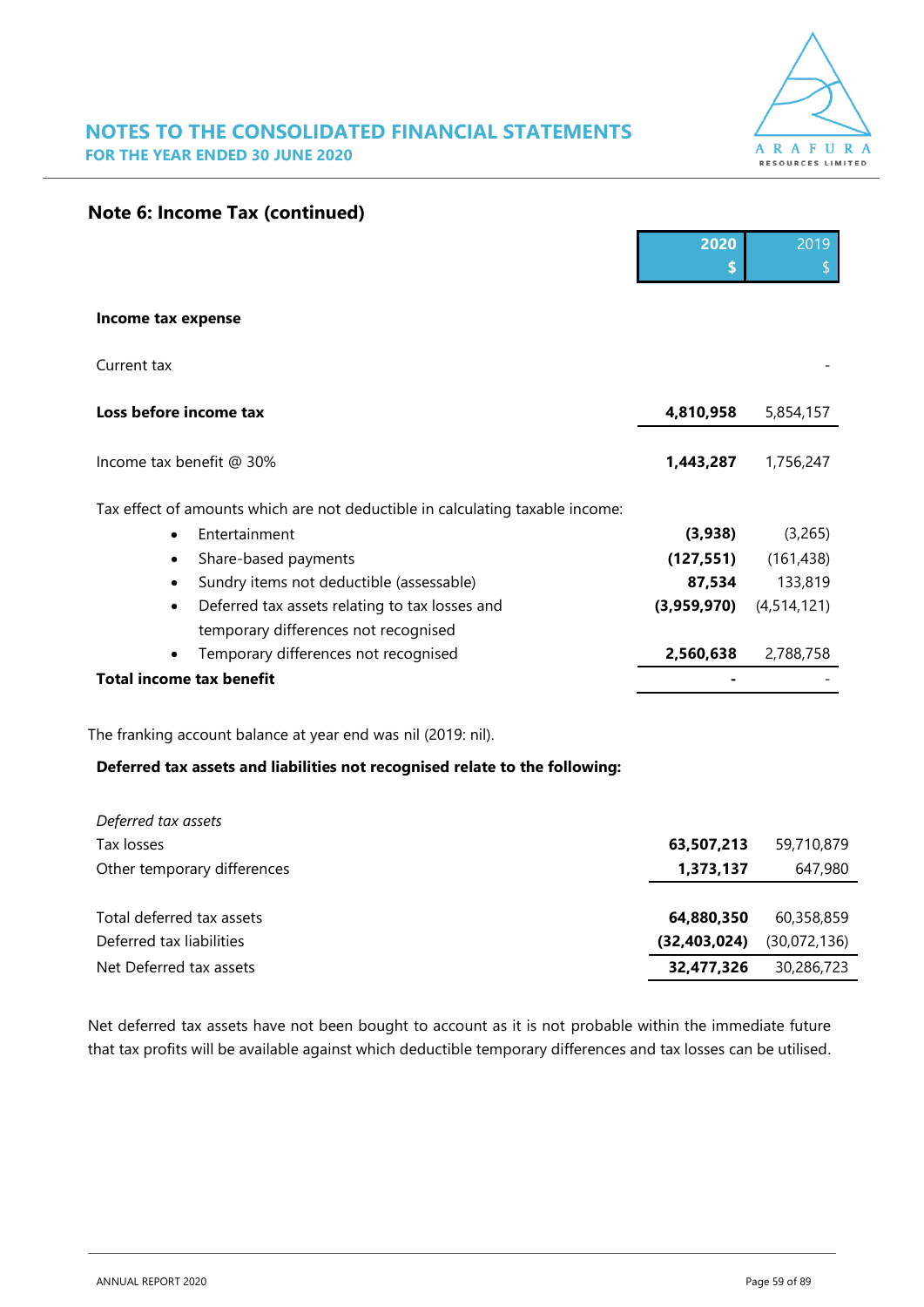

#### **Note 7: Current assets – cash and cash equivalents**

#### **Accounting Standard**

For statement of cash flows presentation purposes, cash and cash equivalents include cash on hand, deposits held at call with financial institutions, other short-term, highly liquid investments with original maturities of three months or less that are readily convertible to known amounts of cash and which are subject to an insignificant risk of changes in value, and bank overdrafts.

|                              | 2020       | 2019      |
|------------------------------|------------|-----------|
|                              |            |           |
|                              |            |           |
| Cash at bank and in hand     | 1,940,865  | 1,397,774 |
| Bank deposits <sup>(1)</sup> | 20,830,248 | 4,000,000 |
|                              | 22,771,113 | 5,397,774 |

(1) All bank deposits mature within three months of 30 June 2020.

The above figures are reconciled to cash at the end of the financial year as shown in the statement of cash flows as follows:

#### **Reconciliation to cash at the end of the year**

| Balances as above                        | 22,771,113 | 5,397,774 |
|------------------------------------------|------------|-----------|
| Balances as per statements of cash flows | 22,771,113 | 5,397,774 |

The Group's exposure to interest rate risk is discussed in Note 2.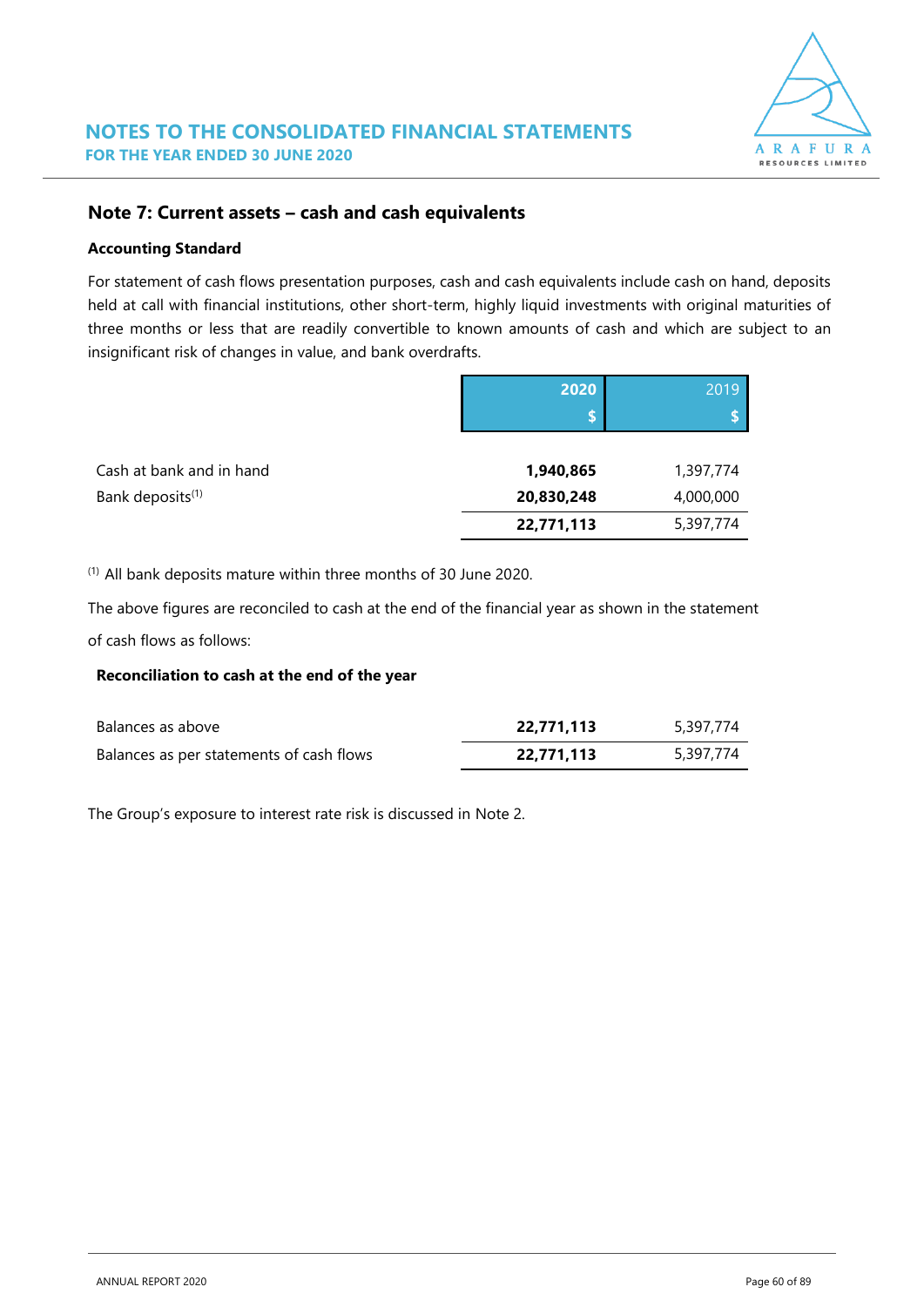

#### **Note 8: Trade and other receivables**

#### **Accounting Standard**

Trade receivables are recognised initially at fair value less allowance for expected credit losses. Trade receivables are due for settlement no more than 120 days from the date of recognition for land development and resale debtors, and no more than 30 days for other debtors.

Collection of trade receivables is reviewed on an ongoing basis. Debts, which are known to be uncollectible, are written off. A provision for doubtful receivables is established using the expected credit loss model under AASB 9.

|                 | 2020    | 2019   |
|-----------------|---------|--------|
|                 | \$      |        |
|                 |         |        |
| Sundry debtors  | 26,937  | 11,724 |
| GST receivables | 143,959 | 22,837 |
| Prepayments     | 46,662  | 27,154 |
|                 | 217,558 | 61,715 |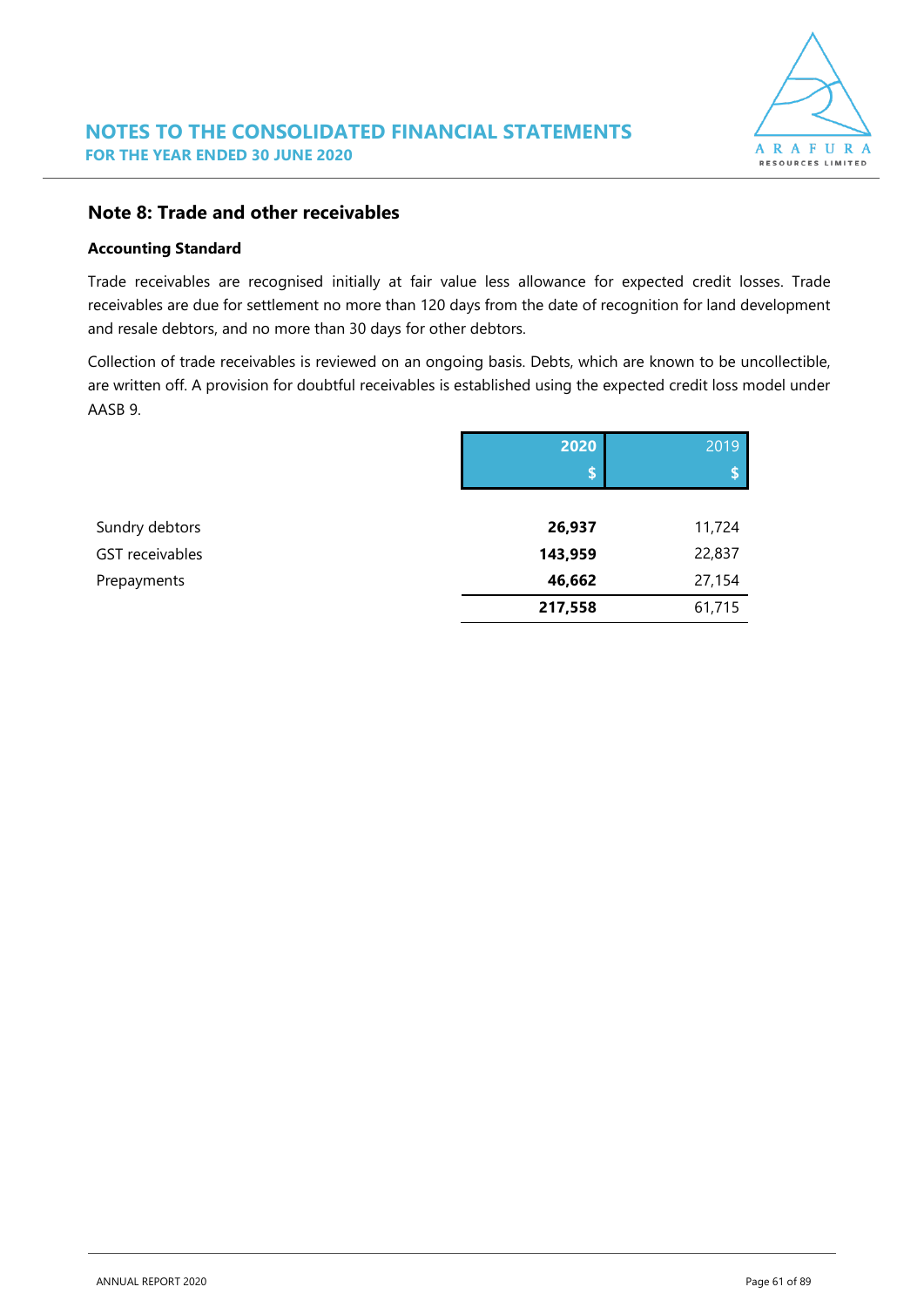

#### **Note 9: Non-current assets – property, plant and equipment**

#### **Accounting Standard**

#### **a. Cost**

All classes of property, plant and equipment are initially measured at historical cost less, where applicable, any accumulated depreciation and impairment losses. The carrying amount of plant and equipment is reviewed annually to ensure it is not in excess of the recoverable amount from these assets. The recoverable amount is assessed on the basis of the expected net cash flows that will be received from the asset's employment and subsequent disposal. The expected net cash flows have been discounted to their present values in determining recoverable amounts.

Subsequent costs are included in the asset's carrying amount or capitalised as a separate asset, as appropriate, only when it is probable that future economic benefits associated with the item will flow to the Group and the cost of the item can be measured reliably. All other repairs and maintenance are charged to the statement of profit or loss and other comprehensive income during the financial period in which they are incurred.

#### **b. Depreciation**

The depreciable amount of all fixed assets including capitalised lease assets, but excluding freehold land, is depreciated on a straight-line basis over their useful lives to the economic entity commencing from the time the asset is held ready for use.

Leasehold improvements are depreciated over the shorter of either the unexpired period of the lease or the estimated useful lives of the improvements.

| <b>Class of fixed asset</b>   | <b>Estimated useful life</b> |
|-------------------------------|------------------------------|
| Office furniture and fittings | 10 years                     |
| Office and computer equipment | 3 years                      |
| Plant and equipment           | 5 years<br>3 years           |
| Motor vehicles                |                              |
| Leasehold improvements        | 10 years                     |

Depreciation on assets is calculated over their estimated useful life as follows:

The asset's residual value and useful life are reviewed, and adjusted if appropriate, at each statement of financial position date.

An asset's carrying amount is written down immediately to its recoverable amount if the asset's carrying amount is greater than its estimated recoverable amount.

Gains and losses on disposals are determined by comparing proceeds with the carrying amount. These gains and losses are included in the statement of profit or loss and other comprehensive income.

When re-valued assets are sold, amounts included in the revaluation reserve relating to that asset are transferred to retained earnings.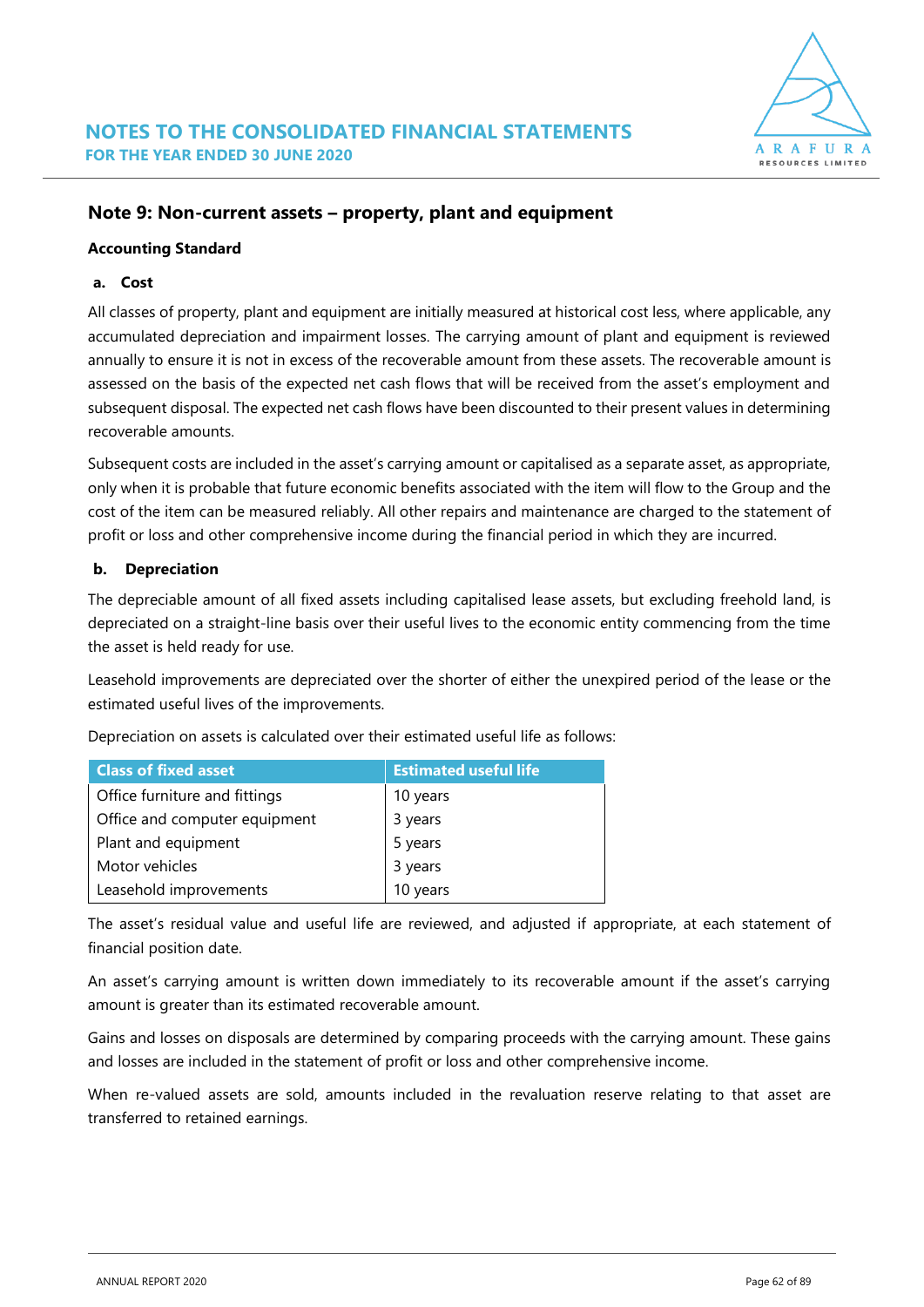

**Note 9: Non-current assets – property, plant and equipment (continued)**

|                                     | <b>Office</b><br>furniture<br>and<br><b>fittings</b> | <b>Office and</b><br>computer<br>equipment | <b>Plant and</b><br>equipment | <b>Motor</b><br>vehicles | Land,<br><b>buildings and</b><br>leasehold<br><b>additions</b> | <b>Total</b> |
|-------------------------------------|------------------------------------------------------|--------------------------------------------|-------------------------------|--------------------------|----------------------------------------------------------------|--------------|
| <b>Consolidated</b>                 |                                                      | S                                          | S                             | \$                       | \$                                                             | \$           |
| ended<br>Year<br>30<br>June<br>2019 |                                                      |                                            |                               |                          |                                                                |              |
| Opening book amount                 | 18,348                                               | 50,579                                     | 352,379                       |                          | 62,315                                                         | 483,621      |
| <b>Additions</b>                    |                                                      | 4,317                                      |                               |                          |                                                                | 4,317        |
| Disposals                           |                                                      |                                            | (192, 617)                    |                          |                                                                | (192, 617)   |
| Depreciation charge                 | (3, 313)                                             | (28, 987)                                  | (141, 604)                    |                          | (10, 729)                                                      | (184, 633)   |
| Closing book amount                 | 15,035                                               | 25,909                                     | 8,158                         |                          | 51,586                                                         | 110,688      |
| <b>At 30 June 2019</b>              |                                                      |                                            |                               |                          |                                                                |              |
| Cost or fair value                  | 94,631                                               | 768,110                                    | 126,440                       | 203,308                  | 169,488                                                        | 1,361,977    |
| Accumulated<br>depreciation         | (79, 596)                                            | (742, 201)                                 | (108, 282)                    | (203, 308)               | (117,902)                                                      | (1,251,289)  |
| Net book amount                     | 15,035                                               | 25,909                                     | 18,158                        |                          | 51,586                                                         | 110,688      |

### **Year ended 30 June**

| 2020                   |           |            |                 |                          |           |            |
|------------------------|-----------|------------|-----------------|--------------------------|-----------|------------|
| Opening book amount    | 15,035    | 25,909     | 18,158          |                          | 51,586    | 110,688    |
| Additions              | 2,035     | 39,499     | 2,414           | $\overline{\phantom{0}}$ |           | 43,948     |
| <b>Disposals</b>       | (3,622)   | (615)      | $\qquad \qquad$ | $\overline{\phantom{0}}$ | (34, 702) | (38, 939)  |
| Depreciation charge    | (2,882)   | (24, 866)  | (5,707)         | $\overline{\phantom{0}}$ | (10,055)  | (43, 510)  |
| Closing book amount    | 10,566    | 39,927     | 14,865          | $\overline{\phantom{0}}$ | 6,829     | 72,187     |
| <b>At 30 June 2020</b> |           |            |                 |                          |           |            |
| Cost or fair value     | 42,471    | 399,787    | 105,234         | 151,253                  | 93,599    | 792,344    |
| Accumulated            | (31, 905) | (359, 860) | (90, 369)       | (151, 253)               | (86, 770) | (720, 157) |
| depreciation           |           |            |                 |                          |           |            |
| Net book amount        | 10,566    | 39,927     | 14,865          |                          | 6,829     | 72,187     |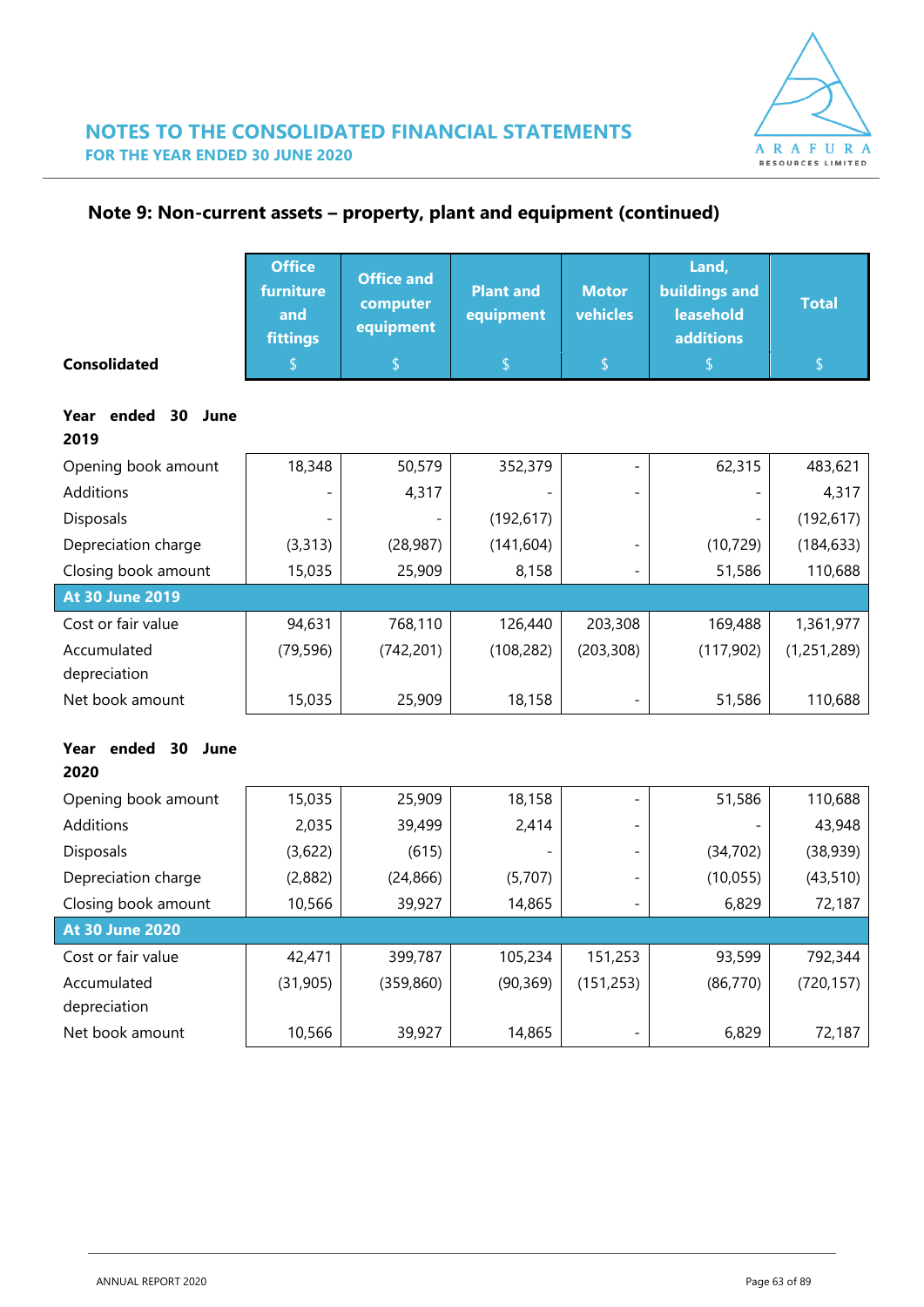

#### **Note 10: Right-of-use assets**

#### **Accounting Standard**

A right-of-use asset is recognised at the commencement date of a lease. The right-of-use asset is measured at cost, which comprises the initial amount of the lease liability, adjusted for, as applicable, any lease payments made at or before the commencement date net of any lease incentives received, any initial direct costs incurred, and, except where included in the cost of inventories, an estimate of costs expected to be incurred for dismantling and removing the underlying asset, and restoring the site or asset.

Right-of-use assets are depreciated on a straight-line basis over the unexpired period of the lease or the estimated useful life of the asset, whichever is the shorter. Where the Group expects to obtain ownership of the leased asset at the end of the lease term, the depreciation is over its estimated useful life. Right-of use assets are subject to impairment or adjusted for any remeasurement of lease liabilities.

The Group has elected not to recognise a right-of-use asset and corresponding lease liability for short-term leases with terms of 12 months or less and leases of low-value assets under \$10,000. Lease payments on these assets are expensed to profit or loss as incurred.

| Land, buildings and<br><b>leasehold additions -</b><br>right-of-use | <b>Office furniture and</b><br>fittings - right-of-use | <b>Total</b> |
|---------------------------------------------------------------------|--------------------------------------------------------|--------------|
| \$                                                                  | \$                                                     | \$           |
|                                                                     |                                                        |              |
|                                                                     |                                                        |              |
|                                                                     |                                                        |              |
|                                                                     |                                                        |              |
|                                                                     |                                                        |              |
|                                                                     |                                                        |              |
|                                                                     |                                                        |              |
|                                                                     |                                                        |              |
|                                                                     |                                                        |              |
|                                                                     |                                                        |              |
| $\overline{a}$                                                      | $\overline{\phantom{a}}$                               |              |
| 424,757                                                             | 47,195                                                 | 471,952      |
|                                                                     |                                                        |              |
| (48, 816)                                                           | (5,424)                                                | (54, 240)    |
| 375,941                                                             | 41,771                                                 | 417,712      |
|                                                                     |                                                        |              |
| 424,757                                                             | 47,195                                                 | 471,952      |
| (48, 816)                                                           | (5,424)                                                | (54, 240)    |
| 375,941                                                             | 41,771                                                 | 417,712      |
|                                                                     |                                                        |              |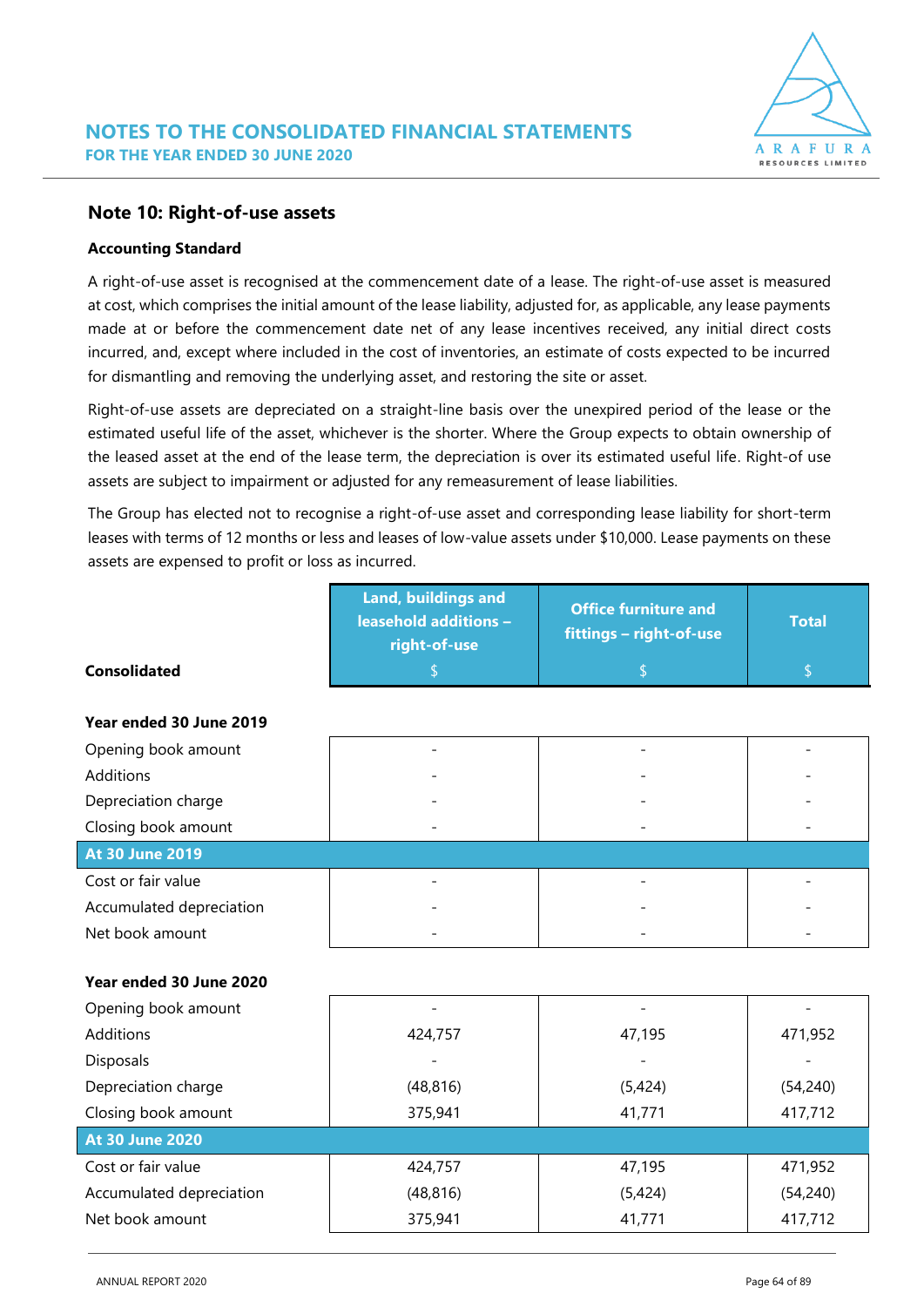

### **Note 10: Right-of-use assets (continued)**

The Group's buildings and furniture and fittings for its offices are under agreements of two years with, in some cases, options to terminate and options to extend. The leases have various escalation clauses. On renewal, the terms of the leases are renegotiated.

### **Note 11: Non-current assets – deferred exploration and evaluation expenditure**

#### **Accounting Standard**

#### **a. Exploration**

Exploration expenditure incurred is accumulated in respect of each identifiable area of interest. The expenditure comprises net direct costs and an appropriate portion of related overhead expenditure directly related to activities in the area of interest. These costs are only carried forward to the extent that they are expected to be recouped through the successful development of the area or where activities in the area have not yet reached a stage that permits reasonable assessment of the existence of economically recoverable reserves.

Accumulated capitalised exploration expenditure in relation to an abandoned area of interest and/or an area where no mineable ore body is discovered are expensed in the period in which it is determined the area of interest has no future economic benefit.

#### **b. Evaluation**

Evaluation expenditure incurred is accumulated in respect of each identifiable area of interest. The expenditure comprises net direct costs and an appropriate portion of related overhead expenditure directly related to activities in the area of interest. These costs are only carried forward to the extent that they are expected to be recouped through the successful development of the area or where activities in the area have not yet reached a stage that permits reasonable assessment of the existence of economically recoverable reserves.

When the technical feasibility and commercial viability of extracting and processing mineral resources have been demonstrated, then any capitalised evaluation expenditure will be classified to mine development and mineral processing development expenditure. Prior to reclassification, capitalised evaluation expenditure is assessed for impairment.

Accumulated capitalised evaluation expenditure in relation to an abandoned area of interest and/or an area where no mineable ore body is discovered are expensed in the period in which it is determined the area of interest has no future economic benefit. When production commences, the accumulated costs for the relevant area of interest are amortised over the life of the area according to the rate of depletion of the economically recoverable reserves.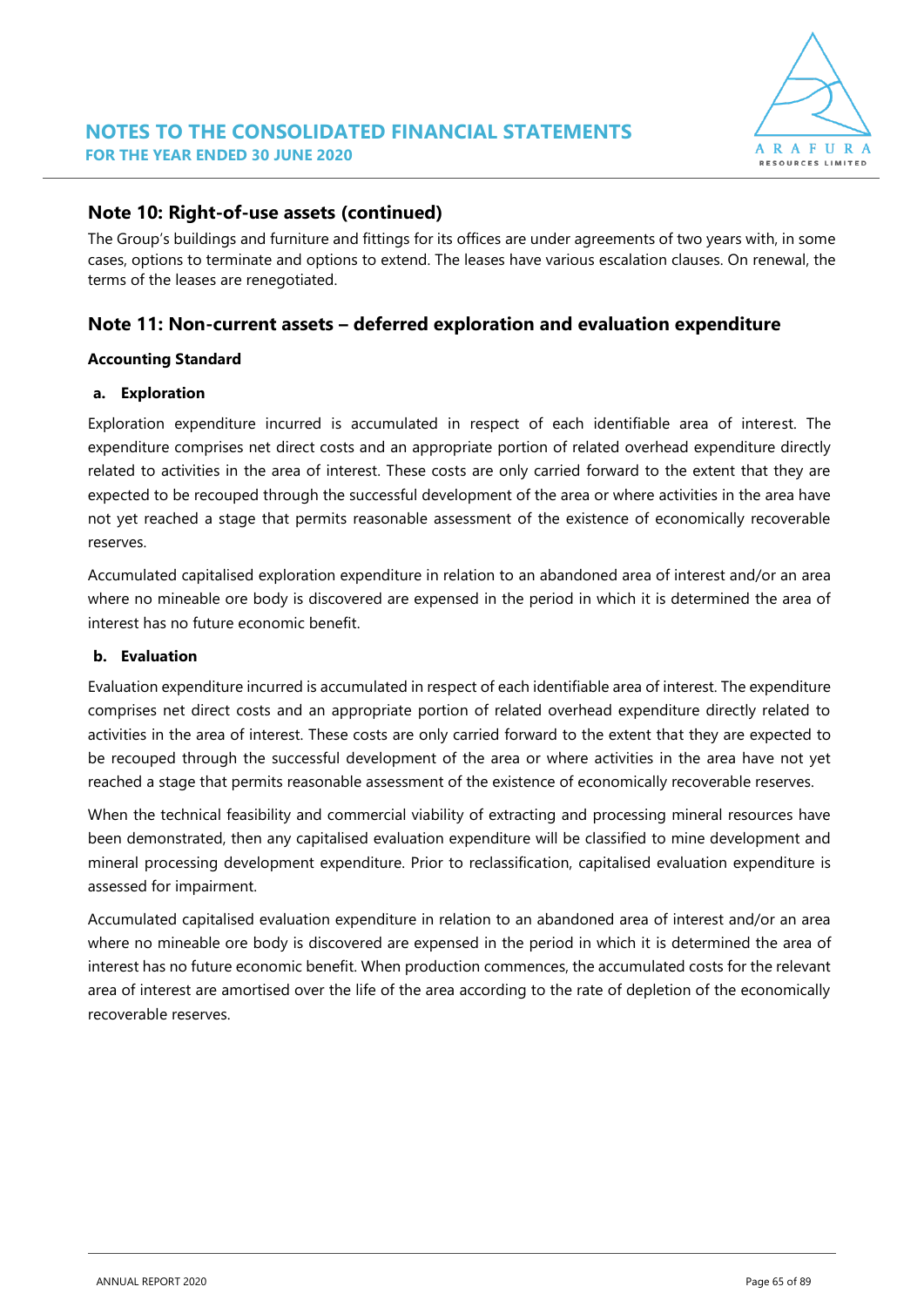

### **Note 11: Non-current assets – deferred exploration and evaluation expenditure (continued)**

|                                                                   | 2020        | 2019        |
|-------------------------------------------------------------------|-------------|-------------|
|                                                                   | \$          |             |
|                                                                   |             |             |
| Exploration, evaluation and development costs carried forward     |             |             |
| Balance at beginning of year                                      | 100,239,297 |             |
|                                                                   |             | 93,158,071  |
| Capitalised exploration expenditure                               | 1,696,227   | 609,619     |
| Capitalised evaluation expenditure (i)                            | 6,905,150   | 8,181,580   |
| Impairment of exploration expenditure (ii)                        |             | (48, 013)   |
| R&D Tax Incentive rebate receipted against capitalised evaluation | (1,278,022) | (1,661,960) |
| costs                                                             |             |             |
| Balance at end of year                                            | 107,562,652 | 100,239,297 |

- i. Capitalised evaluation expenditure is expenditure on the Nolans Project, its proposed design and engineering including pilot plant activities, environmental impact assessments to evaluate, formulate and demonstrate the technical feasibility and commercial viability in developing a rare earths processing plant to process and treat the ore to be mined from the Nolan's Project.
- ii. No tenements were surrendered in the year ended 30 June 2020. Two tenements were surrendered during the year ended 30 June 2019, EL31096 and EL31097, which resulted in the impairment expenditure above of \$48,013.

The ultimate recoverability of capitalised exploration and evaluation expenditure is dependent on the successful development of the area of interest and/or project or subsequent sale.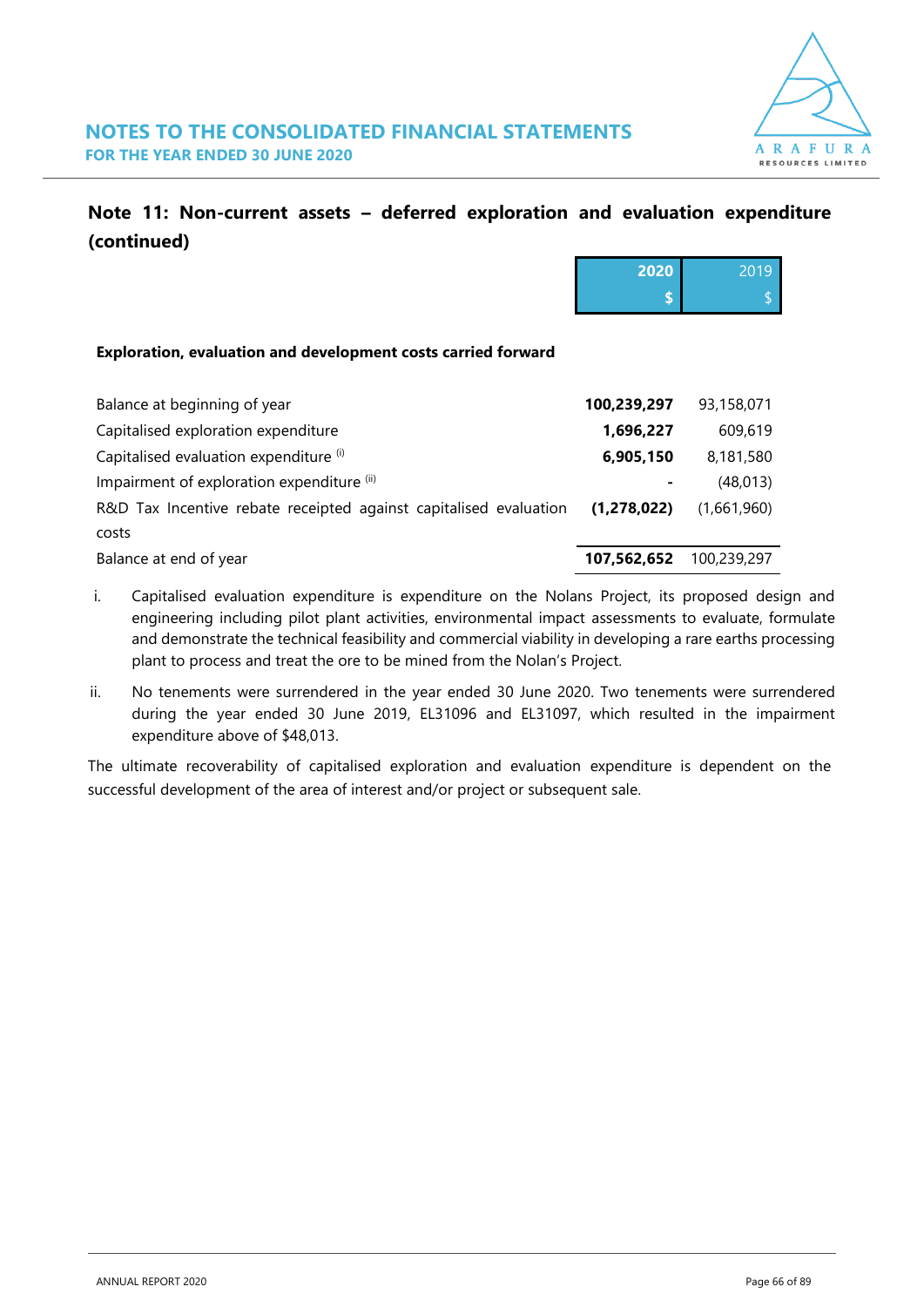

#### **Note 12: Non-current assets – other assets**

|                | 2020    | 2019    |
|----------------|---------|---------|
| Lease Bonds    | 191,660 | 101,693 |
| Tenement Bonds | 148,666 | 153,313 |
|                | 340,326 | 255,007 |

#### **Accounting Standards**

#### **a. Loans and receivables**

The Group classifies its investments in the following categories: financial assets at fair value through the profit or loss and loans and receivables. The classification depends on the purpose for which the investments were acquired.

Loans and receivables are non-derivative financial assets with fixed or determinable payments that are not quoted in an active market. They arise when the Group provides money, goods, and/or services directly to a debtor with no intention of selling the receivable.

They are included in current assets, except for those with maturities greater than twelve months after the reporting date which are classified as non-current assets.

### **Note 13: Current liabilities – trade and other payables**

#### **Accounting Standard**

These amounts represent liabilities for goods and services provided to the Group prior to the end of the financial year, which are unpaid. The amounts are unsecured, non-interest bearing and are usually paid within 30 days of recognition.

|                                  | 2020      | 2019    |
|----------------------------------|-----------|---------|
|                                  | \$        |         |
|                                  |           |         |
| Current                          |           |         |
| Trade creditors                  | 622,675   | 275,984 |
| Trade and other accruals         | 1,134,939 | 424,917 |
| PAYG and payroll tax liabilities | 6,124     | 21,360  |
|                                  | 1,763,738 | 722,261 |

Information about the Group's exposure to foreign exchange risk is provided in Note 2. Carrying amounts equal fair values due to the short-term nature.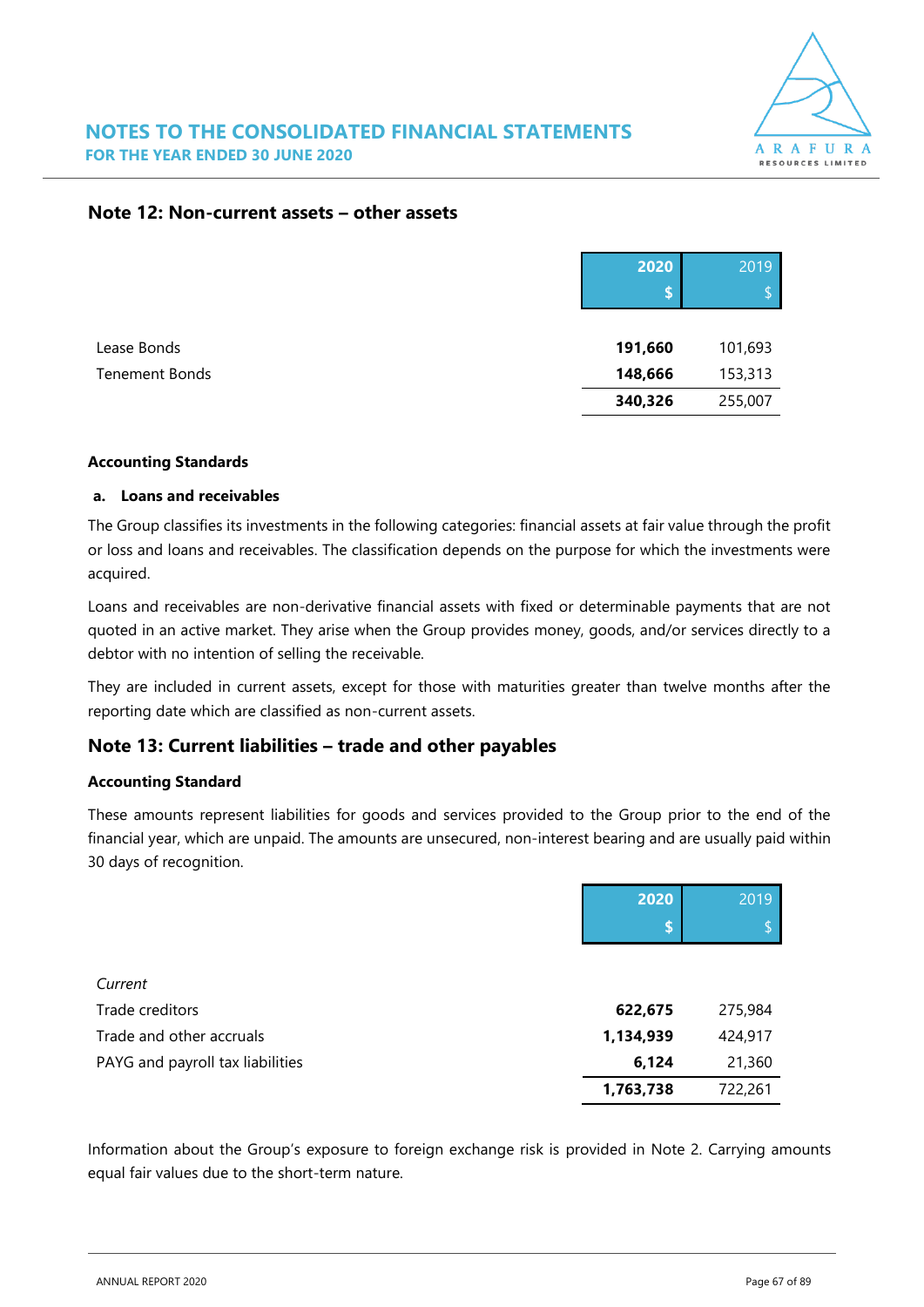

### **Note 14: Current and non-current liabilities – lease liabilities**

#### **Accounting Standard**

A lease liability is recognised at the commencement date of a lease. The lease liability is initially recognised at the present value of the lease payments to be made over the term of the lease, discounted using the interest rate implicit in the lease or, if that rate cannot be readily determined, the Group's incremental borrowing rate. Lease payments comprise of fixed payments less any lease incentives receivable, variable lease payments that depend on an index or a rate, amounts expected to be paid under residual value guarantees, exercise price of a purchase option when the exercise of the option is reasonably certain to occur, and any anticipated termination penalties. The variable lease payments that do not depend on an index or a rate are expensed in the period in which they are incurred.

Lease liabilities are measured at amortised cost using the effective interest method. The carrying amounts are remeasured if there is a change in the following: future lease payments arising from a change in an index or a rate used; residual guarantee; lease term; certainty of a purchase option and termination penalties. When a lease liability is remeasured, an adjustment is made to the corresponding right-of use asset, or to profit or loss if the carrying amount of the right-of-use asset is fully written down.

|                 | 2020    | 2019                     |
|-----------------|---------|--------------------------|
|                 | \$      | ¢<br>ьÞ                  |
|                 |         |                          |
| Current         |         |                          |
| Lease liability | 230,543 | $\overline{\phantom{a}}$ |
|                 |         |                          |
| Non-current     |         |                          |
| Lease liability | 190,672 | $\overline{\phantom{a}}$ |
|                 |         |                          |

The weighted average incremental borrowing rate applied to the Group's lease liabilities is 5%.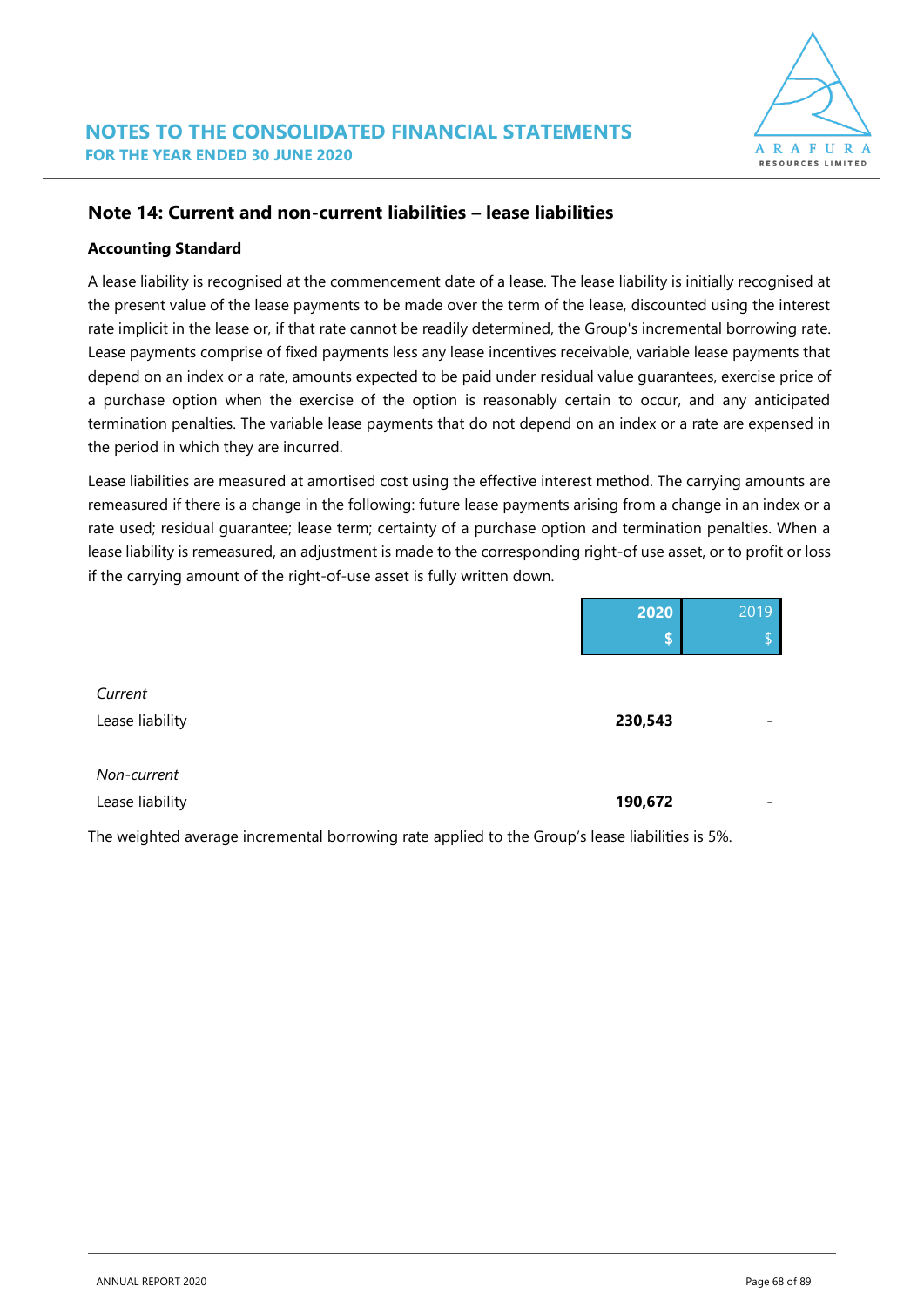

### **Note 15: Current and non-current liabilities – provisions**

|                                                     | 2020    | 2019    |
|-----------------------------------------------------|---------|---------|
|                                                     | \$      |         |
|                                                     |         |         |
| Current                                             |         |         |
| Annual and long service leave                       | 623,736 | 580,135 |
| Provision for restoration of evaluation expenditure | 107,110 | 141,850 |
|                                                     | 730,846 | 721,985 |
|                                                     |         |         |
| Non-current                                         |         |         |
| Long service leave                                  | 2,572   | 7,339   |

#### **Accounting Standard**

Provisions are recognised when the Group has a legal or constructive obligation, as a result of past events, for which it is probable that an outflow of economic benefits will result and that outflow can be reliably measured.

### **Note 16: Equity – contributed equity**

#### **Accounting Standard**

Ordinary shares are classified as equity.

Incremental costs directly attributable to the issue of new shares or options are shown in equity as a deduction from the proceeds. Incremental costs directly attributable to the issue of new shares or options for the acquisition of a business are not included in the cost of the acquisition as part of the purchase consideration.

If the entity reacquires its own equity instruments, e.g. as the result of a share buy-back, those instruments are deducted from equity and the associated shares are cancelled. No gain or loss is recognised in the profit or loss and the consideration paid including any directly attributable incremental costs (net of income taxes) is recognised directly in equity.

| 2020   | 2019   | 2020 |  |
|--------|--------|------|--|
| Shares | Shares |      |  |

#### **Share capital**

| Fully paid ordinary shares | 1,167,797,430 | 781,403,114   242,281,597 | 214,045,526 |
|----------------------------|---------------|---------------------------|-------------|
|                            |               |                           |             |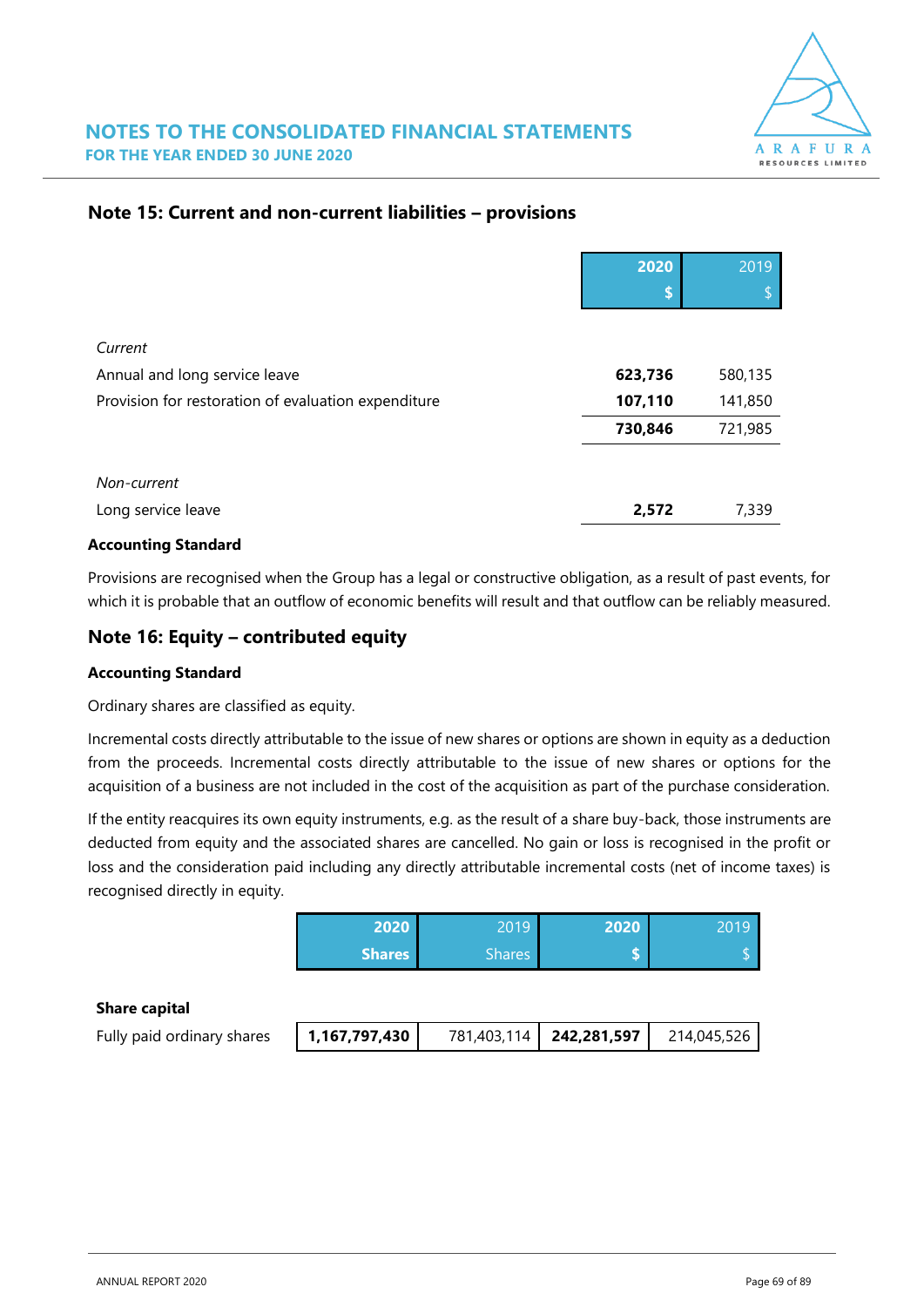

### **Note 16: Equity – contributed equity (continued)**

#### **a. Movements in ordinary share capital**

Movements in ordinary share capital over the past two years are as follows:

| <b>Date</b> | <b>Details</b>                           | <b>Number of</b><br>shares | <b>Issue</b><br><b>Price</b> | S           |
|-------------|------------------------------------------|----------------------------|------------------------------|-------------|
| 30-Jun-18   | <b>Balance</b>                           | 575,755,949                |                              | 203,567,241 |
| 23/08/2018  | Rights Offer (Institutional)             | 29,375,000                 | 0.08                         | 2,350,000   |
| 30/09/2018  | Rights Offer (Retail)                    | 23,118,994                 | 0.08                         | 1,849,520   |
| 30/09/2018  | Rights Offer (Shortfall)                 | 1,345,967                  | 0.08                         | 107,677     |
| 14/12/2018  | Share Purchase Plan                      | 68,398,112                 | 0.044                        | 3,009,517   |
| 20/12/2018  | Top Up Placement                         | 23,409,092                 | 0.044                        | 1,030,000   |
| 16/04/2019  | <b>Share Placement</b>                   | 60,000,000                 | 0.05                         | 3,000,000   |
|             | <b>Capital Raising Costs</b>             |                            |                              | (868, 429)  |
| 30-Jun-19   | <b>Balance</b>                           | 781,403,114                |                              | 214,045,526 |
| 19/07/2019  | Entitlement Offer (First Issue)          | 150,596,492                | 0.085                        | 12,800,704  |
| 19/07/2019  | Entitlement Offer (Shortfall)            | 120,541,657                | 0.085                        | 10,246,042  |
| 22/07/2019  | Entitlement Offer (Balance of Shortfall) | 2,352,941                  | 0.085                        | 200,000     |
| 17/06/2020  | <b>Share Placement</b>                   | 112,903,226                | 0.062                        | 7,000,000   |
|             | <b>Capital Raising Costs</b>             |                            |                              | (2,010,675) |
| 30-Jun-20   | <b>Balance</b>                           | 1,167,797,430              |                              | 242,281,597 |

#### **b. Capital risk management**

The Group's objectives when managing capital is to safeguard their ability to continue as a going concern, so that they can continue to provide returns for shareholders and benefits for other stakeholders and to maintain an optimal capital structure to reduce the cost of capital.

In order to maintain or adjust the capital structure, the Group may adjust the amounts of dividends paid to shareholders, return capital to shareholders, issue new shares or sell assets to reduce debt.

Consistent with others in the industry, the Group monitors capital on the basis of the gearing ratio. This ratio is calculated as net debt divided by total capital. Net debt is calculated as current borrowings less cash and cash equivalents. Total capital is calculated as 'equity' as shown in the statement of financial position plus net debt.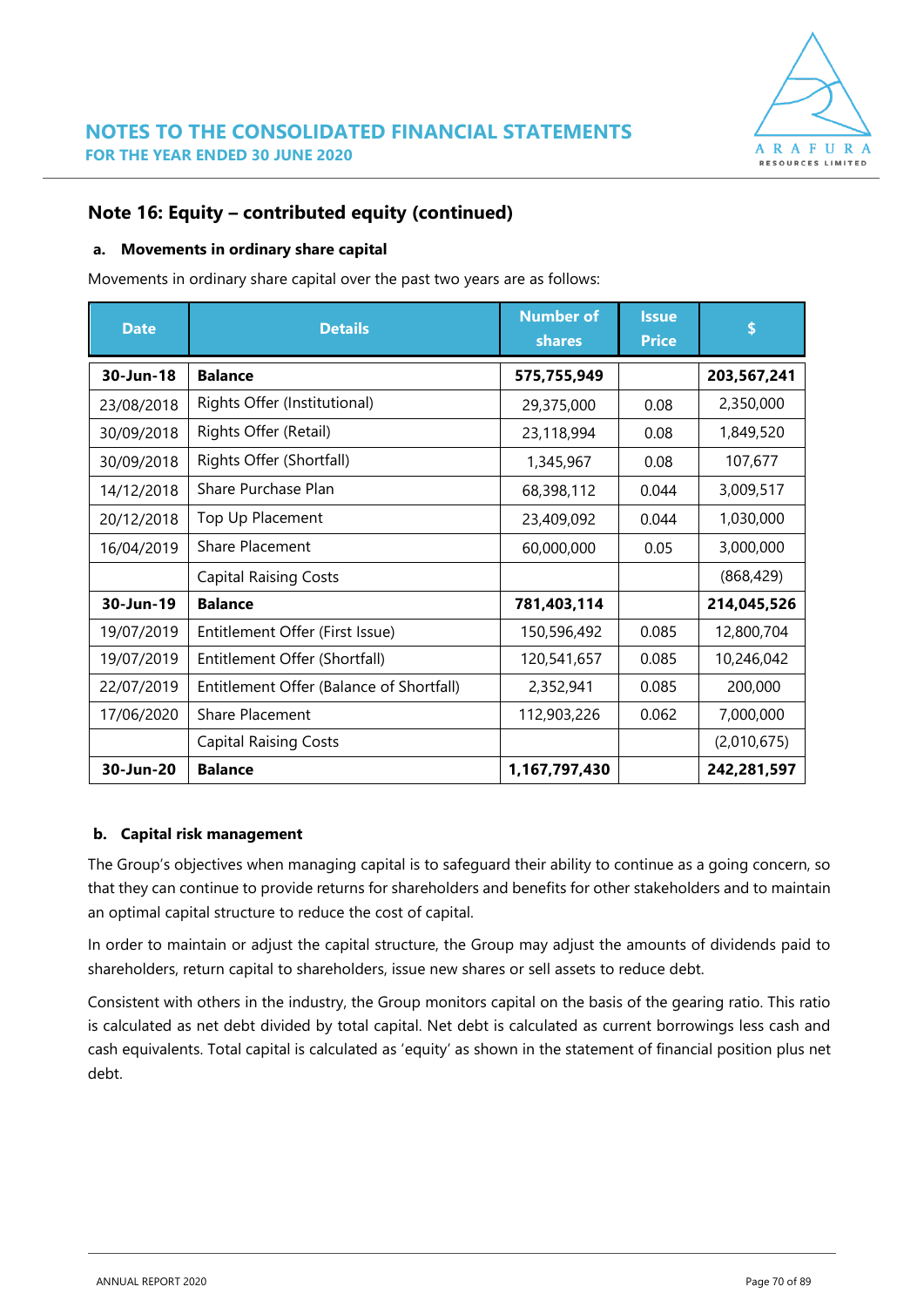#### **Note 17: Equity – reserves**

#### **Accounting Standard**

Share-based payments compensation benefits are provided to employees via the Arafura Resources Ltd Employee Share Option Plan or the Performance Rights Plan as set out in Note 28.

The fair value of options and performance rights granted is recognised as an expense with a corresponding increase in equity over the relevant vesting period. The fair value is measured at grant date using the Black-Scholes or Binomial option pricing model. The cumulative charge to profit or loss is calculated based on the grant date fair value, the best estimate of the number of options that are likely to vest and the expired portion of the vesting period. The number of options and performance rights expected to vest is estimated based on the attaching service and/or performance conditions. The estimates are revised at the end of each reporting period and adjustments are recognised in profit or loss and equity. Upon exercise of options and performance rights, the balance of the share-based payments reserve in relation to those options is transferred to retained earnings.

Market vesting conditions are taken into consideration in determining fair value of the option or performance right at grant date. Non-market vesting conditions are included in assumptions about the number of options and performance rights that are expected to vest. At the end of each period, the entity revises its estimates of the number of options and performance rights that are expected to vest based on non-marketing vesting conditions. It recognises the impact of the revision to original estimates, if any, in profit or loss, with a corresponding adjustment to equity. The total expense is recognised over the vesting period, which is the period over which all of the specified vesting conditions are to be satisfied.

|                              | 2020       | 2019       |
|------------------------------|------------|------------|
|                              | \$         | c          |
|                              |            |            |
| <b>Reserves</b>              |            |            |
| Share-based payments reserve | 12,638,758 | 12,213,590 |
|                              | 12,638,758 | 12,213,590 |
|                              |            |            |
| <b>Movements</b>             |            |            |
| Share-based payments reserve |            |            |
| Balance at beginning of year | 12,213,590 | 11,675,463 |
| Option expense               | 425,168    | 538,127    |
| Balance at end of year       | 12,638,758 | 12,213,590 |

#### **a. Nature and purpose of reserves**

The share-based payments reserve is used to recognise the fair value of options issued to employees and Directors but not exercised.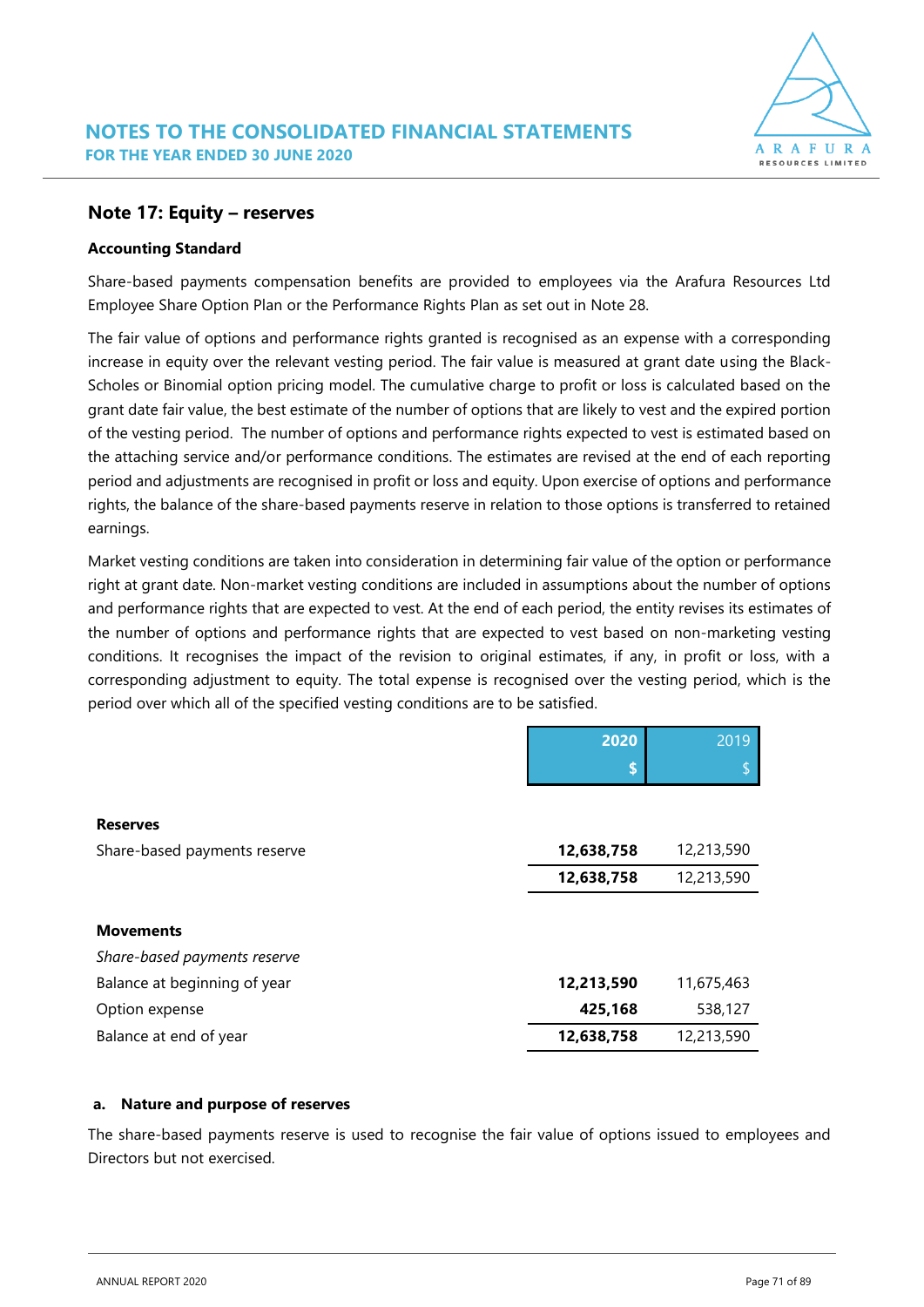

### **NOTES TO THE CONSOLIDATED FINANCIAL STATEMENTS FOR THE YEAR ENDED 30 JUNE 2020**

### **Note 18: Equity – accumulated losses**

|                              | 2020            | 2019            |
|------------------------------|-----------------|-----------------|
|                              |                 | đ               |
|                              |                 |                 |
| Balance at beginning of year | (121, 646, 220) | (115,792,063)   |
| Net loss for the year        | (4,810,958)     | (5,854,157)     |
| Balance at end of year       | (126, 457, 178) | (121, 646, 220) |

### **Note 19: Statement of cash flows reconciliation**

|                                                  | 2020        | 2019        |
|--------------------------------------------------|-------------|-------------|
|                                                  | \$          |             |
|                                                  |             |             |
| Net (loss)                                       | (4,810,958) | (5,854,157) |
|                                                  |             |             |
| Adjustments for:                                 |             |             |
| Depreciation and amortisation                    | 97,750      | 184,633     |
| Impairment on assets                             |             | 48,013      |
| Loss on disposal of fixed assets                 | 38,941      | 171,707     |
| Unrealised FX (gain)                             | (108)       | (229)       |
| Share-based employee benefits                    | 425,168     | 538,127     |
| Change in operating assets and liabilities:      |             |             |
| (Increase)/decrease in trade & other receivables | (155, 843)  | 147,989     |
| (Decrease)/increase in trade & other payables    | (215, 499)  | 43,730      |
| Increase in other provisions                     | 38,834      | 12,905      |
| Net cash (outflow) from operating activities     | (4,581,715) | (4,707,282) |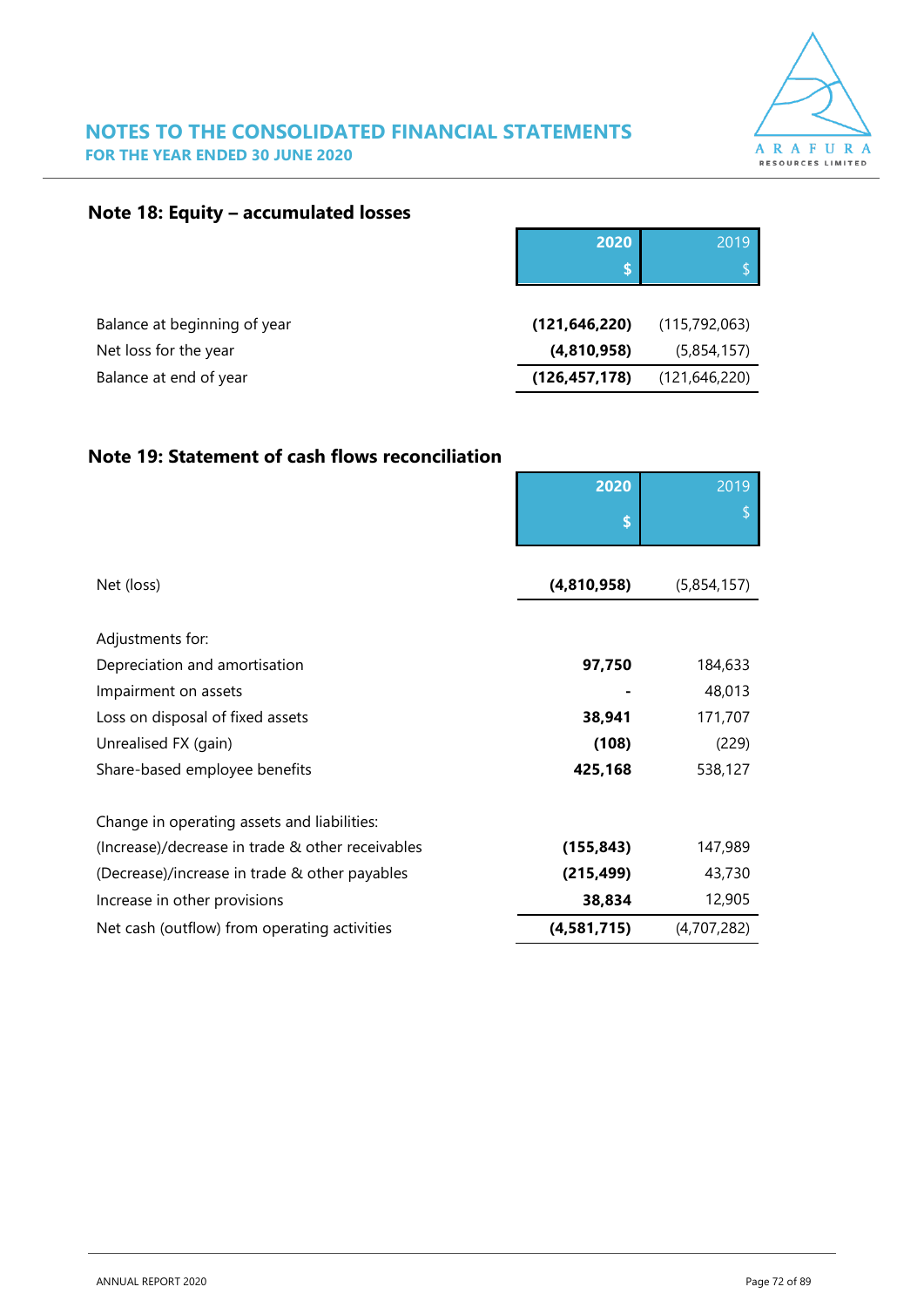

|                              | 2020      | 2019      |
|------------------------------|-----------|-----------|
|                              | S         | Φ         |
|                              |           |           |
| Short-term employee benefits | 1,314,868 | 2,148,433 |
| Post-employment benefits     | 96,489    | 176,361   |
| Long-term benefits           | 19,281    | 39,648    |
| Share-based payments         | 216,033   | 485,921   |
|                              | 1,646,671 | 2,850,363 |

# **Note 20: Key Management personnel compensation**

Detailed remuneration disclosures are provided in sections A-E of the remuneration report on pages 27 to 38.

## **a. Options provided as remuneration and shares issued on exercise of such options**

Details of options provided as remuneration and shares issued on the exercise of such options, together with terms and conditions of the options, can be found in section D of the Remuneration report.

## **b. Loans to key management personnel**

During the 2019 and 2020 financial year, there were no loans to the Directors or other key management personnel.

### **c. Other transactions with key management personnel**

During the 2019 and 2020 financial year, there were no other transactions with the Directors or other key management personnel at any time.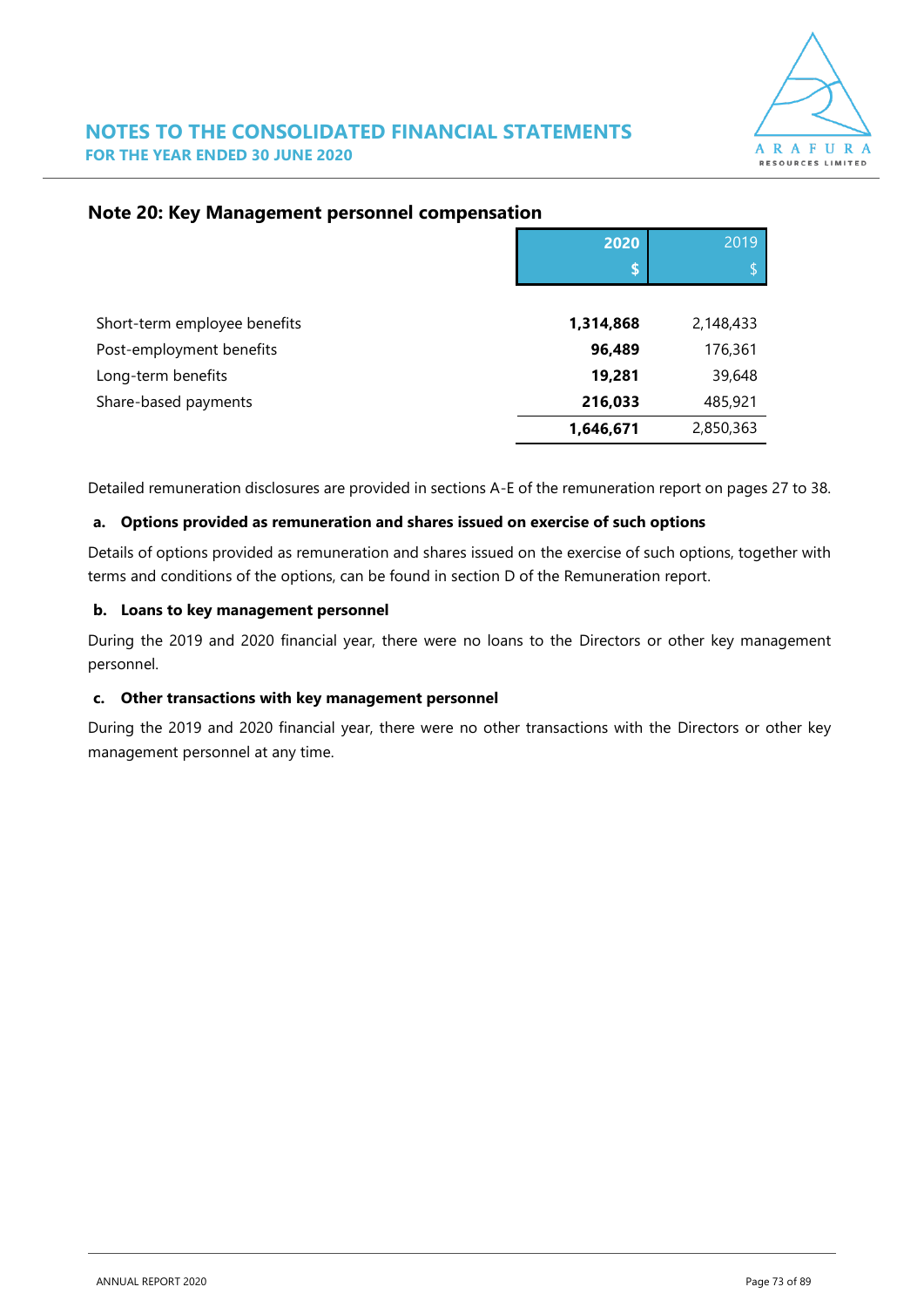

# **Note 21: Remuneration of auditors**

During the year, the following fees were paid or payable for services provided by the auditor of the Company, its related practices and non-related audit firms.

|                                              | 2020   | 2019   |
|----------------------------------------------|--------|--------|
|                                              |        |        |
| 1. Audit services                            |        |        |
| <b>BDO Audit (WA) Pty Ltd</b>                |        |        |
| Audit and review of financial reports        | 55,118 | 52,427 |
| <b>Total remuneration for audit services</b> | 55,118 | 52,427 |
|                                              |        |        |

|                                                                                     | 2020 | 2019  |
|-------------------------------------------------------------------------------------|------|-------|
|                                                                                     |      |       |
| 2. Non-Audit services                                                               |      |       |
| <b>BDO Reward (WA) Pty Ltd</b>                                                      |      |       |
| Board and Executive remuneration and Reward Strategy and<br>Policy Framework review |      | 8,250 |
| <b>Total remuneration for non-audit services</b>                                    |      | 8250  |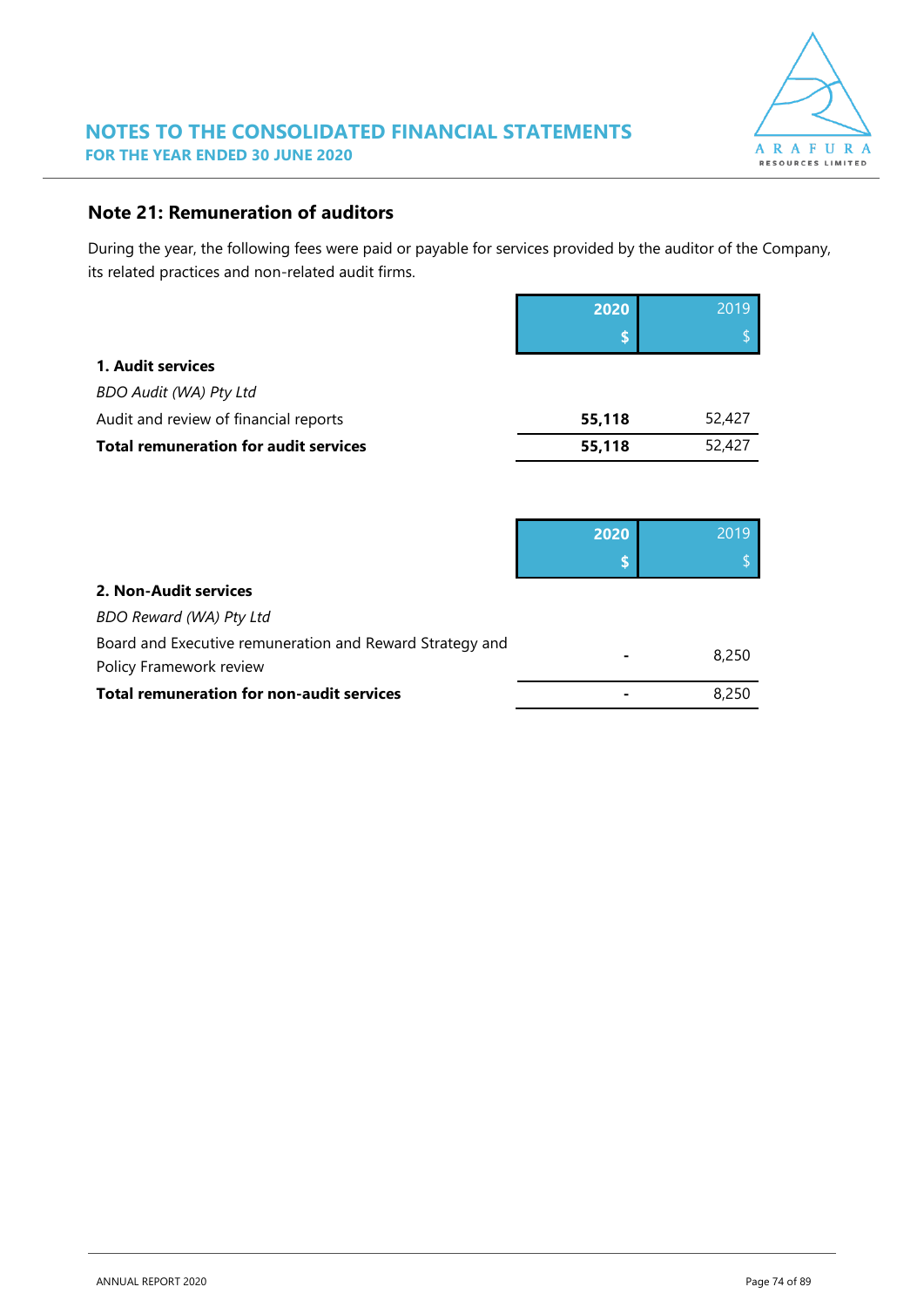

# **Note 22: Commitments and contingencies**

### **a. Capital commitments**

No significant capital expenditure has been contracted for at the reporting date but not recognised as a liability.

## **b. Lease commitments - operating:**

As of 30 June 2020, all leases held by the Company have been measured in accordance with AASB 16 *Leases*  and disclosed within leases liabilities in note 14. The Company adopted AASB 16 on 1 July 2019 using the modified retrospective approach. Comparatives have therefore not been restated and represent amounts committed at 30 June 2019 date but not recognised as liabilities.

|                                                   | 2020 | 2019    |
|---------------------------------------------------|------|---------|
|                                                   |      |         |
|                                                   |      |         |
| Within one year                                   |      | 327,121 |
| Later than one year but not later than five years | ٠    |         |
| Later than five years                             |      |         |
|                                                   |      | 327,121 |
|                                                   |      |         |

### **c. Mining tenement commitments**

|                                                   | 2020    | 2019    |
|---------------------------------------------------|---------|---------|
|                                                   | œ       |         |
|                                                   |         |         |
| Within one year                                   | 232,047 | 238,697 |
| Later than one year but not later than five years | 392,182 | 104,665 |
| Later than five years                             | 83,450  | 5,512   |
|                                                   | 707,679 | 348,874 |

In order to maintain current rights of tenure to exploration and mining tenements, the Group has the following discretionary exploration expenditure requirements up until expiry of the tenements. These obligations are not provided for in the financial statements. Commitments associated with the Mineral Leases granted by the Northern Territory Government on 21 July 2020 disclosed in Note 27 have been included in the above amounts.

If the Group decides to relinquish certain tenements and/ or does not meet these obligations, assets recognised in the statement of financial position may require review to determine the appropriateness of carrying values. The sale, transfer or farm-out of exploration rights to third parties will reduce or extinguish these obligations.

# **d. Contingencies**

No contingent liabilities exist at 30 June 2020 or 30 June 2019.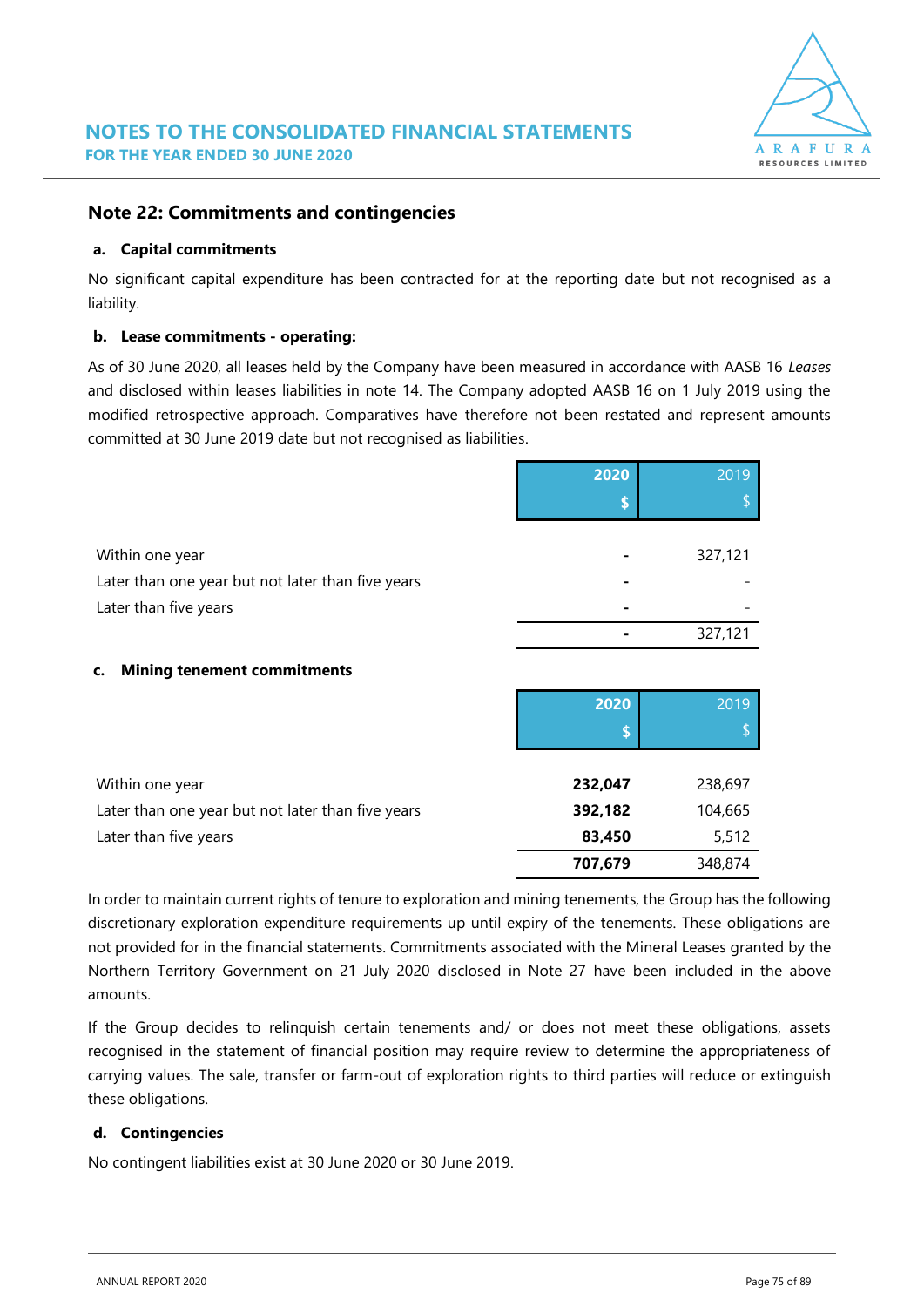

# **Note 23: Earnings per share**

#### **Accounting Standard**

### **a. Basic earnings per share**

Basic earnings per share is calculated by dividing the profit attributable to equity holders of the Group, excluding any costs of servicing equity other than ordinary shares, by the weighted average number of ordinary shares outstanding during the financial year, adjusted for bonus elements in ordinary shares issued during the year.

## **b. Diluted earnings per share**

Diluted earnings per share adjusts the figures used in the determination of basic earnings per share to take into account the after income tax effect of interest and other financing costs associated with dilutive potential ordinary shares and the weighted average number of shares assumed to have been issued for no consideration in relation to dilutive potential ordinary shares.

|                                          | 2020         | 2019   |
|------------------------------------------|--------------|--------|
|                                          | <b>Cents</b> | Cents  |
| <b>Basic loss per share</b>              |              |        |
| Basic loss per share (cents per share)   | (0.46)       | (0.86) |
| <b>Diluted loss per share</b>            |              |        |
| Diluted loss per share (cents per share) | (0.46)       | (0.86) |

|                                                     | 2020        | 2019        |
|-----------------------------------------------------|-------------|-------------|
| Net (loss)                                          | (4,810,958) | (5,854,157) |
| (Loss) used to calculate basic earnings per share   | (4,810,958) | (5,854,157) |
| (Loss) used to calculate diluted earnings per share | (4,810,958) | (5,854,157) |

|                                                                                                                                                                                          | 2020<br><b>Number of</b><br><b>shares</b> | 2019<br>Number of<br>shares |
|------------------------------------------------------------------------------------------------------------------------------------------------------------------------------------------|-------------------------------------------|-----------------------------|
| Weighted average number of ordinary shares used in calculating basic<br>earnings per share                                                                                               | 1,045,408,844                             | 680,829,733                 |
| Weighted average number of ordinary shares used in calculating<br>diluted earnings per share                                                                                             | 1,045,408,844                             | 680,829,733                 |
| Weighted average number of ordinary shares from option conversions<br>which are dilutive and potential ordinary shares that are not used in<br>calculation of diluted earnings per share |                                           |                             |

The Company's potential ordinary shares, being its options granted, are not considered dilutive as the conversion to these options would result in a decrease in the net loss per share.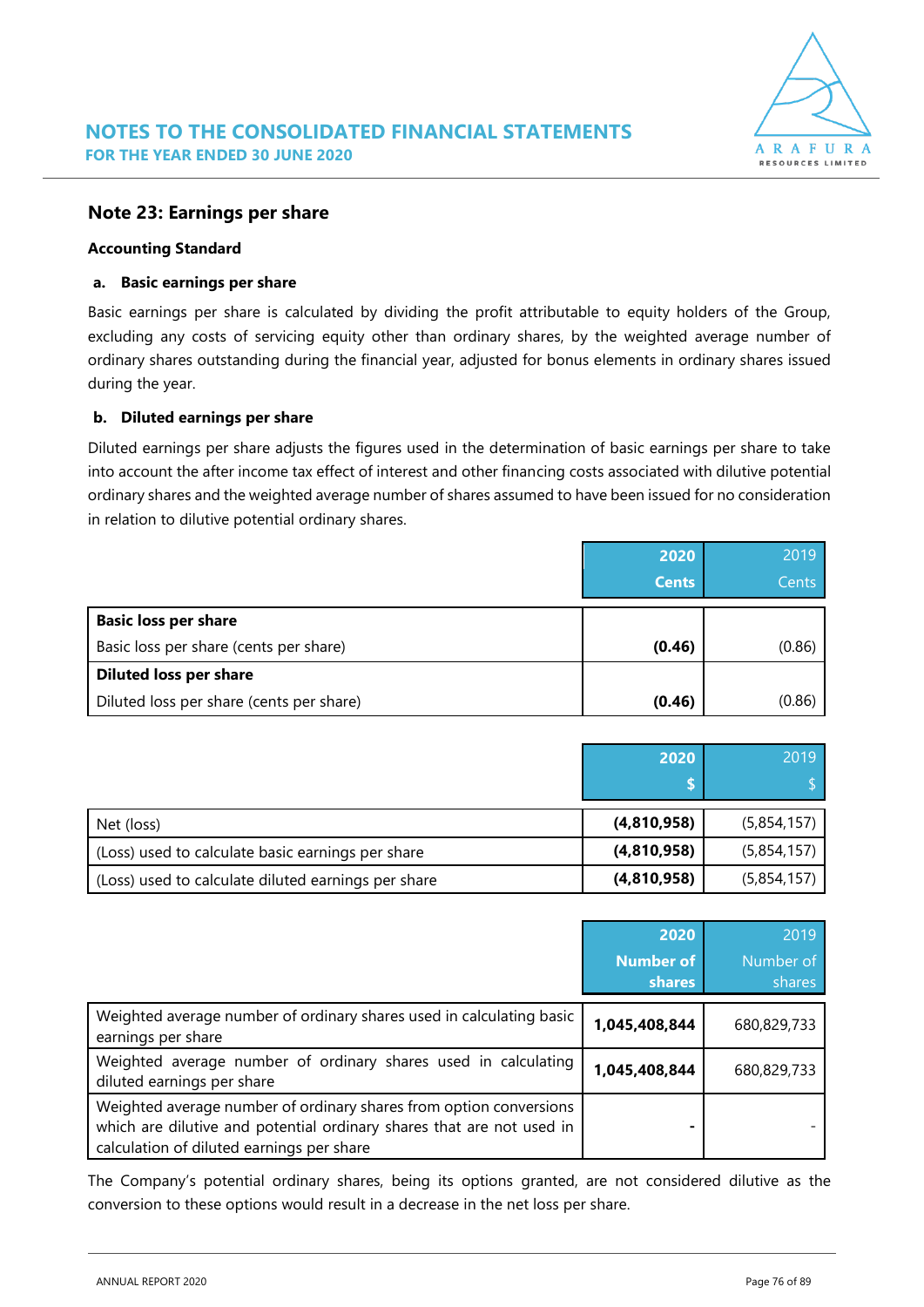

# **Note 24: Related party transactions**

#### **a. Parent entity**

The parent entity within the Group is Arafura Resources Limited.

### **b. Subsidiaries**

Interests in subsidiaries are set out in Note 25.

#### **c. Key management personnel**

Disclosures relating to key management personnel are set out in Note 20.

### **d. Transactions with related parties**

There were no transactions with related parties in the year ended 30 June 2020 or 30 June 2019.

#### **e. Outstanding balances arising from sale/purchases of goods and services**

There were no outstanding balances at the end of the reporting period in relation to transactions with related parties.

### **f. Loans to/from related parties**

Other than loans held between subsidiaries of the Group, there were no other loans entered into or agreed upon with related parties of the Group.

### **g. Terms and conditions**

All transactions were made at cost. Outstanding balances with subsidiaries of the Group are unsecured and repayable in cash.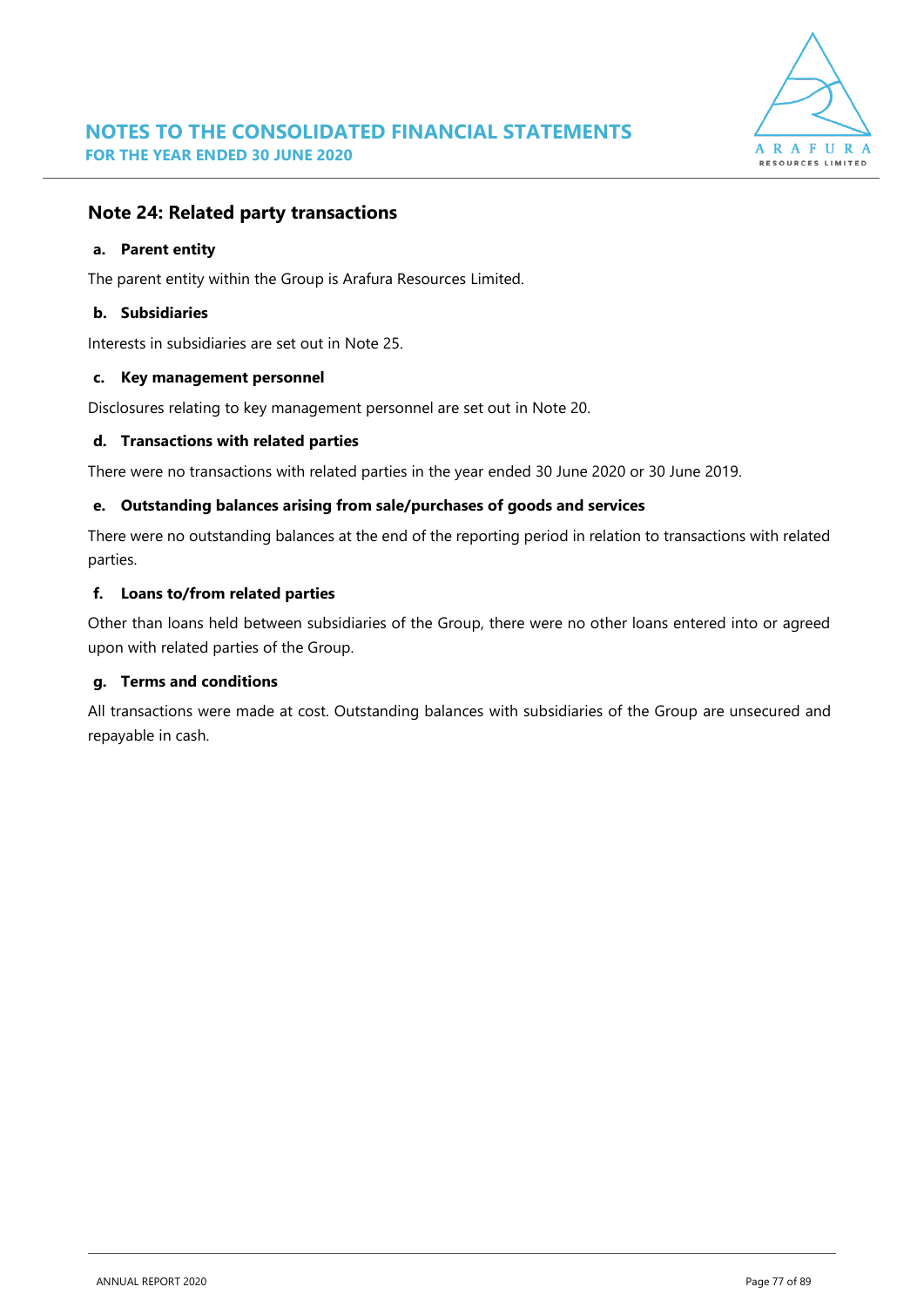

# **Note 25: Subsidiaries**

The consolidated financial statements incorporate the assets, liabilities and results of the following subsidiaries in accordance with the accounting policies described in Note 1(c).

|                                        | <b>Equity holding</b> |                 |      |      |
|----------------------------------------|-----------------------|-----------------|------|------|
| Name of entity                         | <b>Country of</b>     | <b>Class of</b> | 2020 | 2019 |
|                                        | incorporation         | share           | %    | %    |
| Arafura Rare Earths Pty Ltd            | Australia             | Ordinary        | 100  | 100  |
| Arafura Landholdings Pty Ltd           | Australia             | Ordinary        | 100  | 100  |
| Arafura Iron Pty Ltd                   | Australia             | Ordinary        | 100  | 100  |
| Arafura Rare Earths Processing Pty Ltd | Australia             | Ordinary        | 100  | 100  |

# **Note 26: Interests in joint operations**

The Company is involved in a joint operation with Thor Mining Plc ("Thor") of which Arafura holds 60% of EL 29701 and EL 32167 and Thor holds 40%.

# **Note 27: Events occurring after the reporting date**

In July 2020, the Northern Territory Government granted the Mineral Leases (**MLs**) for the Nolans NdPr Project to Arafura Rare Earths Pty Ltd (**ARE**), a wholly owned subsidiary of Arafura Resources Limited. The MLs host the Nolans mine, process plant, waste storage facilities and accommodation village and are for an initial term of 25 years. Coupled with the executed Native Title Agreement between the Native title holders, the Central Land Council and ARE, the MLs allow for multiple renewals beyond the initial grant term and provides ARE the exclusive right to mine and occupy the MLs to construct and operate the Nolans Project. Subsequent to the grant of MLs, Arafura received its renewed Major Project Status from the Australian Government.

The impact of the COVID-19 pandemic is ongoing and while it has not significantly impacted the Group up to 30 June 2020, it is not practicable to estimate the potential impact, positive or negative, after the reporting date. The situation is rapidly developing and is dependent on measures imposed by the Australian Government and other countries, such as maintaining social distancing requirements, quarantine, travel restrictions and any economic stimulus that may be provided.

No other matter or circumstance has arisen since 30 June 2020 that has significantly affected, or may significantly affect:

- the Group's operations in future financial years, or
- the results of those operations in future financial years, or
- the Group's state of affairs in future financial years.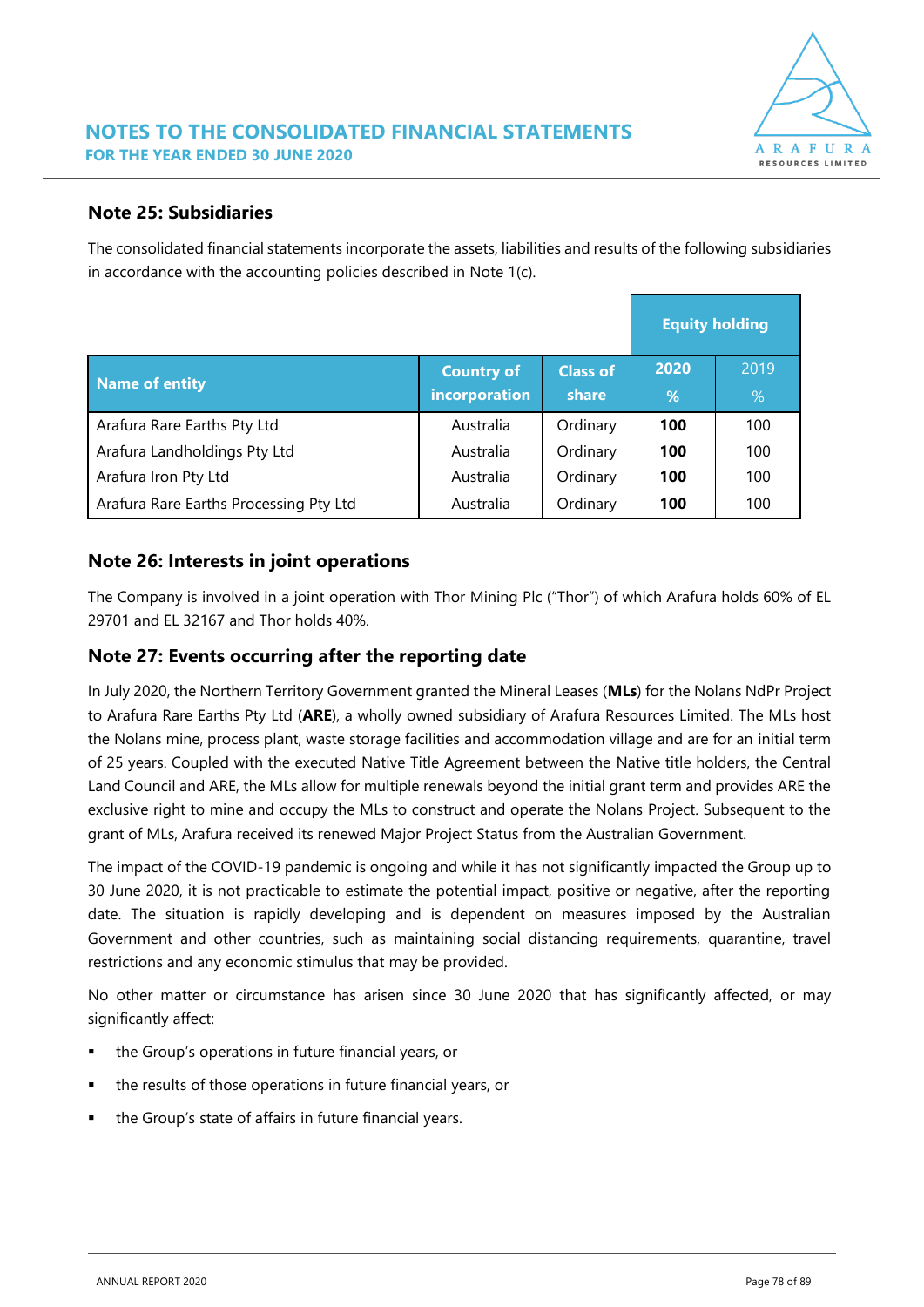# **Note 28: Share-based payments**

### **a. Options**

The establishment of the Arafura Resources Limited Employee Share Option Plan (ESOP) was approved by shareholders at the 2017 Annual General Meeting. The options are issued for nil consideration and are granted at the discretion of the Board.

The options cannot be transferred, are not quoted on the Australian Stock Exchange (ASX) and carry no dividend or voting rights. The exercise price is based on the weighted average price at which the Company's shares are traded on the ASX during a specified period immediately before the options are granted.

The options expire on the earlier of their expiry date or one month after resignation of the employee (whether vested or not) or upon termination of their employment (unless the Board decides otherwise). The Company has the option of deferral of performance-based remuneration and/or the reduction, cancellation or clawback of the performance-based remuneration in the event of serious misconduct or a material misstatement in the Company's financial statements.

Once able to be exercised, options are exercisable at any time whilst the holder is employed by Arafura Resources Limited. When exercisable, each option is convertible into one ordinary share.

No options were issued during the year ended 30 June 2020. Set out below are summaries of options granted and still outstanding at the beginning and/or end of the financial year:

| <b>Grant date</b>   | <b>Expiry</b><br>date | <b>Exercise</b><br>price | <b>Balance at</b><br>start of<br>year<br><b>Number</b> | <b>Granted</b><br>during<br>the year<br><b>Number</b> | <b>Exercised</b><br>during<br>the year<br><b>Number</b> | <b>Forfeited</b><br>during the<br>year<br><b>Number</b> | <b>Balance at</b><br>end of<br>year<br><b>Number</b> | <b>Vested</b><br>and<br>exercisable<br>at end of<br>year<br><b>Number</b> |
|---------------------|-----------------------|--------------------------|--------------------------------------------------------|-------------------------------------------------------|---------------------------------------------------------|---------------------------------------------------------|------------------------------------------------------|---------------------------------------------------------------------------|
| Consolidated - 2020 |                       |                          |                                                        |                                                       |                                                         |                                                         |                                                      |                                                                           |
| 31-Jul-17           | 30-Jun-21             | \$0.150                  | 1,635,000                                              |                                                       |                                                         |                                                         | 1,635,000                                            | 1,090,000                                                                 |
| 31-Jul-18           | $1-Jul-22$            | \$0.120                  | 14,325,000                                             |                                                       |                                                         | (170,000)                                               | 14,155,000                                           | 4,718,331                                                                 |
| 22-Nov-18           | 1-Jul-22              | \$0.120                  | 4,750,000                                              | ۰                                                     |                                                         | $\overline{\phantom{0}}$                                | 4,750,000                                            | 1,583,333                                                                 |
|                     |                       |                          |                                                        |                                                       |                                                         |                                                         |                                                      |                                                                           |

Total 20,710,000 - - (170,000) 20,540,000 7,391,664

| Weighted average exercise price | \$0.12 | \$0.00 | \$0.0C |        | \$0.12 | \$0.12 |
|---------------------------------|--------|--------|--------|--------|--------|--------|
|                                 |        |        |        | 30. IZ |        |        |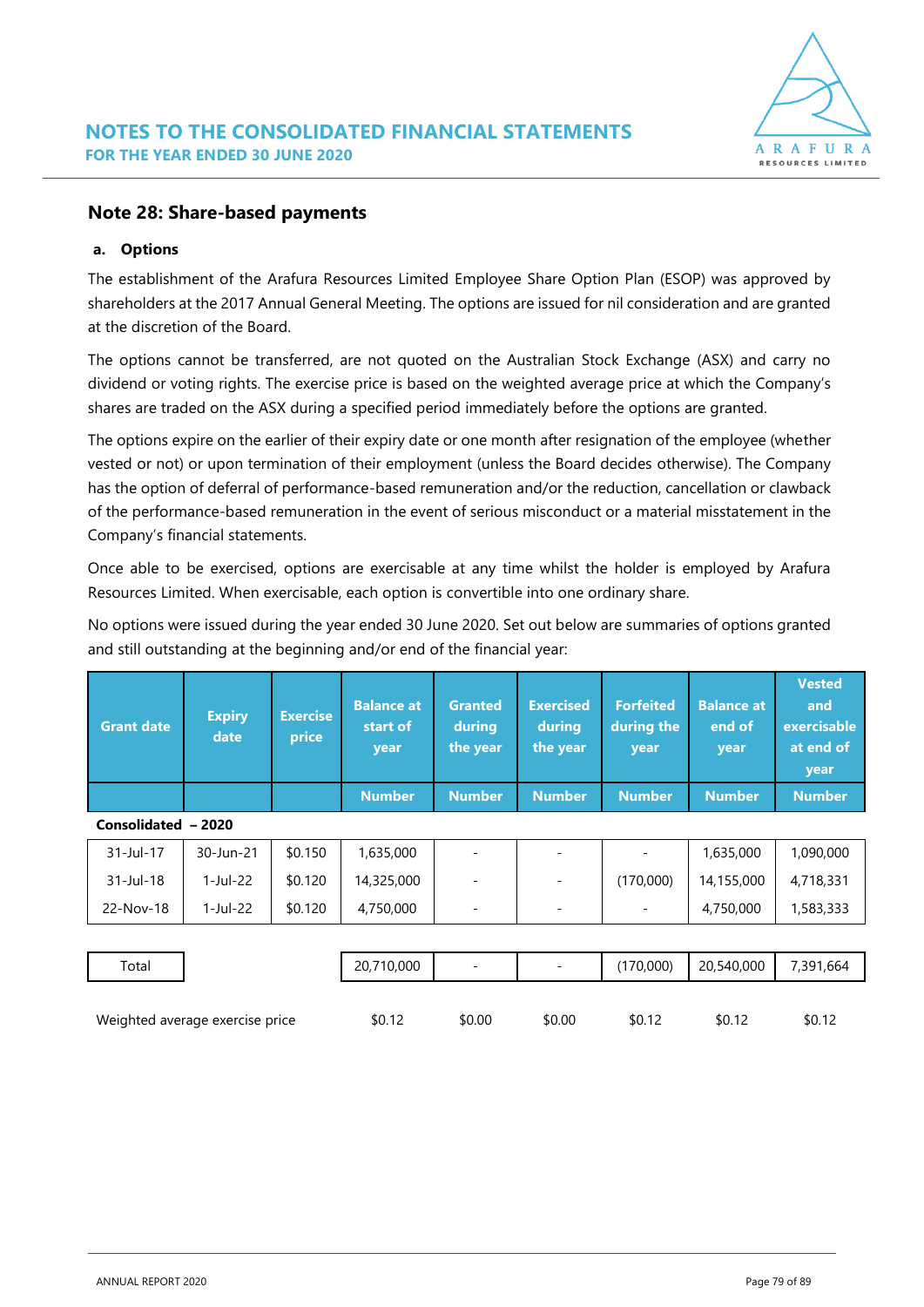

| <b>Grant date</b>   | <b>Expiry</b><br>date | <b>Exercise</b><br>price | <b>Balance at</b><br>start of<br>year<br><b>Number</b> | <b>Granted</b><br>during<br>the year<br><b>Number</b> | <b>Exercised</b><br>during<br>the year<br><b>Number</b> | <b>Forfeited</b><br>during the<br>year<br><b>Number</b> | <b>Balance at</b><br>end of<br>year<br><b>Number</b> | <b>Vested</b><br>and<br>exercisable<br>at end of<br>year<br><b>Number</b> |
|---------------------|-----------------------|--------------------------|--------------------------------------------------------|-------------------------------------------------------|---------------------------------------------------------|---------------------------------------------------------|------------------------------------------------------|---------------------------------------------------------------------------|
| Consolidated - 2019 |                       |                          |                                                        |                                                       |                                                         |                                                         |                                                      |                                                                           |
| 30-Sep-14           | 30-Sep-18             | \$0.105                  | 3,150,000                                              |                                                       |                                                         | (3, 150, 000)                                           |                                                      |                                                                           |
| 20-Nov-14           | 20-Nov-18             | \$0.105                  | 3,000,000                                              |                                                       |                                                         | (3,000,000)                                             |                                                      |                                                                           |
| $31 -$ Jul - 17     | 30-Jun-21             | \$0.150                  | 1,965,000                                              |                                                       |                                                         | (330,000)                                               | 1,635,000                                            | 545,000                                                                   |
| 31-Jul-18           | $1$ -Jul-22           | \$0.120                  |                                                        | 14,605,000                                            |                                                         | (280,000)                                               | 14,325,000                                           |                                                                           |
| 22-Nov-18           | 1-Jul-22              | \$0.120                  |                                                        | 4,750,000                                             |                                                         |                                                         | 4,750,000                                            |                                                                           |

# **Note 28: Share-based payments (continued)**

| Total                           |  | 8,115,000 | 19,355,000 | $\overline{\phantom{0}}$ | (6,760,000) | 20,710,000 | 545,000 |
|---------------------------------|--|-----------|------------|--------------------------|-------------|------------|---------|
|                                 |  |           |            |                          |             |            |         |
| Weighted average exercise price |  | \$0.12    | \$0.12     | \$0.00                   | \$0.11      | \$0.12     | \$0.15  |

The weighted average remaining contractual life of the share options outstanding at the end of the period was 1.92 years (2019: 2.93 years).

For options granted and still outstanding at the beginning and/or end of the financial year, 100% of each tranche vests and is exercisable in accordance with the table below.

| <b>Grant date</b> | <b>Date vested and</b><br>exercisable | <b>Expiry date</b> | <b>Exercise price</b> | <b>Model option</b><br>value | % Vested |
|-------------------|---------------------------------------|--------------------|-----------------------|------------------------------|----------|
| 31-Jul-17         | $01$ -Jul-18                          | 30-Jun-21          | \$0.15                | \$0.016                      | 100%     |
| 31-Jul-17         | $01$ -Jul-19                          | 30-Jun-21          | \$0.15                | \$0.020                      | 100%     |
| $31 -$ Jul-17     | $01$ -Jul-20                          | 30-Jun-21          | \$0.15                | \$0.023                      | $0\%$    |
| $31 -$ Jul-18     | $1 -$ Jul-19                          | $1$ -Jul-22        | \$0.12                | \$0.050                      | 100%     |
| $31 -$ Jul-18     | $1$ -Jul-20                           | $1$ -Jul-22        | \$0.12                | \$0.050                      | $0\%$    |
| $31 -$ Jul-18     | $1 -$ Jul $-21$                       | $1$ -Jul-22        | \$0.12                | \$0.050                      | $0\%$    |
| 22-Nov-18         | $1$ -Jul-19                           | $1$ -Jul-22        | \$0.12                | \$0.020                      | 100%     |
| 22-Nov-18         | $1$ -Jul-20                           | $1$ -Jul-22        | \$0.12                | \$0.020                      | $0\%$    |
| 22-Nov-18         | $1 -$ Jul $-21$                       | 1-Jul-22           | \$0.12                | \$0.020                      | $0\%$    |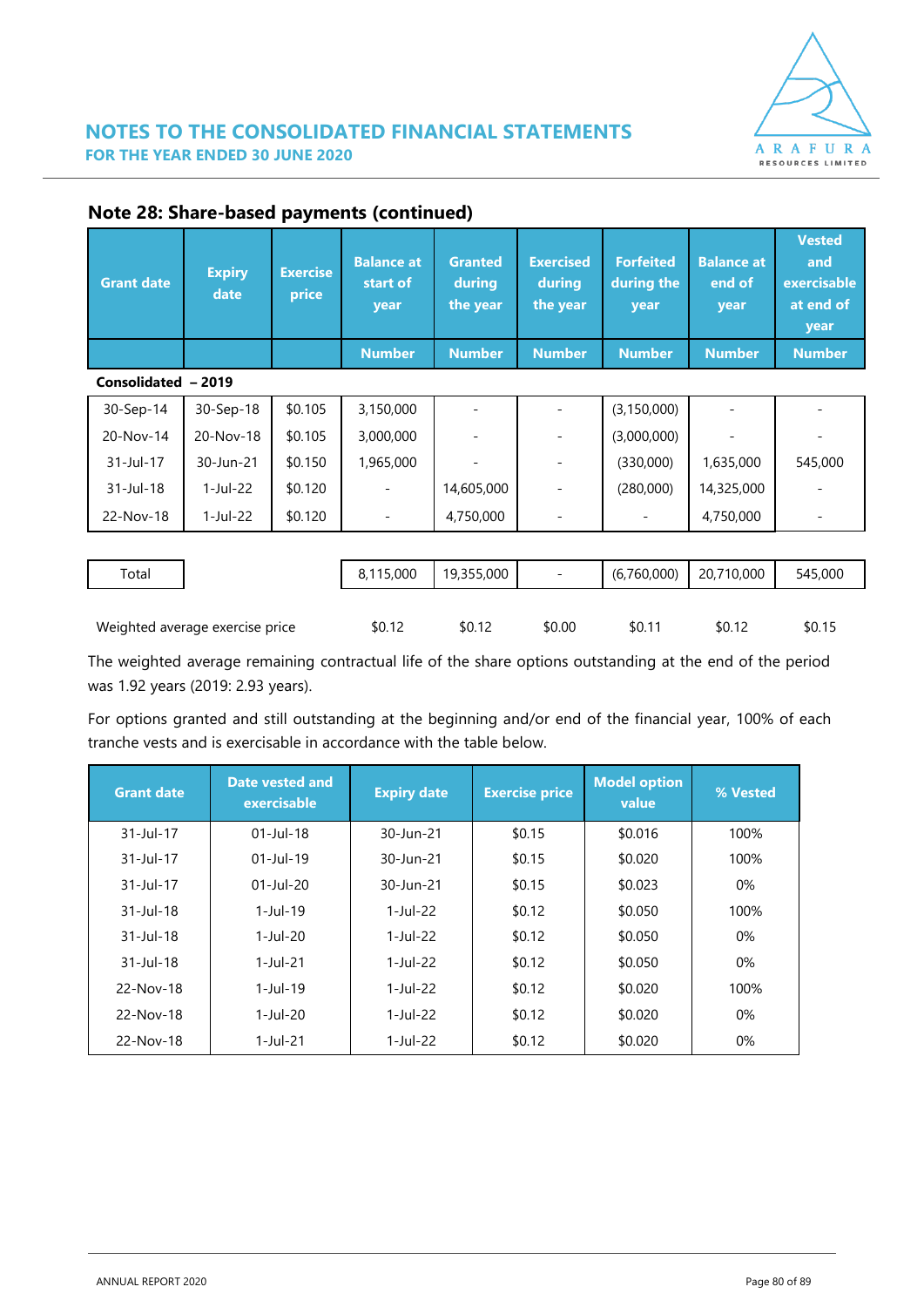

# **Note 28: Share-based payments (continued)**

The assessed fair value at grant date of the options given to individuals is allocated equally over the period from grant date to vesting date, and the amount is included in the remuneration table in Note 20 and section B of the remuneration report. Fair values at grant date are determined using the Black Scholes option pricing model that take into account the exercise price, the term of the option, the impact of dilution, the share price at grant date and the expected price volatility of the underlying share and the risk-free interest rate of the term of the option. The options are probability weighted for management's best estimate of staff turnover taking into account the period of time to vesting date.

## **b. Employee Share Scheme - Performance rights**

Performance rights in Arafura Resources Limited are granted by the Board under the Arafura Resources Limited Performance Rights Plan which was last approved by shareholders at the 2017 annual general meeting.

Performance rights are issued for no consideration and vest according to a set of performance criteria being met. The vesting of the performance rights is determined at the board's discretion.

No performance rights were issued during the year ended 30 June 2020. During the year ended 30 June 2019, the Board approved a total of 10,000,000 performance rights to be offered to senior staff, senior management and the Managing Director. The Managing Director was issued 3,000,000 performance rights based on the approval received at the Annual General Meeting on 22 November 2018. These performance rights were granted in three tranches, remain outstanding as of 30 June 2020 and will vest upon the successful completion of the following performance conditions:

- Tranche 1- completion of the DFS within 25% or better of US\$680m Capex and \$35/kg NdPr Opex (excluding Phosphate credit) for the Company's Nolans NdPr Project and completion of an eligible service period of 24 months from the date the milestone is achieved.
- Tranche 2- Grant of the Mining Lease from the Northern Territory Department of Primary Industry and Resources in relation to the Nolans NdPr Project and completion of an eligible service period of 24 months from the date the milestone is achieved.
- **•** Tranche 3- Project funding secured on term acceptable to the Board to enable project investment decision and completion of an eligible service period of 24 months from the date the milestone is achieved.

The Board has ultimate discretion on whether the performance hurdles have been met. During the year ended 30 June 2019, the Board confirmed that the Tranche 1 milestone was met on 7 February 2019 and will therefore vest after the 24-month service period has been completed. No milestones were met during the year ended 30 June 2020.

The performance rights have been valued at fair value using the share price at grant date. The performance rights are probability weighted at 90%, 80% and 60% (2019: 80%, 60% and 50%) for Tranches 1 to 3 respectively as management's best estimate of the portion that will vest based on the probability of successful completion of the performance conditions and staff turnover.

### **c. Expenses arising from share-based payment transactions**

The total expenses arising from share-based payment transactions recognised during the period as part of employee benefit expense were as follows: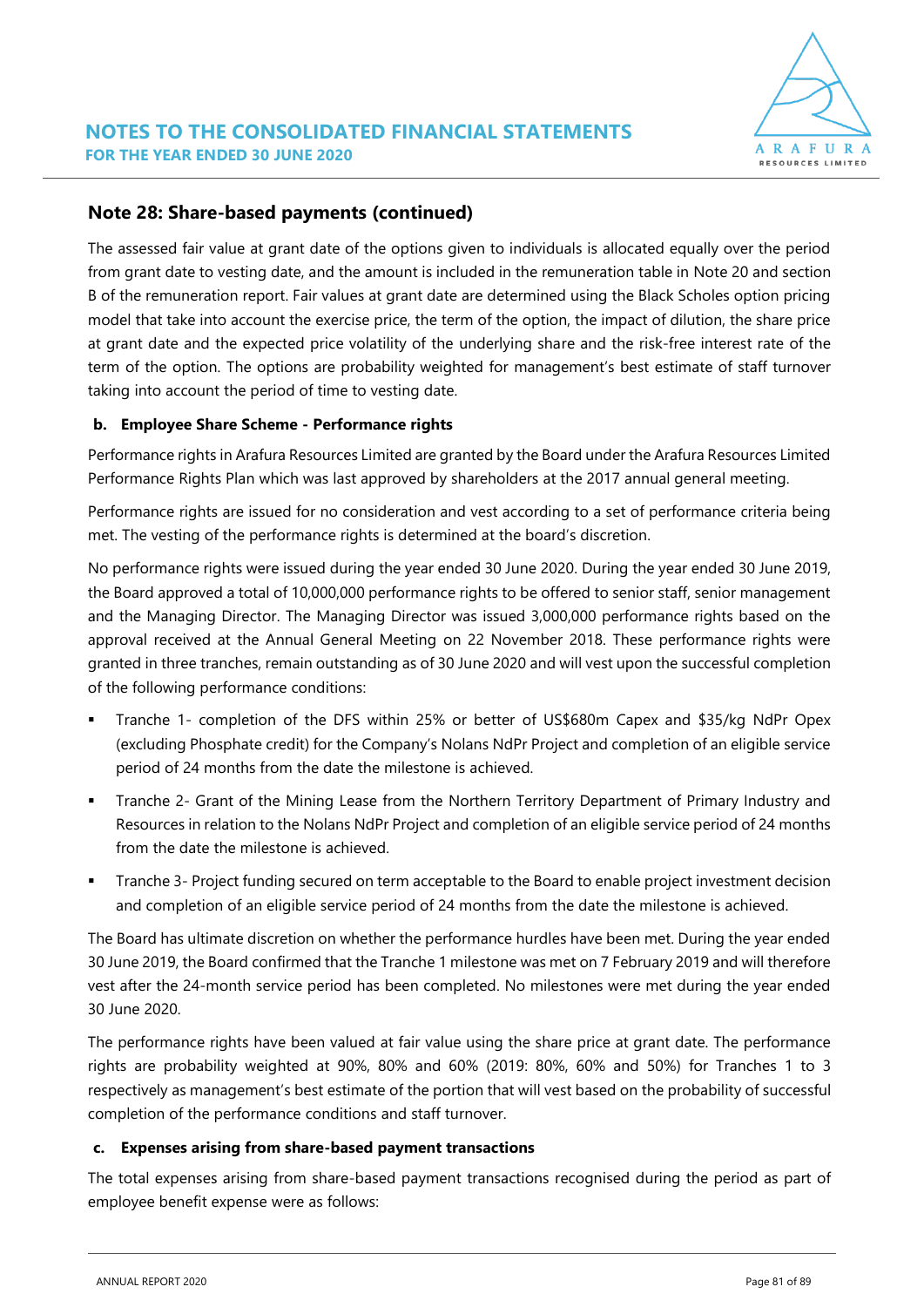

**2020** 2019

**425,168** 538,127

# **Note 28: Share-based payments (continued)**

| Options and performance rights issued under the executive &<br>employee option plan and performance rights plan | 425.168 | 538.127 |
|-----------------------------------------------------------------------------------------------------------------|---------|---------|
|                                                                                                                 |         |         |

# **Note 29: Segment information**

The company has identified its operating segments based on the internal reports that are reviewed and used by the board of Directors in assessing performance and determining the allocation of resources. The reportable segment is represented by the primary statements forming this financial report.

At the end of the financial year, the Group was operating primarily in one segment, as an exploration business in Australia.

# **Note 30: Parent entity financial information**

The individual financial statements for the parent entity show the following aggregate amounts:

|                                        | 2020            | 2019            |
|----------------------------------------|-----------------|-----------------|
| Arafura Resources Ltd (Parent)         | S               |                 |
| <b>Statement of Financial Position</b> |                 |                 |
| Total current assets                   | 22,987,641      | 5,458,489       |
| <b>Total assets</b>                    | 109,746,027     | 106,064,481     |
| Total current liabilities              | 2,127,628       | 1,058,753       |
| <b>Total liabilities</b>               | 2,320,871       | 1,451,585       |
| Shareholders' equity                   |                 |                 |
| Issued capital                         | 242,281,598     | 214,045,526     |
| Option reserve                         | 12,638,757      | 12,213,590      |
| <b>Accumulated loss</b>                | (147, 495, 199) | (121, 646, 220) |
| Total equity                           | 107,425,156     | 104,612,896     |
| Loss for the year                      | (25, 848, 979)  | (5,854,157)     |
| <b>Total comprehensive loss</b>        | (25, 848, 979)  | (5,854,157)     |

All commitments and contingencies of the Group are held in the name of the Parent entity. Refer to Note 22 for full disclosure of these items.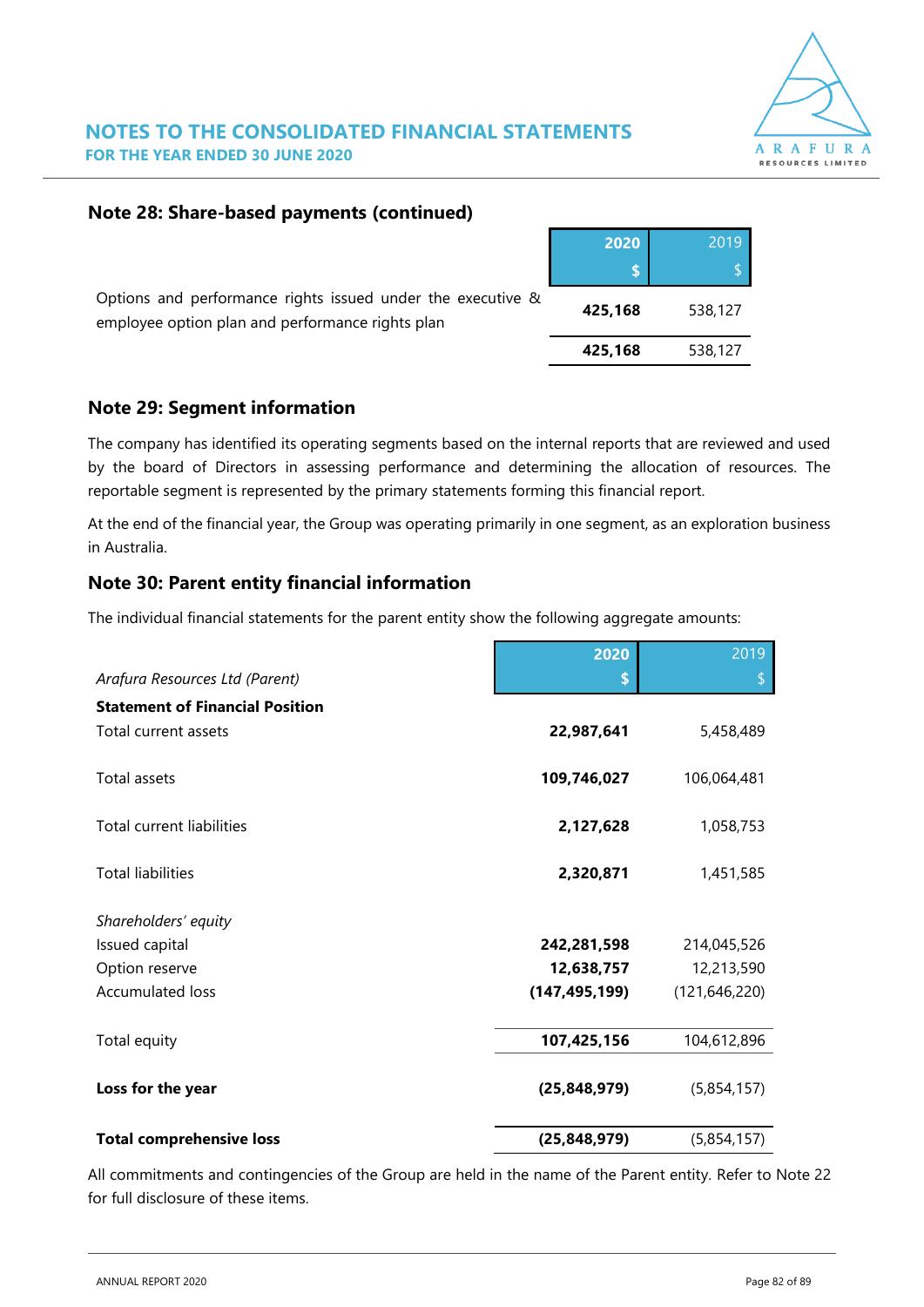

# **Declaration by Directors**

The Directors of the Company declare that:

- 1. The financial statements comprising the Consolidated Statement of Profit or Loss and Other Comprehensive Income, Consolidated Statement of Financial Position, Consolidated Statement of Cash Flows, Consolidated Statement of Changes in Equity, accompanying notes are in accordance with the Corporations Act 2001, and:
	- a. comply with Accounting Standards, Corporations Regulations 2001 and other mandatory professional reporting requirements; and
	- b. give a true and fair view of the financial position as at 30 June 2020 and of the performance for the year ended on that date for the Group.
- 2. In the Directors' opinion, there are reasonable grounds to believe that the Company will be able to pay its debts as and when they become due and payable.
- 3. In the Directors' opinion, the financial statements and notes are prepared in compliance with IFRS and interpretations alerted by the International Accounting Standards Board.
- 4. The remuneration disclosures set out on pages 27 to 38 of the Directors' report (as part of the audited Remuneration Report), for the year ended 30 June 2020 complies with section 300A of the Corporations Act 2001.
- 5. The Directors have been given the declarations by the Managing Director and Chief Financial Officer required by section 295A.

This declaration is made in accordance with a resolution of the Board of Directors and is signed on behalf of the Directors.

**Mark Southey** Chairman 19 August 2020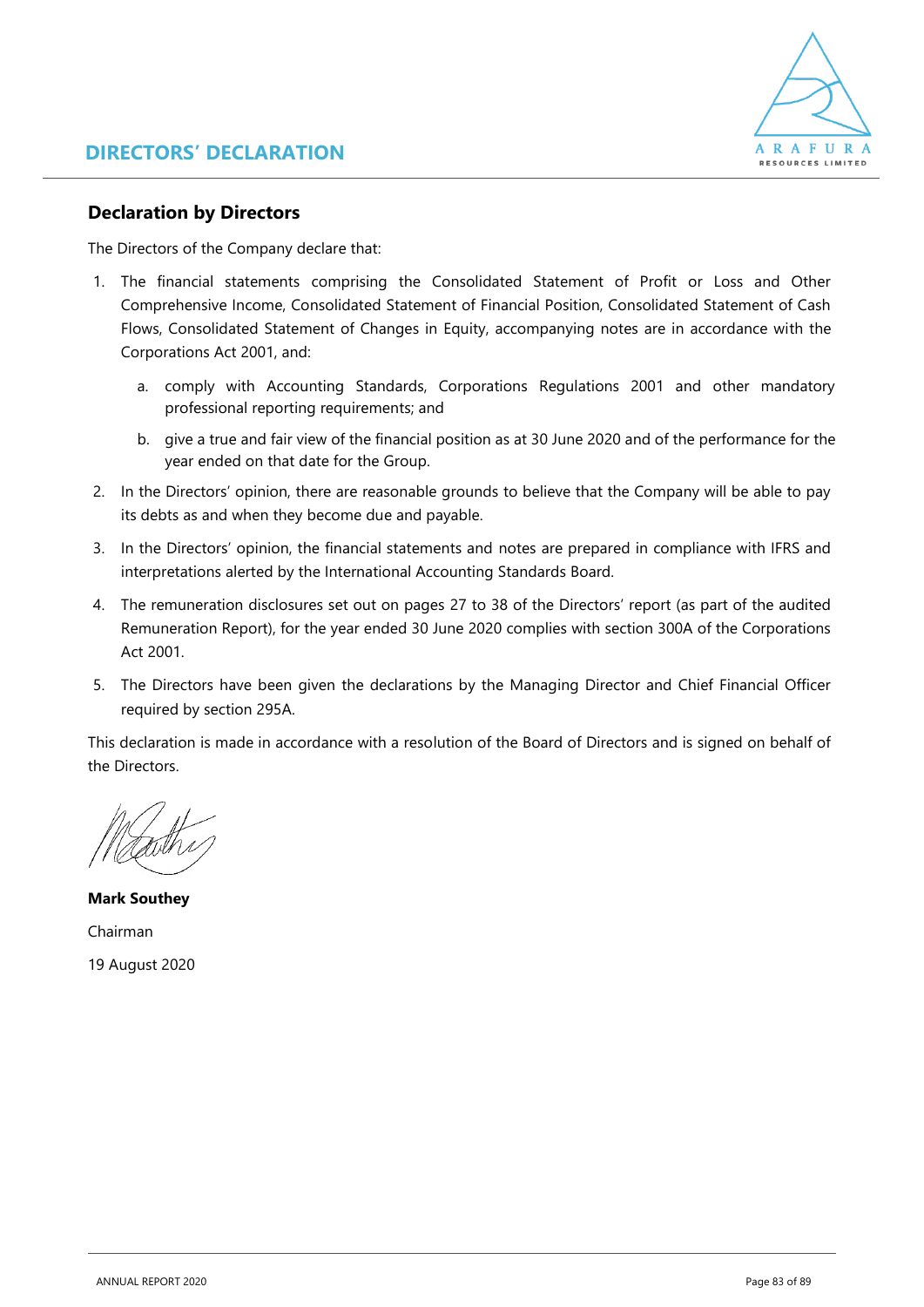

Tel: +61 8 6382 4600 Fax: +61 8 6382 4601 **www.bdo.com.au**

38 Station Street Subiaco, WA 6008 PO Box 700 West Perth WA 6872 Australia

### **INDEPENDENT AUDITOR'S REPORT**

To the members of Arafura Resources Limited

# **Report on the Audit of the Financial Report**

### **Opinion**

We have audited the financial report of Arafura Resources Limited (the Company) and its subsidiaries (the Group), which comprises the consolidated statement of financial position as at 30 June 2020, the consolidated statement of profit or loss and other comprehensive income, the consolidated statement of changes in equity and the consolidated statement of cash flows for the year then ended, and notes to the financial report, including a summary of significant accounting policies and the directors' declaration.

In our opinion the accompanying financial report of the Group, is in accordance with the *Corporations Act 2001*, including:

- (i) Giving a true and fair view of the Group's financial position as at 30 June 2020 and of its financial performance for the year ended on that date; and
- (ii) Complying with Australian Accounting Standards and the *Corporations Regulations 2001*.

#### **Basis for opinion**

We conducted our audit in accordance with Australian Auditing Standards. Our responsibilities under those standards are further described in the *Auditor's responsibilities for the audit of the Financial Report* section of our report. We are independent of the Group in accordance with the *Corporations Act 2001* and the ethical requirements of the Accounting Professional and Ethical Standards Board's APES 110 *Code of Ethics for Professional Accountants (including Independence Standards)* (the Code) that are relevant to our audit of the financial report in Australia. We have also fulfilled our other ethical responsibilities in accordance with the Code.

We confirm that the independence declaration required by the *Corporations Act 2001*, which has been given to the directors of the Company, would be in the same terms if given to the directors as at the time of this auditor's report.

We believe that the audit evidence we have obtained is sufficient and appropriate to provide a basis for our opinion.

#### **Key audit matters**

Key audit matters are those matters that, in our professional judgement, were of most significance in our audit of the financial report of the current period. These matters were addressed in the context of our audit of the financial report as a whole, and in forming our opinion thereon, and we do not provide a separate opinion on these matters.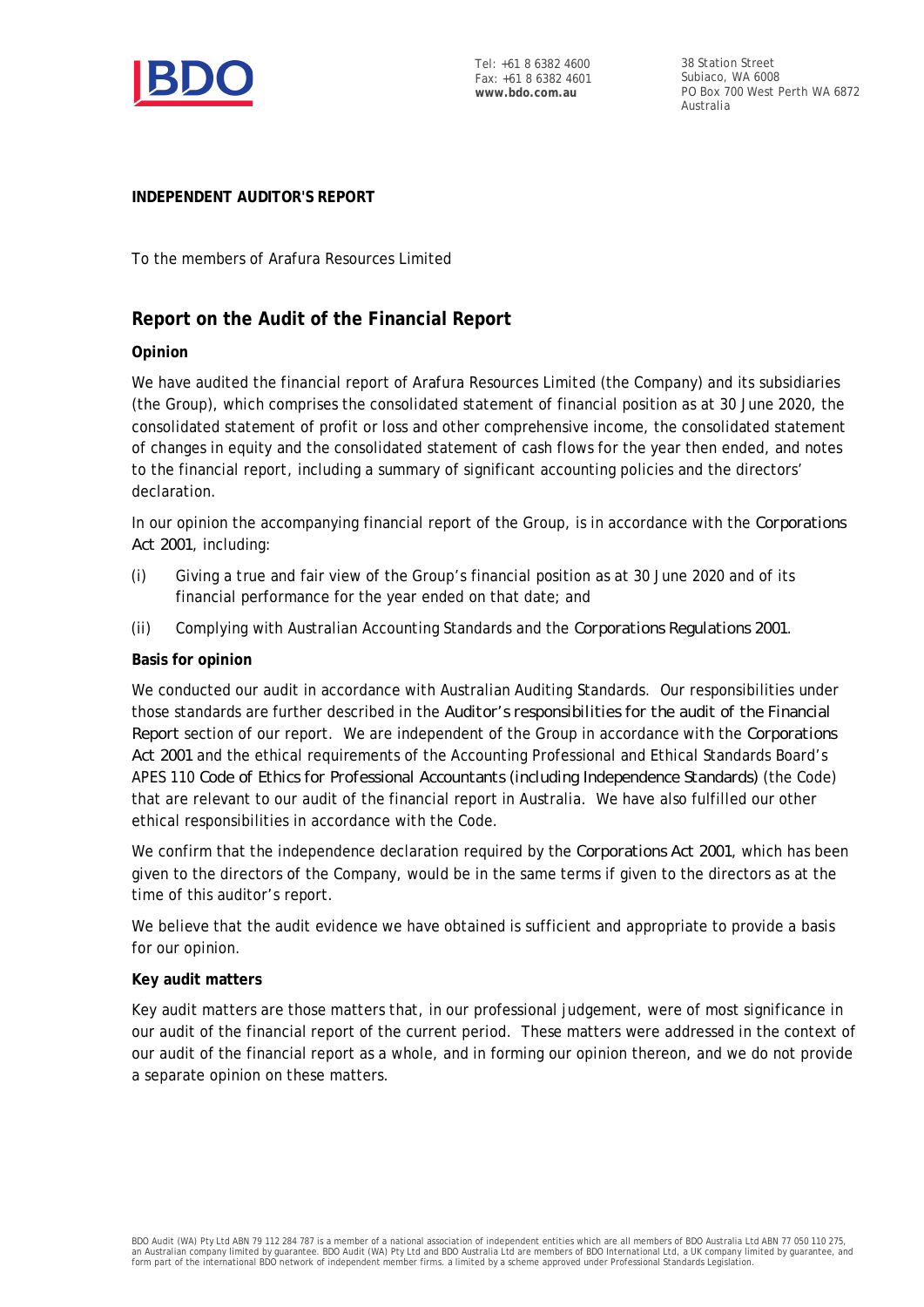

### **Accounting for Exploration and Evaluation Assets**

| Key audit matter                                                                                                                                                                                                                                                                                                                                                                                                                                                                                                                                                                               | How the matter was addressed in our audit                                                                                                                                                                                                                                                                                                                                                                                                                                                                           |  |  |
|------------------------------------------------------------------------------------------------------------------------------------------------------------------------------------------------------------------------------------------------------------------------------------------------------------------------------------------------------------------------------------------------------------------------------------------------------------------------------------------------------------------------------------------------------------------------------------------------|---------------------------------------------------------------------------------------------------------------------------------------------------------------------------------------------------------------------------------------------------------------------------------------------------------------------------------------------------------------------------------------------------------------------------------------------------------------------------------------------------------------------|--|--|
| At 30 June 2020, we note that the carrying value of the<br>Deferred Exploration and Evaluation Asset is significant<br>to the financial statements, as disclosed in note 11.<br>As a result, we considered it necessary to assess<br>whether any facts or circumstances exist to suggest<br>that the carrying amount of this asset may exceed its<br>recoverable amount.<br>Judgement is applied in determining the treatment of<br>exploration expenditure in accordance with Australian<br>Accounting Standard AASB 6 Exploration for and<br>Evaluation of Mineral Resources. In particular: | Our procedures included, but were not limited to:<br>Obtaining a schedule of the areas of interest<br>$\bullet$<br>held by the Group and assessing whether the<br>rights to tenure of those areas of interest<br>remained current at balance date;<br>Considering the status of the ongoing<br>$\bullet$<br>exploration programmes in the respective<br>areas of interest by holding discussions with<br>management, and reviewing the Group's<br>exploration budgets, ASX announcements and<br>directors' minutes; |  |  |
| Whether the conditions for capitalisation are<br>satisfied;<br>Which elements of exploration and evaluation<br>$\bullet$<br>expenditures qualify for recognition; and<br>Whether facts and circumstances indicate that<br>$\bullet$<br>the exploration and evaluation assets should<br>be tested for impairment.                                                                                                                                                                                                                                                                               | Considering whether any such areas of<br>$\bullet$<br>interest had reached a stage where a<br>reasonable assessment of economically<br>recoverable reserves existed;<br>Verifying, on a sample basis, exploration and<br>evaluation expenditure capitalised during the<br>year for compliance with the recognition and<br>measurement criteria of AASB 6;<br>Considering whether any facts of<br>$\bullet$<br>circumstances existed to suggest impairment<br>testing was required; and                              |  |  |
|                                                                                                                                                                                                                                                                                                                                                                                                                                                                                                                                                                                                | Assessing the adequacy of the related<br>$\bullet$<br>disclosures in Note 11 of the Financial<br>Report.                                                                                                                                                                                                                                                                                                                                                                                                            |  |  |

### **Other information**

The directors are responsible for the other information. The other information comprises the information in the Group's annual report for the year ended 30 June 2020, but does not include the financial report and the auditor's report thereon.

Our opinion on the financial report does not cover the other information and we do not express any form of assurance conclusion thereon.

In connection with our audit of the financial report, our responsibility is to read the other information and, in doing so, consider whether the other information is materially inconsistent with the financial report or our knowledge obtained in the audit or otherwise appears to be materially misstated.

If, based on the work we have performed, we conclude that there is a material misstatement of this other information, we are required to report that fact. We have nothing to report in this regard.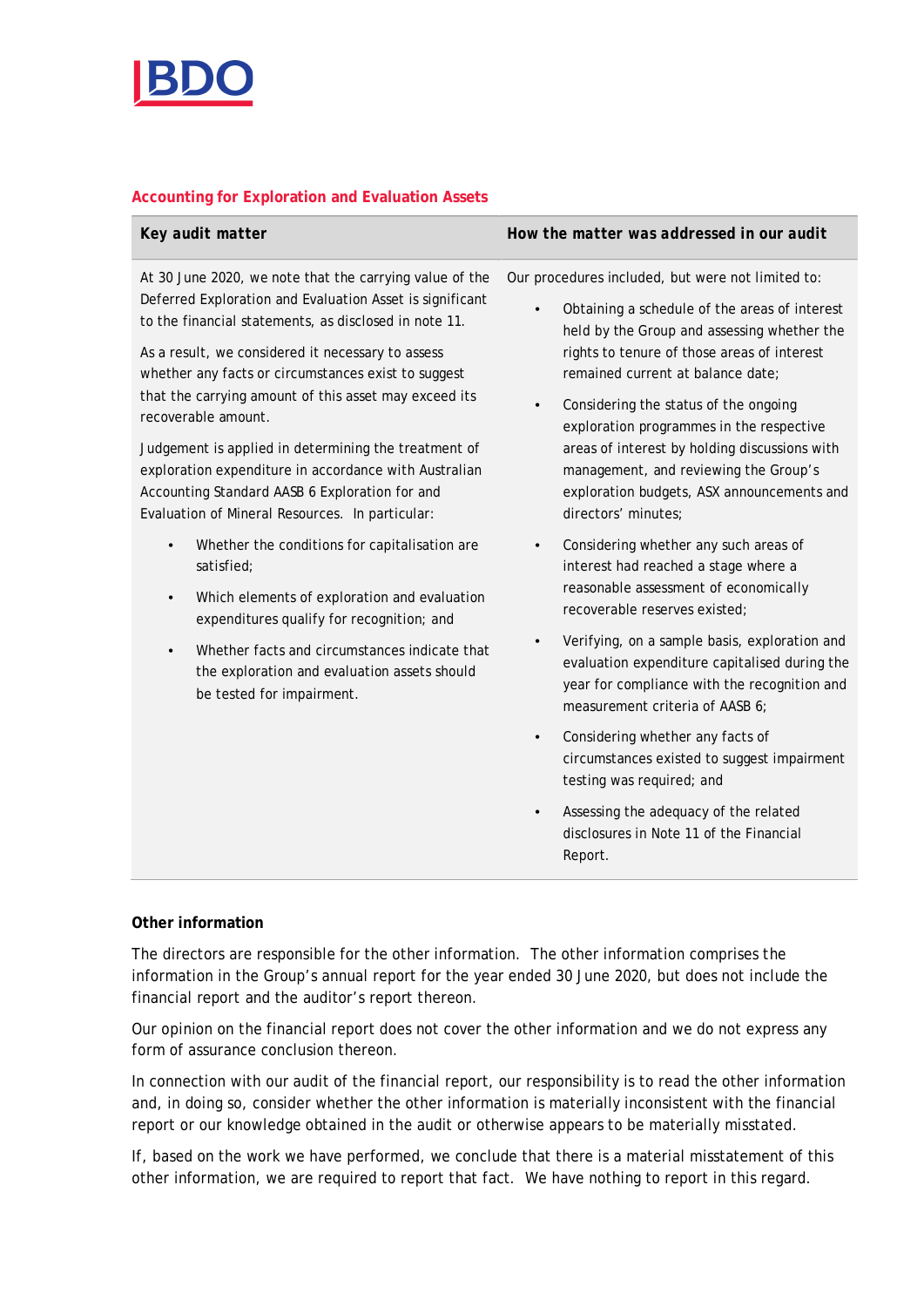

**Responsibilities of the directors for the Financial Report**

The directors of the Company are responsible for the preparation of the financial report that gives a true and fair view in accordance with Australian Accounting Standards and the *Corporations Act 2001* and for such internal control as the directors determine is necessary to enable the preparation of the financial report that gives a true and fair view and is free from material misstatement, whether due to fraud or error.

In preparing the financial report, the directors are responsible for assessing the ability of the group to continue as a going concern, disclosing, as applicable, matters related to going concern and using the going concern basis of accounting unless the directors either intend to liquidate the Group or to cease operations, or has no realistic alternative but to do so.

**Auditor's responsibilities for the audit of the Financial Report**

Our objectives are to obtain reasonable assurance about whether the financial report as a whole is free from material misstatement, whether due to fraud or error, and to issue an auditor's report that includes our opinion. Reasonable assurance is a high level of assurance, but is not a guarantee that an audit conducted in accordance with the Australian Auditing Standards will always detect a material misstatement when it exists. Misstatements can arise from fraud or error and are considered material if, individually or in the aggregate, they could reasonably be expected to influence the economic decisions of users taken on the basis of this financial report.

A further description of our responsibilities for the audit of the financial report is located at the Auditing and Assurance Standards Board website (http://www.auasb.gov.au/Home.aspx) at:

https://www.auasb.gov.au/admin/file/content102/c3/ar1\_2020.pdf

This description forms part of our auditor's report.

**Report on the Remuneration Report**

**Opinion on the Remuneration Report**

We have audited the Remuneration Report included in pages 27 to 38 of the directors' report for the year ended 30 June 2020.

In our opinion, the Remuneration Report of Arafura Resources Limited, for the year ended 30 June 2020, complies with section 300A of the *Corporations Act 2001*.

### **Responsibilities**

The directors of the Company are responsible for the preparation and presentation of the Remuneration Report in accordance with section 300A of the *Corporations Act 2001*. Our responsibility is to express an opinion on the Remuneration Report, based on our audit conducted in accordance with Australian Auditing Standards.

**BDO Audit (WA) Pty Ltd**

 $300$ Gard There

**Glyn O'Brien Director**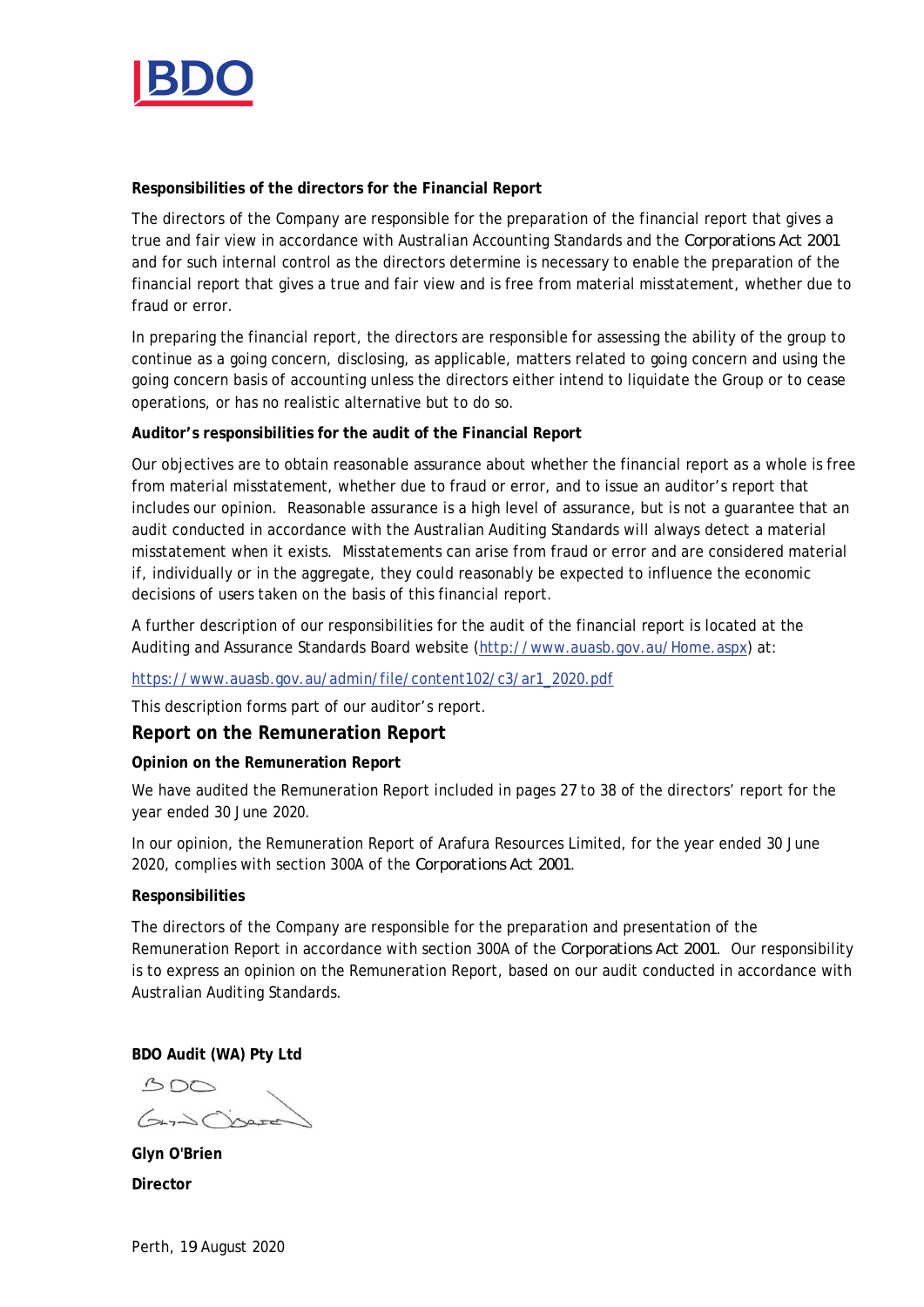

# **ADDITIONAL INFORMATION**

Additional information included in accordance with the listing rules of the Australian Stock Exchange Limited.

# **1. Shareholder Information**

# **a. Statement of issued capital at 17 August 2020:**

i. Distribution of fully paid ordinary shareholders:

| <b>Size of holding</b> | <b>Number of shareholders</b> | <b>Number of shares</b> |
|------------------------|-------------------------------|-------------------------|
| 100,001 and Over       | 1,384                         | 971,147,661             |
| 10,001 to 100,000      | 4,678                         | 175,674,188             |
| 5,001 to 10,000        | 1,958                         | 15,605,527              |
| 1,001 to 5,000         | 1,629                         | 4,976,964               |
| 1 to 1,000             | 909                           | 393,090                 |
|                        | 10,558                        | 1,167,797,430           |

- ii. There are no restrictions on voting rights attached to ordinary shares. On a show of hands, every member present in person shall have one vote and upon a poll, every member present or by proxy shall have one vote for every share held.
- iii. As at 17 August 2020, there existed 3,013 shareholders who held less than a marketable parcel of shares.
- iv. Fully paid ordinary shares are quoted on the Australian Stock Exchange Limited.

### **b. Substantial shareholders at 17 August 2020 as per their notices:**

| <b>Name</b>                           | <b>Ordinary shares %</b> |
|---------------------------------------|--------------------------|
| J P Morgan Nominees Australia Limited | 14 11                    |
| ECE Nolans Investment Company Pty Ltd | 939                      |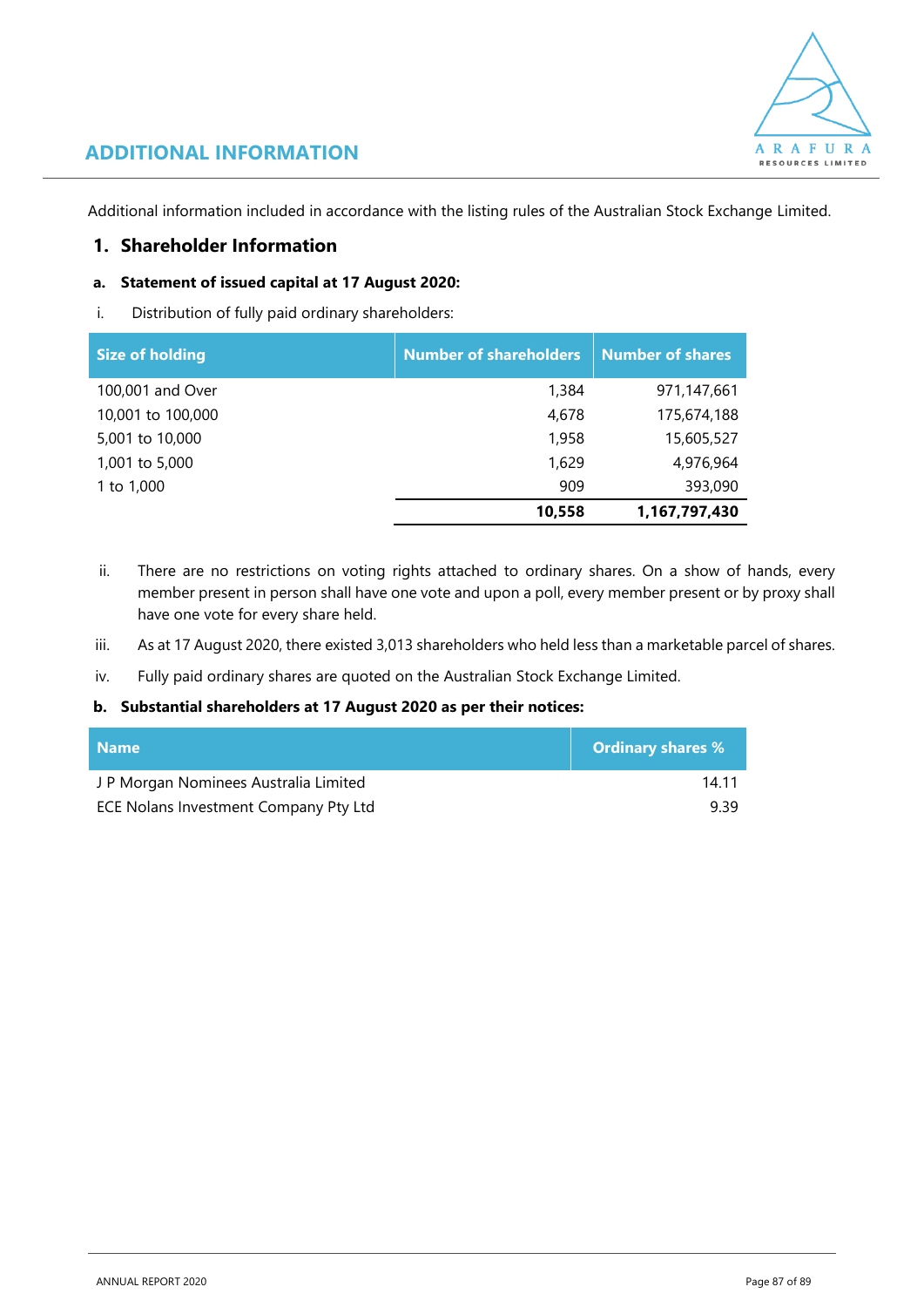

# **ADDITIONAL INFORMATION**

## **c. Top Twenty Shareholders**

As at 17 August 2020, the twenty largest shareholders held 496,931,151 of the fully paid ordinary shares in Arafura Resources Limited and they are:

| No. | <b>Name</b>                                               | <b>Shares</b> | %<br><b>of</b> |
|-----|-----------------------------------------------------------|---------------|----------------|
|     |                                                           |               | issued         |
| 1   | J P MORGAN NOMINEES AUSTRALIA PTY LIMITED                 | 160,808,638   | 13.77          |
| 2   | ECE NOLANS INVESTMENT COMPANY PTY LTD                     | 109,699,833   | 9.39           |
| 3   | <b>TALAXIS LTD</b>                                        | 55,141,478    | 4.72           |
| 4   | <b>CITICORP NOMINEES PTY LIMITED</b>                      | 45,868,314    | 3.93           |
| 5   | HSBC CUSTODY NOMINEES (AUSTRALIA) LIMITED                 | 21,751,860    | 1.86           |
| 6   | <b>BNP PARIBAS NOMINEES PTY LTD</b>                       | 19,419,219    | 1.66           |
| 7   | CS FOURTH NOMINEES PTY LIMITED                            | 13,421,180    | 1.15           |
| 8   | <b>BNP PARIBAS NOMS PTY LTD</b>                           | 10,656,398    | 0.91           |
| 9   | MERRILL LYNCH (AUSTRALIA) NOMINEES PTY LIMITED            | 7,712,417     | 0.66           |
| 10  | <b>KAOS INVESTMENTS PTY LIMITED</b>                       | 7,500,000     | 0.64           |
| 11  | <b>BNP PARIBAS NOMS PTY LTD</b>                           | 6,999,557     | 0.60           |
| 12  | <b>MR JIN KOO LEE</b>                                     | 5,355,152     | 0.46           |
| 13  | MR DAVID JOHN HARRISON                                    | 5,275,000     | 0.45           |
| 14  | NEWECONOMY COM AU NOMINEES PTY LIMITED                    | 4,901,480     | 0.42           |
| 15  | MR ROBERT PAUL BLAKE & MRS CHRISTINE MARGARET GIBSON      | 4,400,000     | 0.38           |
| 16  | <b>MR NICOLAS STOTT</b>                                   | 4,187,610     | 0.36           |
| 17  | <b>PACIFIC ENFRGY LIMITED</b>                             | 3,829,269     | 0.33           |
| 18  | MR TIN SHEE CHEE & MRS YIN MUI CHEE                       | 3,454,319     | 0.30           |
| 19  | MORGAN STANLEY AUSTRALIA SECURITIES (NOMINEE) PTY LIMITED | 3,284,427     | 0.28           |
| 20  | MR CHRISTOPHER DAVID JOHNSON                              | 3,265,000     | 0.28           |
|     |                                                           | 496,931,151   | 42.55          |